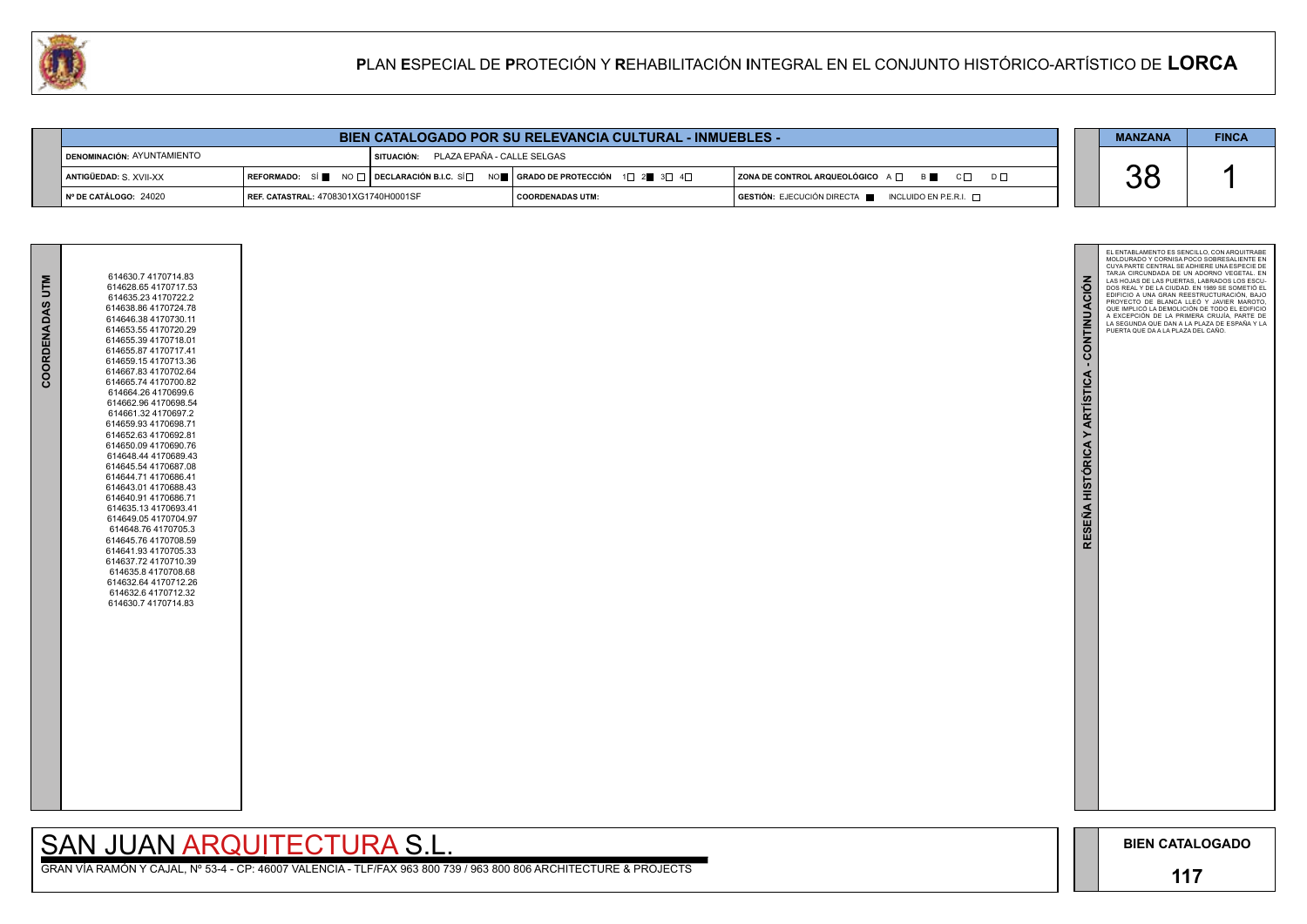

GRAN VÍA RAMÓN Y CAJAL, Nº 53-4 - CP: 46007 VALENCIA - TLF/FAX 963 800 739 / 963 800 806 ARCHITECTURE & PROJECTS

|                                          |                   | <b>BIEN CATALOGADO POR SU RELEVANCIA CULTURAL - INMUEBLES -</b> |                  |                                                                                      | <b>MANZANA</b> | <b>FINCA</b> |
|------------------------------------------|-------------------|-----------------------------------------------------------------|------------------|--------------------------------------------------------------------------------------|----------------|--------------|
| <b>DENOMINACIÓN: CASA JOSE SALA JUST</b> |                   | SITUACIÓN: CALLE ALAMO                                          |                  |                                                                                      |                |              |
| ANTIGÜEDAD: S XIX                        |                   |                                                                 |                  | $ $ ZONA DE CONTROL ARQUEOLÓGICO $A \Box$ $B \Box$ $C \Box$<br>$D \Box$              |                |              |
| $\blacksquare$ N° DE CATÁLOGO: 24037     | I REF. CATASTRAL: |                                                                 | COORDENADAS UTM: | $\blacksquare$ GESTIÓN: EJECUCIÓN DIRECTA $\blacksquare$ INCLUIDO EN P.E.R.I. $\Box$ | UU             |              |

| COORDENADAS UTM | 614653.03 4170687.73<br>614650.09 4170690.76<br>614652.63 4170692.81<br>614659.93 4170698.71<br>614661.32 4170697.2<br>614662.96 4170698.54<br>614664.26 4170699.6<br>614665.74 4170700.82<br>614674.054170691.91<br>614674.09 4170691.87<br>614672.6 4170690.42<br>614671.42 4170689.27<br>614666.87 4170684.83<br>614663.53 4170681.34<br>614661.16 4170678.87<br>614661.09 4170678.78<br>614660.6 4170678.17<br>614659.66 4170677.01<br>614658.37 4170678.38<br>614657.73 4170678.91<br>614658.29 4170679.41<br>614653.95 4170683.25<br>614652.42 4170684.62<br>614653.03 4170685.14<br>614651.56 4170686.34<br>614653.03 4170687.73 | REFERENCIA CATASTRAL | 4708302XG1740H0001ZF<br>4708302XG1740H0002XG<br>4708302XG1740H0003MH<br>4708302XG1740H0004QJ<br>4708302XG1740H0005WK<br>4708302XG1740H0006EL<br>4708302XG1740H0007RB<br>4708302XG1740H0008TZ |  |
|-----------------|-----------------------------------------------------------------------------------------------------------------------------------------------------------------------------------------------------------------------------------------------------------------------------------------------------------------------------------------------------------------------------------------------------------------------------------------------------------------------------------------------------------------------------------------------------------------------------------------------------------------------------------------|----------------------|----------------------------------------------------------------------------------------------------------------------------------------------------------------------------------------------|--|

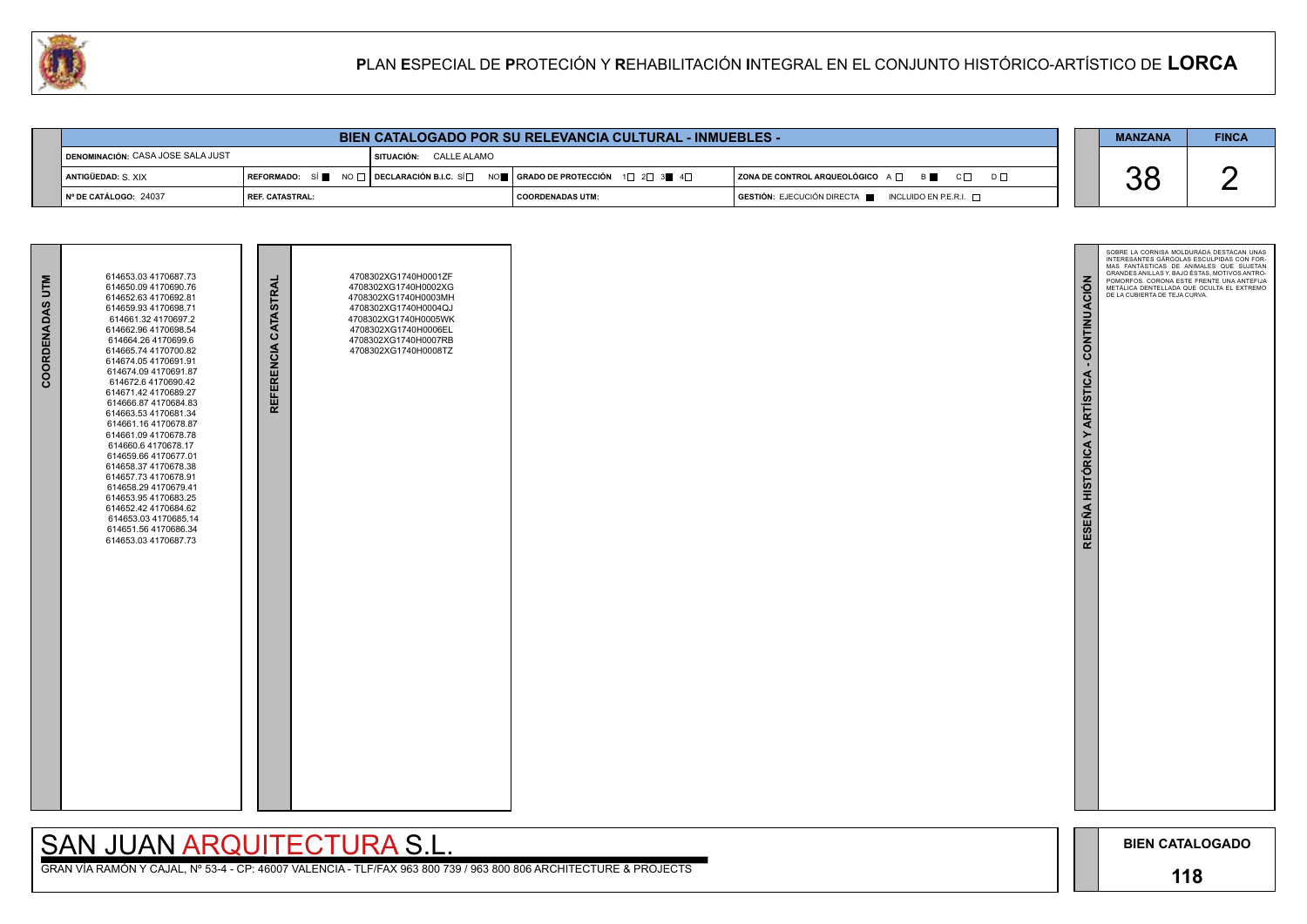### **119**

## SAN JUAN ARQUITECTURA S.L.

|                                             | <b>FINCA</b><br>BIEN CATALOGADO POR SU RELEVANCIA CULTURAL - INMUEBLES -<br><b>MANZANA</b>                                                            |                           |                    |  |                                                                                      |  |  |  |  |  |
|---------------------------------------------|-------------------------------------------------------------------------------------------------------------------------------------------------------|---------------------------|--------------------|--|--------------------------------------------------------------------------------------|--|--|--|--|--|
| <b>DENOMINACIÓN: CASA EN CALLE ÁLAMO, 4</b> |                                                                                                                                                       | SITUACIÓN: CALLE ÁLAMO. 4 |                    |  |                                                                                      |  |  |  |  |  |
| ANTIGÜEDAD: S. XVIII                        | REFORMADO: SÍ $\Box$ NO $\blacksquare$ DECLARACIÓN B.I.C. SÍ $\Box$ NO $\blacksquare$ GRADO DE PROTECCIÓN 1 $\Box$ 2 $\Box$ 3 $\blacksquare$ 4 $\Box$ |                           |                    |  | $ $ ZONA DE CONTROL ARQUEOLÓGICO $A \Box$ B $\Box$ C $\Box$ D $\Box$                 |  |  |  |  |  |
| N° DE CATÁLOGO: 24038                       | I REF. CATASTRAL:                                                                                                                                     |                           | I COORDENADAS UTM: |  | $\overline{)}$ GESTIÓN: EJECUCIÓN DIRECTA $\overline{)}$ INCLUIDO EN P.E.R.I. $\Box$ |  |  |  |  |  |

| COORDENADAS UTM | 614659.6610 4170677.0100<br>614661.1610 4170678.8700<br>614666.8710 4170684.8300<br>614674.0910 4170691.8700<br>614692.0615 4170677.8905<br>614692.1915 4170678.0305<br>614692.5015 4170677.6605<br>614692.2315 4170677.3205<br>614690.5115 4170674.6305<br>614688.9415 4170672.2105<br>614686.9515 4170669.9205<br>614688.4315 4170668.1205<br>614680.1715 4170660.2605<br>614679.5715 4170660.7805<br>614677.9415 4170659.4305<br>614673.2215 4170663.9100<br>614672.9915 4170663.7000<br>614665.4810 4170670.5700<br>614662.7110 4170673.4100<br>614659.6610 4170677.0100 | REFERENCIA CATASTRAL | 4708303XG1740H0001UF<br>4708303XG1740H0002IG<br>4708304XG1740H0001HF |  |
|-----------------|------------------------------------------------------------------------------------------------------------------------------------------------------------------------------------------------------------------------------------------------------------------------------------------------------------------------------------------------------------------------------------------------------------------------------------------------------------------------------------------------------------------------------------------------------------------------------|----------------------|----------------------------------------------------------------------|--|
|                 |                                                                                                                                                                                                                                                                                                                                                                                                                                                                                                                                                                              |                      |                                                                      |  |

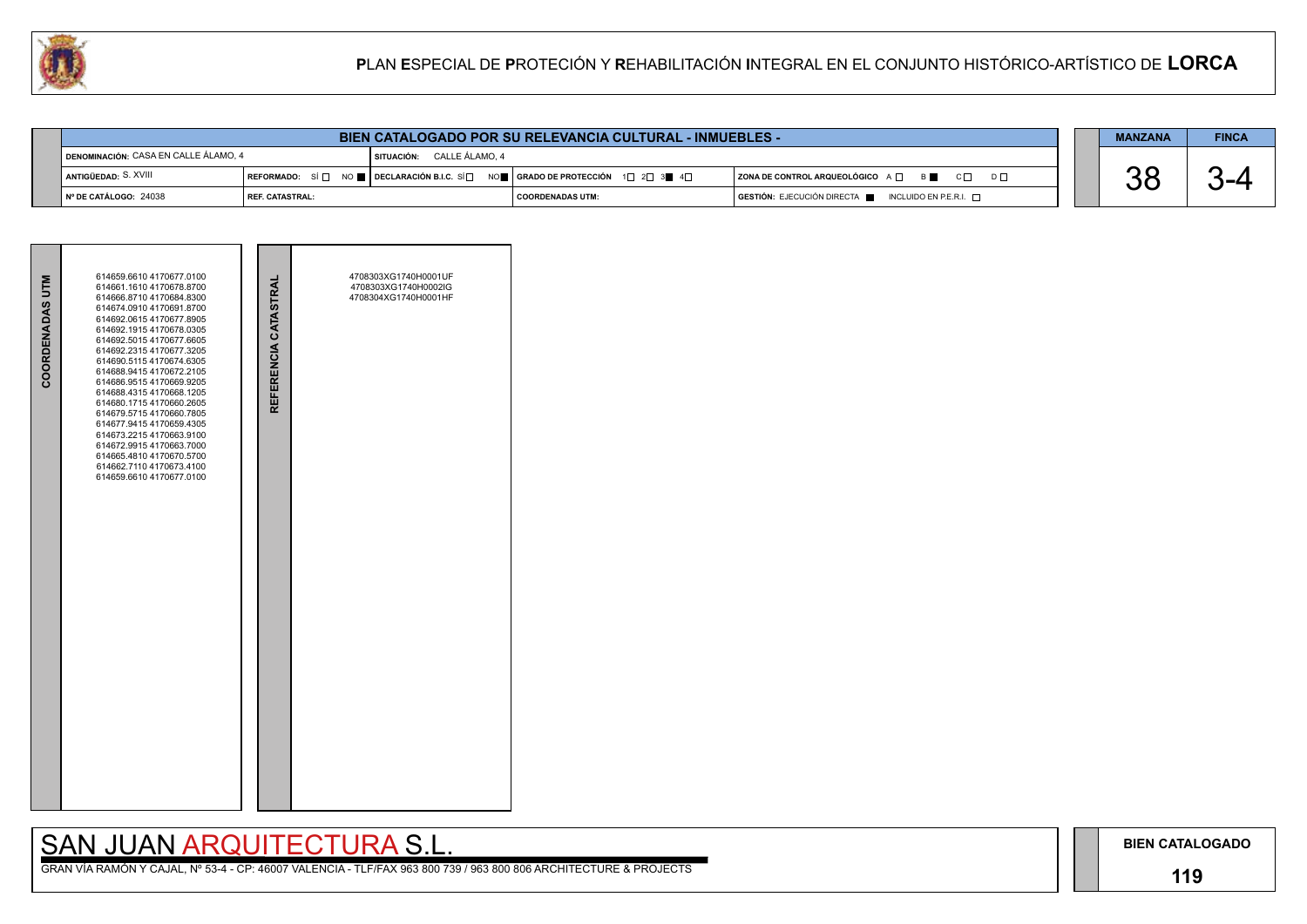## **120**

GRAN VÍA RAMÓN Y CAJAL, Nº 53-4 - CP: 46007 VALENCIA - TLF/FAX 963 800 739 / 963 800 806 ARCHITECTURE & PROJECTS

|  | <b>MANZANA</b> | <b>FINCA</b> |
|--|----------------|--------------|
|  |                |              |

|                                            |                                     |                                      | <b>BIEN CATALOGADO POR SU RELEVANCIA CULTURAL - INMUEBLES -</b>                                                 |                                                                                              | <b>MANZANA</b> | <b>FINCA</b> |
|--------------------------------------------|-------------------------------------|--------------------------------------|-----------------------------------------------------------------------------------------------------------------|----------------------------------------------------------------------------------------------|----------------|--------------|
| <b>I DENOMINACIÓN:</b> CASA EN CALLE ÁLAMO |                                     | <b>I SITUACIÓN:      CALLE ÁLAMO</b> |                                                                                                                 |                                                                                              |                |              |
| ANTIGÜEDAD: ANTES 1900                     |                                     |                                      | REFORMADO: SÍ NO $\Box$ DECLARACIÓN B.I.C. SÍ $\Box$ NO $\Box$ GRADO DE PROTECCIÓN 1 $\Box$ 2 $\Box$ 3 4 $\Box$ | $ $ ZONA DE CONTROL ARQUEOLÓGICO $A \Box$ $B \Box$ $C \Box$<br>$D \Box$                      |                |              |
| ∥ Nº DE CATÁLOGO: 24270                    | REF. CATASTRAL:4708306XG1740H0001AF |                                      | COORDENADAS UTM:                                                                                                | $\overline{a}$ GESTIÓN: EJECUCIÓN DIRECTA $\overline{a}$ INCLUIDO EN P.E.R.I. $\overline{a}$ |                |              |



| COORDENADAS UTM | 614686.71 4170651.25<br>614683.39 4170654.41<br>614684.16 4170655.21<br>614689.04 4170660.08<br>614690.12 4170661.15<br>614689.63 4170661.66<br>614690.64 4170662.61<br>614692.58 4170660.74<br>614696.52 4170665.22<br>614696.21 4170665.49<br>614696.52 4170665.78<br>614698.64170668.19<br>614699.22 4170668.92<br>614699.46 4170668.75<br>614699.74 4170669.07<br>614700.97 4170670.35<br>614701.86 4170671.28<br>614707.83 4170666.69<br>614707.95 4170666.57<br>614705.95 4170664.56<br>614700.59 4170659.13<br>614697.19 4170655.68<br>614696.54 4170656.29<br>614690.16 4170650.37<br>614689.06 4170649.13<br>614686.72 4170651.25<br>614686.714170651.25 |
|-----------------|-------------------------------------------------------------------------------------------------------------------------------------------------------------------------------------------------------------------------------------------------------------------------------------------------------------------------------------------------------------------------------------------------------------------------------------------------------------------------------------------------------------------------------------------------------------------------------------------------------------------------------------------------------------------|
|                 |                                                                                                                                                                                                                                                                                                                                                                                                                                                                                                                                                                                                                                                                   |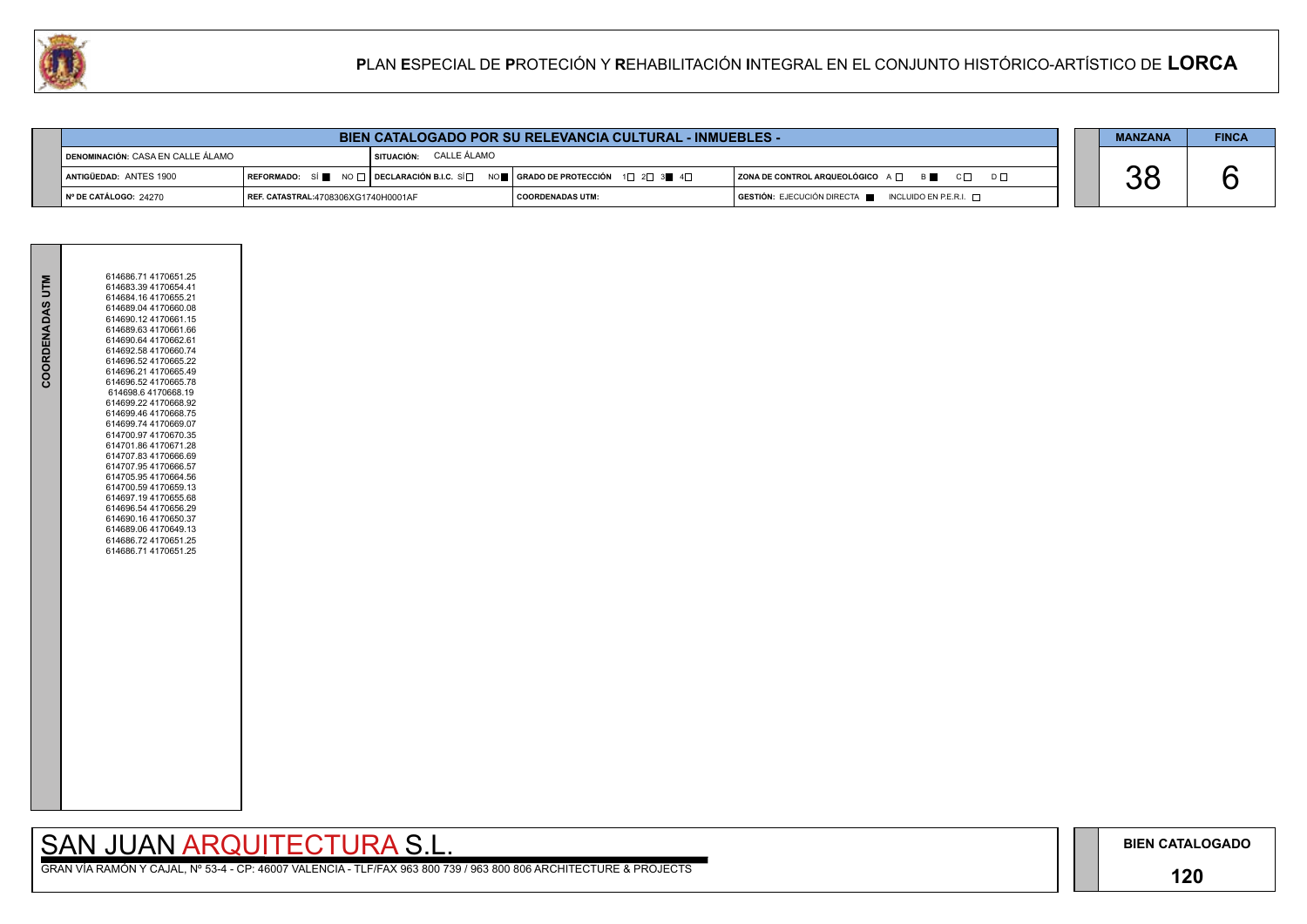

# SAN JUAN ARQUITECTURA S.L.

|                                        |                          | <b>BIEN CATALOGADO POR SU RELEVANCIA CULTURAL - INMUEBLES -</b>                                                                                       |                    |                                                                                              | <b>MANZANA</b> | <b>FINCA</b> |
|----------------------------------------|--------------------------|-------------------------------------------------------------------------------------------------------------------------------------------------------|--------------------|----------------------------------------------------------------------------------------------|----------------|--------------|
| DENOMINACIÓN: CASA EN MARTIN PIÑERO 11 |                          | SITUACIÓN: CALLE MARTIN PIÑERO, 11                                                                                                                    |                    |                                                                                              |                |              |
| ANTIGÜEDAD: XIX                        |                          | REFORMADO: SÍ $\square$ NO $\square$ DECLARACIÓN B.I.C. SÍ $\square$ NO $\square$ GRADO DE PROTECCIÓN 1 $\square$ 2 $\square$ 3 $\square$ 4 $\square$ |                    | $ $ ZONA DE CONTROL ARQUEOLÓGICO A $\Box$ B $\Box$ C $\Box$<br>$D \Box$                      |                |              |
| │ Nº DE CATÁLOGO: 24190                | <b>I REF. CATASTRAL:</b> |                                                                                                                                                       | I COORDENADAS UTM: | $\overline{S}$ GESTIÓN: EJECUCIÓN DIRECTA $\overline{S}$ INCLUIDO EN P.E.R.I. $\overline{S}$ |                |              |

| <b>COORDENADAS UTM</b> | 614665.62 4170650.16<br>614657.25 4170658.92<br>614657.25 4170658.92<br>614657.16 4170658.99<br>614662.89 4170664.73<br>614665.7 4170661.77<br>614668.12 4170659.24<br>614668.58 4170658.7<br>614670.74 4170656.23<br>614671.28 4170655.62<br>614671.29 4170655.6<br>614667.65 4170652.11<br>614665.62 4170650.16 | REFERENCIA CATASTRAL | 4708312XG1740H0001GF<br>4708312XG1740H0002HG<br>4708312XG1740H0003JH |  |
|------------------------|-------------------------------------------------------------------------------------------------------------------------------------------------------------------------------------------------------------------------------------------------------------------------------------------------------------------|----------------------|----------------------------------------------------------------------|--|
|                        |                                                                                                                                                                                                                                                                                                                   |                      |                                                                      |  |

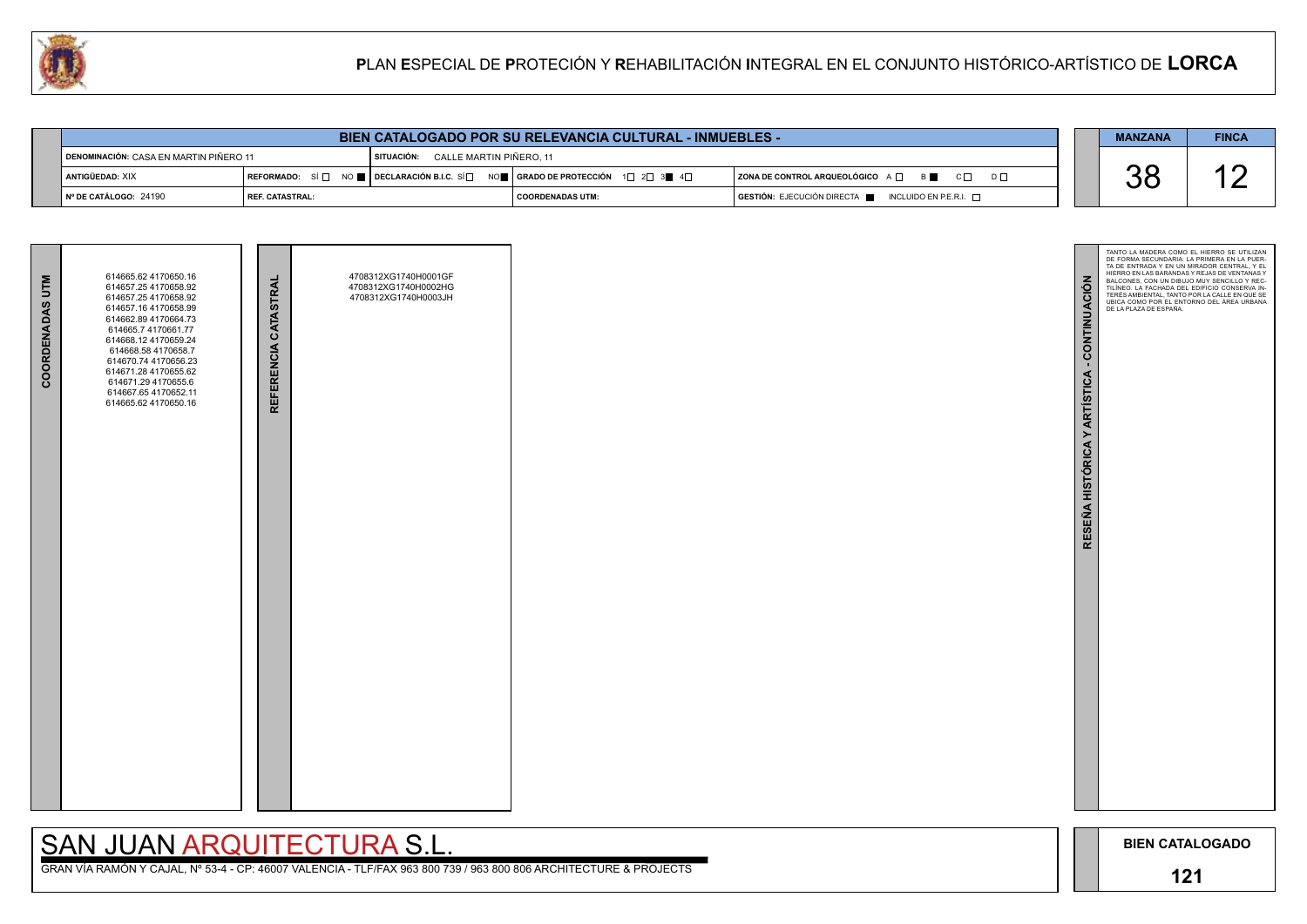## **122**

## SAN JUAN ARQUITECTURA S.L.

|  | <b>MANZANA</b> | <b>FINCA</b> |
|--|----------------|--------------|
|  |                |              |
|  |                |              |

| BIEN CATALOGADO POR SU RELEVANCIA CULTURAL - INMUEBLES - |                          |  |                                                                                                                                                                       |                    |  |  |                                                                                              | <b>MANZANA</b> | <b>FINCA</b> |
|----------------------------------------------------------|--------------------------|--|-----------------------------------------------------------------------------------------------------------------------------------------------------------------------|--------------------|--|--|----------------------------------------------------------------------------------------------|----------------|--------------|
| <b>I DENOMINACIÓN: CASA EN CALLE SELGAS 2</b>            |                          |  | SITUACIÓN: CALLE SELGAS - PLAZA DEL CAÑO                                                                                                                              |                    |  |  |                                                                                              |                |              |
| ANTIGÜEDAD: S. XVIII                                     |                          |  | $\mid$ REFORMADO: SÍ $\blacksquare$ NO $\Box$ DECLARACIÓN B.I.C. SÍ $\Box$ NO $\blacksquare$   GRADO DE PROTECCIÓN $\bot$ 1 $\Box$ 2 $\Box$ 3 $\blacksquare$ 4 $\Box$ |                    |  |  | <b>ZONA DE CONTROL ARQUEOLÓGICO</b> A □ B<br>$C \Box$<br>$D \Box$                            | UL             |              |
| I Nº DE CATÁLOGO: 24131                                  | <b>I REF. CATASTRAL:</b> |  |                                                                                                                                                                       | I COORDENADAS UTM: |  |  | $\overline{S}$ GESTIÓN: EJECUCIÓN DIRECTA $\overline{S}$ INCLUIDO EN P.E.R.I. $\overline{S}$ |                |              |

| COORDENADAS UTM | 614624.77 4170708.79<br>614624.2 4170709.46<br>614625.85 4170710.81<br>614623.41 4170713.65<br>614623.93 4170714.04<br>614625.93 4170715.6<br>614625.94 4170715.61<br>614628.65 4170717.53<br>614630.7 4170714.83<br>614632.6 4170712.32<br>614632.64 4170712.26<br>614635.8 4170708.68<br>614637.72 4170710.39<br>614641.93 4170705.33<br>614634.62 4170699.12<br>614633.92 4170699.8<br>614633.07 4170699.13<br>614628.91 4170703.96<br>614627.22 4170705.94<br>614626.36 4170706.94<br>614624.77 4170708.79 | REFERENCIA CATASTRAL | 4708316XG1740H0001TF<br>4708316XG1740H0002YG<br>4708316XG1740H0003UH<br>4708316XG1740H0004IJ |  |
|-----------------|----------------------------------------------------------------------------------------------------------------------------------------------------------------------------------------------------------------------------------------------------------------------------------------------------------------------------------------------------------------------------------------------------------------------------------------------------------------------------------------------------------------|----------------------|----------------------------------------------------------------------------------------------|--|

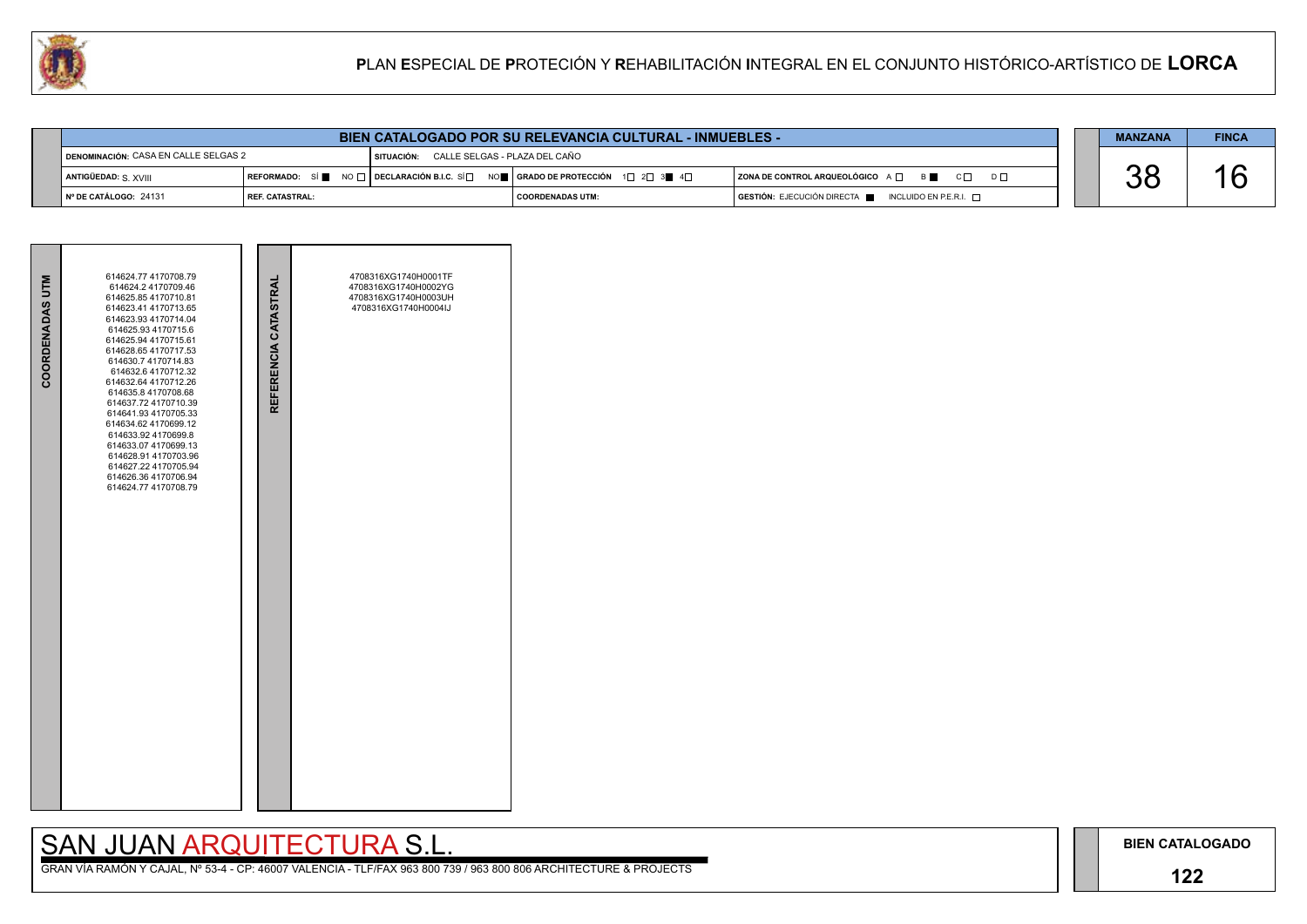## **123**

# SAN JUAN ARQUITECTURA S.L.

|                                                  | <b>BIEN CATALOGADO POR SU RELEVANCIA CULTURAL - INMUEBLES -</b> |                                       |                                                                                                                        |                                                                                      |  |  |  |
|--------------------------------------------------|-----------------------------------------------------------------|---------------------------------------|------------------------------------------------------------------------------------------------------------------------|--------------------------------------------------------------------------------------|--|--|--|
| DENOMINACIÓN: CASA EN PLAZA DEL CAÑO - SELGAS, 6 |                                                                 | PLAZA DEL CAÑO - SELGAS<br>SITUACIÓN: |                                                                                                                        |                                                                                      |  |  |  |
| ANTIGÜEDAD: ANTES 1900                           |                                                                 |                                       | REFORMADO: SÍ NO $\Box$ DECLARACIÓN B.I.C. SÍ $\Box$ NO $\Box$ GRADO DE PROTECCIÓN 1 $\Box$ 2 $\Box$ 3 $\Box$ 4 $\Box$ | ZONA DE CONTROL ARQUEOLÓGICO A □ B □ C □ D □                                         |  |  |  |
| ∥Nº DE CATÁLOGO: 24271                           | <b>I REF. CATASTRAL:</b>                                        |                                       | <b>COORDENADAS UTM:</b>                                                                                                | $\overline{)}$ GESTIÓN: EJECUCIÓN DIRECTA $\blacksquare$ INCLUIDO EN P.E.R.I. $\Box$ |  |  |  |



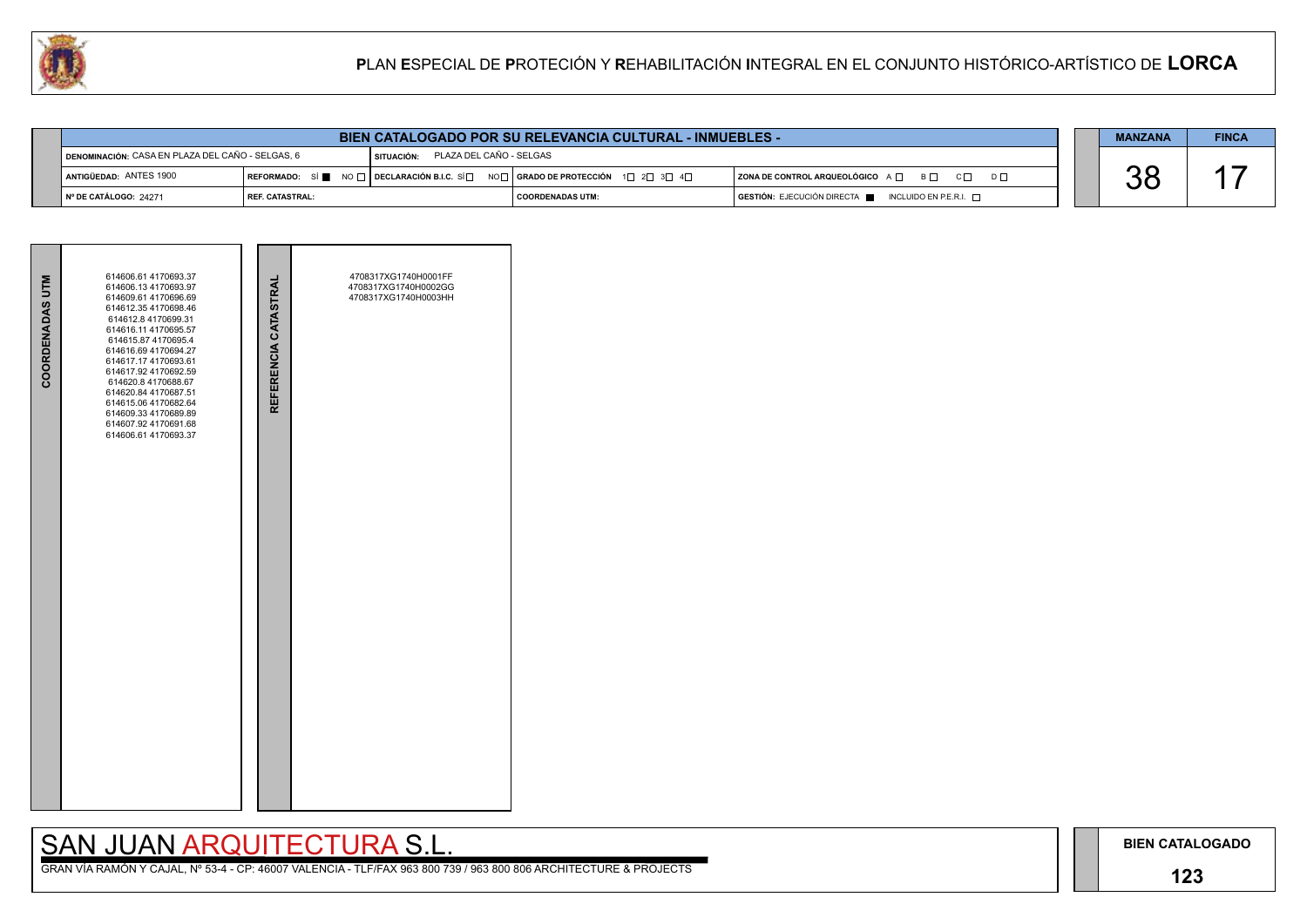## **124**

## SAN JUAN ARQUITECTURA S.L.

| <b>BIEN CATALOGADO POR SU RELEVANCIA CULTURAL - INMUEBLES -</b> |                 |              |                                                                                                                                                                      |  |                                                                                      |  |  | <b>FINCA</b> |
|-----------------------------------------------------------------|-----------------|--------------|----------------------------------------------------------------------------------------------------------------------------------------------------------------------|--|--------------------------------------------------------------------------------------|--|--|--------------|
| DENOMINACIÓN: CASA EN CALLE SELGAS, 4                           |                 | I SITUACIÓN: | CALLE SELGAS - PLAZA DEL CAÑO                                                                                                                                        |  |                                                                                      |  |  |              |
| ANTIGÜEDAD: S XVIII                                             |                 |              | REFORMADO: SÍ $\blacksquare$ NO $\square$ DECLARACIÓN B.I.C. SÍ $\square$ NO $\blacksquare$ GRADO DE PROTECCIÓN 1 $\square$ 2 $\square$ 3 $\blacksquare$ 4 $\square$ |  | $ $ ZONA DE CONTROL ARQUEOLÓGICO $A \Box$ B $ \Box$ C $ \Box$ D $ \Box$              |  |  |              |
| Nº DE CATÁLOGO: 24165                                           | REF. CATASTRAL: |              | COORDENADAS UTM:                                                                                                                                                     |  | $\overline{)}$ GESTIÓN: EJECUCIÓN DIRECTA $\overline{)}$ INCLUIDO EN P.E.R.I. $\Box$ |  |  |              |

| COORDENADAS UTM | 614616.11 4170695.57<br>614612.8 4170699.31<br>614616.45 4170706.22<br>614616.47 4170706.26<br>614618.25 4170709.77<br>614623.41 4170713.65<br>614625.85 4170710.81<br>614624.2 4170709.46<br>614624.77 4170708.79<br>614626.36 4170706.94<br>614627.22 4170705.94<br>614628.91 4170703.96<br>614633.07 4170699.13<br>614633.92 4170699.8<br>614634.62 4170699.12<br>614620.84 4170687.51<br>614620.8 4170688.67<br>614617.92 4170692.59<br>614617.17 4170693.61<br>614616.69 4170694.27<br>614615.87 4170695.4<br>614616.11 4170695.57 | REFERENCIA CATASTRAL | 4708318XG1740H0001MF<br>4708318XG1740H0002QG<br>4708318XG1740H0003WH<br>4708318XG1740H0004EJ<br>4708318XG1740H0005RK<br>4708318XG1740H0006TL<br>4708318XG1740H0007YB |  |
|-----------------|-----------------------------------------------------------------------------------------------------------------------------------------------------------------------------------------------------------------------------------------------------------------------------------------------------------------------------------------------------------------------------------------------------------------------------------------------------------------------------------------------------------------------------------------|----------------------|----------------------------------------------------------------------------------------------------------------------------------------------------------------------|--|

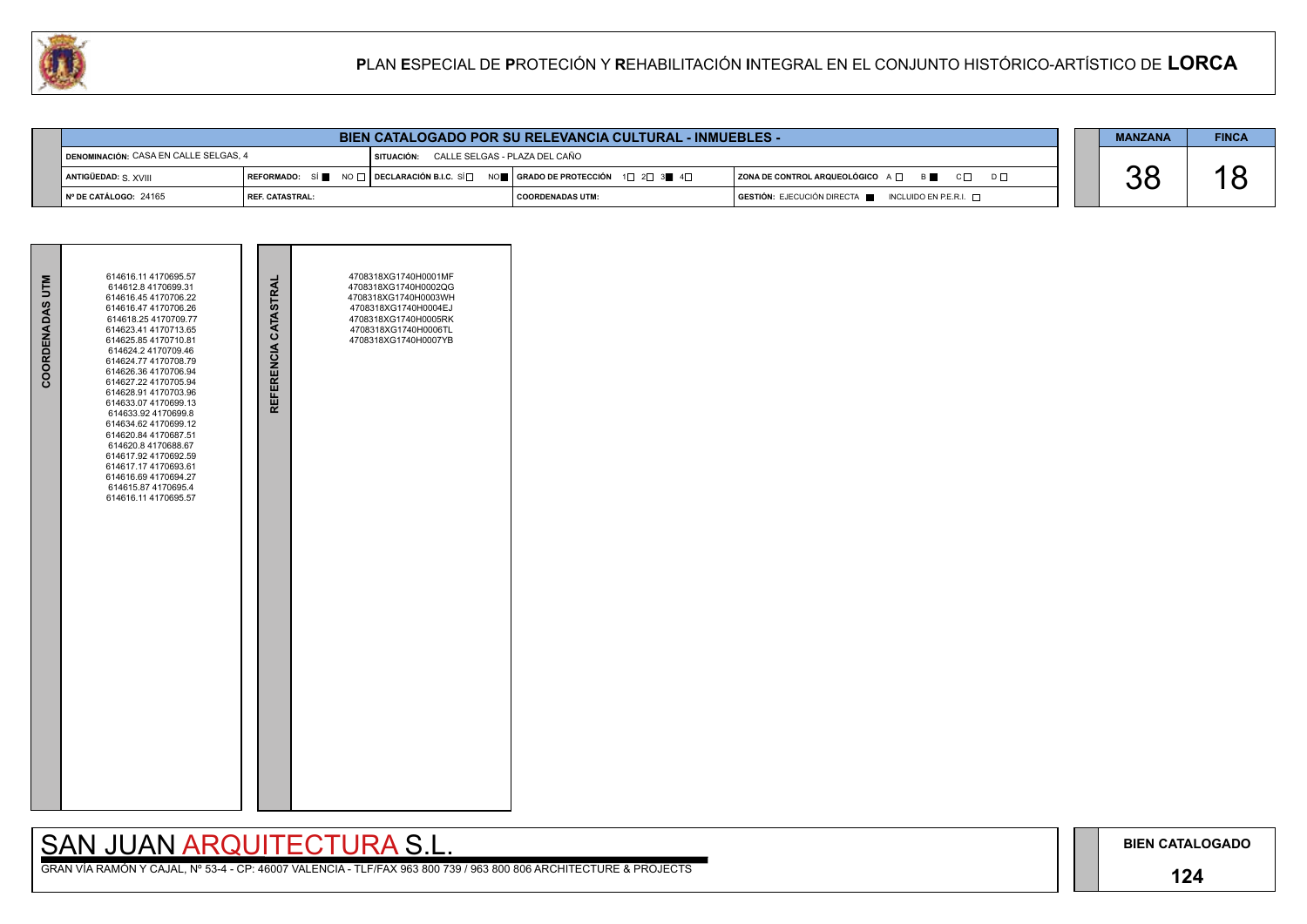## **125**

## SAN JUAN ARQUITECTURA S.L.

GRAN VÍA RAMÓN Y CAJAL, Nº 53-4 - CP: 46007 VALENCIA - TLF/FAX 963 800 739 / 963 800 806 ARCHITECTURE & PROJECTS

|     | <b>MANZANA</b> | <b>FINCA</b> |
|-----|----------------|--------------|
|     |                |              |
| D L |                |              |
|     |                |              |

|                                                       |                 | <b>MANZANA</b> | <b>FINCA</b>                                                                                                                          |                                                                        |  |          |  |
|-------------------------------------------------------|-----------------|----------------|---------------------------------------------------------------------------------------------------------------------------------------|------------------------------------------------------------------------|--|----------|--|
| DENOMINACIÓN: CASA EN CALLE SELGAS - MARTIN PIÑERO, 2 |                 | SITUACIÓN:     | CALLE SELGAS - CALLE MARTÍN PIÑERO. 2                                                                                                 |                                                                        |  |          |  |
| ANTIGÜEDAD: ANTES 1900                                |                 |                | REFORMADO: SÍ $\blacksquare$ NO $\Box$ DECLARACIÓN B.I.C. SÍ $\Box$ NO $\Box$ GRADO DE PROTECCIÓN 1 $\Box$ 2 $\Box$ 3 $\Box$ 4 $\Box$ | ZONA DE CONTROL ARQUEOLÓGICO A □ B □ C □ D □                           |  | nr<br>UL |  |
| ∥ Nº DE CATÁLOGO: 24272                               | REF. CATASTRAL: |                | I COORDENADAS UTM:                                                                                                                    | $GESTIÓN: EJECUCIÓN DIRECTA \blacksquare INCLUIDO EN P.E.R.I. \square$ |  |          |  |



## **P**LAN **E**SPECIAL DE **P**ROTECIÓN Y **R**EHABILITACIÓN **I**NTEGRAL EN EL CONJUNTO HISTÓRICO-ARTÍSTICO DE **LORCA**

|                        | 614628.92 4170671.6                                                                                                                                                                                                                                                                                                                                                                                                                                                                    |                      | 4708901XG1740H0001DF                                                 |  |
|------------------------|----------------------------------------------------------------------------------------------------------------------------------------------------------------------------------------------------------------------------------------------------------------------------------------------------------------------------------------------------------------------------------------------------------------------------------------------------------------------------------------|----------------------|----------------------------------------------------------------------|--|
| <b>COORDENADAS UTM</b> | 614627.7 4170672.31<br>614625.73 4170673.47<br>614624.06 4170674.45<br>614624.03 4170674.47<br>614618.29 4170678.94<br>614618.36 4170679.05<br>614625.94 4170685.72<br>614634.09 4170677.24<br>614638.44 4170672.73<br>614638.14 4170672.39<br>614633.1 4170666.85<br>614632.08 4170665.74<br>614630.8 4170664.34<br>614630.27 4170663.68<br>614629.01 4170662.1<br>614626.54 4170663.7<br>614627.76 4170665.48<br>614630.64 4170669.66<br>614631.11 4170670.33<br>614628.92 4170671.6 | REFERENCIA CATASTRAL | 4708901XG1740H0002FG<br>4708901XG1740H0003GH<br>4708901XG1740H0004HJ |  |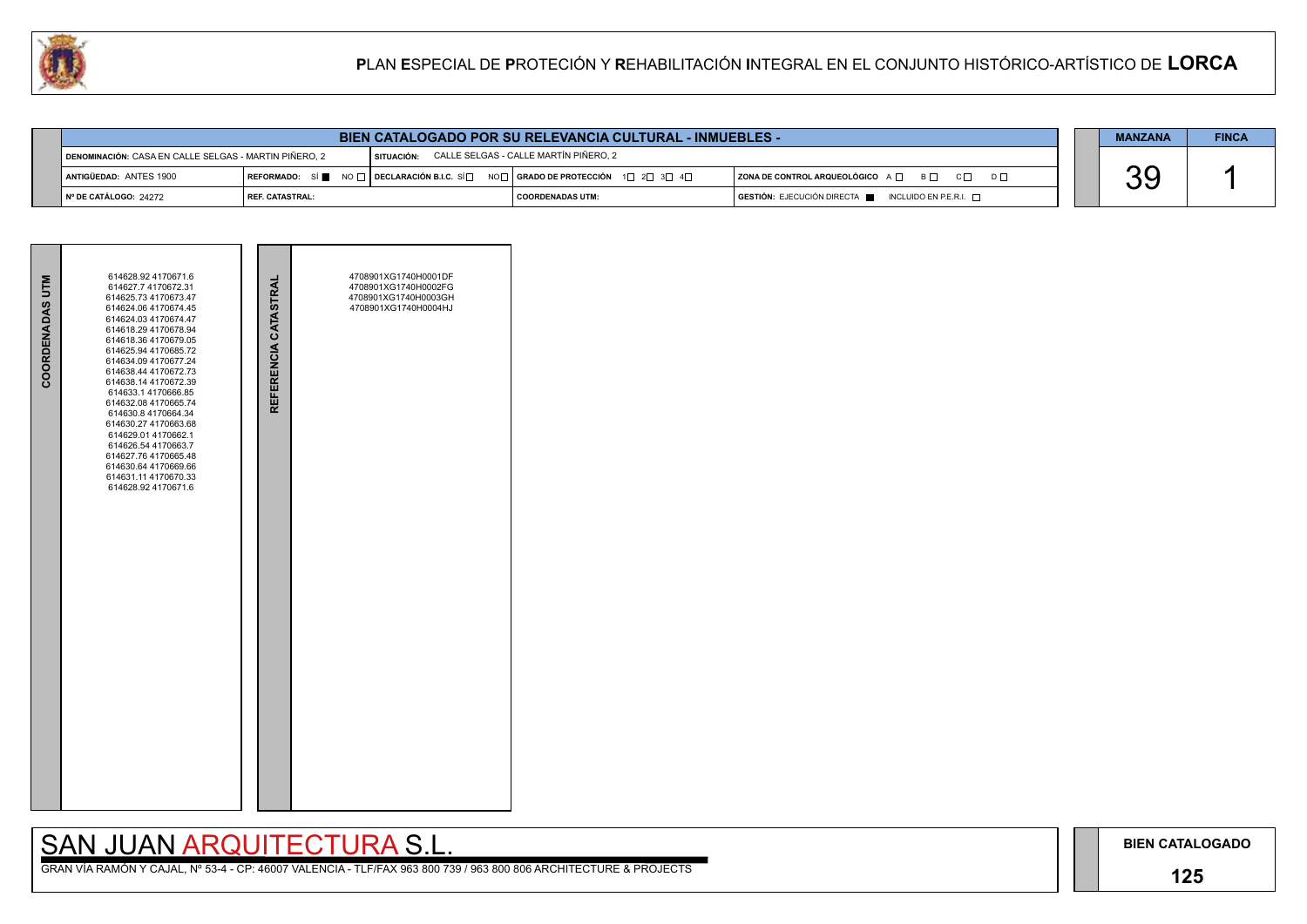## **126**

# SAN JUAN ARQUITECTURA S.L.

|    | <b>MANZANA</b> | <b>FINCA</b> |
|----|----------------|--------------|
| nГ |                |              |
|    |                |              |

|                                           |                                                                                                                                       | <b>MANZANA</b>                             | <b>FINCA</b> |                                                                                              |  |  |  |
|-------------------------------------------|---------------------------------------------------------------------------------------------------------------------------------------|--------------------------------------------|--------------|----------------------------------------------------------------------------------------------|--|--|--|
| DENOMINACIÓN: CASA EN CALLE MARTIN PIÑERO |                                                                                                                                       | <b>I SITUACIÓN: CALLE DE MARTÍN PIÑERO</b> |              |                                                                                              |  |  |  |
| ANTIGÜEDAD: ANTES 1900                    | REFORMADO: SÍ $\Box$ NO $\blacksquare$ DECLARACIÓN B.I.C. SÍ $\Box$ NO $\Box$ GRADO DE PROTECCIÓN 1 $\Box$ 2 $\Box$ 3 $\Box$ 4 $\Box$ |                                            |              | $ $ ZONA DE CONTROL ARQUEOLÓGICO A $\Box$ B $\Box$ C $\Box$<br>$D \Box$                      |  |  |  |
| I Nº DE CATÁLOGO: 24359                   | I REF. CATASTRAL:                                                                                                                     | I COORDENADAS UTM:                         |              | $\overline{S}$ GESTIÓN: EJECUCIÓN DIRECTA $\overline{S}$ INCLUIDO EN P.E.R.I. $\overline{S}$ |  |  |  |



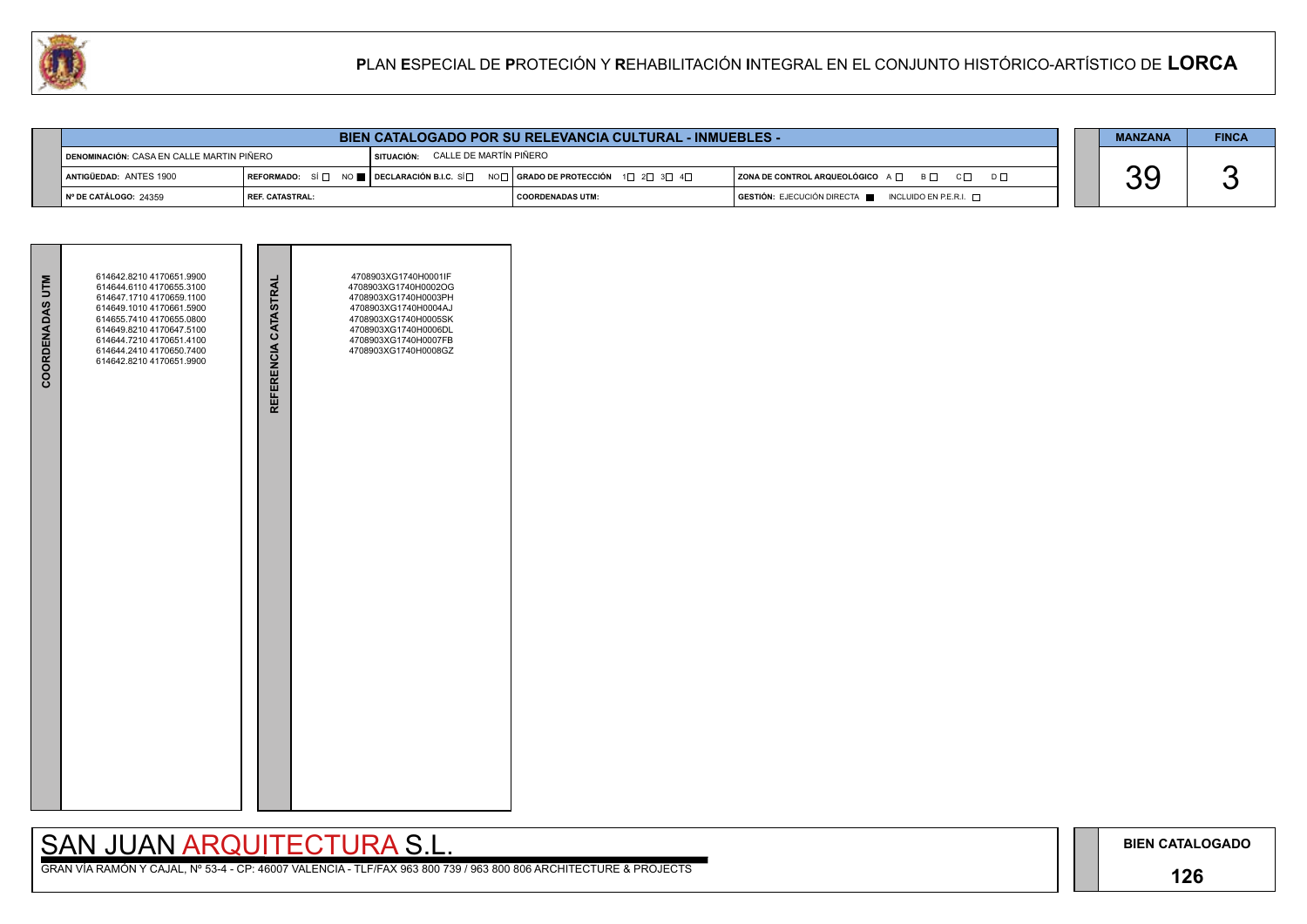# SAN JUAN ARQUITECTURA S.L.



|                                                 |                               |                                     | <b>MANZANA</b>                                                                                                                                         | <b>FINCA</b>                                                                         |  |     |  |
|-------------------------------------------------|-------------------------------|-------------------------------------|--------------------------------------------------------------------------------------------------------------------------------------------------------|--------------------------------------------------------------------------------------|--|-----|--|
| <b>I DENOMINACIÓN: EDIFICIO EN CALLE SELGAS</b> |                               | SITUACIÓN: CALLE SELGAS - FERNADO V |                                                                                                                                                        |                                                                                      |  |     |  |
|                                                 | ANTIGÜEDAD: $S$ XIX           |                                     | REFORMADO: SÍ $\blacksquare$ NO $\Box$ DECLARACIÓN B.I.C. SÍ $\Box$ NO $\blacksquare$ SERADO DE PROTECCIÓN 1 $\Box$ 2 $\Box$ 3 $\blacksquare$ 4 $\Box$ | $\vert$ ZONA DE CONTROL ARQUEOLÓGICO $A \Box$ $B \blacksquare$ $C \Box$<br>$D \Box$  |  | U U |  |
|                                                 | $\vert$ N° DE CATÁLOGO: 24064 | <b>I REF. CATASTRAL:</b>            | I COORDENADAS UTM:                                                                                                                                     | $\overline{a}$ GESTIÓN: EJECUCIÓN DIRECTA $\overline{a}$ INCLUIDO EN P.E.R.I. $\Box$ |  |     |  |

| COORDENADAS UTM | 614631.9 4170655.67<br>614630.94 4170654.43<br>614630.49 4170654.77<br>614628.06 4170651.62<br>614626.37 4170652.74<br>614608.8 4170664.43<br>614612.22 4170669.66<br>614616.13 4170666.86<br>614615.28 4170665.71<br>614621.14 4170661.95<br>614624.06 4170660.09<br>614624.93 4170661.35<br>614628.4 4170658.99<br>614630.13 4170661.44<br>614630.28 4170661.66<br>614631.43 4170660.77<br>614631.75 4170661.25<br>614633.72 4170659.65<br>614633.52 4170659.38<br>614635.98 4170657.6<br>614633.64 4170654.37<br>614631.9 4170655.67 | REFERENCIA CATASTRAL | 4708907XG1740H0001ZF<br>4708907XG1740H0002XG<br>4708907XG1740H0003MH<br>4708907XG1740H0004QJ |  |
|-----------------|-----------------------------------------------------------------------------------------------------------------------------------------------------------------------------------------------------------------------------------------------------------------------------------------------------------------------------------------------------------------------------------------------------------------------------------------------------------------------------------------------------------------------------------------|----------------------|----------------------------------------------------------------------------------------------|--|

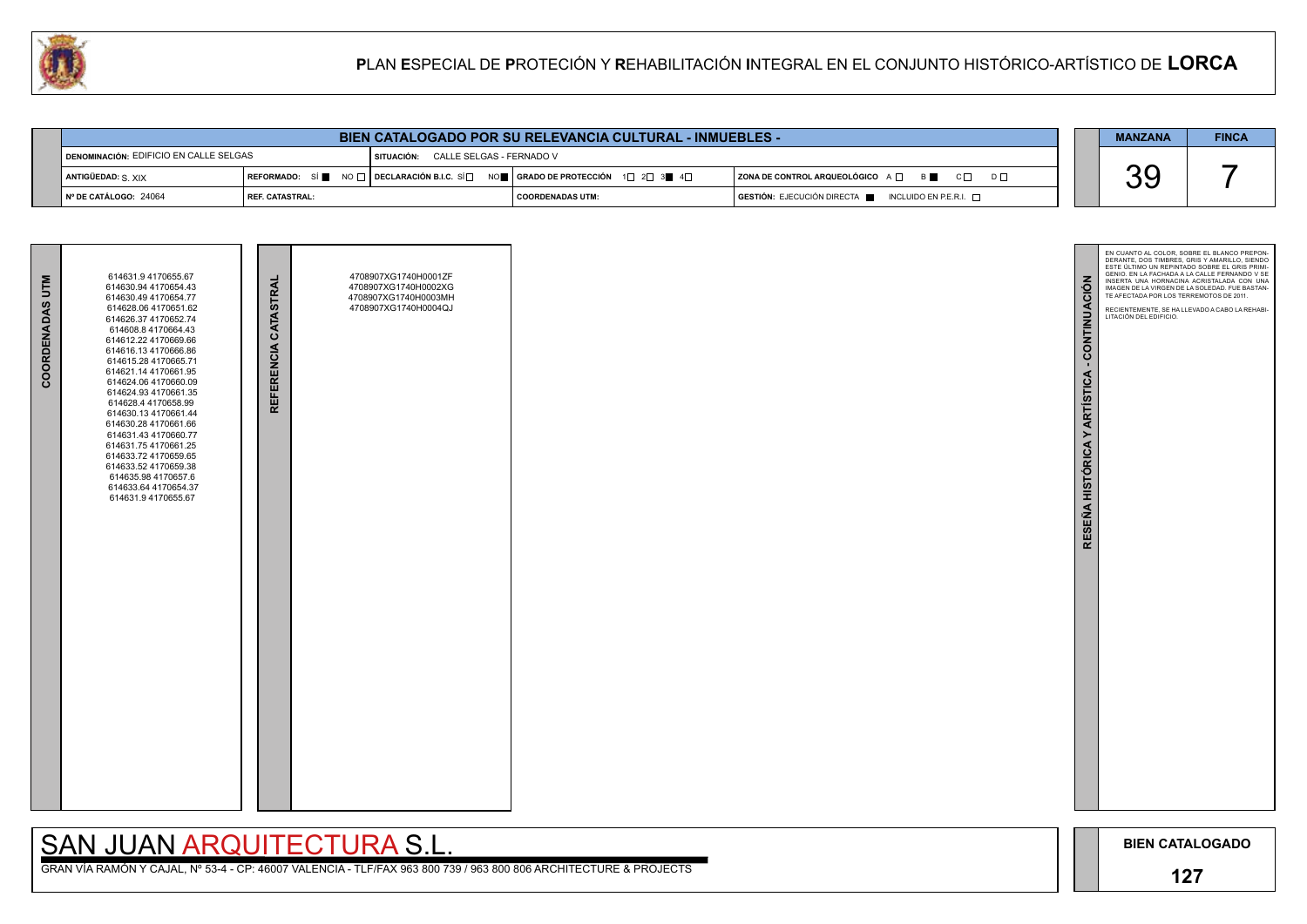## **128**

# SAN JUAN ARQUITECTURA S.L.



|                                                      | BIEN CATALOGADO POR SU RELEVANCIA CULTURAL - INMUEBLES - |                                            |                                                                                                                                                       |                                                                                      |  |  |  |
|------------------------------------------------------|----------------------------------------------------------|--------------------------------------------|-------------------------------------------------------------------------------------------------------------------------------------------------------|--------------------------------------------------------------------------------------|--|--|--|
| DENOMINACIÓN: CASA ENCALLE FERNANDO V - CALLE SELGAS |                                                          | SITUACIÓN: CALLE FERNANDO V - CALLE SELGAS |                                                                                                                                                       |                                                                                      |  |  |  |
| ANTIGÜEDAD: XIX                                      |                                                          |                                            | REFORMADO: SÍ $\blacksquare$ NO $\Box$ DECLARACIÓN B.I.C. SÍ $\Box$ NO $\blacksquare$ GRADO DE PROTECCIÓN 1 $\Box$ 2 $\Box$ 3 $\blacksquare$ 4 $\Box$ | $ $ ZONA DE CONTROL ARQUEOLÓGICO A $\Box$ B $\Box$ C $\Box$ D $\Box$                 |  |  |  |
| ¶ Nº DE CATÁLOGO: 24197                              | <b>I REF. CATASTRAL:</b>                                 |                                            | COORDENADAS UTM:                                                                                                                                      | $\overline{)}$ GESTIÓN: EJECUCIÓN DIRECTA $\overline{)}$ INCLUIDO EN P.E.R.I. $\Box$ |  |  |  |

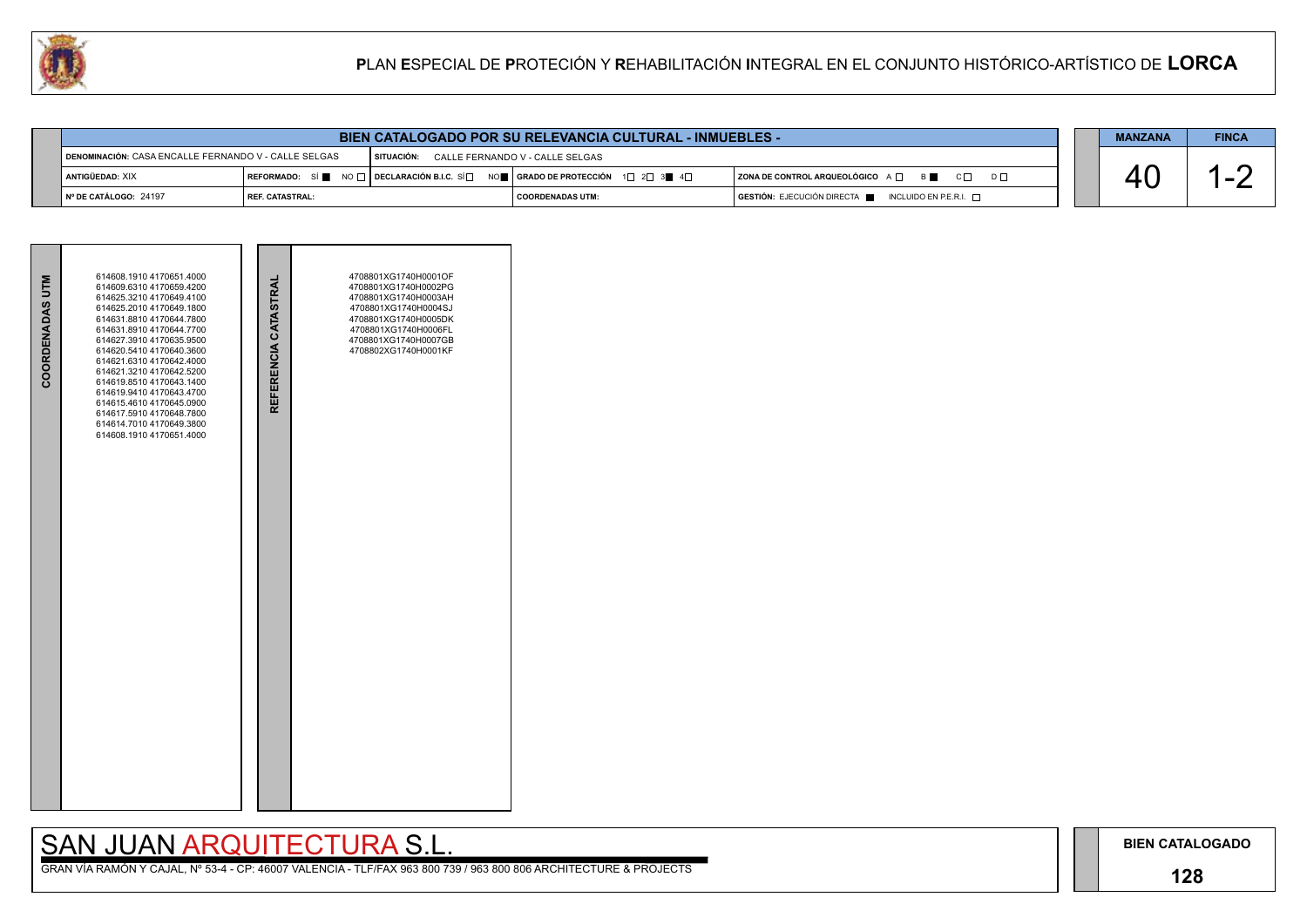## **129**

## SAN JUAN ARQUITECTURA S.L.



| U. |                                                                                                | PLAN ESPECIAL DE PROTECIÓN Y REHABILITACIÓN INTEGRAL EN EL CONJUNTO HISTÓRICO-ARTÍSTICO DE LORCA |                                                       |                                                     |                                                           |  |  |  |  |
|----|------------------------------------------------------------------------------------------------|--------------------------------------------------------------------------------------------------|-------------------------------------------------------|-----------------------------------------------------|-----------------------------------------------------------|--|--|--|--|
|    |                                                                                                |                                                                                                  |                                                       |                                                     |                                                           |  |  |  |  |
|    |                                                                                                |                                                                                                  | <b>MANZANA</b>                                        | <b>FINCA</b>                                        |                                                           |  |  |  |  |
|    | I DENOMINACIÓN: CASA EN CALLE FERNANDO V                                                       |                                                                                                  | CALLE FERNANDO V<br>SITUACIÓN:                        |                                                     |                                                           |  |  |  |  |
|    | REFORMADO: SÍ $\square$ NO $\square$ DECLARACIÓN B.I.C. SÍ $\square$<br>ANTIGÜEDAD: ANTES 1900 |                                                                                                  | NO <b>⊟ i grado de protección</b> 1 de 2 de 3 de 4 de | <b>ZONA DE CONTROL ARQUEOLÓGICO</b> A □ B □ C □ D □ | 40                                                        |  |  |  |  |
|    | I Nº DE CATÁLOGO: 24273                                                                        | l REF. CATASTRAL:                                                                                |                                                       | <b>COORDENADAS UTM:</b>                             | GESTIÓN: EJECUCIÓN DIRECTA<br>INCLUIDO EN P.E.R.I. $\Box$ |  |  |  |  |

| COORDENADAS UTM | 614631.86 4170629.63<br>614631.96 4170629.85<br>614629.5 4170630.62<br>614630.28 4170632.63<br>614630.84 4170634.05<br>614630.51 4170634.19<br>614634.37 4170643.52<br>614634.41 4170643.51<br>614634.27 4170643.14<br>614647.33 4170635.06<br>614647.33 4170635.05<br>614645.86 4170631.66<br>614644.63 4170628.99<br>614645.02 4170628.76<br>614646.48 4170628.36<br>614646.64 4170628.31<br>614645.24 4170626.29<br>614645.08 4170626.41<br>614644.854170625.95<br>614643.714170626.31<br>614642.194170626.98<br>614641.41 4170627.19<br>614640.54170627.46<br>614640.4 4170627.18<br>614640.3 4170626.99<br>614640.24170626.9<br>614640.14 4170626.87<br>614640.01 4170626.84<br>614639.87 4170626.85<br>614639.2 4170627.08<br>614636.68 4170627.94<br>614635.04 4170628.53<br>614634.91 4170628.6<br>614634.85 4170628.66<br>614631.86 4170629.63 | REFERENCIA CATASTRAL | 4708804XG1740H0001DF<br>4708804XG1740H0002FG<br>4708804XG1740H0003GH<br>4708804XG1740H0004HJ<br>4708804XG1740H0005JK<br>4708804XG1740H0006KL |  |
|-----------------|---------------------------------------------------------------------------------------------------------------------------------------------------------------------------------------------------------------------------------------------------------------------------------------------------------------------------------------------------------------------------------------------------------------------------------------------------------------------------------------------------------------------------------------------------------------------------------------------------------------------------------------------------------------------------------------------------------------------------------------------------------------------------------------------------------------------------------------------------------|----------------------|----------------------------------------------------------------------------------------------------------------------------------------------|--|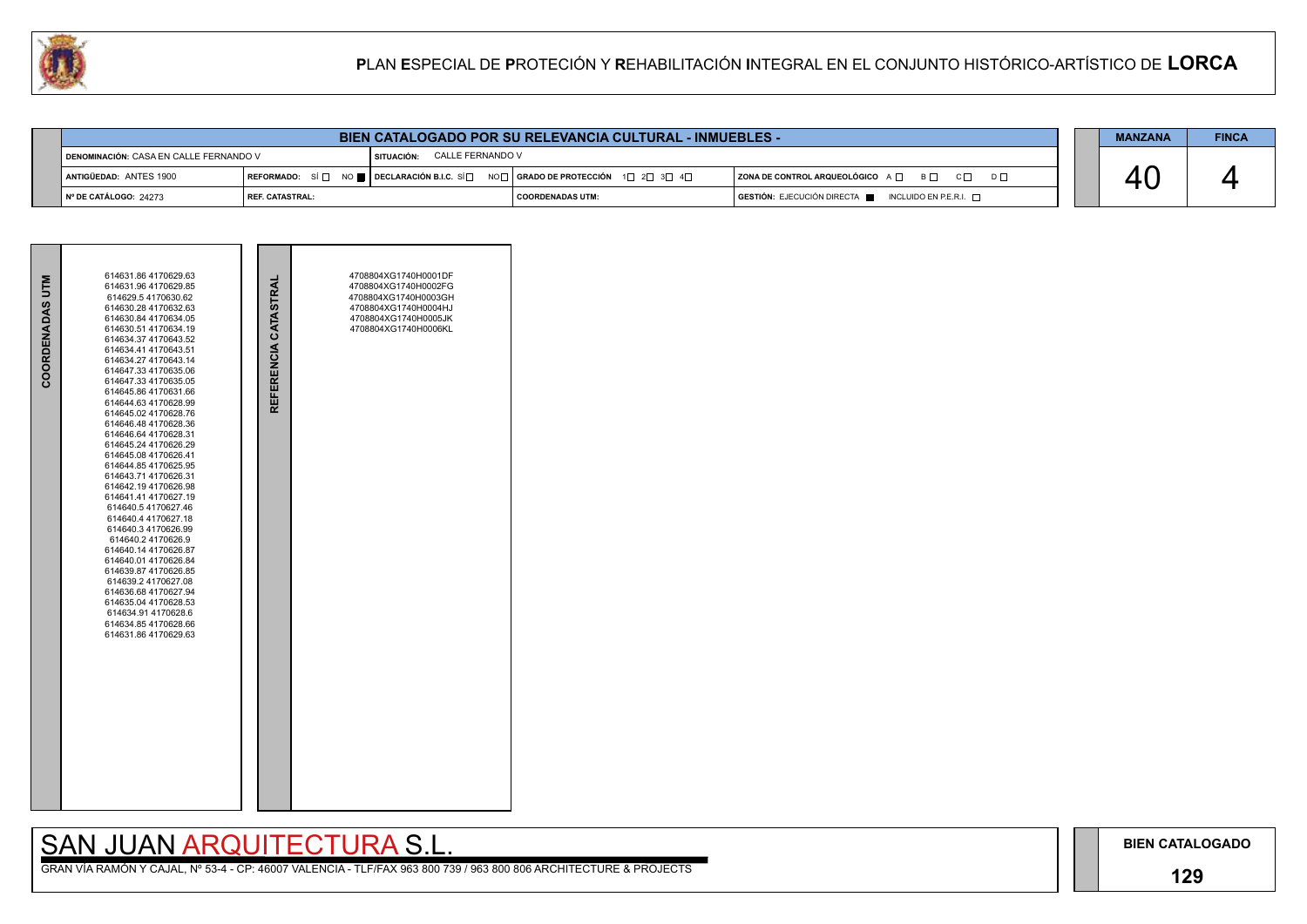## **130**

GRAN VÍA RAMÓN Y CAJAL, Nº 53-4 - CP: 46007 VALENCIA - TLF/FAX 963 800 739 / 963 800 806 ARCHITECTURE & PROJECTS

| <b>BIEN CATALOGADO POR SU RELEVANCIA CULTURAL - INMUEBLES -</b>                       |                                                                                                                                                                                              |                                                                                                                                                                      |  |  | <b>MANZANA</b>                                                      | <b>FINCA</b> |  |
|---------------------------------------------------------------------------------------|----------------------------------------------------------------------------------------------------------------------------------------------------------------------------------------------|----------------------------------------------------------------------------------------------------------------------------------------------------------------------|--|--|---------------------------------------------------------------------|--------------|--|
| CALLE SANTA VICTORIA,3<br>DENOMINACIÓN: CASA EN CALLE SANTA VICTORIA, 3<br>SITUACIÓN: |                                                                                                                                                                                              |                                                                                                                                                                      |  |  |                                                                     |              |  |
| ANTIGÜEDAD: ANTES 1900                                                                |                                                                                                                                                                                              | REFORMADO: SÍ $\square$ NO $\blacksquare$ DECLARACIÓN B.I.C. SÍ $\square$ NO $\blacksquare$ GRADO DE PROTECCIÓN 1 $\square$ 2 $\square$ 3 $\blacksquare$ 4 $\square$ |  |  | $ $ ZONA DE CONTROL ARQUEOLÓGICO $A \Box$ B<br>$C \Box$<br>$D \Box$ |              |  |
| │ Nº DE CATÁLOGO: 24274                                                               | $\overline{S}$ GESTIÓN: EJECUCIÓN DIRECTA $\overline{S}$ INCLUIDO EN P.E.R.I. $\overline{S}$<br><b>COORDENADAS UTM:</b><br><b>REF. CATASTRAL:</b> 4708812XG1740H0001SF. 4708812XG1740H0002DG |                                                                                                                                                                      |  |  |                                                                     |              |  |



| COORDENADAS UTM | 614626.37 4170608.73<br>614614.39 4170615.59<br>614616.56 4170620.51<br>614617.3 4170622.19<br>614620.95 4170620.88<br>614622.9 4170620.19<br>614623.2 4170621.07<br>614625.49 4170620.18<br>614626.04 4170620.19<br>614628.08 4170619.56<br>614630.13 4170618.94<br>614629.39 4170616.1<br>614629.38 4170616.08<br>614628.67 4170614.34<br>614627.45 4170611.36<br>614626.37 4170608.73 |  |
|-----------------|------------------------------------------------------------------------------------------------------------------------------------------------------------------------------------------------------------------------------------------------------------------------------------------------------------------------------------------------------------------------------------------|--|
|                 |                                                                                                                                                                                                                                                                                                                                                                                          |  |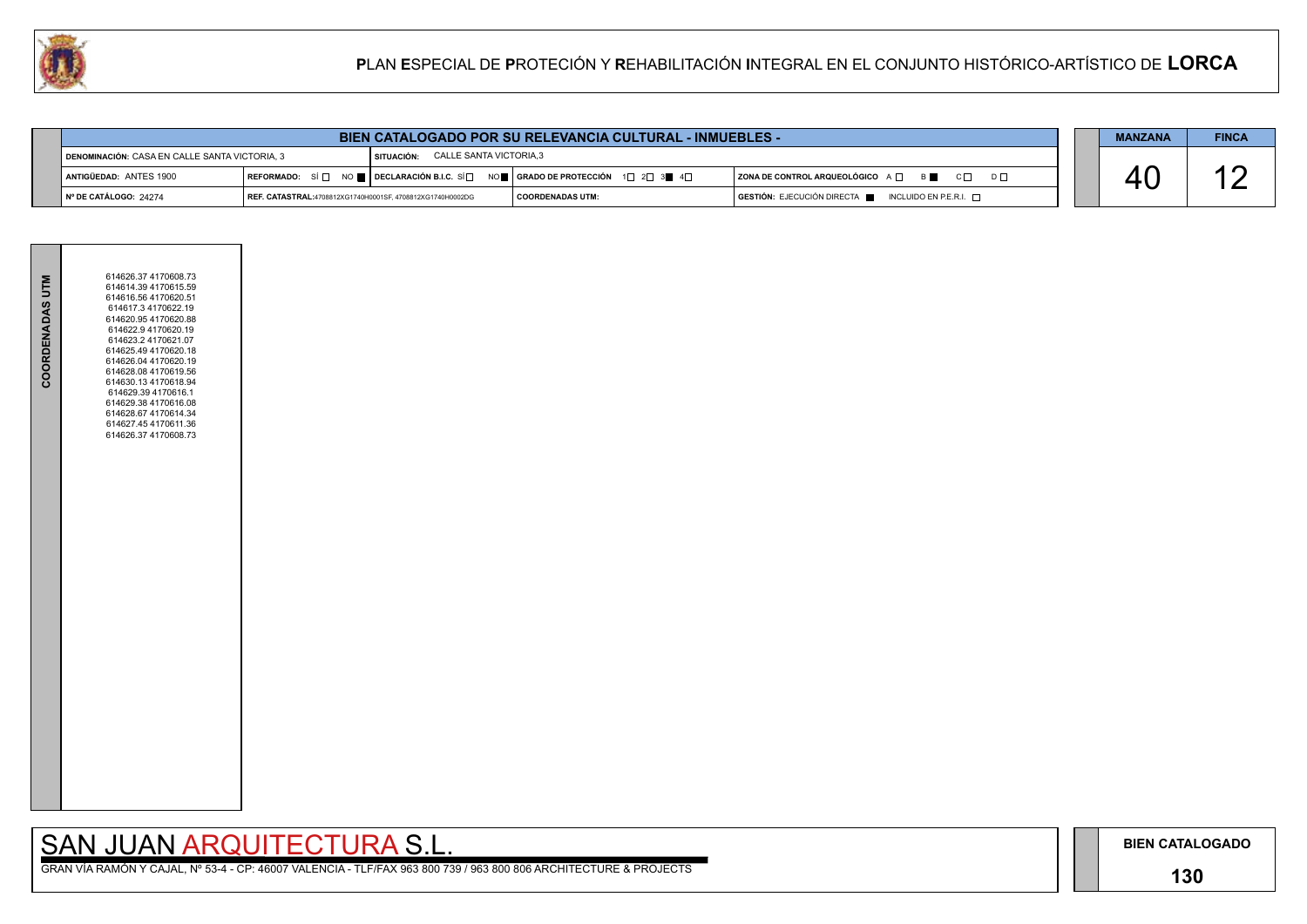## **131**

GRAN VÍA RAMÓN Y CAJAL, Nº 53-4 - CP: 46007 VALENCIA - TLF/FAX 963 800 739 / 963 800 806 ARCHITECTURE & PROJECTS

| <b>BIEN CATALOGADO POR SU RELEVANCIA CULTURAL - INMUEBLES -</b> |                                      |                                                                                                                                                                      |                                     |  |                                                                |  | <b>MANZANA</b> | <b>FINCA</b> |
|-----------------------------------------------------------------|--------------------------------------|----------------------------------------------------------------------------------------------------------------------------------------------------------------------|-------------------------------------|--|----------------------------------------------------------------|--|----------------|--------------|
| DENOMINACIÓN: CASA EN CALLE SANTA VICTORIA - SELGAS. 15         |                                      | I SITUACIÓN:                                                                                                                                                         | CALLE SANTA VICTORIA - CALLE SELGAS |  |                                                                |  |                |              |
| ANTIGÜEDAD: ANTES 1900                                          |                                      | REFORMADO: SÍ $\square$ NO $\blacksquare$ DECLARACIÓN B.I.C. SÍ $\square$ NO $\blacksquare$ GRADO DE PROTECCIÓN 1 $\square$ 2 $\square$ 3 $\blacksquare$ 4 $\square$ |                                     |  | $ $ ZONA DE CONTROL ARQUEOLÓGICO $A \Box$ B<br>$C\Box$ $D\Box$ |  |                |              |
| $\blacksquare$ N° DE CATÁLOGO: 24275                            | REF. CATASTRAL: 4708813XG1740H0001ZF |                                                                                                                                                                      | I COORDENADAS UTM:                  |  | $GESTIÓN: EJECUCIÓN DIRECTA$ INCLUIDO EN P.E.R.I. $\Box$       |  |                |              |



| 614614.39 4170615.59<br>614601.31 4170620.38<br>614605.23 4170638.09<br>614617.62 4170634.71<br>614620.86 4170634.01<br>614620.76 4170633.63<br>614622.29 4170632.97<br>614623.09 4170632.63<br>614622.8 4170631.98<br>614624.69 4170631.26<br>614624.09 4170628.9<br>614628.29 4170627.54<br>614627.63 4170625.32<br>614627.05 4170623.37<br>614626.49 4170623.48<br>614625.49 4170620.18<br>614623.2 4170621.07<br>614622.9 4170620.19<br>614620.95 4170620.88<br>614617.3 4170622.19<br>614616.56 4170620.51<br>614614.39 4170615.59 |
|-----------------------------------------------------------------------------------------------------------------------------------------------------------------------------------------------------------------------------------------------------------------------------------------------------------------------------------------------------------------------------------------------------------------------------------------------------------------------------------------------------------------------------------------|
| COORDENADAS UTM                                                                                                                                                                                                                                                                                                                                                                                                                                                                                                                         |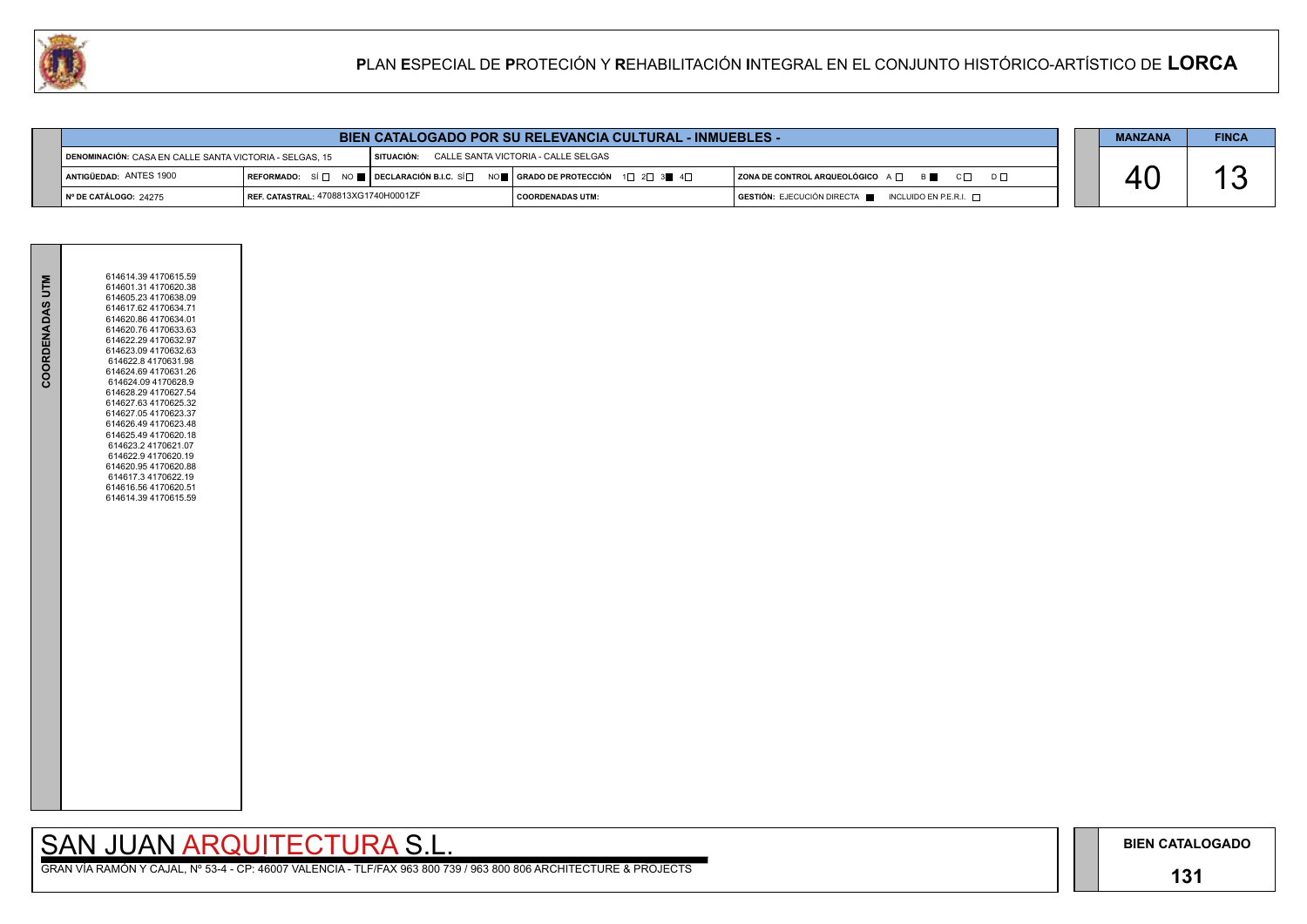

GRAN VÍA RAMÓN Y CAJAL, Nº 53-4 - CP: 46007 VALENCIA - TLF/FAX 963 800 739 / 963 800 806 ARCHITECTURE & PROJECTS

| COORDENADAS UTM | 614617.62 4170634.71<br>614605.23 4170638.09<br>614608.194170651.4<br>614612.69 4170649.94<br>614612.78 4170649.91<br>614614.7 4170649.38<br>614617.59 4170648.78<br>614616.44 4170646.8<br>614615.46 4170645.09<br>614619.21 4170643.73<br>614619.94 4170643.47<br>614619.85 4170643.14<br>614621.32 4170642.52<br>614621.63 4170642.4<br>614620.54 4170640.36<br>614624.13 4170638.04<br>614626.91 4170636.25<br>614626.22 4170634.18<br>614626.21 4170634.14<br>614625.63 4170632.38<br>614624.83 4170631.82<br>614624.69 4170631.26<br>614622.8 4170631.98<br>614623.09 4170632.63<br>614622.29 4170632.97<br>614620.76 4170633.63<br>614620.86 4170634.01<br>614617.62 4170634.71 |
|-----------------|----------------------------------------------------------------------------------------------------------------------------------------------------------------------------------------------------------------------------------------------------------------------------------------------------------------------------------------------------------------------------------------------------------------------------------------------------------------------------------------------------------------------------------------------------------------------------------------------------------------------------------------------------------------------------------------|
|                 |                                                                                                                                                                                                                                                                                                                                                                                                                                                                                                                                                                                                                                                                                        |

| <b>BIEN CATALOGADO POR SU RELEVANCIA CULTURAL - INMUEBLES -</b>      |                                      |  |                                                                                                                                                       |                                                                                      |  |  | <b>FINCA</b> |
|----------------------------------------------------------------------|--------------------------------------|--|-------------------------------------------------------------------------------------------------------------------------------------------------------|--------------------------------------------------------------------------------------|--|--|--------------|
| <b>IDENOMINACIÓN: CASA GIMENO BADUELL</b><br>SITUACIÓN: CALLE SELGAS |                                      |  |                                                                                                                                                       |                                                                                      |  |  |              |
| ANTIGÜEDAD: S. XVIII                                                 |                                      |  | REFORMADO: SÍ $\Box$ NO $\blacksquare$ DECLARACIÓN B.I.C. SÍ $\Box$ NO $\blacksquare$ GRADO DE PROTECCIÓN 1 $\Box$ 2 $\blacksquare$ 3 $\Box$ 4 $\Box$ | ZONA DE CONTROL ARQUEOLÓGICO A □ B ■ C □ D □                                         |  |  |              |
| $\blacksquare$ N° DE CATÁLOGO: 24071                                 | REF. CATASTRAL: 4708814XG1740H0001UF |  | <b>COORDENADAS UTM:</b>                                                                                                                               | $\overline{a}$ GESTIÓN: EJECUCIÓN DIRECTA $\overline{a}$ INCLUIDO EN P.E.R.I. $\Box$ |  |  |              |

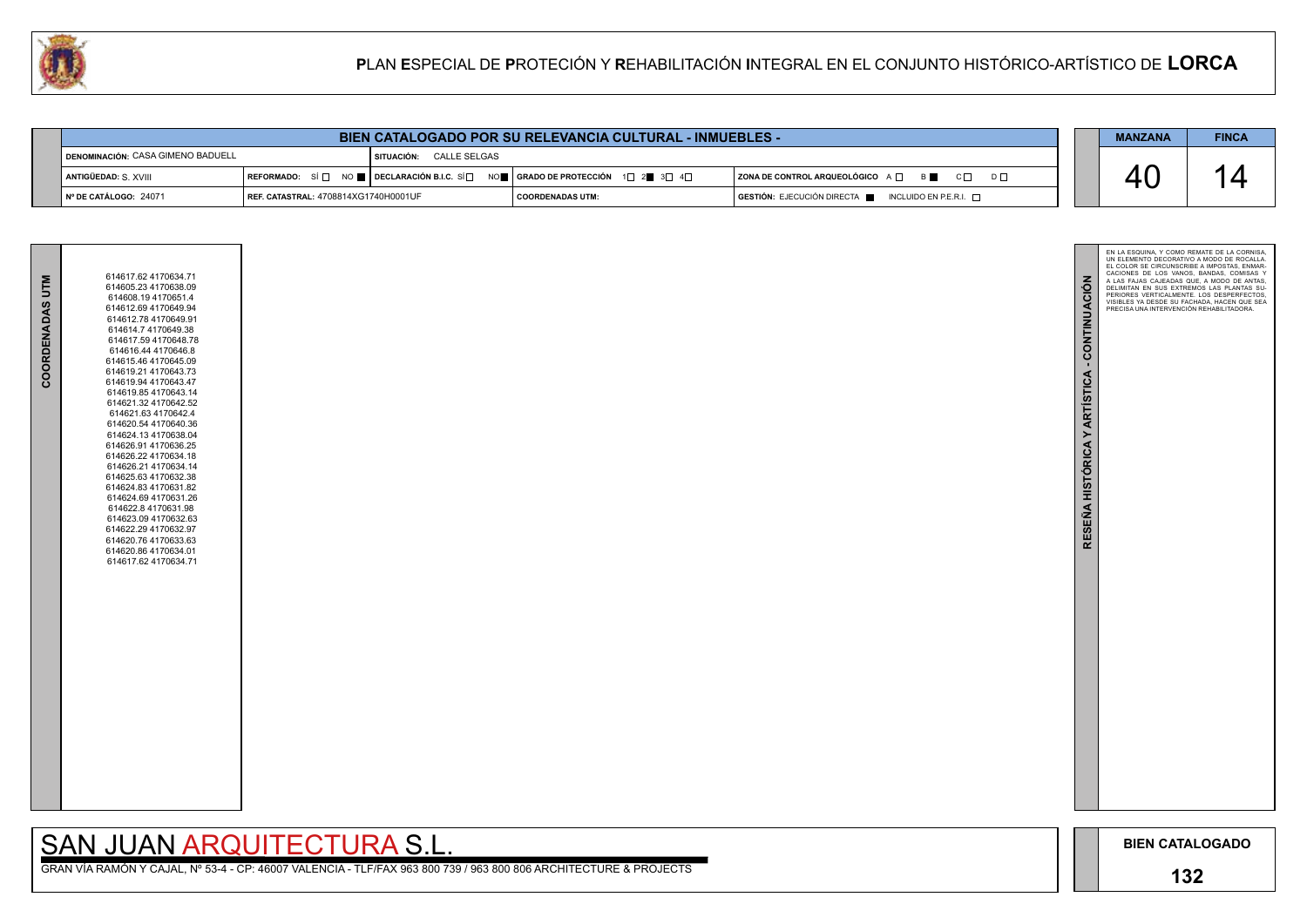## **133**

## SAN JUAN ARQUITECTURA S.L.

|                                                     | <b>BIEN CATALOGADO POR SU RELEVANCIA CULTURAL - INMUEBLES -</b> |                                         |                                                                                                                                                       |                                                                                      |  |  |  |
|-----------------------------------------------------|-----------------------------------------------------------------|-----------------------------------------|-------------------------------------------------------------------------------------------------------------------------------------------------------|--------------------------------------------------------------------------------------|--|--|--|
| DENOMINACIÓN: CASA EN CALLE SELGAS - SANTA VICTORIA |                                                                 | SANTA VICTORIA - SELGAS<br>I SITUACIÓN: |                                                                                                                                                       |                                                                                      |  |  |  |
| ANTIGÜEDAD: ANTES 1900                              |                                                                 |                                         | REFORMADO: SÍ $\square$ NO $\square$ DECLARACIÓN B.I.C. SÍ $\square$ NO $\square$   GRADO DE PROTECCIÓN $\square$ 2 $\square$ 3 $\square$ 4 $\square$ | ZONA DE CONTROL ARQUEOLÓGICO A □ B □ C □ D □                                         |  |  |  |
| $\vert$ N° DE CATÁLOGO: 24276                       | I REF. CATASTRAL:                                               |                                         | I COORDENADAS UTM:                                                                                                                                    | $\overline{)}$ GESTIÓN: EJECUCIÓN DIRECTA $\overline{)}$ INCLUIDO EN P.E.R.I. $\Box$ |  |  |  |



| COORDENADAS UTM | 614609.5 4170609.17<br>614604.88 4170610.56<br>614604.88 4170610.56<br>614603.6 4170606.52<br>614598.42 4170607.77<br>614598.46 4170607.97<br>614600.18 4170616.86<br>614600.21 4170616.93<br>614600.23 4170616.97<br>614600.45 4170617.18<br>614600.6 4170617.24<br>614600.77 4170617.27<br>614600.96 4170617.24<br>614611.97 4170612.76<br>614617.91 4170610.3<br>614619.14 4170609.55<br>614623.184170607.13<br>614620.83 4170602.25<br>614620.83 4170602.25<br>614618.94 4170603.24<br>614617.78 4170600.68<br>614614.64 4170602.13<br>614616.56 4170606.43<br>614614.58 4170607.2<br>614613.24 4170607.72<br>614609.5 4170609.17 | REFERENCIA CATASTRAL | 4708701XG1740H0001TF<br>4708701XG1740H0002YG<br>4708701XG1740H0003UH |  |
|-----------------|---------------------------------------------------------------------------------------------------------------------------------------------------------------------------------------------------------------------------------------------------------------------------------------------------------------------------------------------------------------------------------------------------------------------------------------------------------------------------------------------------------------------------------------------------------------------------------------------------------------------------------------|----------------------|----------------------------------------------------------------------|--|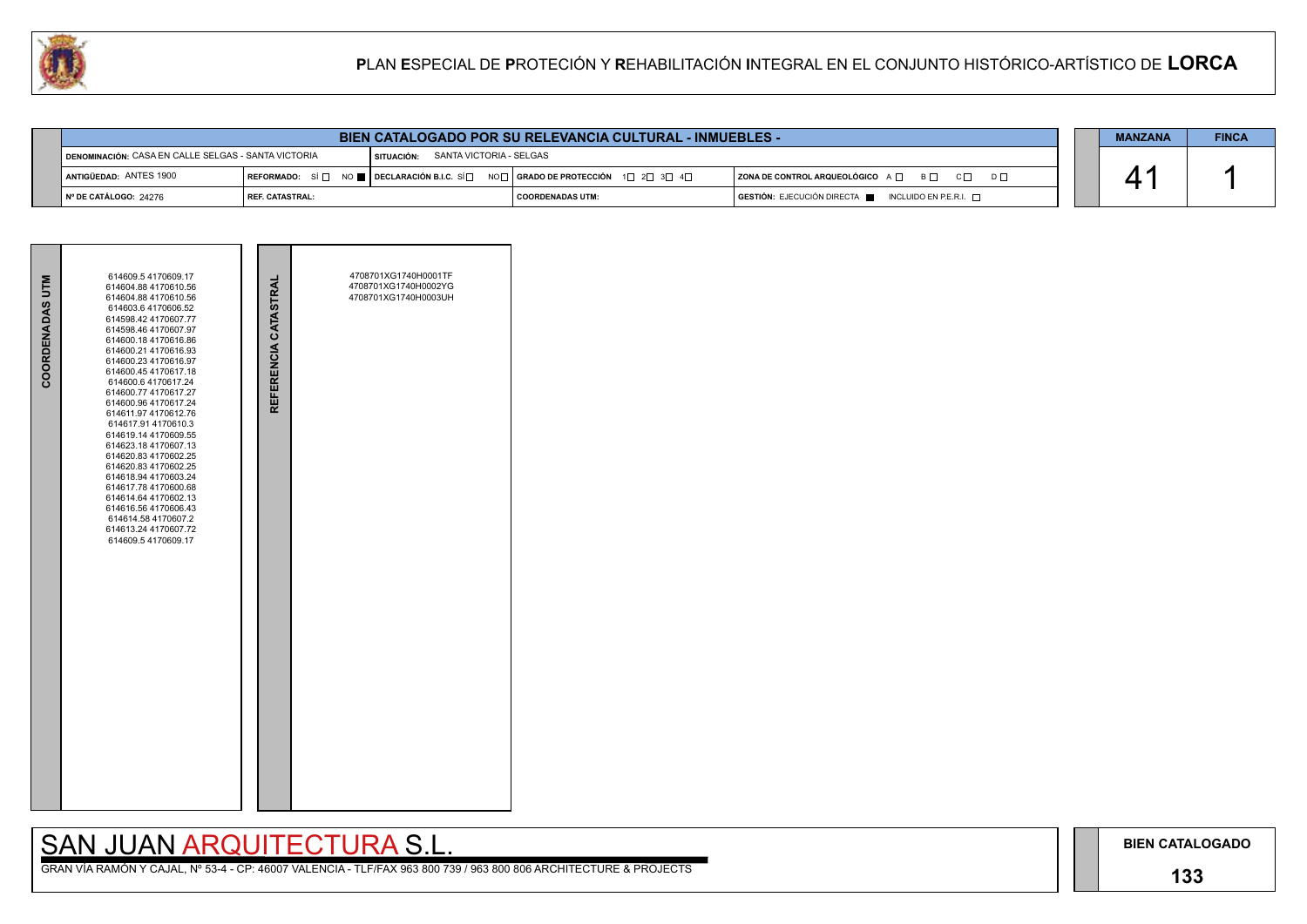### **134**

GRAN VÍA RAMÓN Y CAJAL, Nº 53-4 - CP: 46007 VALENCIA - TLF/FAX 963 800 739 / 963 800 806 ARCHITECTURE & PROJECTS



|                        | <b>BIEN CATALOGADO POR SU RELEVANCIA CULTURAL - INMUEBLES -</b>                                                                            |  |                                                                                                                        |                                              |  |  | <b>FINCA</b> |
|------------------------|--------------------------------------------------------------------------------------------------------------------------------------------|--|------------------------------------------------------------------------------------------------------------------------|----------------------------------------------|--|--|--------------|
|                        | SITUACIÓN: CALLE SANTA VICTORIA - CALLE GRANERO<br>DENOMINACIÓN: CASA EN CALLE SANTA VICTORIA - GRANERO, 2                                 |  |                                                                                                                        |                                              |  |  |              |
| ANTIGÜEDAD: ANTES 1900 |                                                                                                                                            |  | REFORMADO: SÍ NO $\Box$ DECLARACIÓN B.I.C. SÍ $\Box$ NO $\Box$ GRADO DE PROTECCIÓN 1 $\Box$ 2 $\Box$ 3 $\Box$ 4 $\Box$ | ZONA DE CONTROL ARQUEOLÓGICO A □ B ■ C □ D □ |  |  |              |
| │Nº DE CATÁLOGO: 24361 | $GESTIÓN: EJECUCIÓN DIRECTA \blacksquare INCLUIDO EN P.E.R.I. \square$<br><b>REF. CATASTRAL:4708703XG1740H0001MF</b><br>  COORDENADAS UTM: |  |                                                                                                                        |                                              |  |  |              |

| <b>COORDENADAS UTM</b> | 614626.78 4170595.74<br>614623.06 4170597.84<br>614625.71 4170602.46<br>614626.41 4170603.68<br>614627.06 4170604.81<br>614635.33 4170599.88<br>614630.68 4170593.7<br>614630.6 4170593.59<br>614629.42 4170594.25<br>614626.78 4170595.74 |  |
|------------------------|--------------------------------------------------------------------------------------------------------------------------------------------------------------------------------------------------------------------------------------------|--|
|                        |                                                                                                                                                                                                                                            |  |
|                        |                                                                                                                                                                                                                                            |  |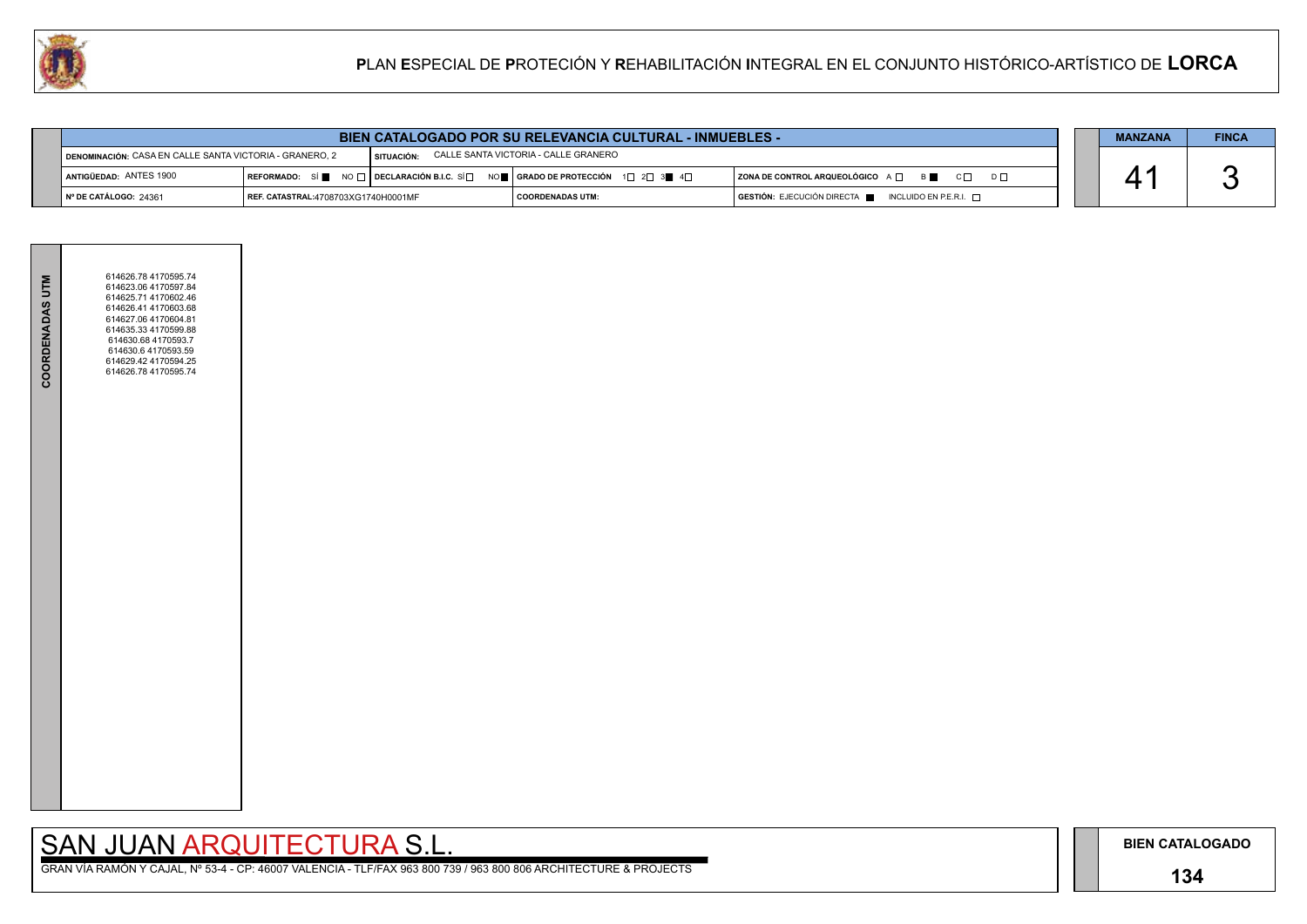## **135**

## SAN JUAN ARQUITECTURA S.L.

| BIEN CATALOGADO POR SU RELEVANCIA CULTURAL - INMUEBLES - |                   |              |                                                                                                                                               |                                                                                      |  |  | <b>FINCA</b> |
|----------------------------------------------------------|-------------------|--------------|-----------------------------------------------------------------------------------------------------------------------------------------------|--------------------------------------------------------------------------------------|--|--|--------------|
| <b>I DENOMINACIÓN: CASA DE LOS SELGAS</b>                |                   | I SITUACIÓN: | CALLE GRANERO - CALLE SELGAS                                                                                                                  |                                                                                      |  |  |              |
| ANTIGÜEDAD: S. XVIII                                     |                   |              | REFORMADO: SÍ $\square$ NO $\blacksquare$ DECLARACIÓN B.I.C. SÍ $\square$ NO $\blacksquare$ GRADO DE PROTECCIÓN 1 $\square$ 2 3 3 4 $\square$ | ZONA DE CONTROL ARQUEOLÓGICO A □ B ■ C □ D □                                         |  |  |              |
| INº DE CATÁLOGO: 24067                                   | I REF. CATASTRAL: |              | COORDENADAS UTM:                                                                                                                              | $\overline{a}$ GESTIÓN: EJECUCIÓN DIRECTA $\overline{a}$ INCLUIDO EN P.E.R.I. $\Box$ |  |  |              |

| COORDENADAS UTM | 614621.41 4170579.95<br>614620.93 4170579.17<br>614619.69 4170577.03<br>614618.52 4170574.85<br>614617.41 4170572.64<br>614616.38 4170570.39<br>614615.43 4170568.11<br>614614.54 4170565.8<br>614613.73 4170563.47<br>614612.99 4170561.09<br>614609.43 4170553.89<br>614609.08 4170553.84<br>614604.22 4170560.49<br>614604.09 4170560.72<br>614596.64 4170574.28<br>614594.29 4170581.02<br>614594 55 4170587 03<br>614595.49 4170586.92<br>614599.51 4170586.43<br>614601.75 4170585.97<br>614602.3 4170587.42<br>614603.56 4170586.92<br>614603.67 4170586.88<br>614610.69 4170583.48<br>614612.37 4170582.66<br>614615.81 4170581.01<br>614616 39 4170582 35<br>614621.41 4170579.95 | REFERENCIA CATASTRAL | 4708705XG1740H0003BH<br>4708705XG1740H0004ZJ<br>4708705XG1740H0005XK<br>4708705XG1740H0006ML<br>4708705XG1740H0007QB<br>4708705XG1740H0008WZ<br>4708705XG1740H0009EX<br>4708705XG1740H0010QB |  |
|-----------------|--------------------------------------------------------------------------------------------------------------------------------------------------------------------------------------------------------------------------------------------------------------------------------------------------------------------------------------------------------------------------------------------------------------------------------------------------------------------------------------------------------------------------------------------------------------------------------------------------------------------------------------------------------------------------------------------|----------------------|----------------------------------------------------------------------------------------------------------------------------------------------------------------------------------------------|--|

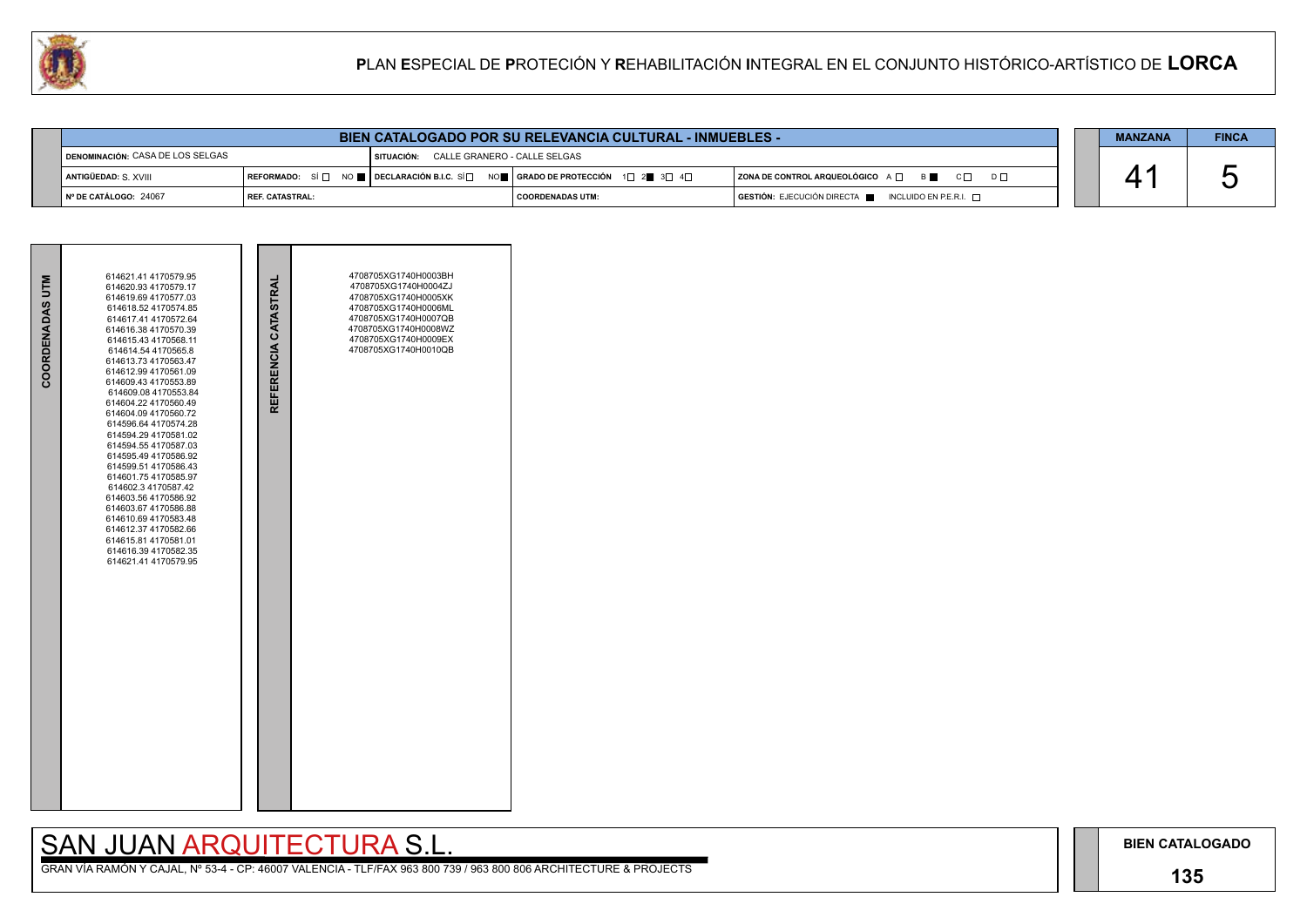## **136**

# SAN JUAN ARQUITECTURA S.L.

|                 | 614603.56 4170586.92                         |
|-----------------|----------------------------------------------|
| COORDENADAS UTM | 614602.3 4170587.42<br>614601.75 4170585.97  |
|                 | 614599.51 4170586.43                         |
|                 | 614595.49 4170586.92                         |
|                 | 614594.55 4170587.03                         |
|                 | 614594.56 4170587.06                         |
|                 | 614597.38 4170602.2<br>614601.07 4170601.25  |
|                 | 614601.23 4170601.21                         |
|                 | 614601.38 4170601.15                         |
|                 | 614601.53 4170601.06                         |
|                 | 614601.65 4170600.95                         |
|                 | 614601.75 4170600.82<br>614601.83 4170600.67 |
|                 | 614601.88 4170600.51                         |
|                 | 614601.89 4170600.35                         |
|                 | 614601.88 4170600.18                         |
|                 | 614601.84 4170600.02<br>614601.78 4170599.87 |
|                 | 614607.04 4170598.18                         |
|                 | 614606.09 4170594.73                         |
|                 | 614606.04 4170594.54                         |
|                 | 614605.92 4170594.35                         |
|                 | 614605.01 4170592.78<br>614609.1 4170591.09  |
|                 | 614609.76 4170593.46                         |
|                 | 614613.91 4170591.76                         |
|                 | 614612.66 4170588.42                         |
|                 | 614611.83 4170586.21                         |
|                 | 614613.55 4170585.46<br>614612.37 4170582.66 |
|                 | 614610.69 4170583.48                         |
|                 | 614603.67 4170586.88                         |
|                 | 614603.56 4170586.92                         |
|                 |                                              |
|                 |                                              |
|                 |                                              |
|                 |                                              |
|                 |                                              |
|                 |                                              |
|                 |                                              |
|                 |                                              |
|                 |                                              |
|                 |                                              |
|                 |                                              |



| PLAN ESPECIAL DE PROTECIÓN Y REHABILITACIÓN INTEGRAL EN EL CONJUNTO HISTÓRICO-ARTÍSTICO DE LORCA                                                                                                                |                                                                                      |                |              |
|-----------------------------------------------------------------------------------------------------------------------------------------------------------------------------------------------------------------|--------------------------------------------------------------------------------------|----------------|--------------|
|                                                                                                                                                                                                                 |                                                                                      |                |              |
|                                                                                                                                                                                                                 | <b>BIEN CATALOGADO POR SU RELEVANCIA CULTURAL - INMUEBLES -</b>                      | <b>MANZANA</b> | <b>FINCA</b> |
| <b>DENOMINACIÓN: CASA EN CALLE SELGAS</b><br><b>SITUACIÓN: SELGAS</b>                                                                                                                                           |                                                                                      |                |              |
| $\overline{\phantom{0}}$ reformado: SÍ $\blacksquare$ no $\Box$ i declaración b.i.c. SÍ $\Box$ no $\blacksquare$ i grado de protección $\Box$ 1 $\Box$ 2 $\Box$ 3 $\blacksquare$ 4 $\Box$<br>ANTIGÜEDAD: S. XIX | $ $ ZONA DE CONTROL ARQUEOLÓGICO A $\Box$ B $\Box$ C $\Box$ D $\Box$                 |                |              |
| ∣Nº DE CATÁLOGO: 24167<br>REF. CATASTRAL: 4708706XG1740H0001RF, 4708706XG1740H0002TG                                                                                                                            | GESTIÓN: EJECUCIÓN DIRECTA<br>INCLUIDO EN P.E.R.I. $\Box$<br><b>COORDENADAS UTM:</b> |                |              |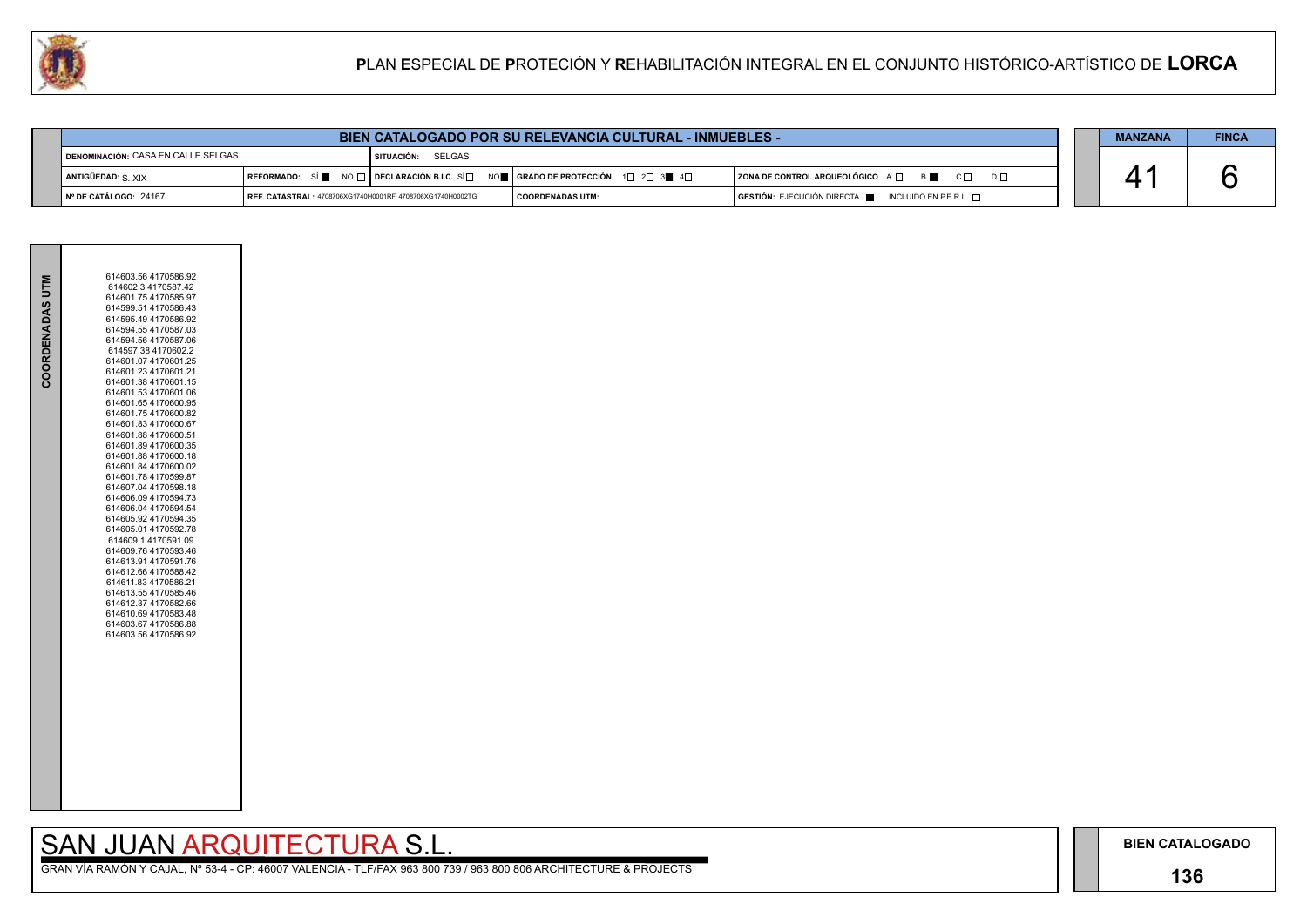## **137**

GRAN VÍA RAMÓN Y CAJAL, Nº 53-4 - CP: 46007 VALENCIA - TLF/FAX 963 800 739 / 963 800 806 ARCHITECTURE & PROJECTS



| PLAN ESPECIAL DE PROTECIÓN Y REHABILITACIÓN INTEGRAL EN EL CONJUNTO HISTÓRICO-ARTÍSTICO DE LORCA<br>W |                        |  |                                                                                                                                                                                               |                         |  |                                                                      |  |                |              |  |
|-------------------------------------------------------------------------------------------------------|------------------------|--|-----------------------------------------------------------------------------------------------------------------------------------------------------------------------------------------------|-------------------------|--|----------------------------------------------------------------------|--|----------------|--------------|--|
|                                                                                                       |                        |  |                                                                                                                                                                                               |                         |  |                                                                      |  |                |              |  |
| <b>BIEN CATALOGADO POR SU RELEVANCIA CULTURAL - INMUEBLES -</b>                                       |                        |  |                                                                                                                                                                                               |                         |  |                                                                      |  | <b>MANZANA</b> | <b>FINCA</b> |  |
| DENOMINACIÓN: CASA EN CALLE SELGAS                                                                    |                        |  | <b>SITUACIÓN: CALLE SELGAS</b>                                                                                                                                                                |                         |  |                                                                      |  |                |              |  |
| ANTIGÜEDAD: S XIX                                                                                     |                        |  | $\mid$ REFORMADO: $\mid$ Si $\parallel$ $\mid$ NO $\mid$ $\mid$ Declaración b.i.c. sí $\mid$ $\mid$ nO $\parallel$ $\mid$ grado de protección $\mid$ 1 $\mid$ 2 $\mid$ 3 $\parallel$ 4 $\mid$ |                         |  | $ $ ZONA DE CONTROL ARQUEOLÓGICO $A \Box$ $B \Box$ $C \Box$ $D \Box$ |  |                |              |  |
| Nº DE CATÁLOGO: 24167                                                                                 | <b>REF. CATASTRAL:</b> |  |                                                                                                                                                                                               | <b>COORDENADAS UTM:</b> |  | GESTIÓN: EJECUCIÓN DIRECTA<br>INCLUIDO EN P.E.R.I. $\Box$            |  |                |              |  |

| COORDENADAS UTM | 614605.01 4170592.78<br>614605.92 4170594.35<br>614606.04 4170594.54<br>614606.09 4170594.73<br>614607.04 4170598.18<br>614601.78 4170599.87<br>614601.84 4170600.02<br>614601.88 4170600.18<br>614601.89 4170600.35<br>614601.88 4170600.51<br>614601.83 4170600.67<br>614601.75 4170600.82<br>614601.65 4170600.95<br>614601.53 4170601.06<br>614601.38 4170601.15<br>614601.23 4170601.21<br>614601.07 4170601.25<br>614597.38 4170602.2<br>614598.42 4170607.77<br>614603.6 4170606.52<br>614604.88 4170610.56<br>614609.54170609.17<br>614613.24 4170607.72<br>614614.58 4170607.2<br>614616.56 4170606.43<br>614614.64 4170602.13<br>614617.78 4170600.68<br>614618.12 4170600.55<br>614617.52 4170599.39<br>614612 4170600.9<br>614610.99 4170597.54<br>614610.79 4170596.91<br>614609.76 4170593.46<br>614609.1 4170591.09<br>614605.01 4170592.78 | REFERENCIA CATASTRAL | 4708707XG1740H0001DF<br>4708707XG1740H0002FG<br>4708707XG1740H0003GH |
|-----------------|------------------------------------------------------------------------------------------------------------------------------------------------------------------------------------------------------------------------------------------------------------------------------------------------------------------------------------------------------------------------------------------------------------------------------------------------------------------------------------------------------------------------------------------------------------------------------------------------------------------------------------------------------------------------------------------------------------------------------------------------------------------------------------------------------------------------------------------------------------|----------------------|----------------------------------------------------------------------|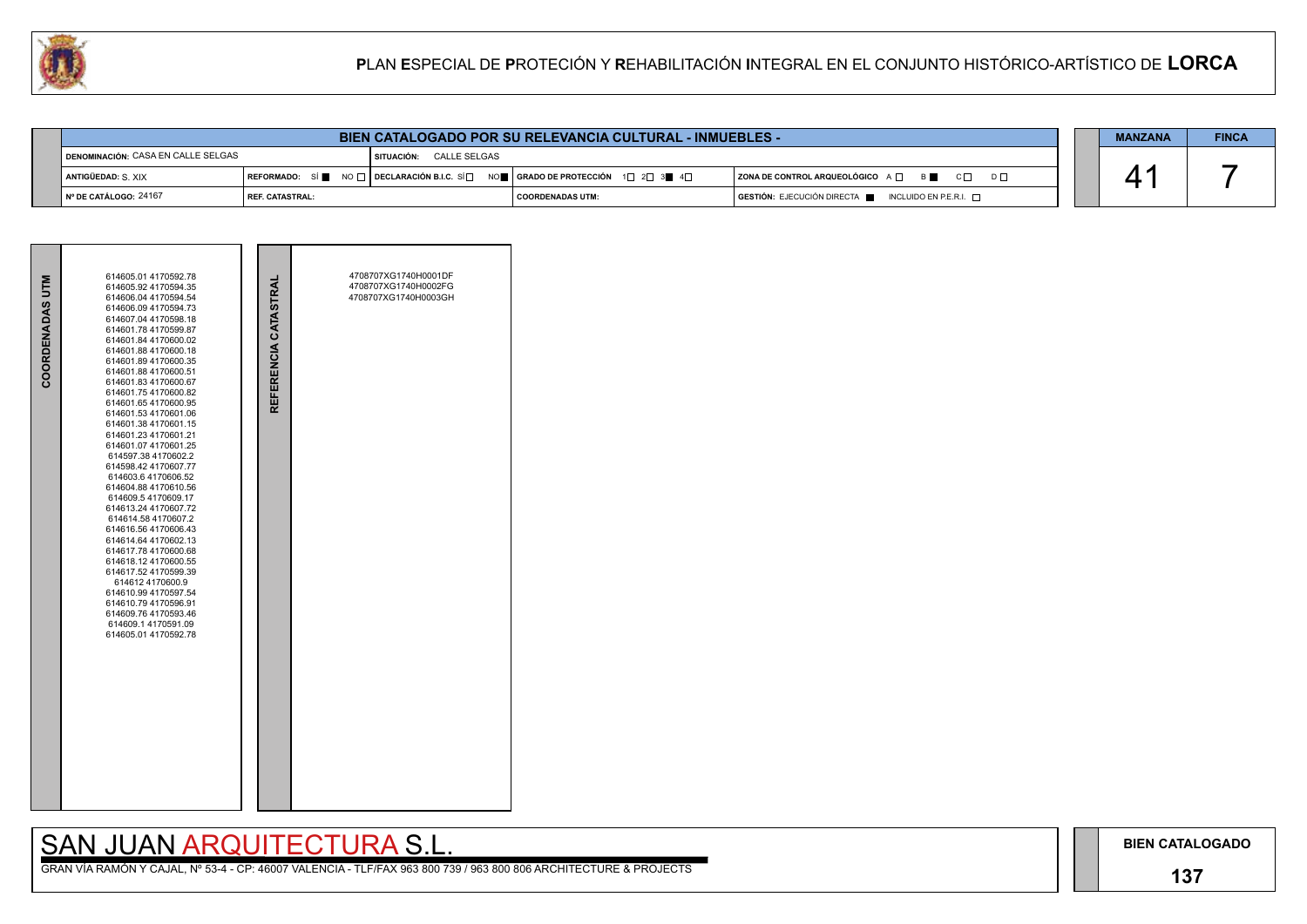

**Contract Contract** 

**BIEN CATALOGADO**

## **138**

## SAN JUAN ARQUITECTURA S.L.

|  | <b>MANZANA</b> | <b>FINCA</b> |
|--|----------------|--------------|
|  |                |              |
|  |                |              |
|  |                |              |

| <b>COORDENADAS UTM</b> | 614762.88 4170574.01<br>614766.32 4170576.05<br>614768.74 4170577.9<br>614768.97 4170577.59<br>614771.19 4170574.72<br>614773.62 4170571.59<br>614770.3 4170569.09<br>614766.83 4170566.48<br>614765.02 4170569.94<br>614762.88 4170574.01 |  |
|------------------------|--------------------------------------------------------------------------------------------------------------------------------------------------------------------------------------------------------------------------------------------|--|
|                        |                                                                                                                                                                                                                                            |  |
|                        |                                                                                                                                                                                                                                            |  |

| <b>BIEN CATALOGADO POR SU RELEVANCIA CULTURAL - INMUEBLES -</b> |                                      |  |                                                                                                                                                              |  |                         |  |                                                     |  | <b>MANZANA</b> | <b>FINCA</b> |
|-----------------------------------------------------------------|--------------------------------------|--|--------------------------------------------------------------------------------------------------------------------------------------------------------------|--|-------------------------|--|-----------------------------------------------------|--|----------------|--------------|
| $\blacksquare$ DENOMINACIÓN: EDIFICIO CASTELLAR                 |                                      |  | SITUACIÓN: CALLE CORREDERA - CALLE ALMIRANTE AGUILAR                                                                                                         |  |                         |  |                                                     |  |                |              |
| ANTIGÜEDAD: S.XX                                                |                                      |  | $\mid$ REFORMADO: SÍ $\blacksquare$ No $\Box$ DECLARACIÓN B.I.C. SÍ $\Box$ NO $\blacksquare$ GRADO DE PROTECCIÓN 1 $\Box$ 2 $\Box$ 3 $\blacksquare$ 4 $\Box$ |  |                         |  | ZONA DE CONTROL ARQUEOLÓGICO A □ B B C □ D □        |  |                |              |
| I Nº DE CATÁLOGO: 24192                                         | REF. CATASTRAL: 4908007XG1740H0001GF |  |                                                                                                                                                              |  | <b>COORDENADAS UTM:</b> |  | GESTIÓN: EJECUCIÓN DIRECTA █ INCLUIDO EN P.E.R.I. □ |  |                |              |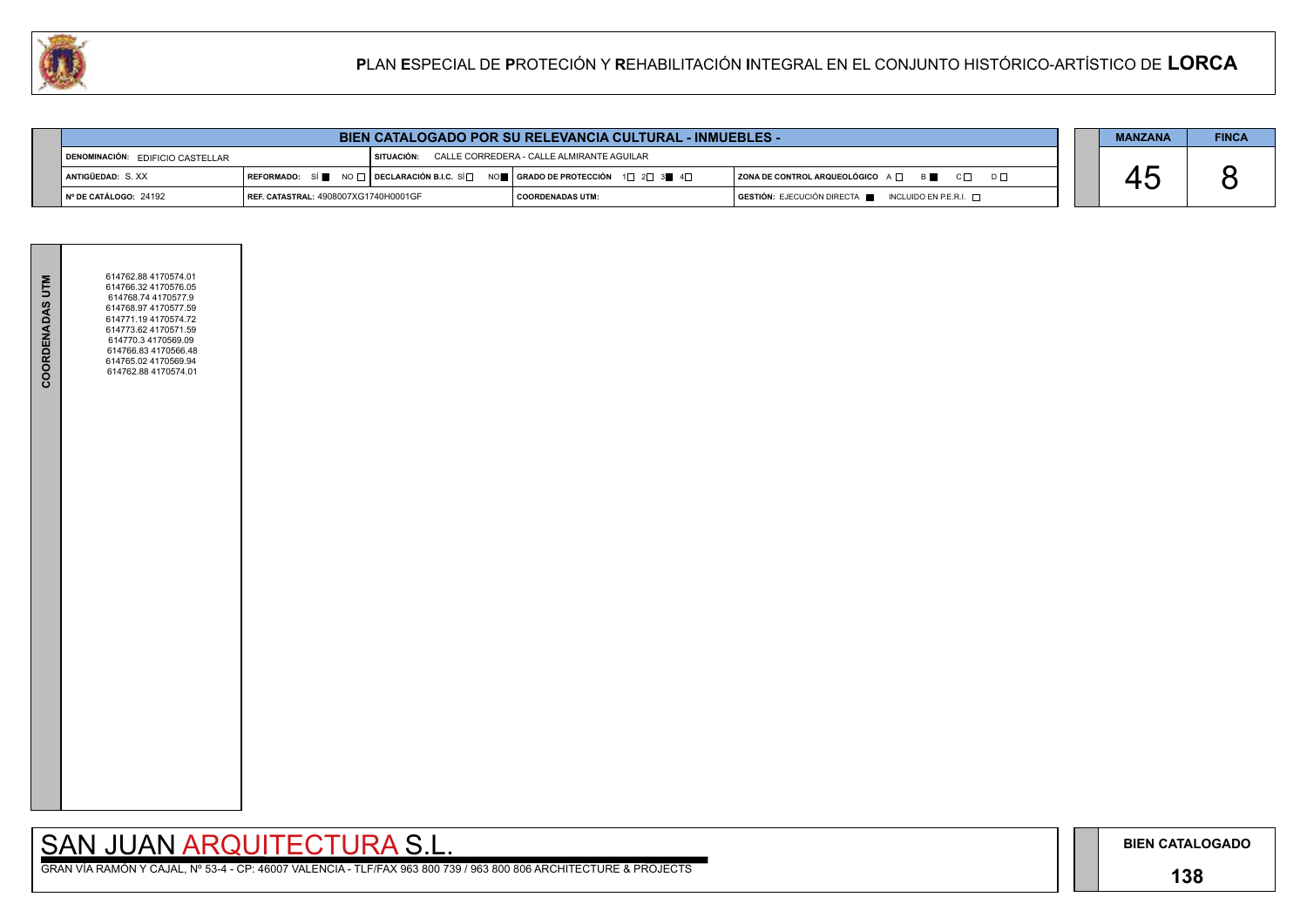## **139**

GRAN VÍA RAMÓN Y CAJAL, Nº 53-4 - CP: 46007 VALENCIA - TLF/FAX 963 800 739 / 963 800 806 ARCHITECTURE & PROJECTS



| COORDENADAS UTM | 614758.41 4170590.18<br>614762.61 4170594.27<br>614763.48 4170595.12<br>614766.23 4170597.79<br>614768.12 4170599.8<br>614771.08 4170597.4<br>614772.63 4170598.9<br>614772.56 4170598.94<br>614773.73 4170600.56<br>614774.16 4170600.25<br>614775.25 4170599.21<br>614777.25 4170597.38<br>614778.55 4170596.19<br>614781.75 4170593.91<br>614778.89 4170590.25<br>614778.49 4170589.74<br>614779.38 4170589.02<br>614775.85 4170586.11<br>614773.37 4170584.06<br>614772.64 4170584.96<br>614769.64 4170582.9<br>614769.17 4170582.59<br>614761.29 4170577.19<br>614760.04 4170582.81<br>614758.41 4170590.18 | REFERENCIA CATASTRAL | 4908009XG1740H0001PF<br>4908009XG1740H0002AG<br>4908009XG1740H0003SH<br>4908009XG1740H0004DJ<br>4908009XG1740H0005FK<br>4908009XG1740H0006GL<br>4908009XG1740H0007HB<br>4908009XG1740H0008JZ<br>4908009XG1740H0009KX<br>4908009XG1740H0010HB<br>4908009XG1740H0011JZ |  |
|-----------------|------------------------------------------------------------------------------------------------------------------------------------------------------------------------------------------------------------------------------------------------------------------------------------------------------------------------------------------------------------------------------------------------------------------------------------------------------------------------------------------------------------------------------------------------------------------------------------------------------------------|----------------------|----------------------------------------------------------------------------------------------------------------------------------------------------------------------------------------------------------------------------------------------------------------------|--|



|                                                         |                          | <b>BIEN CATALOGADO POR SU RELEVANCIA CULTURAL - INMUEBLES -</b>                           |                      |  | <b>MANZANA</b>                                                          | <b>FINCA</b> |  |  |
|---------------------------------------------------------|--------------------------|-------------------------------------------------------------------------------------------|----------------------|--|-------------------------------------------------------------------------|--------------|--|--|
| DENOMINACIÓN: CASA EN CALLE EN ALMIRANTE A. AGUILAR, 11 |                          | I SITUACIÓN:                                                                              | ALMIRANTE A. AGUILAR |  |                                                                         |              |  |  |
| ANTIGÜEDAD: ANTES 1900                                  |                          | REFORMADO: SÍ ■ NO □   DECLARACIÓN B.I.C. SÍ □ NO □   GRADO DE PROTECCIÓN 1 □ 2 □ 3 □ 4 □ |                      |  | $ $ ZONA DE CONTROL ARQUEOLÓGICO $A \Box$ $B \Box$ $C \Box$<br>$D \Box$ |              |  |  |
| │ № DE CATÁLOGO: 24363                                  | <b>I REF. CATASTRAL:</b> |                                                                                           | I COORDENADAS UTM:   |  | $GESTIÓN: EJECUCIÓN DIRECTA$ INCLUIDO EN P.E.R.I. $\Box$                |              |  |  |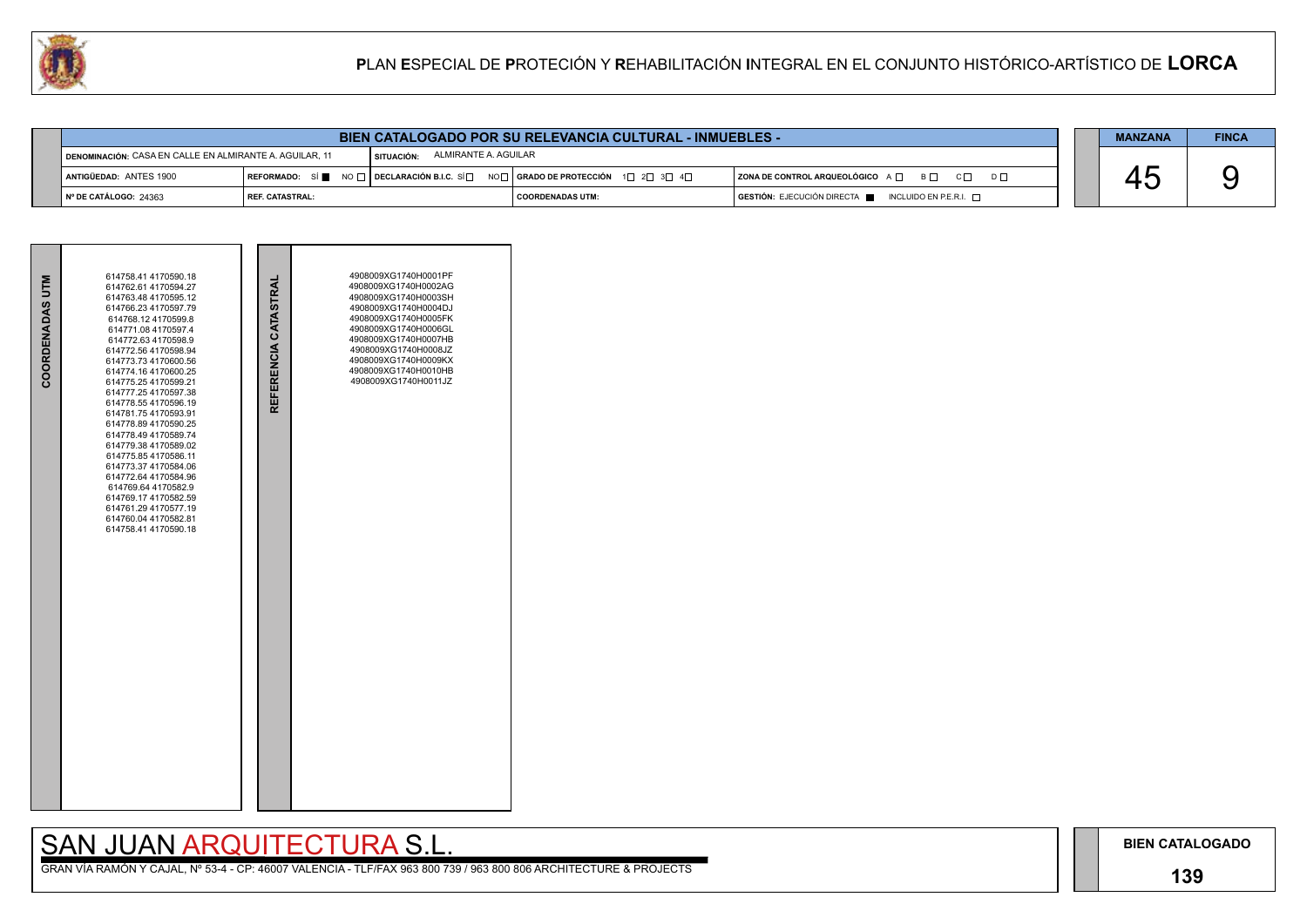### **140**

## SAN JUAN ARQUITECTURA S.L.

| <b>COORDENADAS UTM</b> | 614748.96 4170606.96<br>614750.65 4170608.32<br>614753.03 4170610.23<br>614755.19 4170611.96<br>614757.59 4170609.87<br>614760.16 4170607.67<br>614760.12 4170607.62<br>614760.25 4170607.49<br>614762.16 4170605.7<br>614763.2 4170604.76<br>614761.18 4170602.8<br>614759.48 4170601.57<br>614757.7 4170600.28<br>614754.02 4170597.62<br>614748.96 4170606.96 | REFERENCIA CATASTRAL | 4908011XG1740H0001QF<br>4908011XG1740H0002WG<br>4908011XG1740H0003EH<br>4908011XG1740H0004RJ |  |
|------------------------|------------------------------------------------------------------------------------------------------------------------------------------------------------------------------------------------------------------------------------------------------------------------------------------------------------------------------------------------------------------|----------------------|----------------------------------------------------------------------------------------------|--|
|                        |                                                                                                                                                                                                                                                                                                                                                                  |                      |                                                                                              |  |



|                                                     | <b>BIEN CATALOGADO POR SU RELEVANCIA CULTURAL - INMUEBLES -</b> |                                          |                                                                            |                                                                                      |  |  |  |  |  |
|-----------------------------------------------------|-----------------------------------------------------------------|------------------------------------------|----------------------------------------------------------------------------|--------------------------------------------------------------------------------------|--|--|--|--|--|
| DENOMINACIÓN: CASA EN CALLE ALMIRANTE A. AGUILAR, 7 |                                                                 | CALLE ALMIRANTE A. AGUILAR<br>SITUACIÓN: |                                                                            |                                                                                      |  |  |  |  |  |
| ANTIGÜEDAD: ANTES 1900                              |                                                                 |                                          | REFORMADO: SÍ NO T DECLARACIÓN B.I.C. SÍ NOT GRADO DE PROTECCIÓN 1 2 3 3 4 | ZONA DE CONTROL ARQUEOLÓGICO A □ B □ C □ D □                                         |  |  |  |  |  |
| ∣Nº DE CATÁLOGO: 24364                              | <b>I REF. CATASTRAL:</b>                                        |                                          | I COORDENADAS UTM:                                                         | $\overline{)}$ GESTIÓN: EJECUCIÓN DIRECTA $\blacksquare$ INCLUIDO EN P.E.R.I. $\Box$ |  |  |  |  |  |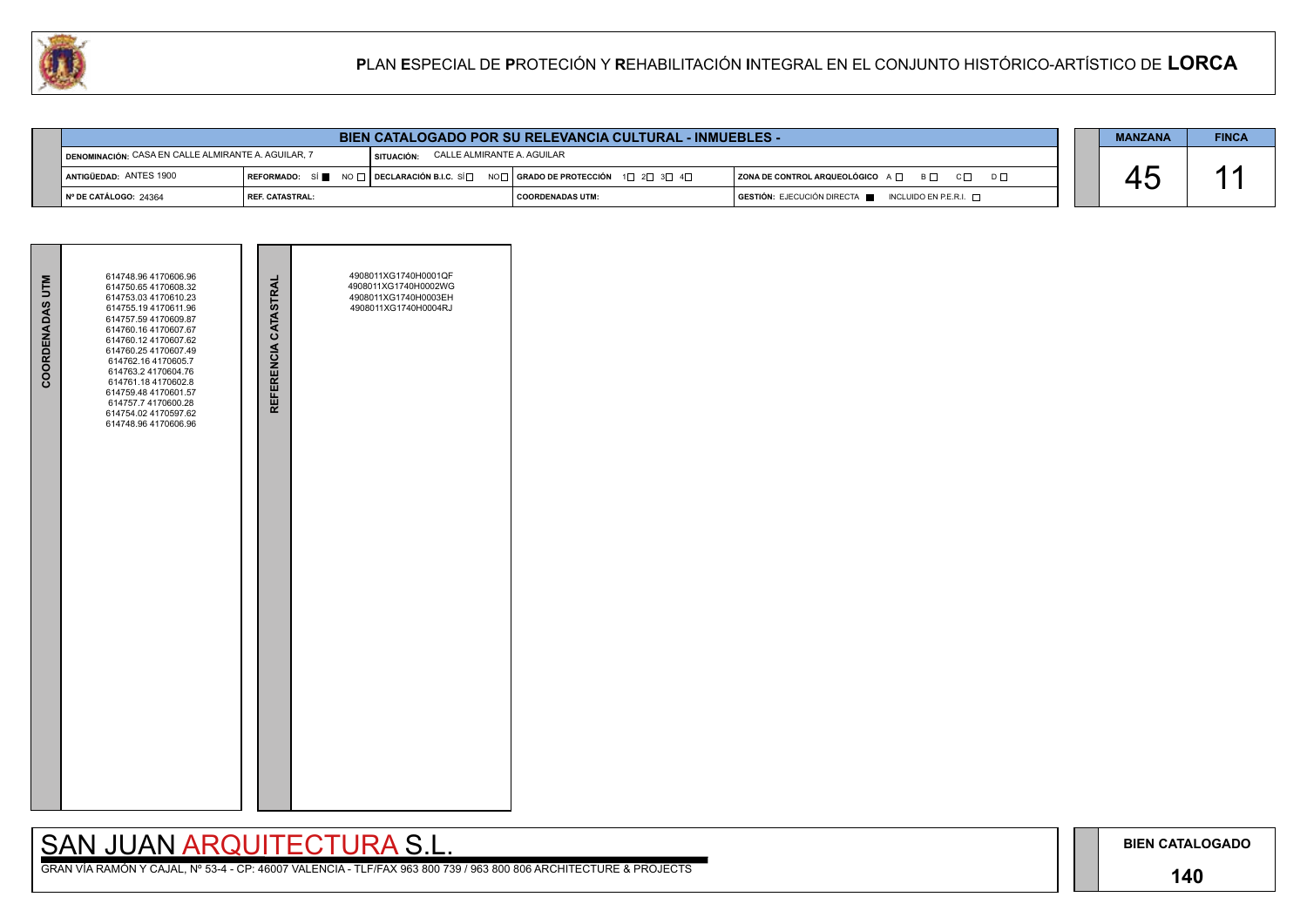### **141**

## SAN JUAN ARQUITECTURA S.L.



| COORDENADAS UTM | 614731.84 4170588.05<br>614733.7 4170590.76<br>614733.79 4170590.91<br>614734.66 4170592.17<br>614735.1 4170592.81<br>614735.28 4170592.68<br>614737.46 4170595.55<br>614733.36 4170598.81<br>614735.89 4170602.21<br>614738.68 4170605.96<br>614741.6 4170609.89<br>614741.81 4170610.1<br>614742.85 4170611.11<br>614750.91 4170595.75<br>614747.16 4170592.02<br>614741.71 4170586.61<br>614738.98 4170583.9<br>614736.86 4170585.13<br>614734.29 4170586.62<br>614732.62 4170587.59<br>614731.95 4170587.99<br>614731.84 4170588.05 | REFERENCIA CATASTRAL | 4807202XG1740F0001RL<br>4807202XG1740F0002TB<br>4807202XG1740F0003YZ<br>4807202XG1740F0004UX<br>4807202XG1740F0005IM |  |
|-----------------|-----------------------------------------------------------------------------------------------------------------------------------------------------------------------------------------------------------------------------------------------------------------------------------------------------------------------------------------------------------------------------------------------------------------------------------------------------------------------------------------------------------------------------------------|----------------------|----------------------------------------------------------------------------------------------------------------------|--|

|                                                        | <b>BIEN CATALOGADO POR SU RELEVANCIA CULTURAL - INMUEBLES -</b> |                                 |                                                                                                                                                            |                                                                                      |  |  |  |  |  |
|--------------------------------------------------------|-----------------------------------------------------------------|---------------------------------|------------------------------------------------------------------------------------------------------------------------------------------------------------|--------------------------------------------------------------------------------------|--|--|--|--|--|
| DENOMINACIÓN: CASA EN CALLE EN ALMIRANTE A. AGUILAR, 6 |                                                                 | SITUACIÓN: ALMIRANTE A. AGUILAR |                                                                                                                                                            |                                                                                      |  |  |  |  |  |
| ANTIGÜEDAD: ANTES 1900                                 |                                                                 |                                 | REFORMADO: SÍ $\square$ NO $\blacksquare$ DECLARACIÓN B.I.C. SÍ $\square$ NO $\square$   GRADO DE PROTECCIÓN $\square$ 2 $\square$ 3 $\square$ 4 $\square$ | ZONA DE CONTROL ARQUEOLÓGICO A □ B □ C □ D □                                         |  |  |  |  |  |
| │ Nº DE CATÁLOGO: 24279                                | I REF. CATASTRAL:                                               |                                 | I COORDENADAS UTM:                                                                                                                                         | $\overline{a}$ GESTIÓN: EJECUCIÓN DIRECTA $\overline{a}$ INCLUIDO EN P.E.R.I. $\Box$ |  |  |  |  |  |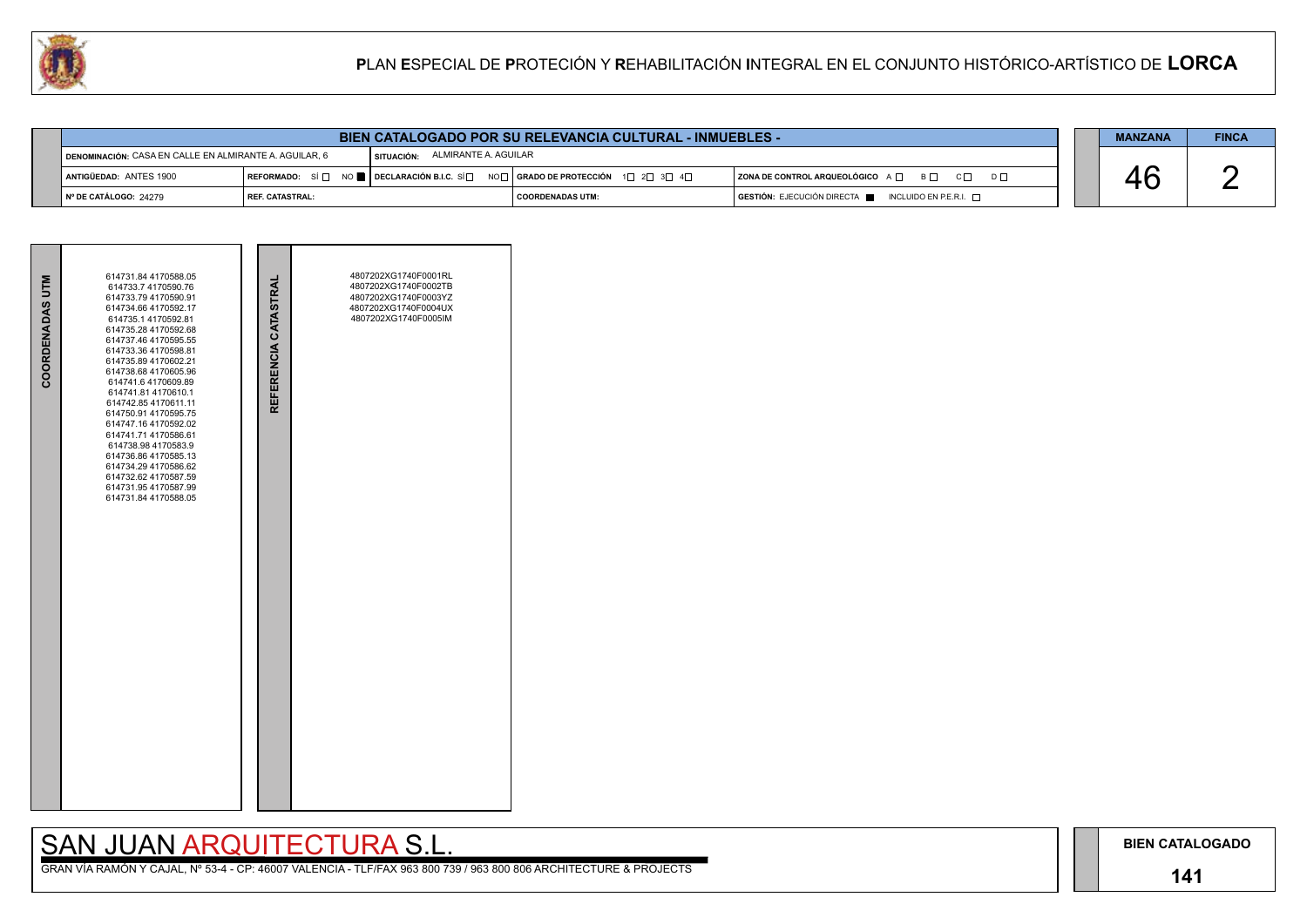### **142**

## SAN JUAN ARQUITECTURA S.L.

|  | <b>MANZANA</b> | <b>FINCA</b> |
|--|----------------|--------------|
|  |                |              |
|  |                |              |
|  |                |              |

| <b>BIEN CATALOGADO POR SU RELEVANCIA CULTURAL - INMUEBLES -</b> |                   |  |  |                                                                            |                                                                                                                                                                        |  |                                                                                      |  |  | <b>FINCA</b> |
|-----------------------------------------------------------------|-------------------|--|--|----------------------------------------------------------------------------|------------------------------------------------------------------------------------------------------------------------------------------------------------------------|--|--------------------------------------------------------------------------------------|--|--|--------------|
| DENOMINACIÓN: EDIFICIO DEL CABALLERO BURLON                     |                   |  |  | SITUACIÓN: CALLE CORREDERA - CALLE PÉREZ DE HITA - CALLE ALMIRANTE AGUILAR |                                                                                                                                                                        |  |                                                                                      |  |  |              |
| ANTIGÜEDAD: S. XVIII                                            |                   |  |  |                                                                            | REFORMADO: SÍ $\blacksquare$ NO $\square$ DECLARACIÓN B.I.C. SÍ $\square$ NO $\blacksquare$   GRADO DE PROTECCIÓN 1 $\square$ 2 $\square$ 3 $\blacksquare$ 4 $\square$ |  | $ $ ZONA DE CONTROL ARQUEOLÓGICO $A \Box$ $B \Box$ $C \Box$<br>$D \Box$              |  |  |              |
| $\vert$ N° DE CATÁLOGO: 24083                                   | I REF. CATASTRAL: |  |  |                                                                            | I COORDENADAS UTM:                                                                                                                                                     |  | $\blacksquare$ GESTIÓN: EJECUCIÓN DIRECTA $\blacksquare$ INCLUIDO EN P.E.R.I. $\Box$ |  |  |              |

| COORDENADAS UTM | 614738.98 4170583.9<br>614741.71 4170586.61<br>614747.16 4170592.02<br>614750.91 4170595.75<br>614753.72 4170587.24<br>614754.81 4170583.94<br>614754.82 4170583.94<br>614759.1 4170569.4<br>614759.08 4170569.35<br>614755.61 4170557.96<br>614745.66 4170562.39<br>614742.91 4170563.94<br>614739.83 4170565.7<br>614740.27 4170566.55<br>614741.97 4170569.83<br>614745.71 4170577.06<br>614743.12 4170578.28<br>614742.49 4170578.67<br>614740.57 4170579.69<br>614741.18 4170580.53<br>614742.09 4170582.08<br>614740.95 4170582.74<br>614738.98 4170583.9 | REFERENCIA CATASTRAL | 4807203XG1740F0001DL<br>4807203XG1740F0002FB<br>4807203XG1740F0003GZ<br>4807203XG1740F0004HX<br>4807203XG1740F0005JM<br>4807203XG1740F0006KQ<br>4807203XG1740F0007LW |  |
|-----------------|-----------------------------------------------------------------------------------------------------------------------------------------------------------------------------------------------------------------------------------------------------------------------------------------------------------------------------------------------------------------------------------------------------------------------------------------------------------------------------------------------------------------------------------------------------------------|----------------------|----------------------------------------------------------------------------------------------------------------------------------------------------------------------|--|
|                 |                                                                                                                                                                                                                                                                                                                                                                                                                                                                                                                                                                 |                      |                                                                                                                                                                      |  |

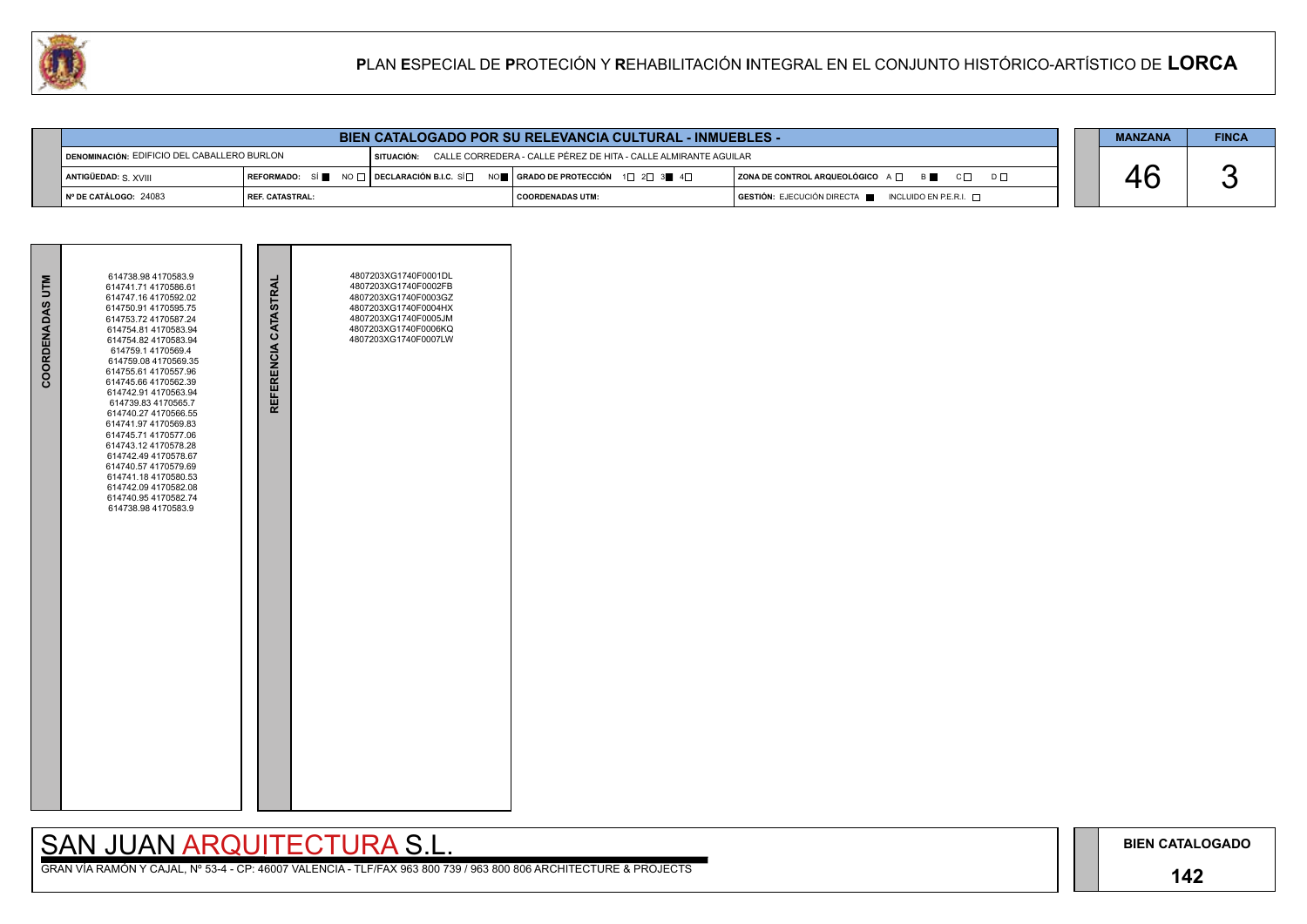### **143**

# SAN JUAN ARQUITECTURA S.L.

|                                              |                          | <b>MANZANA</b> | <b>FINCA</b>                                                                                                                                                           |                                                                                      |  |  |  |
|----------------------------------------------|--------------------------|----------------|------------------------------------------------------------------------------------------------------------------------------------------------------------------------|--------------------------------------------------------------------------------------|--|--|--|
| DENOMINACIÓN: CASA CON ARCANGEL - SAN MIGUEL |                          | I SITUACIÓN:   | CALLA CORREDERA - CALLE PÉREZ DE HITA - CALLE ALMIRANTE AGUILAR                                                                                                        |                                                                                      |  |  |  |
| ANTIGÜEDAD: S. XVII                          |                          |                | REFORMADO: SÍ $\blacksquare$ NO $\square$ DECLARACIÓN B.I.C. SÍ $\square$ NO $\blacksquare$   GRADO DE PROTECCIÓN 1 $\square$ 2 $\square$ 3 $\blacksquare$ 4 $\square$ | ZONA DE CONTROL ARQUEOLÓGICO A □ B ■ C □ D □                                         |  |  |  |
| N° DE CATÁLOGO: 24082                        | <b>I REF. CATASTRAL:</b> |                | <b>COORDENADAS UTM:</b>                                                                                                                                                | $\overline{S}$ GESTIÓN: EJECUCIÓN DIRECTA $\overline{S}$ INCLUIDO EN P.E.R.I. $\Box$ |  |  |  |



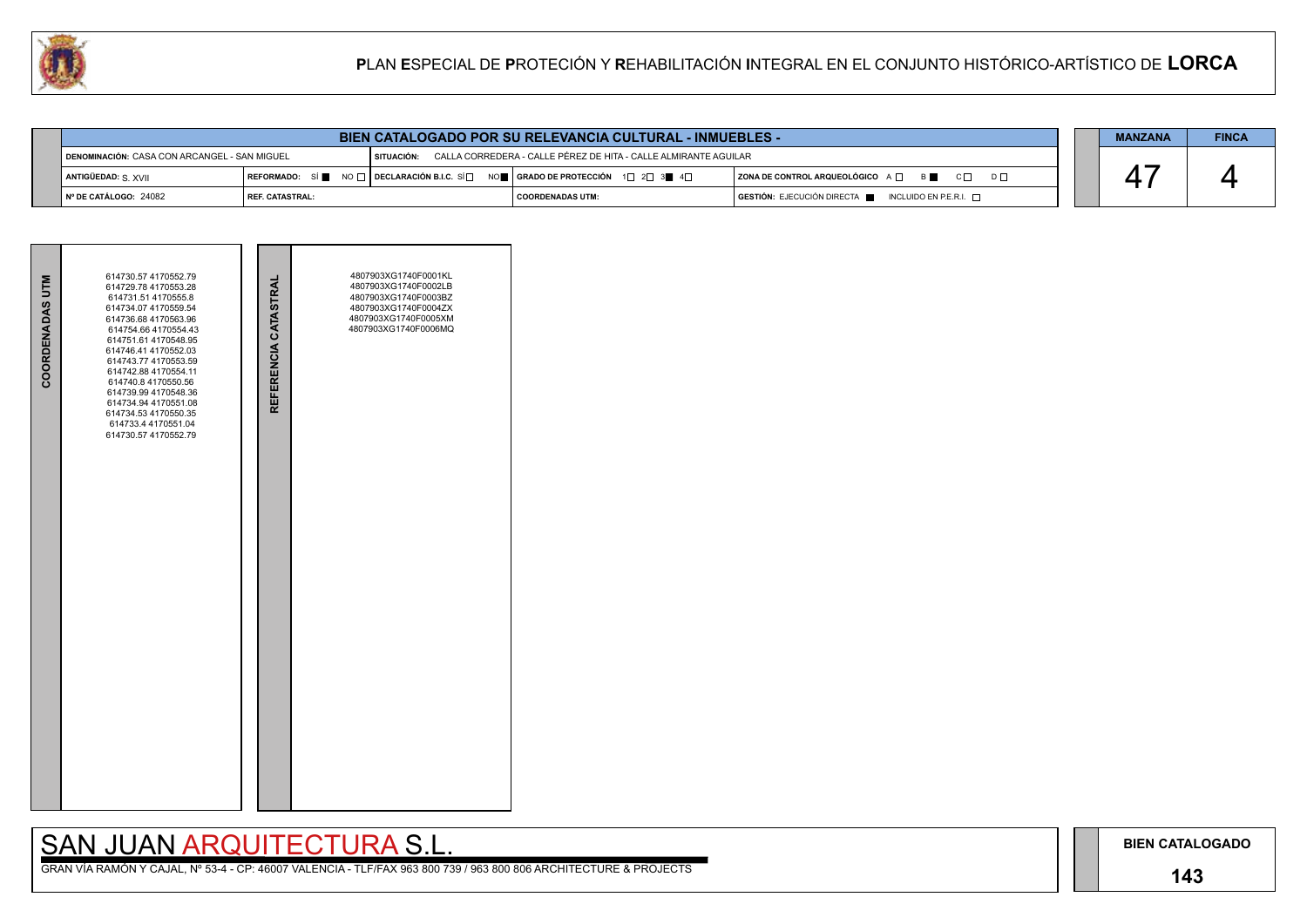### **144**

# SAN JUAN ARQUITECTURA S.L.

|                                                      | <b>BIEN CATALOGADO POR SU RELEVANCIA CULTURAL - INMUEBLES -</b> |                                                  |                                                                                 |                                                                                              |  |  |  |  |  |
|------------------------------------------------------|-----------------------------------------------------------------|--------------------------------------------------|---------------------------------------------------------------------------------|----------------------------------------------------------------------------------------------|--|--|--|--|--|
| ◢ DENOMINACIÓN: CASA EN CALLE CORREDERA - CALLE CUBO |                                                                 | <b>I SITUACIÓN: CALLE CORREDERA - CALLE CUBO</b> |                                                                                 |                                                                                              |  |  |  |  |  |
| ANTIGÜEDAD: S. XVII                                  |                                                                 |                                                  | REFORMADO: SÍ NO □ DECLARACIÓN B.I.C. SÍ NO NO RADO DE PROTECCIÓN 1 D 2 3 N 4 D | ZONA DE CONTROL ARQUEOLÓGICO A □ B B C □ D □                                                 |  |  |  |  |  |
| INº DE CATÁLOGO: 24081                               | <b>I REF. CATASTRAL:</b>                                        |                                                  | I COORDENADAS UTM:                                                              | $\overline{S}$ GESTIÓN: EJECUCIÓN DIRECTA $\overline{S}$ INCLUIDO EN P.E.R.I. $\overline{S}$ |  |  |  |  |  |



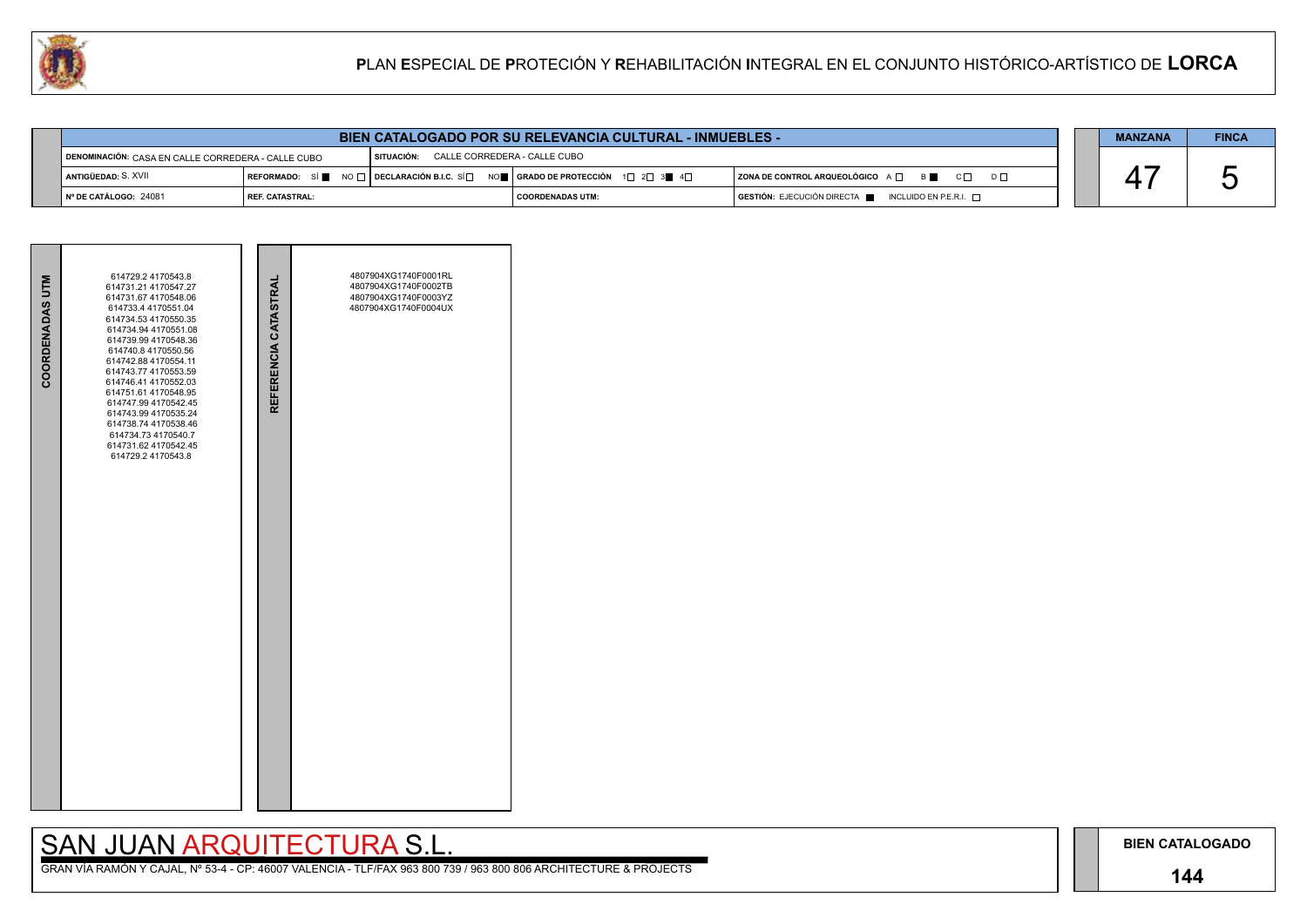

GRAN VÍA RAMÓN Y CAJAL, Nº 53-4 - CP: 46007 VALENCIA - TLF/FAX 963 800 739 / 963 800 806 ARCHITECTURE & PROJECTS

| BIEN CATALOGADO POR SU RELEVANCIA CULTURAL - INMUEBLES - |                          |  |                                          |  |                                                                                                                                                       |  |                                                                                              |  | <b>MANZANA</b> | <b>FINCA</b> |
|----------------------------------------------------------|--------------------------|--|------------------------------------------|--|-------------------------------------------------------------------------------------------------------------------------------------------------------|--|----------------------------------------------------------------------------------------------|--|----------------|--------------|
| DENOMINACIÓN: CASA DE LOS O-SHEA                         |                          |  | SITUACIÓN: CALLE ÁLAMO - CALLE CORREDERA |  |                                                                                                                                                       |  |                                                                                              |  |                |              |
| ANTIGÜEDAD: S. XVIII                                     |                          |  |                                          |  | REFORMADO: SÍ $\blacksquare$ NO $\Box$ DECLARACIÓN B.I.C. SÍ $\Box$ NO $\blacksquare$ GRADO DE PROTECCIÓN 1 $\Box$ 2 $\blacksquare$ 3 $\Box$ 4 $\Box$ |  | $ $ ZONA DE CONTROL ARQUEOLÓGICO $A \Box$ $B \Box$ $C \Box$<br>$D \Box$                      |  |                |              |
| $\vert$ N° DE CATÁLOGO: 24041                            | <b>I REF. CATASTRAL:</b> |  |                                          |  | I COORDENADAS UTM:                                                                                                                                    |  | $\overline{S}$ GESTIÓN: EJECUCIÓN DIRECTA $\overline{S}$ INCLUIDO EN P.E.R.I. $\overline{S}$ |  |                |              |

| COORDENADAS UTM | 614800.43 4170593.41<br>614803.17 4170597.58<br>614827.68 4170587.81<br>614825.99 4170583.2<br>614825.73 4170582.47<br>614823.79 4170577.58<br>614823.7 4170577.35<br>614823.4 4170574.4<br>614818.43 4170576<br>614818.89 4170577.04<br>614812.74 4170578.43<br>614808.81 4170579.09<br>614808.23 4170579.41<br>614807.94 4170576.83<br>614806.13 4170577.73<br>614805.78 4170577.91<br>614804.68 4170578.34<br>614801.89 4170579.46<br>614800.46 4170577<br>614796.01 4170578.77<br>614795.96 4170578.79<br>614793.28 4170580.72<br>614792.72 4170581.13 | REFERENCIA CATASTRAI | 4907101XG1740F0002UB<br>4907101XG1740F0003IZ<br>4907101XG1740F0004OX<br>4907101XG1740F0005PM<br>4907101XG1740F0006AQ<br>4907101XG1740F0007SW<br>4907101XG1740F0008DE<br>4907101XG1740F0009FR<br>4907101XG1740F0010SW |  |
|-----------------|------------------------------------------------------------------------------------------------------------------------------------------------------------------------------------------------------------------------------------------------------------------------------------------------------------------------------------------------------------------------------------------------------------------------------------------------------------------------------------------------------------------------------------------------------------|----------------------|----------------------------------------------------------------------------------------------------------------------------------------------------------------------------------------------------------------------|--|

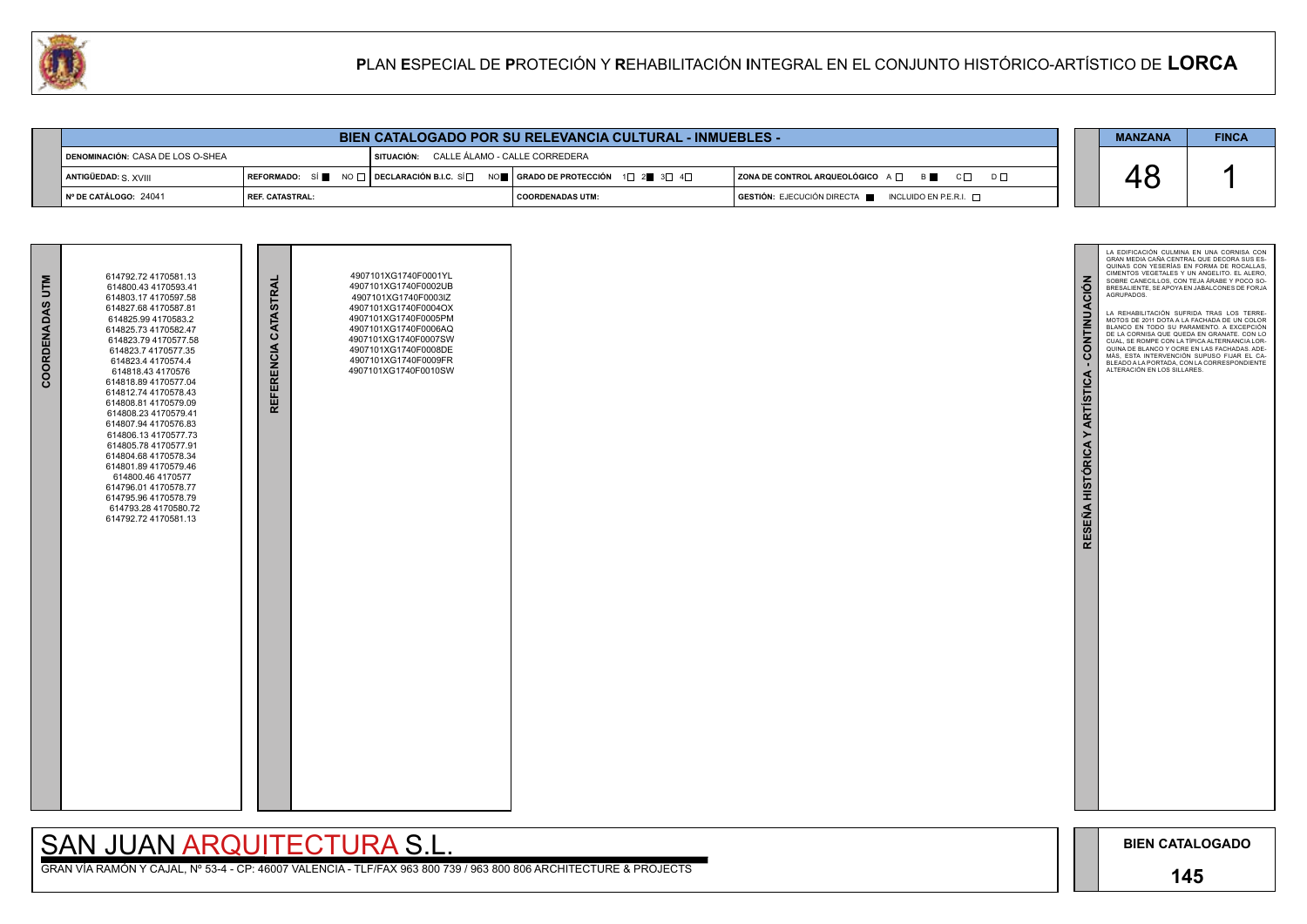### **146**

## SAN JUAN ARQUITECTURA S.L.

GRAN VÍA RAMÓN Y CAJAL, Nº 53-4 - CP: 46007 VALENCIA - TLF/FAX 963 800 739 / 963 800 806 ARCHITECTURE & PROJECTS



| U.<br>PLAN ESPECIAL DE PROTECIÓN Y REHABILITACIÓN INTEGRAL EN EL CONJUNTO HISTÓRICO-ARTÍSTICO DE LORCA |                 |                                 |  |                                                                                                                                                                                        |                                                   |  |                |              |  |  |
|--------------------------------------------------------------------------------------------------------|-----------------|---------------------------------|--|----------------------------------------------------------------------------------------------------------------------------------------------------------------------------------------|---------------------------------------------------|--|----------------|--------------|--|--|
|                                                                                                        |                 |                                 |  |                                                                                                                                                                                        |                                                   |  |                |              |  |  |
|                                                                                                        |                 |                                 |  | <b>BIEN CATALOGADO POR SU RELEVANCIA CULTURAL - INMUEBLES -</b>                                                                                                                        |                                                   |  | <b>MANZANA</b> | <b>FINCA</b> |  |  |
| DENOMINACIÓN: TORREON DE LOS GARCIA ALCARAZ                                                            |                 | SITUACIÓN: ÁLAMO - LOPE GISBERT |  |                                                                                                                                                                                        |                                                   |  |                |              |  |  |
| ANTIGÜEDAD: S. XVI - XVIII                                                                             |                 |                                 |  | $\mid$ REFORMADO: $\mid$ Si $\parallel$ $\parallel$ NO $\Box$ $\mid$ DECLARACIÓN B.I.C. Sí $\Box$ NO $\parallel$   GRADO DE PROTECCIÓN $\mid$ 1 $\Box$ 2 $\Box$ 3 $\parallel$ 4 $\Box$ | ZONA DE CONTROL ARQUEOLÓGICO A □ B ■ C □ D □      |  | 48             |              |  |  |
| ∣Nº DE CATÁLOGO: 24103                                                                                 | REF. CATASTRAL: |                                 |  | <b>COORDENADAS UTM:</b>                                                                                                                                                                | GESTIÓN: EJECUCIÓN DIRECTA   INCLUIDO EN P.E.R.I. |  |                |              |  |  |

| <b>MLD</b>        | 614798.25 4170558.26                         |                      | 4907102XG1740F0001GL                         |
|-------------------|----------------------------------------------|----------------------|----------------------------------------------|
|                   | 614799.67 4170561.38                         | REFERENCIA CATASTRAI | 4907102XG1740F0002HB                         |
|                   | 614800.3 4170562.78                          |                      | 4907102XG1740F0003JZ                         |
| <b>OORDENADAS</b> | 614801.16 4170564.7                          |                      | 4907102XG1740F0004KX                         |
|                   | 614805.97 4170563.3                          |                      | 4907102XG1740F0005LM                         |
|                   | 614806.34 4170565.92                         |                      | 4907102XG1740F0006BQ                         |
|                   | 614807.45 4170573.8                          |                      | 4907102XG1740F0007ZW                         |
|                   | 614807.51 4170574.18                         |                      | 4907102XG1740F0008XE                         |
|                   | 614807.94 4170576.83                         |                      | 4907102XG1740F0009MR                         |
|                   | 614808.23 4170579.41                         |                      | 4907102XG1740F0010ZW<br>4907102XG1740F0011XE |
|                   | 614808.81 4170579.09                         |                      | 4907102XG1740F0012MR                         |
|                   | 614812.74 4170578.43<br>614818.89 4170577.04 |                      | 4907102XG1740F0013QT                         |
|                   |                                              |                      | 4907102XG1740F0014WY                         |
|                   | 614818.43 4170576<br>614823.4 4170574.4      |                      | 4907102XG1740F0015EU                         |
|                   | 614823.7 4170577.35                          |                      | 4907102XG1740F0016RI                         |
|                   | 614823.79 4170577.58                         |                      | 4907102XG1740F0017TO                         |
|                   | 614825.73 4170582.47                         |                      | 4907102XG1740F0018YP                         |
|                   | 614825.99 4170583.2                          |                      | 4907102XG1740F0019UA                         |
|                   | 614827.68 4170587.81                         |                      | 4907102XG1740F0020TO                         |
|                   | 614832.82 4170585.1                          |                      | 4907102XG1740F0021YP                         |
|                   | 614842.67 4170579.95                         |                      | 4907102XG1740F0022UA                         |
|                   | 614842.71 4170580.03                         |                      | 4907102XG1740F0023IS                         |
|                   | 614847.184170578.4                           |                      | 4907102XG1740F0024OD                         |
|                   | 614844.65 4170573.53                         |                      | 4907102XG1740F0025PF                         |
|                   | 614828.58 4170542.6                          |                      | 4907102XG1740F0026AG                         |
|                   | 614827.93 4170542.86                         |                      | 4907102XG1740F0027SH                         |
|                   | 614826.29 4170543.52                         |                      | 4907102XG1740F0028DJ                         |
|                   | 614824.85 4170544.1                          |                      | 4907102XG1740F0029FK                         |
|                   | 614821.65 4170545.4                          |                      | 4907102XG1740F0030SH                         |
|                   | 614821.19 4170545.59                         |                      | 4907102XG1740F0031DJ                         |
|                   | 614821.33 4170545.85                         |                      | 4907102XG1740F0032FK                         |
|                   | 614818.8 4170546.51                          |                      | 4907102XG1740F0033GL                         |
|                   | 614817.71 4170546.8                          |                      | 4907102XG1740F0034HB                         |
|                   | 614813.02 4170548.03                         |                      | 4907102XG1740F0035JZ                         |
|                   | 614810.12 4170548.8                          |                      | 4907102XG1740F0036KX                         |
|                   | 614807.54 4170549.49                         |                      | 4907102XG1740F0037LM                         |
|                   | 614804.28 4170550.36                         |                      | 4907102XG1740F0038BQ                         |
|                   | 614800.78 4170551.31                         |                      | 4907102XG1740F0039ZW                         |
|                   | 614801.77 4170556.05                         |                      | 4907102XG1740F0040LM                         |
|                   | 614801.36 4170556.37                         |                      | 4907102XG1740F0041BQ                         |
|                   | 614798.25 4170558.26                         |                      | 4907102XG1740F0042ZW                         |
|                   |                                              |                      | 4907102XG1740F0043XE                         |
|                   |                                              |                      | 4907102XG1740F0044MR<br>4907102XG1740F0045QT |
|                   |                                              |                      | 4907102XG1740F0046WY                         |
|                   |                                              |                      | 4907102XG1740F0047EU                         |
|                   |                                              |                      | 4907102XG1740F0048RI                         |
|                   |                                              |                      | 4907102XG1740F0049TO                         |
|                   |                                              |                      |                                              |

4907102XG1740F0050EU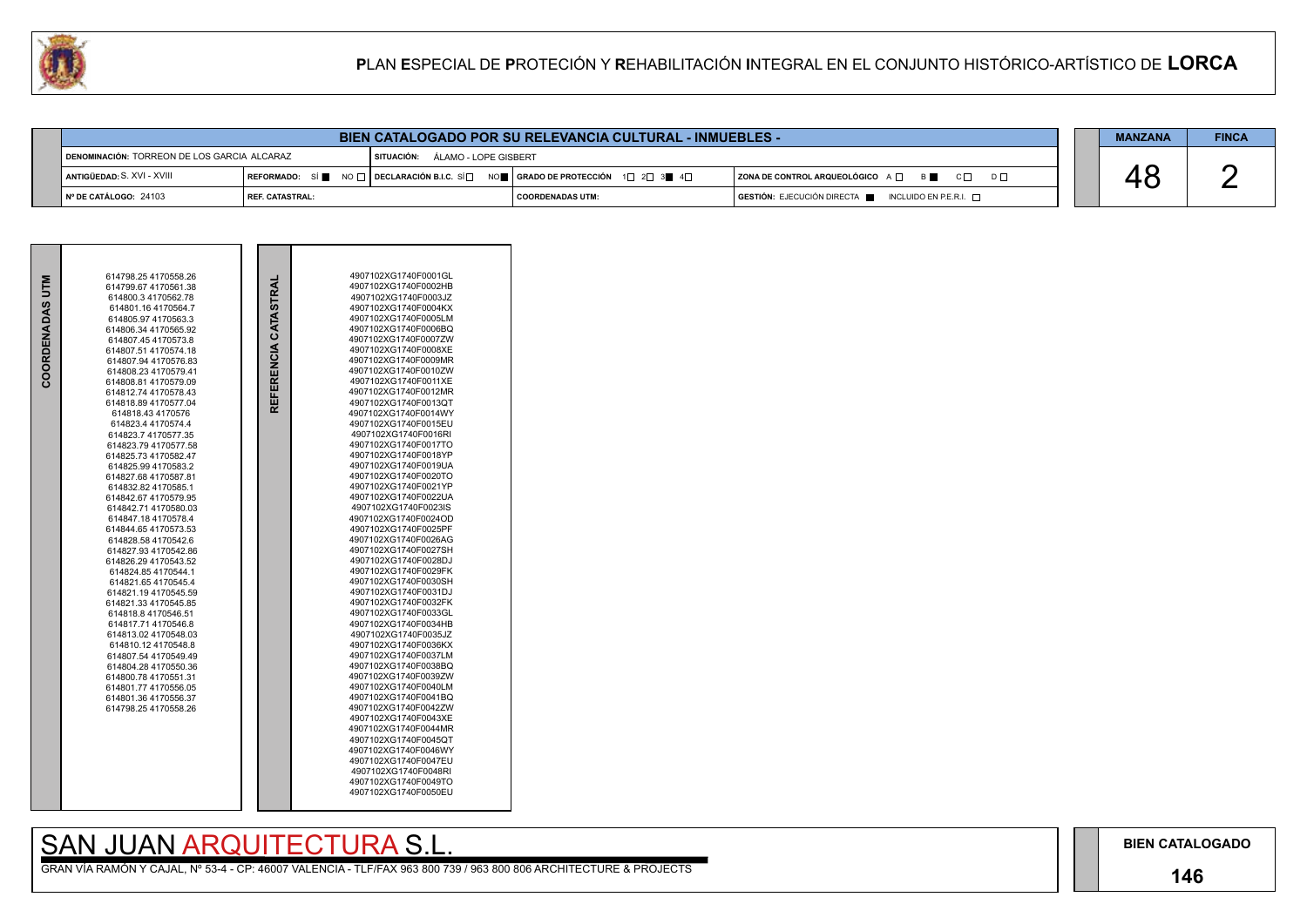### **147**

GRAN VÍA RAMÓN Y CAJAL, Nº 53-4 - CP: 46007 VALENCIA - TLF/FAX 963 800 739 / 963 800 806 ARCHITECTURE & PROJECTS

|  | <b>MANZANA</b> | <b>FINCA</b> |
|--|----------------|--------------|
|  |                |              |
|  | ' >            |              |
|  |                |              |

|                              |                        | <b>BIEN CATALOGADO POR SU RELEVANCIA CULTURAL - INMUEBLES -</b>                                                  |                                          |                                                                                              | <b>MANZANA</b> | <b>FINCA</b> |
|------------------------------|------------------------|------------------------------------------------------------------------------------------------------------------|------------------------------------------|----------------------------------------------------------------------------------------------|----------------|--------------|
| DENOMINACIÓN: HOTEL COMERCIO |                        | SITUACIÓN:                                                                                                       | CALLE LOPE GISBERT - CALLE TERRER LEONES |                                                                                              |                |              |
| ANTIGÜEDAD: S. XIX           |                        | │REFORMADO: SÍ █ NO $\Box$ │DECLARACIÓN B.I.C. SÍ $\Box$ NO █ │GRADO DE PROTECCIÓN 1 $\Box$ 2 $\Box$ 3█ 4 $\Box$ |                                          | $ $ ZONA DE CONTROL ARQUEOLÓGICO $A \Box$ B<br>$C \Box$<br>$D \Box$                          |                |              |
| N° DE CATÁLOGO: 24193        | <b>REF. CATASTRAL:</b> |                                                                                                                  | I COORDENADAS UTM:                       | $\overline{S}$ GESTIÓN: EJECUCIÓN DIRECTA $\overline{S}$ INCLUIDO EN P.E.R.I. $\overline{S}$ |                |              |

| COORDENADAS UTM | 614791.8 4170534.04<br>614794.83 4170539.53<br>614795.28 4170540.33<br>614796.44 4170542.45<br>614796.77 4170543.04<br>614799.92 4170548.72<br>614800.78 4170551.31<br>614804.28 4170550.36<br>614807.54 4170549.49<br>614810.12 4170548.8<br>614813.02 4170548.03<br>614817.71 4170546.8<br>614818.8 4170546.51<br>614821.33 4170545.85<br>614821.19 4170545.59<br>614821.65 4170545.4<br>614824.85 4170544.1<br>614826.29 4170543.52<br>614827.93 4170542.86<br>614827.73 4170542.45<br>614819.11 4170525.26<br>614791.8 4170534.04 | REFERENCIA CATASTRAI | 4907103XG1740F0001QL<br>4907103XG1740F0002WB<br>4907103XG1740F0003EZ<br>4907103XG1740F0004RX<br>4907103XG1740F0005TM<br>4907103XG1740F0006YQ<br>4907103XG1740F0007UW<br>4907103XG1740F0008IE<br>4907103XG1740F0009OR<br>4907103XG1740F0010UW<br>4907103XG1740F0011IE<br>4907103XG1740F0012OR<br>4907103XG1740F0013PT<br>4907103XG1740F0014AY<br>4907103XG1740F0015SU<br>4907103XG1740F0016DI<br>4907103XG1740F0017FO<br>4907103XG1740F0018GP<br>4907103XG1740F0019HA<br>4907103XG1740F0020FO<br>4907103XG1740F0021GP<br>4907103XG1740F0022HA |  |
|-----------------|---------------------------------------------------------------------------------------------------------------------------------------------------------------------------------------------------------------------------------------------------------------------------------------------------------------------------------------------------------------------------------------------------------------------------------------------------------------------------------------------------------------------------------------|----------------------|----------------------------------------------------------------------------------------------------------------------------------------------------------------------------------------------------------------------------------------------------------------------------------------------------------------------------------------------------------------------------------------------------------------------------------------------------------------------------------------------------------------------------------------------|--|

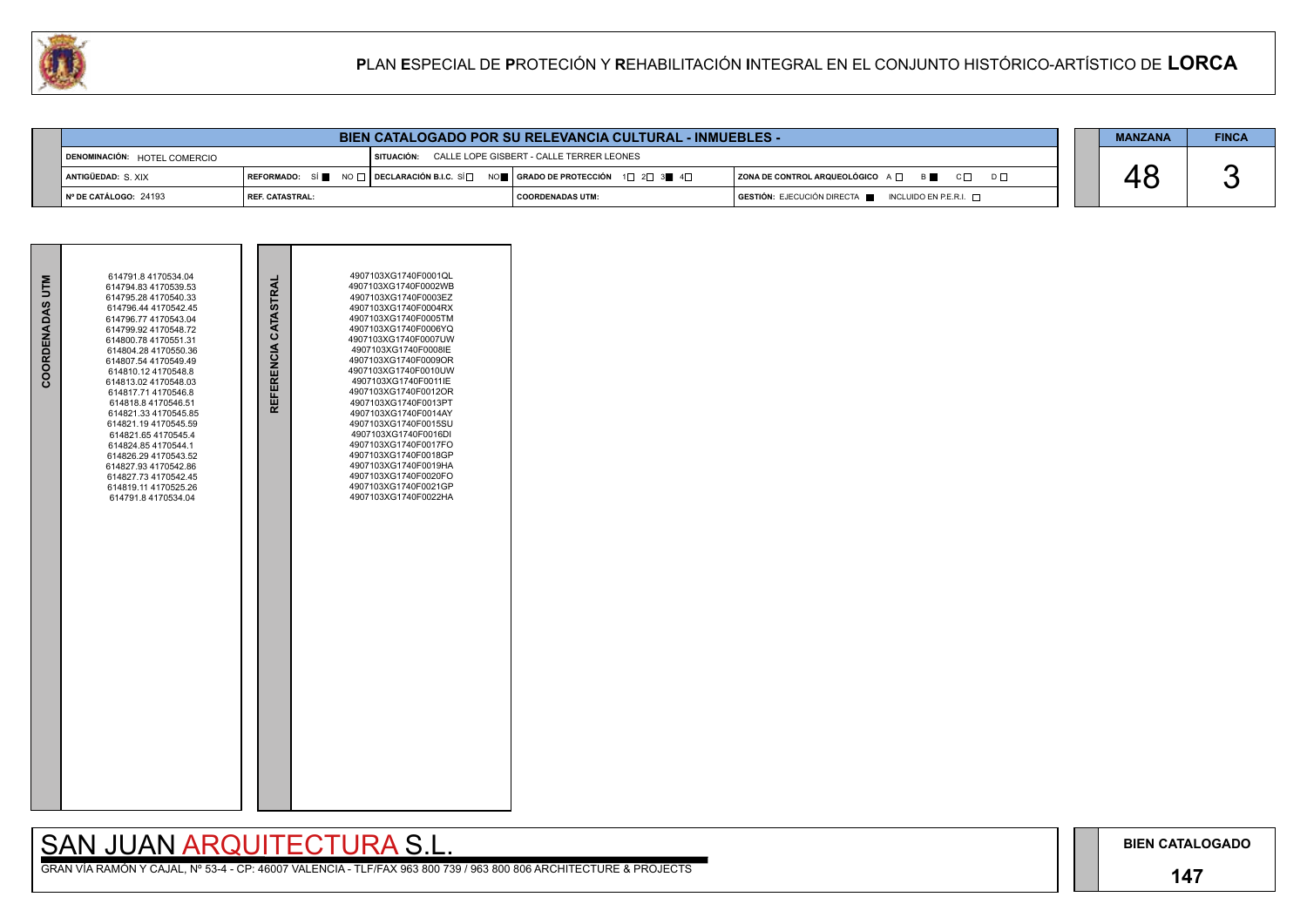### **148**

# SAN JUAN ARQUITECTURA S.L.



| <b>BIEN CATALOGADO POR SU RELEVANCIA CULTURAL - INMUEBLES -</b> |  |
|-----------------------------------------------------------------|--|
|-----------------------------------------------------------------|--|

|                                                |                                            | <b>BIEN CATALOGADO POR SU RELEVANCIA CULTURAL - INMUEBLES -</b>                                                                                                        |                                       |                                                                                      | <b>MANZANA</b> | <b>FINCA</b> |
|------------------------------------------------|--------------------------------------------|------------------------------------------------------------------------------------------------------------------------------------------------------------------------|---------------------------------------|--------------------------------------------------------------------------------------|----------------|--------------|
| <b>I DENOMINACIÓN:</b> CASA EN CALLE CORREDERA |                                            | I SITUACIÓN:                                                                                                                                                           | CALLE CORREDERA - CALLE TERRER LEONES |                                                                                      |                |              |
| ANTIGÜEDAD:                                    |                                            | REFORMADO: SÍ $\square$ NO $\blacksquare$ DECLARACIÓN B.I.C. SÍ $\square$ NO $\blacksquare$   GRADO DE PROTECCIÓN 1 $\square$ 2 $\square$ 3 $\blacksquare$ 4 $\square$ |                                       | $ $ ZONA DE CONTROL ARQUEOLÓGICO $A \Box$ $B \Box$ $C \Box$ $D \Box$                 |                |              |
| ∥Nº DE CATÁLOGO: 24372                         | <b>REF. CATASTRAL:4907108XG1740F0001ML</b> |                                                                                                                                                                        | I COORDENADAS UTM:                    | $\overline{S}$ GESTIÓN: EJECUCIÓN DIRECTA $\overline{S}$ INCLUIDO EN P.E.R.I. $\Box$ |                |              |

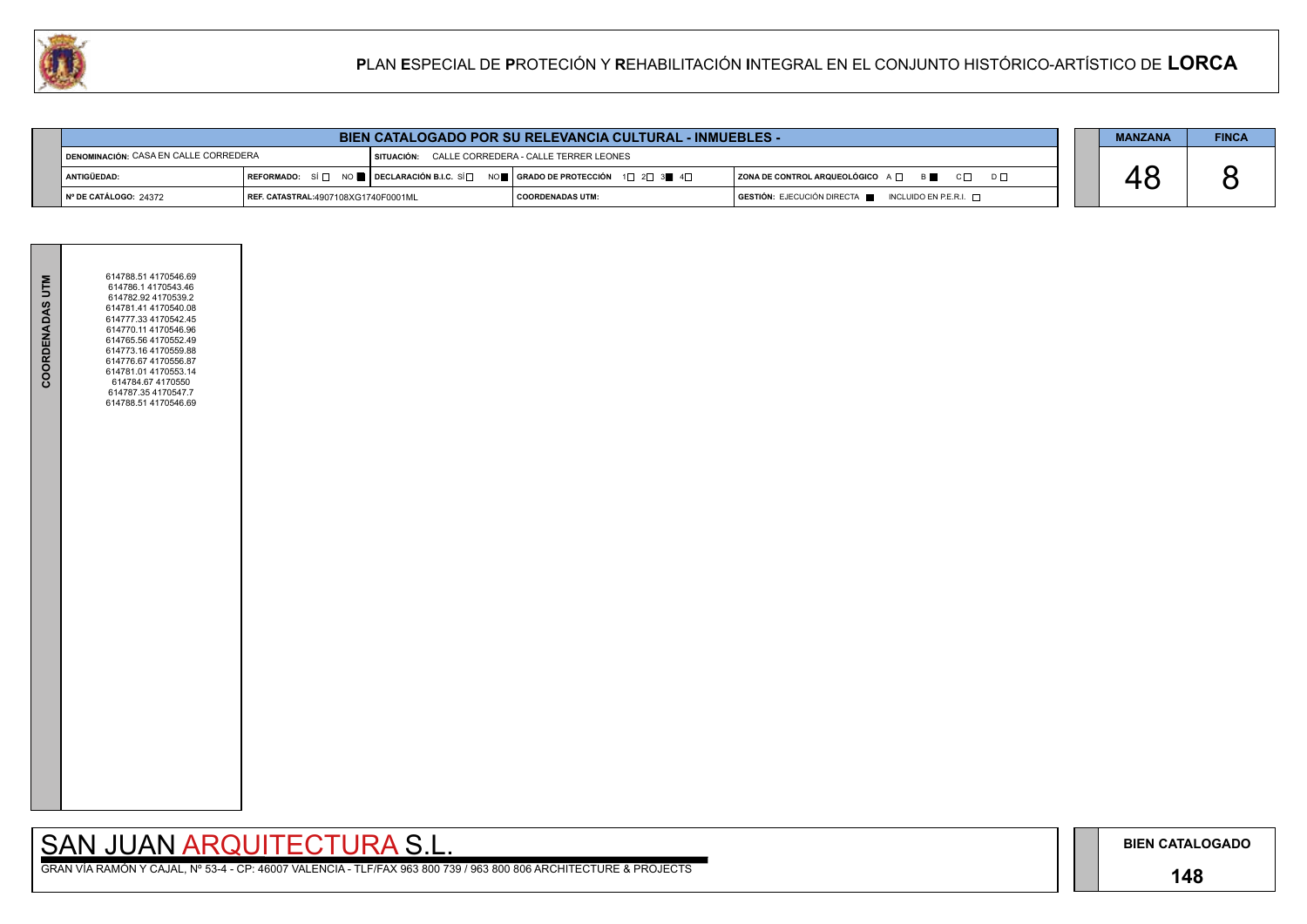### **149**

# SAN JUAN ARQUITECTURA S.L.





|                                              |                   | <b>BIEN CATALOGADO POR SU RELEVANCIA CULTURAL - INMUEBLES -</b>                                                                       |                                          |                                                                                      | <b>MANZANA</b> | <b>FINCA</b> |
|----------------------------------------------|-------------------|---------------------------------------------------------------------------------------------------------------------------------------|------------------------------------------|--------------------------------------------------------------------------------------|----------------|--------------|
| DENOMINACIÓN: CASA EN CALLE TERRER LEONÉS, 8 |                   | SITUACIÓN:                                                                                                                            | CALLE TERRER LEONÉS - CALLE LOPE GISBERT |                                                                                      |                |              |
| ANTIGÜEDAD: ANTES 1900                       |                   | REFORMADO: SÍ $\Box$ NO $\blacksquare$ DECLARACIÓN B.I.C. SÍ $\Box$ NO $\Box$ GRADO DE PROTECCIÓN 1 $\Box$ 2 $\Box$ 3 $\Box$ 4 $\Box$ |                                          | ZONA DE CONTROL ARQUEOLÓGICO A □ B □ C □ D □                                         |                |              |
| I Nº DE CATÁLOGO: 24280                      | I REF. CATASTRAL: |                                                                                                                                       | COORDENADAS UTM:                         | $\overline{)}$ GESTIÓN: EJECUCIÓN DIRECTA $\blacksquare$ INCLUIDO EN P.E.R.I. $\Box$ |                |              |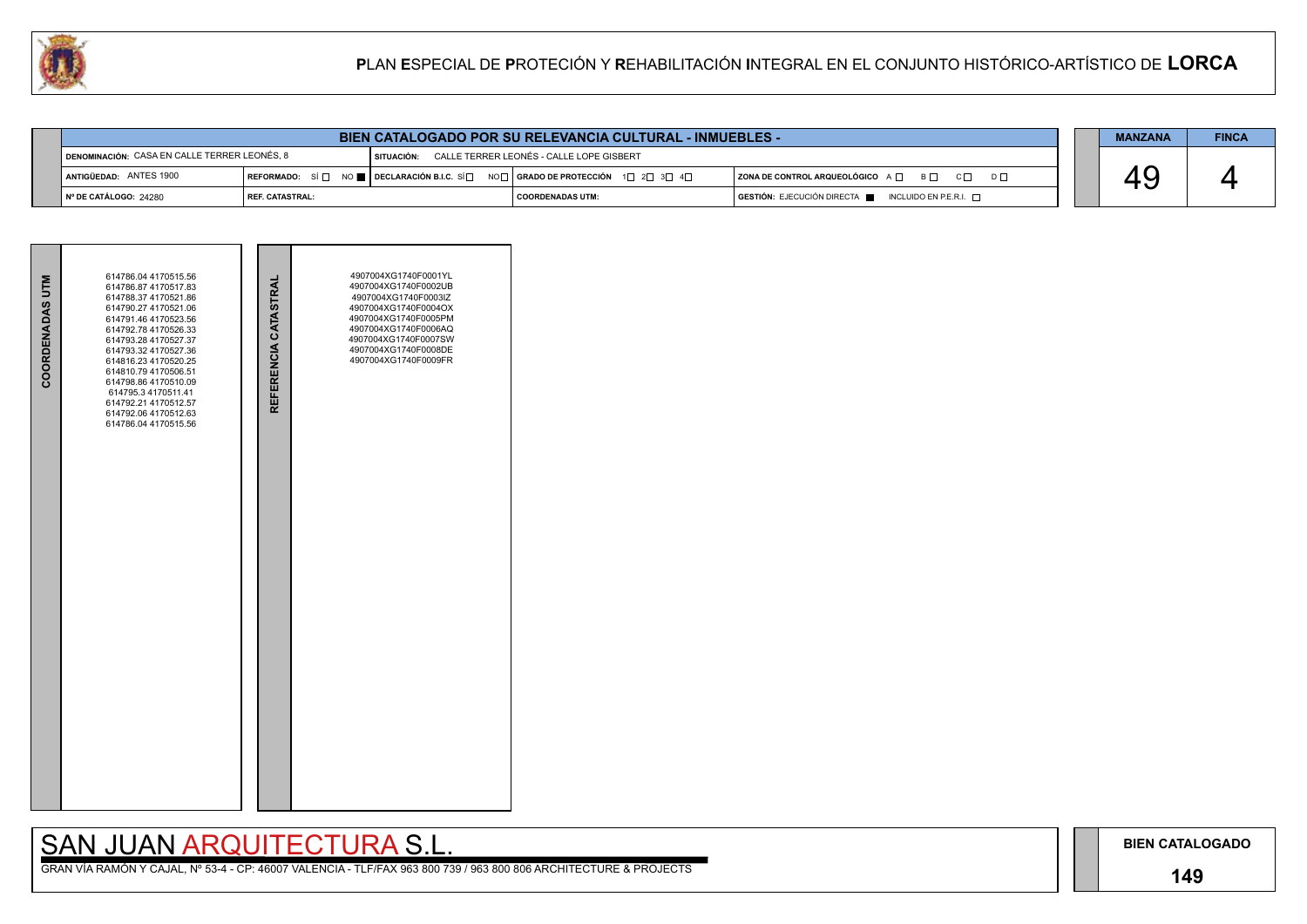

GRAN VÍA RAMÓN Y CAJAL, Nº 53-4 - CP: 46007 VALENCIA - TLF/FAX 963 800 739 / 963 800 806 ARCHITECTURE & PROJECTS

|                                            |                                       | <b>BIEN CATALOGADO POR SU RELEVANCIA CULTURAL - INMUEBLES -</b>                                                                                                   |                    |                                                                                              | <b>MANZANA</b> | <b>FINCA</b> |
|--------------------------------------------|---------------------------------------|-------------------------------------------------------------------------------------------------------------------------------------------------------------------|--------------------|----------------------------------------------------------------------------------------------|----------------|--------------|
| DENOMINACIÓN: CASINO ARTISTICO Y LITERARIO |                                       | SITUACIÓN: CALLE PÍO XII - CALLE LOPE GISBERT                                                                                                                     |                    |                                                                                              |                |              |
| LANTIGÜEDAD: S. XIX                        |                                       | $\vert$ REFORMADO: SÍ $\Box$ NO $\blacksquare$   DECLARACIÓN B.I.C. SÍ $\Box$ NO $\blacksquare$   GRADO DE PROTECCIÓN 1 $\blacksquare$ 2 $\Box$ 3 $\Box$ 4 $\Box$ |                    | $ $ ZONA DE CONTROL ARQUEOLÓGICO $A \Box$ $B \Box$ $C \Box$<br>$D \Box$                      |                |              |
| ∥ Nº DE CATÁLOGO: 24110                    | <b>REF. CATASTRAL: 4907005XG1740F</b> |                                                                                                                                                                   | I COORDENADAS UTM: | $\overline{a}$ GESTIÓN: EJECUCIÓN DIRECTA $\overline{a}$ INCLUIDO EN P.E.R.I. $\overline{a}$ |                |              |

|                 | 614773.38 4170484.4                                                                                                                                                                                                                                                                                                                                                                                                                                                                                                                                                                    |                      | 4907005XG1740F0001GL                                                                                                 |  |
|-----------------|----------------------------------------------------------------------------------------------------------------------------------------------------------------------------------------------------------------------------------------------------------------------------------------------------------------------------------------------------------------------------------------------------------------------------------------------------------------------------------------------------------------------------------------------------------------------------------------|----------------------|----------------------------------------------------------------------------------------------------------------------|--|
| COORDENADAS UTM | 614775.66 4170492.02<br>614776.83 4170495.92<br>614776.97 4170496.39<br>614777.57 4170498.38<br>614778.63 4170501.6<br>614780.45 4170506.99<br>614781.48 4170510.03<br>614783.71 4170516.58<br>614786.04 4170515.56<br>614792.06 4170512.63<br>614792.21 4170512.57<br>614795.3 4170511.41<br>614798.86 4170510.09<br>614810.79 4170506.51<br>614810.78 4170506.48<br>614801.12 4170484.85<br>614795.22 4170471.33<br>614786.28 4170474.72<br>614772.32 4170480.02<br>614772.1 4170480.1<br>614772.194170480.41<br>614772.85 4170482.61<br>614772.89 4170482.75<br>614773.38 4170484.4 | REFERENCIA CATASTRAL | 4907005XG1740F0002HB<br>4907005XG1740F0003JZ<br>4907005XG1740F0004KX<br>4907005XG1740F0005LM<br>4907005XG1740F0006BQ |  |

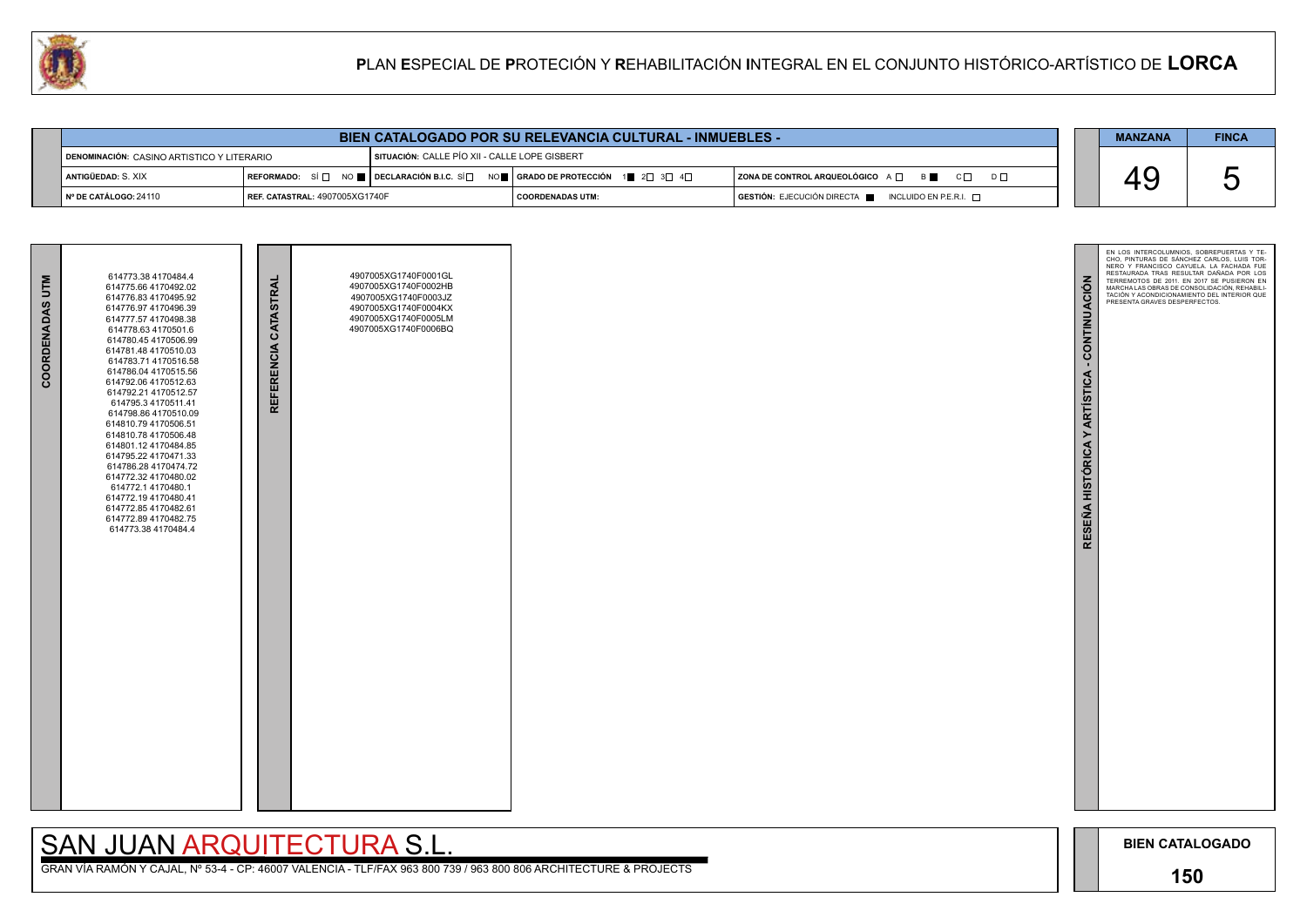### **151**

## SAN JUAN ARQUITECTURA S.L.



| <b>BIEN CATALOGADO POR SU RELEVANCIA CULTURAL - INMUEBLES -</b> |                   |  |  |                                                                               |  | <b>MANZANA</b>     | <b>FINCA</b>                                                        |  |  |
|-----------------------------------------------------------------|-------------------|--|--|-------------------------------------------------------------------------------|--|--------------------|---------------------------------------------------------------------|--|--|
| DENOMINACIÓN: BANCO HISPANICO-AMERICANO                         |                   |  |  | I SITUACIÓN: CALLE CORREDERA                                                  |  |                    |                                                                     |  |  |
| ANTIGÜEDAD: S.XX                                                |                   |  |  | REFORMADO: SÍ NO □ DECLARACIÓN B.I.C. SÍ NO SE RADO DE PROTECCIÓN 1 2 3 3 4 0 |  |                    | $ $ ZONA DE CONTROL ARQUEOLÓGICO $A \Box$ B<br>$C \Box$<br>$D \Box$ |  |  |
| Nº DE CATÁLOGO: 24194                                           | l REF. CATASTRAL: |  |  |                                                                               |  | I COORDENADAS UTM: | GESTIÓN: EJECUCIÓN DIRECTA NE INCLUIDO EN P.E.R.I.                  |  |  |

| <b>COORDENADAS UTM</b> | 614768.09 4170501.46<br>614764.71 4170503.22<br>614760.35 4170505.51<br>614756.22 4170507.67<br>614755.14 4170508.23<br>614750.78 4170510.51<br>614749.03 4170511.43<br>614745.1 4170513.49<br>614744.56 4170513.76<br>614741.24 4170515.51<br>614745.01 4170524.72<br>614751.57 4170520.97<br>614751.98 4170520.74<br>614755.02 4170519.12<br>614757.86 4170517.61<br>614757.97 4170517.55<br>614759.49 4170516.75<br>614764.67 4170514.05<br>614772.11 4170510.18<br>614772.83 4170509.81<br>614776.56 4170507.87<br>614773.43 4170499.16<br>614772.94 4170499.37<br>614771.04 4170500.18<br>614768.8 4170501.15<br>614768.79 4170501.16<br>614768.09 4170501.46 | REFERENCIA CATASTRAL | 4907010XG1740F0001PL<br>4907010XG1740F0002AB<br>4907010XG1740F0003SZ<br>4907010XG1740F0004DX |  |
|------------------------|--------------------------------------------------------------------------------------------------------------------------------------------------------------------------------------------------------------------------------------------------------------------------------------------------------------------------------------------------------------------------------------------------------------------------------------------------------------------------------------------------------------------------------------------------------------------------------------------------------------------------------------------------------------------|----------------------|----------------------------------------------------------------------------------------------|--|

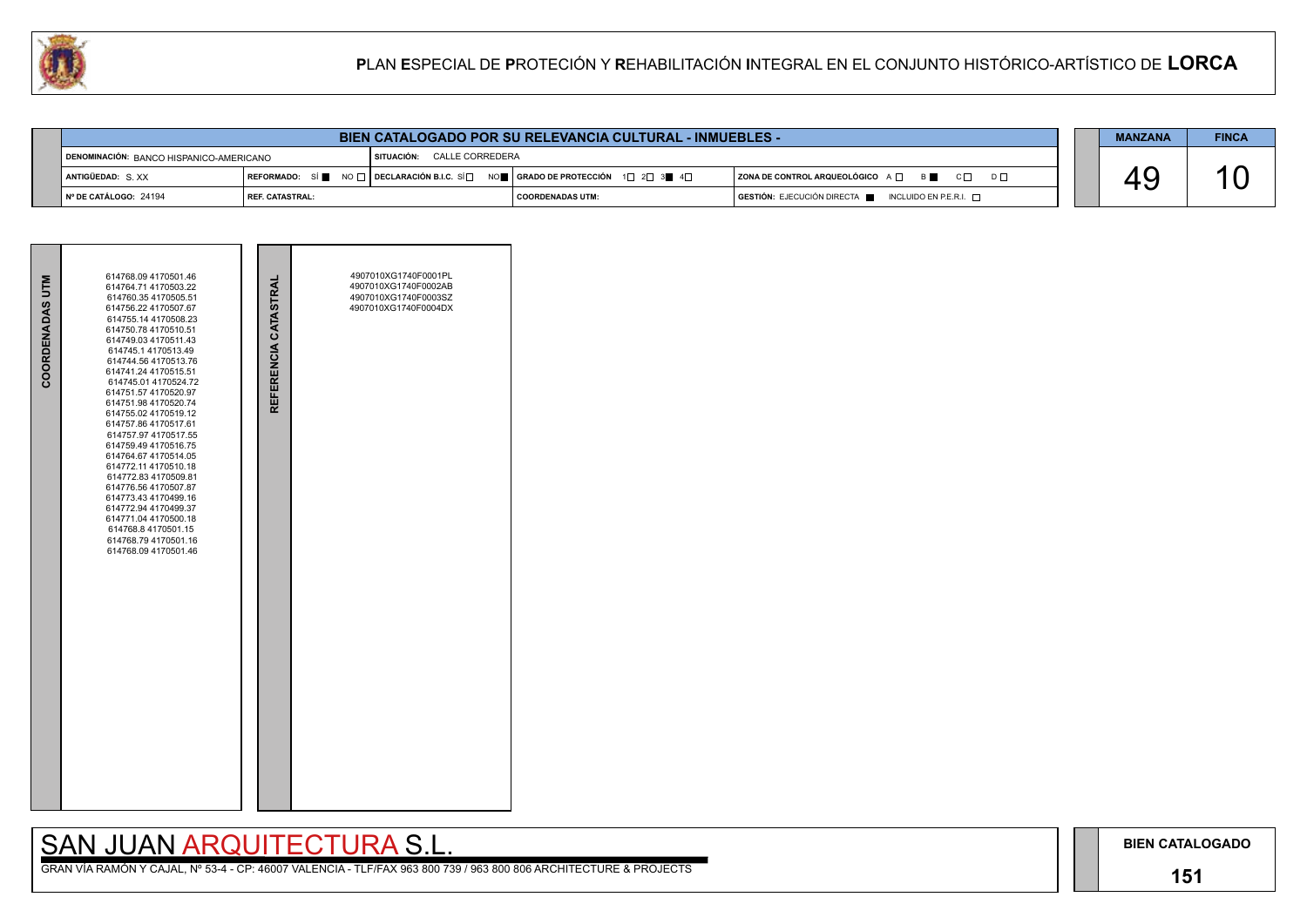### **152**

51 1 SERIA EN 1868, CUANDO SU PARROCO, DON VICEN-<br>TE MUNUERA MIELES, DECIDIERA UN NUEVO IM-PULSO, CONTRATANDO, CON EL MAESTRO ALARIFE FRANCISCO MARTÍNEZ, LA CONSTRUCCIÓN DE UNA DE SUS TORRES PROYECTADAS POR LA CANTIDAD CONTINUACIÓN **RESEÑA HISTÓRICA Y ARTÍSTICA - CONTINUACIÓN** DE 2443 ESCUDOS. OBRA DE MAMPOSTERÍA, ENLU - CIDA CON YESO BLANCO, CON BALCÓN EN SU PRI - MER CUERPO, Y VENTANALES EN EL CAMPANARIO. A FINALES DE SIGLO SE TERMINARON LAS OBRAS DEL CRUCERO, SU AMPLIO PRESBITERIO, EL ÁBSIDE Y CAMARÍN DEL ALTAR MAYOR; CAPILLAS LATERALES DEL MISMO, SACRISTÍA Y HABITACIONES ANEJAS. ENTRE 1890 Y 1897 LA ESBELTA CÚPULA CON TEJA VIDRIADA: TODA OBRA Y DIRECCIÓN DEL ARQUITEC - TO JUSTO MILLÁN. TRAZÓ PARA ÉSTA UN TAMBOR<br>POLIGONAL ORNAMENTADO AL EXTERIOR CON CO-POLIGONAL, ORNAMENTADO AL EXTERIOR CON CO-<br>LUMNAS DE PIEDRA -CON CAPITELES DE VOLUTAS Y<br>PALMETAS- EN LOS ÁNGULOS. EL ESCULTOR JUAN<br>DIMAS EJECUTÓ LOS RELIEVES DE LAS PECHINAS. **ARTÍSTICA** EN LA SEGUNDA MITAD DE SIGLO XX INCORPORA NUEVO AJUAR ARTÍSTICO EN SU INTERIOR Y PARA FINALES DE LA CENTURIA SE LLEVA A CABO LA RE - NOVACIÓN DE TODO EL SISTEMA DE CUBIERTAS. CON UNA ACERTADA RENOVACIÓN DE CÚPULA Y TAMBOR. DURANTE LOS TERREMOTOS DE 2011 EL TEMPLO OFRECIÓ UNA BUENA RESISTENCIA A LAS  $\geq$ **HISTÓRICA** ONDAS SÍSMICAS, AGRIETÁNDOSE DE FORMA GENE - RAL. ESTOS DESPERFECTOS AFECTARON PRINCI - PALMENTE A LOS PARAMENTOS INTERIORES, BÓVE - DAS, FACHADA Y A LA TORRE. LA INTERVENCION HA<br>SUPUESTO LA PUESTA EN VALOR DE LOS ELEMEN-<br>TOS TRADICIONALES DEL EDIFICIO (SILLARES EN LOS ELEMENTOS SUSTENTANTES) Y LA APARICIÓN DE PINTURAS EN ALGUNA DE LAS CAPILLAS LATERA - LES. EL TEMPLO HA INCORPORADO VIDRIERAS. LA REHABILITACIÓN DE LA FACHADA, AUNQUE ACERTA - **RESEÑA** DA, IMPLICO LA DESAFORTUNADA ANADIDURA DEL<br>ESCUDO DEL OBISPO LORCA PLANES Y UN JARRÓN<br>EN EL REMATE DEL FRONTÓN. *DE LA HOZ, J. D.: LA RESTAURACIÓN DE LA IGLESIA DE SAN MATEO EN LORCA TRAS EL TERREMOTO DE MAYO DE 2011. EN ALBERCA: REVISTA DE LA ASOCIACIÓN DE AMIGOS DEL MUSEO ARQUEOLÓGICO DE LOR - CA, Nº. 10. 2012. PP. 207-224.*

GRAN VÍA RAMÓN Y CAJAL, Nº 53-4 - CP: 46007 VALENCIA - TLF/FAX 963 800 739 / 963 800 806 ARCHITECTURE & PROJECTS

| 614829.68 4170489.61 |
|----------------------|
| 614823.43 4170492.61 |
| 614826.53 4170499.17 |
| 614827.31 4170498.8  |
| 614827.35 4170498.89 |
| 614831.65 4170507.7  |
| 614830.81 4170508.1  |
| 614833.56 4170513.89 |
|                      |
| 614834.94 4170513.24 |
| 614839.11 4170511.33 |
| 614844.3 4170508.93  |
| 614845.89 4170508.2  |
| 614850.9 4170505.89  |
| 614852.42 4170505.19 |
| 614857.29 4170502.94 |
| 614858.8 4170502.25  |
| 614863.74170499.99   |
| 614877.44 4170493.65 |
| 614881.98 4170491.56 |
| 614883.73 4170490.75 |
| 614884.43 4170493.53 |
| 614887.03 4170492.29 |
| 614888.89 4170491.42 |
| 614889.33 4170491.21 |
| 614896.23 4170487.95 |
| 614897.754170487.06  |
| 614897.31 4170485.8  |
| 614894.99 4170486.62 |
| 614894.51 4170485.57 |
| 614893.3 4170482.96  |
| 614892.08 4170480.27 |
| 614891.86 4170479.72 |
| 614888 89 4170473.93 |
| 614886.93 4170470.11 |
| 614886.37 4170469.03 |
| 614885.85 4170468.02 |
| 614883.69 4170463.8  |
| 614873.36 4170468.72 |
| 614873.29 4170468.75 |
| 614871.65 4170469.53 |
| 614867.19 4170471.67 |
| 614853.354170478.28  |
| 614848.74 4170480.49 |
| 614847.27 4170481.2  |
| 614842.23 4170483.61 |
| 614840.68 4170484.35 |
| 614835.74 4170486.71 |
| 614834.23 4170487.44 |
| 614829.68 4170489.61 |
|                      |
|                      |

## SAN JUAN ARQUITECTURA S.I.

| U. |                                                                                             | <b>PLAN ESPECIAL DE PROTECIÓN Y REHABILITACIÓN INTEGRAL EN EL CONJUNTO HISTÓRICO-ARTÍSTICO DE LORCA</b> |  |                                                                                                                                                                |                                                     |  |                   |              |
|----|---------------------------------------------------------------------------------------------|---------------------------------------------------------------------------------------------------------|--|----------------------------------------------------------------------------------------------------------------------------------------------------------------|-----------------------------------------------------|--|-------------------|--------------|
|    |                                                                                             |                                                                                                         |  |                                                                                                                                                                |                                                     |  |                   |              |
|    | <b>BIEN CATALOGADO POR SU RELEVANCIA CULTURAL - INMUEBLES -</b>                             |                                                                                                         |  |                                                                                                                                                                |                                                     |  | <b>MANZANA</b>    | <b>FINCA</b> |
|    | <b>I SITUACIÓN:      LOPE GISBERT - EMILIO GARCIA</b><br>DENOMINACIÓN: IGLESIA DE SAN MATEO |                                                                                                         |  |                                                                                                                                                                |                                                     |  |                   |              |
|    | ANTIGÜEDAD: $_{\rm S}$ $_{\rm XVIII}$                                                       |                                                                                                         |  | $\lceil$ REFORMADO: SÍ $\blacksquare$ NO $\Box$ DECLARACIÓN B.I.C. SÍ $\Box$ NO $\blacksquare$ GRADO DE PROTECCIÓN 1 $\blacksquare$ 2 $\Box$ 3 $\Box$ 4 $\Box$ | <b>ZONA DE CONTROL ARQUEOLÓGICO</b> A □ B ■ C □ D □ |  | にんしょう にっぽん しゅうしょう |              |
|    | Nº DE CATÁLOGO: 24112                                                                       | REF. CATASTRAL: 5007009XG1750E0001ZF                                                                    |  | <b>COORDENADAS UTM:</b>                                                                                                                                        | GESTIÓN: EJECUCIÓN DIRECTA NICLUIDO EN P.E.R.I.     |  |                   |              |



**COORDENADAS UTM**

COORDENADAS UTM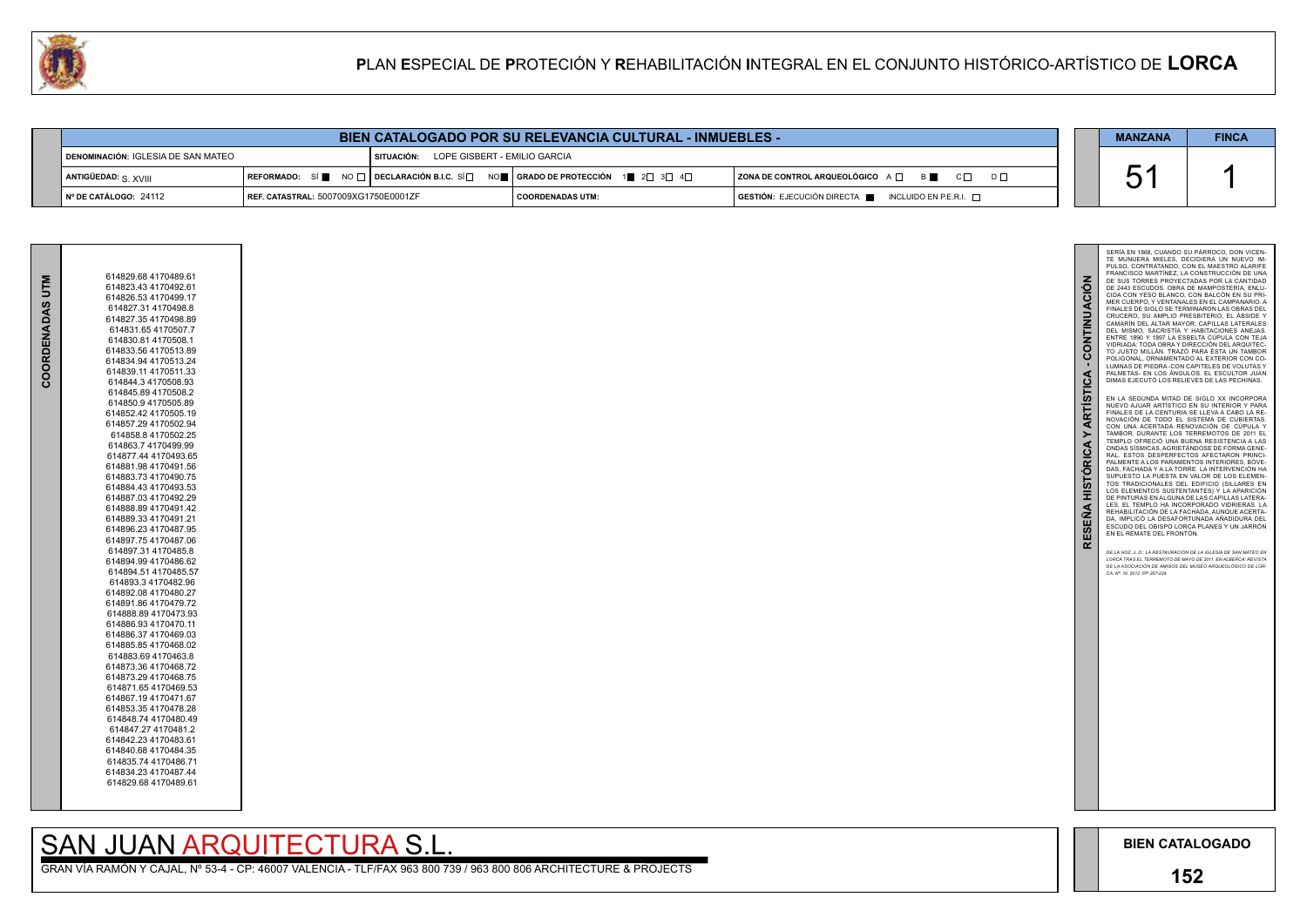## **153**



| <b>BIEN CATALOGADO POR SU RELEVANCIA CULTURAL - INMUEBLES -</b> |                                      |  |                                                                                                                                                       |                                                                                              |  |                    | <b>FINCA</b> |
|-----------------------------------------------------------------|--------------------------------------|--|-------------------------------------------------------------------------------------------------------------------------------------------------------|----------------------------------------------------------------------------------------------|--|--------------------|--------------|
| DENOMINACIÓN: CASA DE LOS ARCAS                                 |                                      |  | SITUACIÓN: CALLE LOPE GISBERT - CALLE PIO XII - CALLE ALPORCHONES                                                                                     |                                                                                              |  |                    |              |
| ANTIGÜEDAD: S. XIX                                              |                                      |  | REFORMADO: SÍ $\blacksquare$ NO $\Box$ DECLARACIÓN B.I.C. SÍ $\Box$ NO $\blacksquare$ GRADO DE PROTECCIÓN 1 $\Box$ 2 $\blacksquare$ 3 $\Box$ 4 $\Box$ | ZONA DE CONTROL ARQUEOLÓGICO A □ B ■ C □ D □                                                 |  | $\mathsf{r}$<br>UL |              |
| INº DE CATÁLOGO: 24109                                          | REF. CATASTRAL: 4806401XG1740F0001ZL |  | <b>COORDENADAS UTM:</b>                                                                                                                               | $\overline{a}$ GESTIÓN: EJECUCIÓN DIRECTA $\overline{a}$ INCLUIDO EN P.E.R.I. $\overline{a}$ |  |                    |              |

# SAN JUAN ARQUITECTURA S.L.

| COORDENADAS UTM | 614757.67 4170437.69<br>614760.93 4170448.83<br>614761.43 4170449.87<br>614762.49 4170453.56<br>614763.354170456.04<br>614764.4 4170459.06<br>614765.43 4170462.03<br>614766.3 4170461.66<br>614767.18 4170464.04<br>614768.55 4170467.71<br>614769.09 4170469.18<br>614770.53 4170473.05<br>614770.8 4170473.78<br>614779.52 4170470.04<br>614791.6 4170464.87<br>614780.24170440.43<br>614773.87 4170429.12<br>614757.67 4170437.69 |  |
|-----------------|---------------------------------------------------------------------------------------------------------------------------------------------------------------------------------------------------------------------------------------------------------------------------------------------------------------------------------------------------------------------------------------------------------------------------------------|--|
|                 |                                                                                                                                                                                                                                                                                                                                                                                                                                       |  |

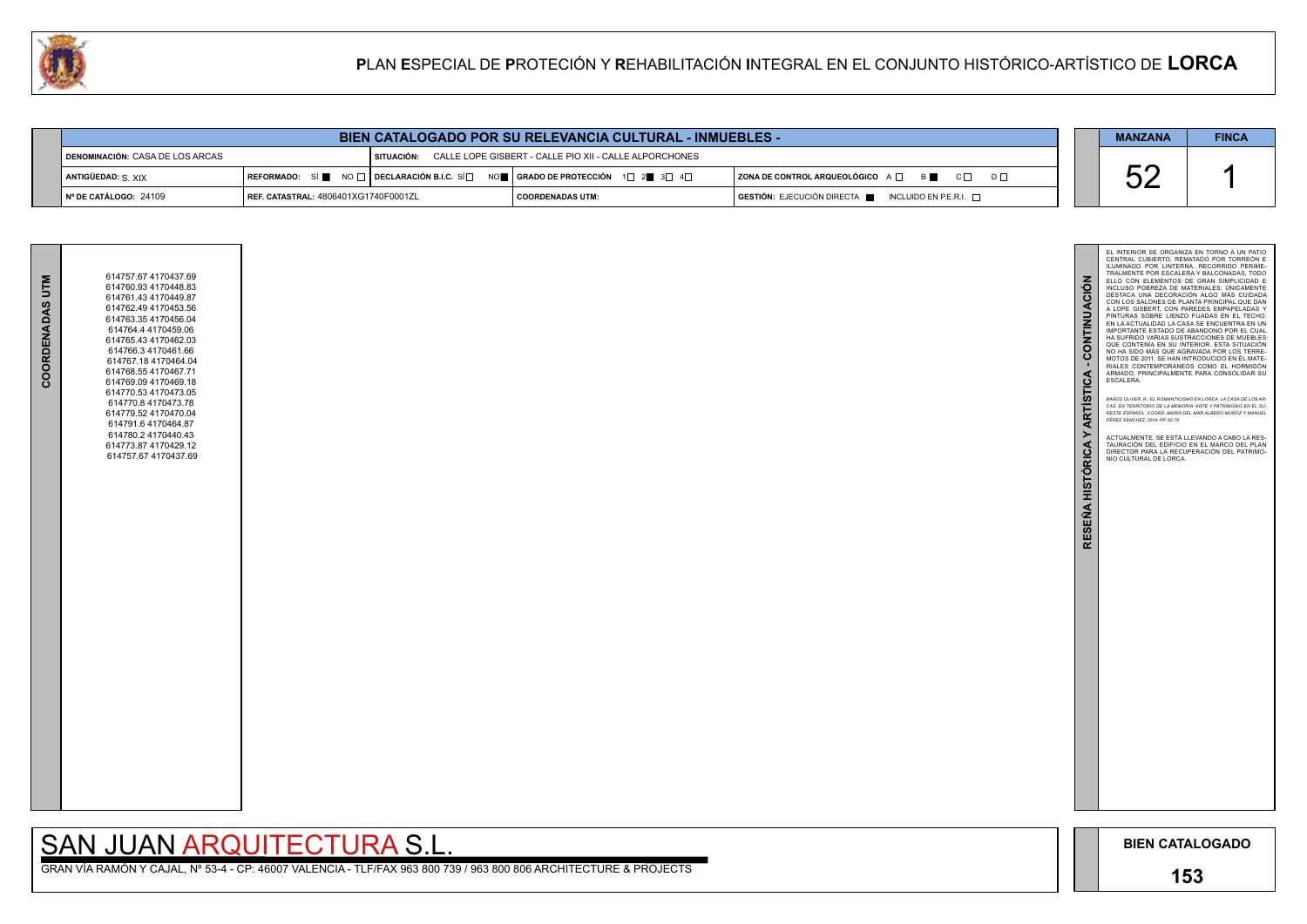GRAN VÍA RAMÓN Y CAJAL, Nº 53-4 - CP: 46007 VALENCIA - TLF/FAX 963 800 739 / 963 800 806 ARCHITECTURE & PROJECTS



| <b>BIEN CATALOGADO POR SU RELEVANCIA CULTURAL - INMUEBLES -</b> |                   |                                                                                                                                                                                 |                           |  |                                                                                                                                                                                                                                                                                                                                                                                                                                                          |  | <b>MANZANA</b> | <b>FINCA</b> |
|-----------------------------------------------------------------|-------------------|---------------------------------------------------------------------------------------------------------------------------------------------------------------------------------|---------------------------|--|----------------------------------------------------------------------------------------------------------------------------------------------------------------------------------------------------------------------------------------------------------------------------------------------------------------------------------------------------------------------------------------------------------------------------------------------------------|--|----------------|--------------|
| I DENOMINACIÓN: EDIFICIO VIAJES MERCURIO                        |                   | SITUACIÓN:                                                                                                                                                                      | <b>CALLE LOPE GISBERT</b> |  |                                                                                                                                                                                                                                                                                                                                                                                                                                                          |  |                |              |
| <b>ANTIGÜEDAD: S. XIX</b>                                       |                   | REFORMADO: SÍ $\blacksquare$ No $\square$   DECLARACIÓN B.I.C. SÍ $\square$ No $\blacksquare$   GRADO DE PROTECCIÓN $\bot$ 1 $\square$ 2 $\square$ 3 $\blacksquare$ 4 $\square$ |                           |  | $\overline{\phantom{a}}$ ZONA DE CONTROL ARQUEOLÓGICO $\overline{\phantom{a}}$ $\overline{\phantom{a}}$ $\overline{\phantom{a}}$ $\overline{\phantom{a}}$ $\overline{\phantom{a}}$ $\overline{\phantom{a}}$ $\overline{\phantom{a}}$ $\overline{\phantom{a}}$ $\overline{\phantom{a}}$ $\overline{\phantom{a}}$ $\overline{\phantom{a}}$ $\overline{\phantom{a}}$ $\overline{\phantom{a}}$ $\overline{\phantom{a}}$ $\overline{\phantom{a}}$<br>$D \Box$ |  | UL             |              |
| $\vert$ N° DE CATÁLOGO: 24195                                   | l REF. CATASTRAL: |                                                                                                                                                                                 | I COORDENADAS UTM:        |  | $\overline{S}$ GESTIÓN: EJECUCIÓN DIRECTA $\blacksquare$ INCLUIDO EN P.E.R.I. $\Box$                                                                                                                                                                                                                                                                                                                                                                     |  |                |              |

| COORDENADAS UTM | 614793.54 4170446.42<br>614800.57 4170461.44<br>614808.79 4170457.81<br>614810.96 4170456.85<br>614818.13 4170453.69<br>614822.61 4170452.22<br>614820.68 4170449.42<br>614816.26 4170439.64<br>614814.43 4170436.9<br>614811.31 4170438.37<br>614810.42 4170438.77<br>614806.06 4170440.74<br>614804.18 4170441.59<br>614802.7 4170442.27<br>614802.13 4170442.52<br>614801.72 4170442.71<br>614797.78 4170444.5<br>614796.17 4170445.22<br>614794.11 4170446.16<br>614793.54 4170446.42 | REFERENCIA CATASTRAL | 4906906XG1740F0001OL<br>4906906XG1740F0002PB<br>4906906XG1740F0003AZ<br>4906906XG1740F0004SX<br>4906906XG1740F0005DM<br>4906906XG1740F0006FQ<br>4906906XG1740F0007GW<br>4906906XG1740F0008HE<br>4906906XG1740F0009JR |  |
|-----------------|-------------------------------------------------------------------------------------------------------------------------------------------------------------------------------------------------------------------------------------------------------------------------------------------------------------------------------------------------------------------------------------------------------------------------------------------------------------------------------------------|----------------------|----------------------------------------------------------------------------------------------------------------------------------------------------------------------------------------------------------------------|--|

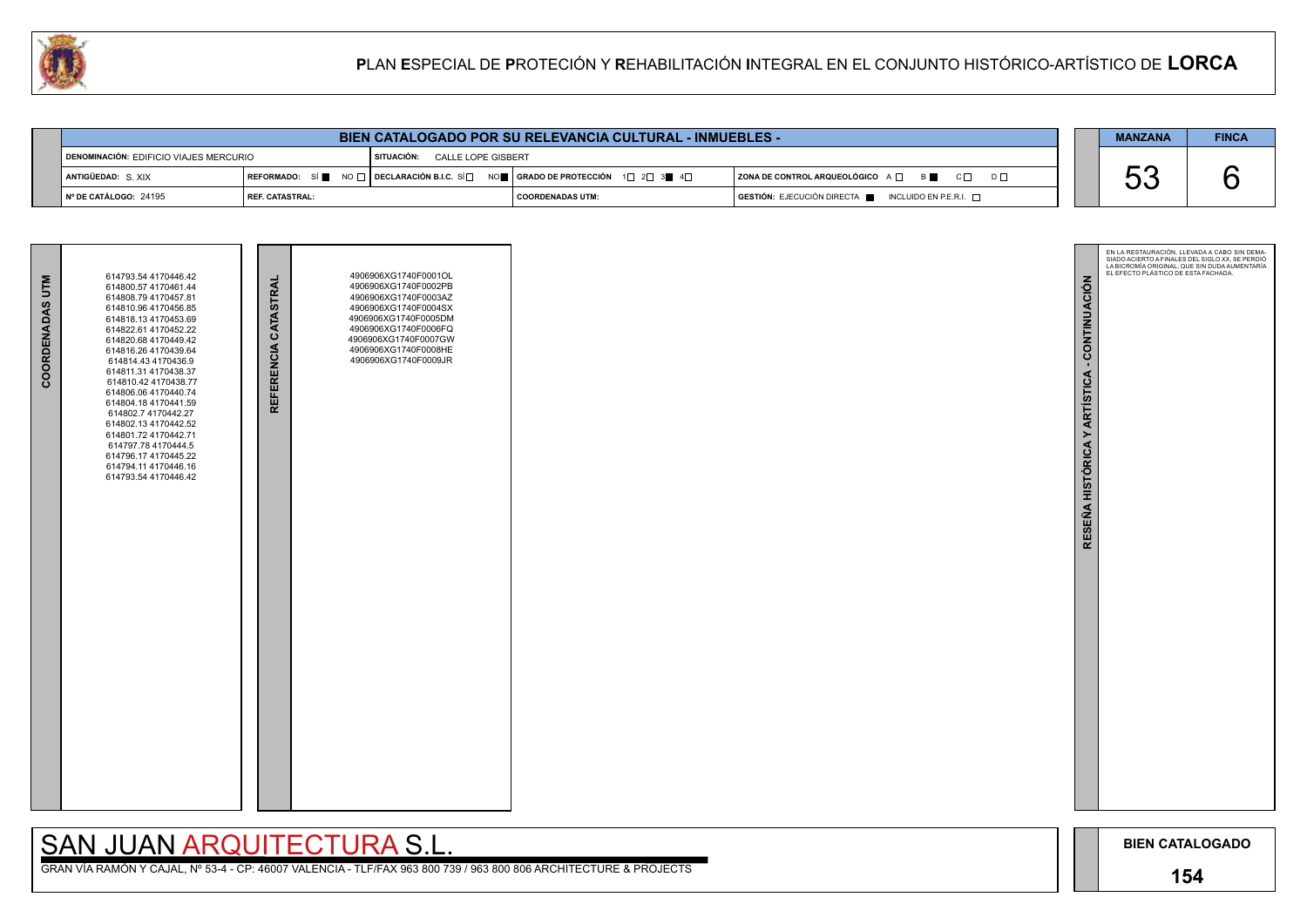

GRAN VÍA RAMÓN Y CAJAL, Nº 53-4 - CP: 46007 VALENCIA - TLF/FAX 963 800 739 / 963 800 806 ARCHITECTURE & PROJECTS

| <b>BIEN CATALOGADO POR SU RELEVANCIA CULTURAL - INMUEBLES -</b>                                                       |                                      |  |                                                                                         |                                                                         |  |  | <b>FINCA</b> |
|-----------------------------------------------------------------------------------------------------------------------|--------------------------------------|--|-----------------------------------------------------------------------------------------|-------------------------------------------------------------------------|--|--|--------------|
| CALLE LOPE GISBERT - CALLE EMILIO GARCIA - CALLE MURILLO<br>¶ DENOMINACIÓN: CASA CONDES DE SAN JULIÁN<br>I SITUACIÓN: |                                      |  |                                                                                         |                                                                         |  |  |              |
| ANTIGÜEDAD: S. XVII                                                                                                   |                                      |  | <b>OREFORMADO:</b> SÍ I NO □ DECLARACIÓN B.I.C. SÍ NO I GRADO DE PROTECCIÓN 1□ 2■ 3□ 4□ | $ $ ZONA DE CONTROL ARQUEOLÓGICO $A \Box$ $B \Box$ $C \Box$<br>$D \Box$ |  |  |              |
| I Nº DE CATÁLOGO: 24107                                                                                               | REF. CATASTRAL: 4906907XG1740F0001KL |  | I COORDENADAS UTM:                                                                      | $GESTIÓN: EJECUCIÓN DIRECTA \blacksquare INCLUIDO EN P.E.R.I. \square$  |  |  |              |

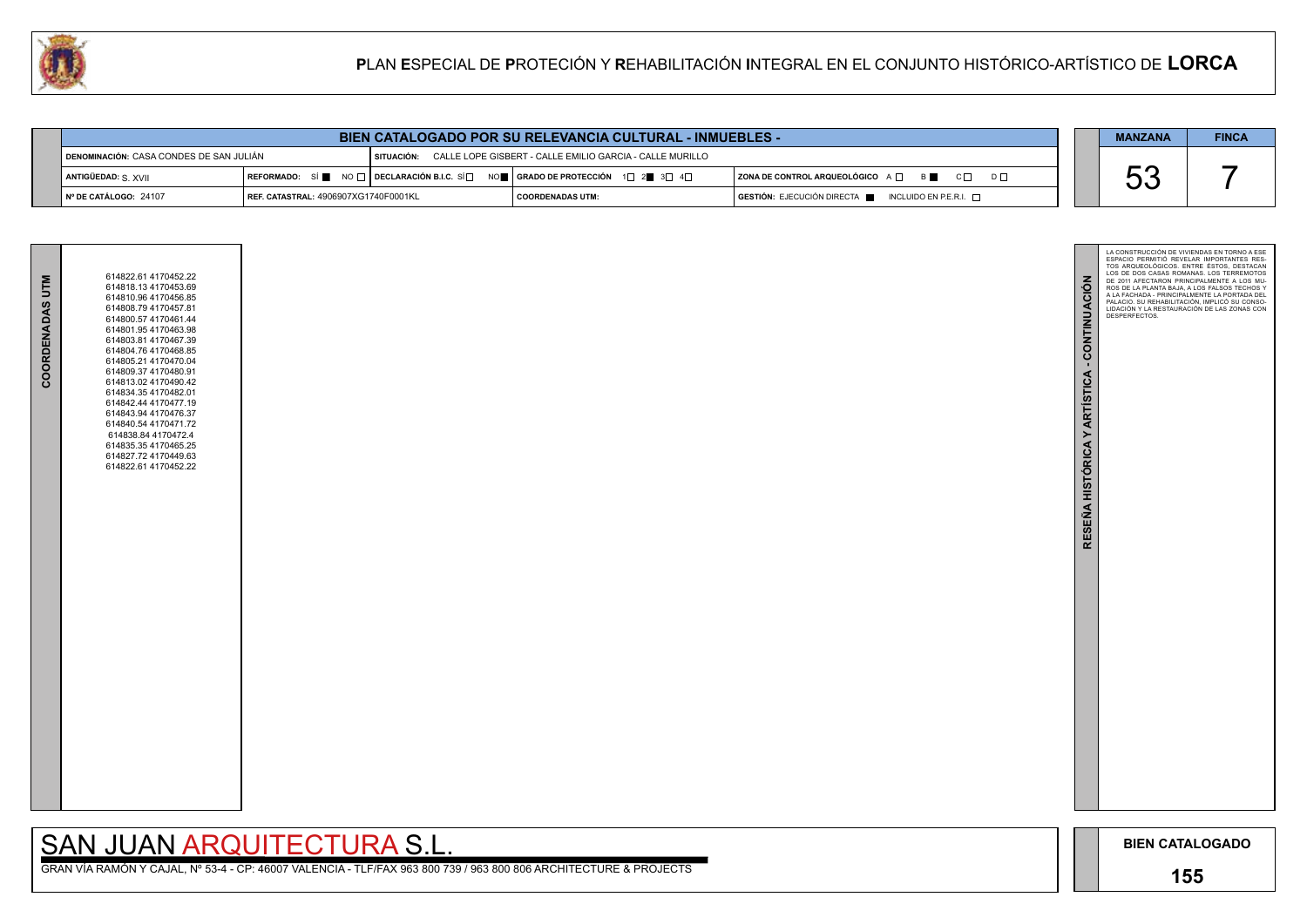## **156**

GRAN VÍA RAMÓN Y CAJAL, Nº 53-4 - CP: 46007 VALENCIA - TLF/FAX 963 800 739 / 963 800 806 ARCHITECTURE & PROJECTS

|     | <b>MANZANA</b> | <b>FINCA</b> |
|-----|----------------|--------------|
|     |                |              |
| ו ח |                |              |
|     |                |              |



| <b>BIEN CATALOGADO POR SU RELEVANCIA CULTURAL - INMUEBLES -</b>                                                 |                                     |  |                                                                                                                                                          |  |                                                                        |  | <b>MANZANA</b> | <b>FINCA</b> |
|-----------------------------------------------------------------------------------------------------------------|-------------------------------------|--|----------------------------------------------------------------------------------------------------------------------------------------------------------|--|------------------------------------------------------------------------|--|----------------|--------------|
| CALLE SELGAS - CALLE PADRE MOROTE<br><b>I DENOMINACIÓN: CASA EN CALLE SELGAS - PADRE MOROTE</b><br>I SITUACIÓN: |                                     |  |                                                                                                                                                          |  |                                                                        |  |                |              |
| ANTIGÜEDAD: ANTES 1900                                                                                          |                                     |  | REFORMADO: SÍ $\blacksquare$ NO $\sqcap$ DECLARACIÓN B.I.C. SÍ $\Box$ NO $\blacksquare$ SERADO DE PROTECCIÓN 1 $\Box$ 2 $\Box$ 3 $\blacksquare$ 4 $\Box$ |  | $ $ ZONA DE CONTROL ARQUEOLÓGICO $A \Box$ $B \Box$ $C \Box$            |  |                |              |
| ∥ Nº DE CATÁLOGO: 24282                                                                                         | REF. CATASTRAL:4708004XG1740H0001RF |  | I COORDENADAS UTM:                                                                                                                                       |  | $GESTIÓN: EJECUCIÓN DIRECTA \blacksquare INCLUIDO EN P.E.R.I. \square$ |  |                |              |

| <b>COORDENADAS UTM</b> | 614576.6 4170586.41<br>614576.64 4170586.4<br>614579.72 4170585.21<br>614588.49 4170581.82<br>614591.33 4170573.2<br>614591.33 4170573.19<br>614586.93 4170571.23<br>614585.56 4170570.63<br>614582.75 4170578.64<br>614579.8 4170577.58<br>614576.6 4170586.41 |  |
|------------------------|-----------------------------------------------------------------------------------------------------------------------------------------------------------------------------------------------------------------------------------------------------------------|--|
|                        |                                                                                                                                                                                                                                                                 |  |
|                        |                                                                                                                                                                                                                                                                 |  |
|                        |                                                                                                                                                                                                                                                                 |  |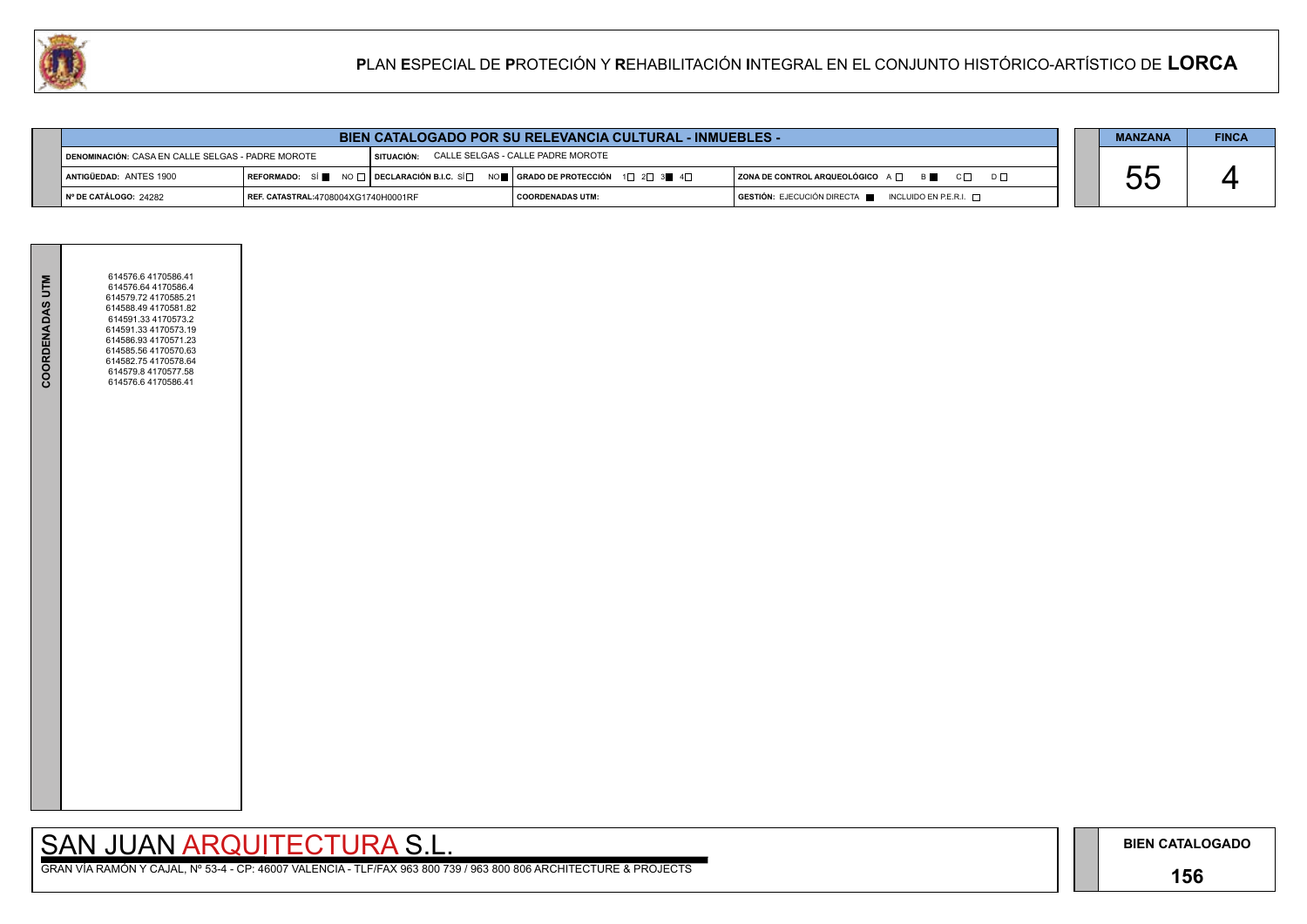

**Contract Contract** 

**BIEN CATALOGADO**

## **157**

## SAN JUAN ARQUITECTURA S.L.

|          | <b>MANZANA</b> | <b>FINCA</b> |
|----------|----------------|--------------|
|          |                |              |
| $D \cup$ |                | ∽            |
|          |                |              |

| COORDENADAS UTM | 614578.13 4170567.33<br>614577.35 4170570.21<br>614573.194170569.08<br>614568.52 4170586.27<br>614570.87 4170588.89<br>614572.2 4170588.12<br>614576.6 4170586.41<br>614579.8 4170577.58<br>614582.75 4170578.64<br>614585.56 4170570.63<br>614586.93 4170571.23<br>614591.33 4170573.19<br>614602.94 4170551.72<br>614602.95 4170551.66<br>614600.4 4170550.56<br>614600.1 4170551.23<br>614596.97 4170550.41<br>614592.65 4170549.29<br>614588.82 4170548.3<br>614583.77 4170547.46<br>614582.24 4170556.87<br>614578.13 4170567.33 |  |
|-----------------|---------------------------------------------------------------------------------------------------------------------------------------------------------------------------------------------------------------------------------------------------------------------------------------------------------------------------------------------------------------------------------------------------------------------------------------------------------------------------------------------------------------------------------------|--|
|                 |                                                                                                                                                                                                                                                                                                                                                                                                                                                                                                                                       |  |

| <b>BIEN CATALOGADO POR SU RELEVANCIA CULTURAL - INMUEBLES -</b>                                       |                                      |                                                                                                                                                       |                    |  |                                                                        |  | <b>MANZANA</b> | <b>FINCA</b> |
|-------------------------------------------------------------------------------------------------------|--------------------------------------|-------------------------------------------------------------------------------------------------------------------------------------------------------|--------------------|--|------------------------------------------------------------------------|--|----------------|--------------|
| I SITUACIÓN:<br>DENOMINACIÓN: EDIFICIO GENAUT / EDIFICIO VALLEJO<br>CALLE SELGAS - CALLE PADRE MOROTE |                                      |                                                                                                                                                       |                    |  |                                                                        |  |                |              |
| ANTIGÜEDAD: S. XVIII                                                                                  |                                      | REFORMADO: SÍ $\square$ No $\square$ DECLARACIÓN B.I.C. SÍ $\square$ No $\square$ GRADO DE PROTECCIÓN 1 $\square$ 2 $\square$ 3 $\square$ 4 $\square$ |                    |  | ZONA DE CONTROL ARQUEOLÓGICO A Q B B C Q                               |  |                |              |
| I Nº DE CATÁLOGO: 24068                                                                               | REF. CATASTRAL: 4708005XG1740H0001DF |                                                                                                                                                       | I COORDENADAS UTM: |  | $GESTIÓN: EJECUCIÓN DIRECTA \blacksquare INCLUIDO EN P.E.R.I. \square$ |  |                |              |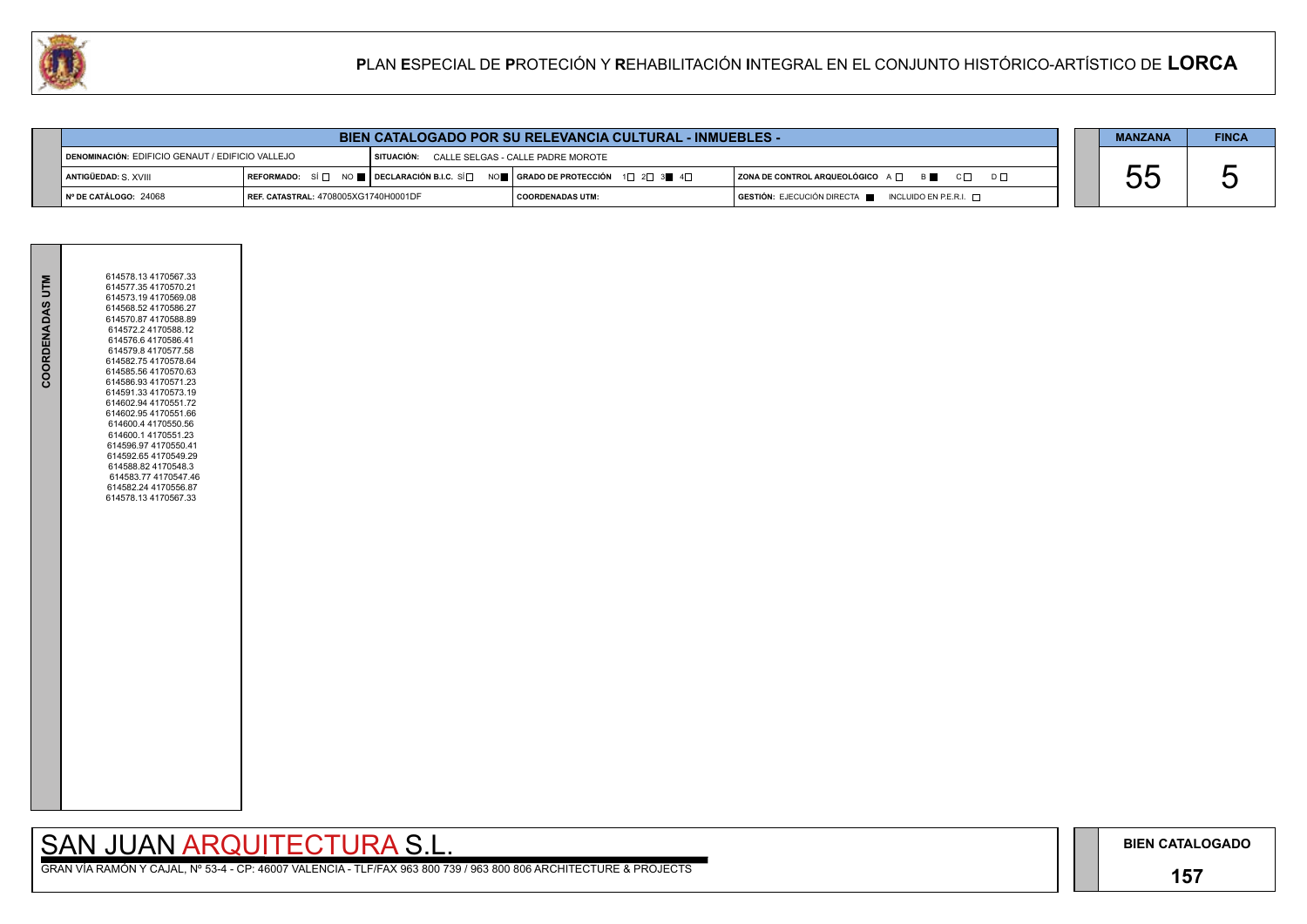## **158**

# SAN JUAN ARQUITECTURA S.L.

|     | <b>MANZANA</b> | <b>FINCA</b> |
|-----|----------------|--------------|
|     |                |              |
| ו ח |                |              |
|     |                |              |



| COORDENADAS UTM | 614581.07 4170535.67<br>614580.93 4170536.15<br>614580.24170542.3<br>614580.96 4170542.45<br>614595.85 4170537.55<br>614589.61 4170544.14<br>614588.82 4170548.3<br>614592.65 4170549.29<br>614596.97 4170550.41<br>614600.1 4170551.23<br>614600.4 4170550.56<br>614602.95 4170551.66<br>614605.81 4170542.45<br>614606.24 4170540.43<br>614599.49 4170538.55<br>614595.85 4170537.55<br>614591.61 4170536.37<br>614591.03 4170536.21<br>614586.78 4170535.14<br>614586.13 4170537.37<br>614581.07 4170535.67 | REFERENCIA CATASTRAL | 4708006XG1740H0001XF<br>4708006XG1740H0002MG<br>4708006XG1740H0003QH<br>4708006XG1740H0004WJ<br>4708006XG1740H0005EK |  |
|-----------------|----------------------------------------------------------------------------------------------------------------------------------------------------------------------------------------------------------------------------------------------------------------------------------------------------------------------------------------------------------------------------------------------------------------------------------------------------------------------------------------------------------------|----------------------|----------------------------------------------------------------------------------------------------------------------|--|
|                 |                                                                                                                                                                                                                                                                                                                                                                                                                                                                                                                |                      |                                                                                                                      |  |

| <b>BIEN CATALOGADO POR SU RELEVANCIA CULTURAL - INMUEBLES -</b> |                 |                                                                                                                                           |                         |  |                                                                                      | <b>MANZANA</b> | <b>FINCA</b> |  |
|-----------------------------------------------------------------|-----------------|-------------------------------------------------------------------------------------------------------------------------------------------|-------------------------|--|--------------------------------------------------------------------------------------|----------------|--------------|--|
| DENOMINACIÓN: CASA EN CALLE FERNANDO EL SANTO, 2                |                 | SITUACIÓN: CALLE FERNANDO EL SANTO - CALLE PADRE MOROTE                                                                                   |                         |  |                                                                                      |                |              |  |
| ANTIGÜEDAD: ANTES 1900                                          |                 | REFORMADO: SÍ $\Box$ NO $\blacksquare$   DECLARACIÓN B.I.C. SÍ $\Box$ NO $\Box$   GRADO DE PROTECCIÓN 1 $\Box$ 2 $\Box$ 3 $\Box$ 4 $\Box$ |                         |  | ZONA DE CONTROL ARQUEOLÓGICO A □ B □ C □ D □                                         | r              |              |  |
| N° DE CATÁLOGO: 24283                                           | REF. CATASTRAL: |                                                                                                                                           | <b>COORDENADAS UTM:</b> |  | $\overline{S}$ GESTIÓN: EJECUCIÓN DIRECTA $\overline{S}$ INCLUIDO EN P.E.R.I. $\Box$ |                |              |  |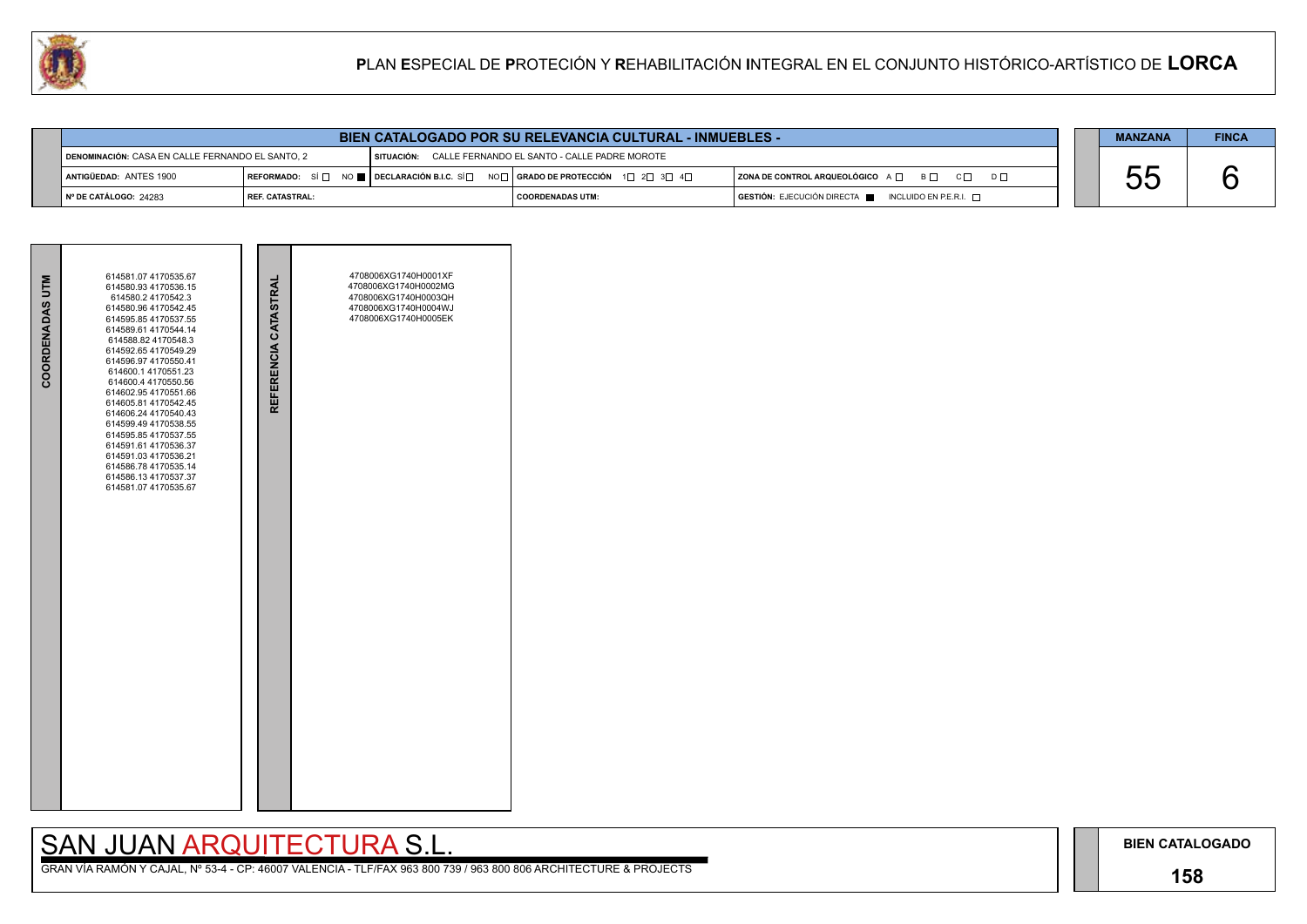## **159**

GRAN VÍA RAMÓN Y CAJAL, Nº 53-4 - CP: 46007 VALENCIA - TLF/FAX 963 800 739 / 963 800 806 ARCHITECTURE & PROJECTS

|          | <b>MANZANA</b>       | <b>FINCA</b> |
|----------|----------------------|--------------|
| $D \Box$ |                      |              |
|          | $\tilde{\mathbf{C}}$ |              |



| <b>BIEN CATALOGADO POR SU RELEVANCIA CULTURAL - INMUEBLES -</b> |                                                           |  |                                                                                                                        |                                                                                      |  | <b>MANZANA</b> | <b>FINCA</b> |
|-----------------------------------------------------------------|-----------------------------------------------------------|--|------------------------------------------------------------------------------------------------------------------------|--------------------------------------------------------------------------------------|--|----------------|--------------|
| DENOMINACIÓN: CASA EN CALLE FERNANDO EL SANTO. 4                |                                                           |  | SITUACIÓN: CALLE FERNANDO EL SANTO - CALLE PADRE MOROTE                                                                |                                                                                      |  |                |              |
| ANTIGÜEDAD: S.XX                                                |                                                           |  | REFORMADO: SÍ NO $\Box$ DECLARACIÓN B.I.C. SÍ $\Box$ NO $\Box$ GRADO DE PROTECCIÓN 1 $\Box$ 2 $\Box$ 3 $\Box$ 4 $\Box$ | ZONA DE CONTROL ARQUEOLÓGICO A Q B B C Q                                             |  |                |              |
| ∥N° DE CATÁLOGO: 24284                                          | REF. CATASTRAL:4708007XG1740H0001IF, 4708007XG1740H0002OG |  | I COORDENADAS UTM:                                                                                                     | $\overline{)}$ GESTIÓN: EJECUCIÓN DIRECTA $\overline{)}$ INCLUIDO EN P.E.R.I. $\Box$ |  |                |              |

| 614581.07 4170535.67<br>614586.13 4170537.37<br>614586.78 4170535.14<br>614591.03 4170536.21<br>614591.61 4170536.37<br>614595.85 4170537.55<br>614599.49 4170538.55<br>614606.24 4170540.43<br>614606.25 4170540.4<br>614606.58 4170536.98<br>614607.27 4170529.92<br>614601.81 4170528.28<br>614598.09 4170527.16<br>614597.92 4170527.73<br>614597.19 4170530.27<br>614596.56 4170530.08<br>614593.35 4170528.78<br>614589.16 4170527.09<br>614585.1 4170525.45 | COORDENADAS UTM | 614585.1 4170525.45<br>614581.79 4170533.35<br>614581.77 4170533.4 |  |
|--------------------------------------------------------------------------------------------------------------------------------------------------------------------------------------------------------------------------------------------------------------------------------------------------------------------------------------------------------------------------------------------------------------------------------------------------------------------|-----------------|--------------------------------------------------------------------|--|
|--------------------------------------------------------------------------------------------------------------------------------------------------------------------------------------------------------------------------------------------------------------------------------------------------------------------------------------------------------------------------------------------------------------------------------------------------------------------|-----------------|--------------------------------------------------------------------|--|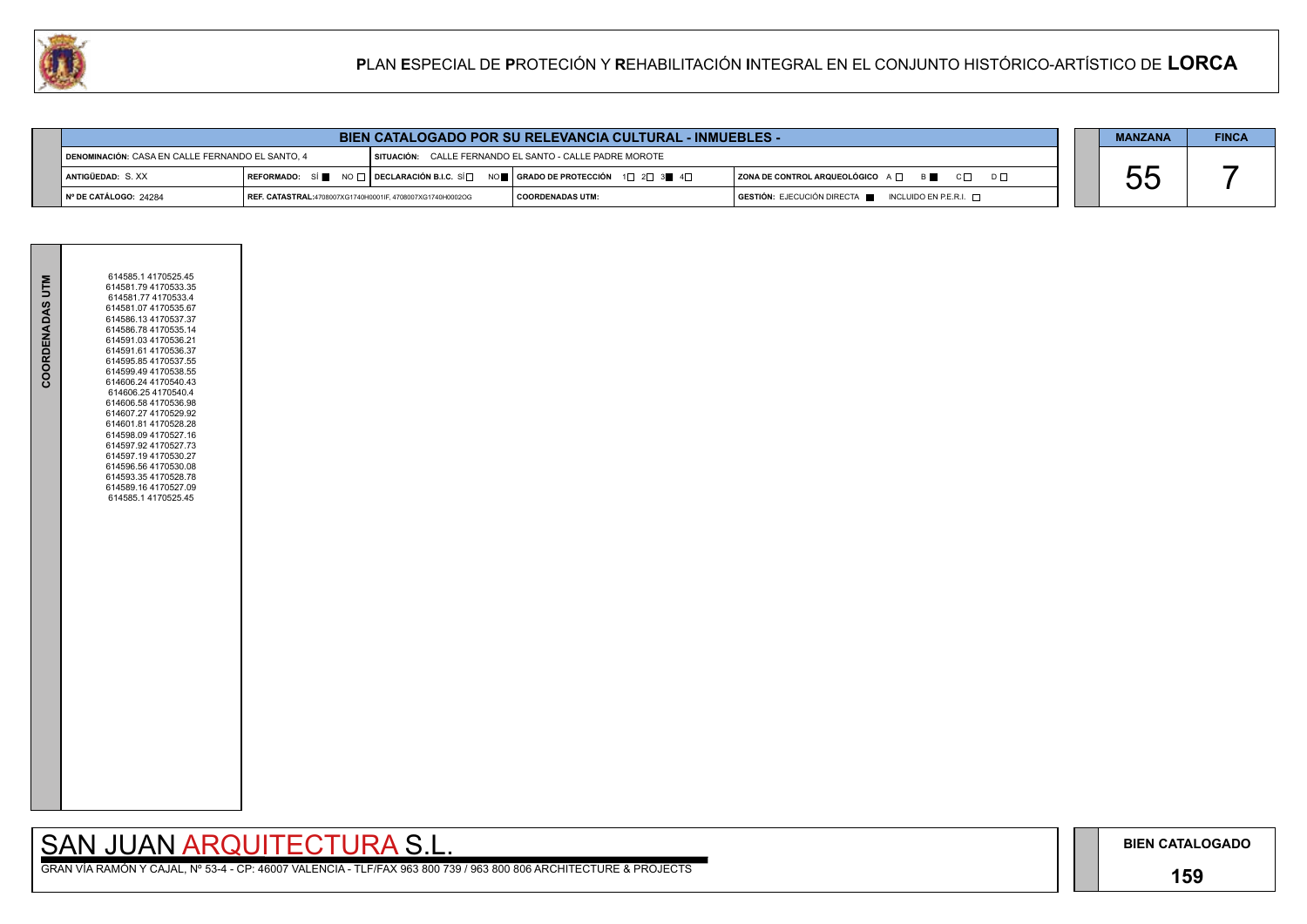## **160**

GRAN VÍA RAMÓN Y CAJAL, Nº 53-4 - CP: 46007 VALENCIA - TLF/FAX 963 800 739 / 963 800 806 ARCHITECTURE & PROJECTS

|     | <b>MANZANA</b> | <b>FINCA</b> |
|-----|----------------|--------------|
|     |                |              |
| n r |                |              |
|     |                |              |



| <b>BIEN CATALOGADO POR SU RELEVANCIA CULTURAL - INMUEBLES -</b> |                                                           |                                                                                                                                                       |                    |  | <b>MANZANA</b>                                                                       | <b>FINCA</b> |  |
|-----------------------------------------------------------------|-----------------------------------------------------------|-------------------------------------------------------------------------------------------------------------------------------------------------------|--------------------|--|--------------------------------------------------------------------------------------|--------------|--|
| DENOMINACIÓN: CASA EN CALLE FERNANDO EL SANTO, 6                |                                                           | SITUACIÓN: CALLE FERNANDO EL SANTO - CALLE MOROTE                                                                                                     |                    |  |                                                                                      |              |  |
| ANTIGÜEDAD: ANTES 1900                                          |                                                           | REFORMADO: SÍ $\square$ NO $\square$ DECLARACIÓN B.I.C. SÍ $\square$ NO $\square$ GRADO DE PROTECCIÓN 1 $\square$ 2 $\square$ 3 $\square$ 4 $\square$ |                    |  | ZONA DE CONTROL ARQUEOLÓGICO A □ B B C □ D □                                         | n n<br>UU    |  |
| Nº DE CATÁLOGO: 24285                                           | REF. CATASTRAL:4708008XG1740H0001JF, 4708008XG1740H0002KG |                                                                                                                                                       | I COORDENADAS UTM: |  | $\overline{)}$ GESTIÓN: EJECUCIÓN DIRECTA $\blacksquare$ INCLUIDO EN P.E.R.I. $\Box$ |              |  |

| COORDENADAS UTM | 614586.32 4170522.57<br>614586.28 4170522.67<br>614585.1 4170525.45<br>614589.16 4170527.09<br>614593.35 4170528.78<br>614596.56 4170530.08<br>614597.19 4170530.27<br>614597.92 4170527.73<br>614598.09 4170527.16<br>614601.81 4170528.28<br>614607.27 4170529.92<br>614608.36 4170518.94<br>614608.36 4170518.89<br>614603.9 4170516.54<br>614602.05 4170515.69<br>614600.48 4170518.43<br>614601.62 4170519.11<br>614599.68 4170523.13<br>614598.64 4170522.61<br>614595.55 4170521.54<br>614591.64 4170519.58<br>614589.3 4170518.35<br>614588.64 4170518.08<br>614586.32 4170522.57 |  |
|-----------------|-------------------------------------------------------------------------------------------------------------------------------------------------------------------------------------------------------------------------------------------------------------------------------------------------------------------------------------------------------------------------------------------------------------------------------------------------------------------------------------------------------------------------------------------------------------------------------------------|--|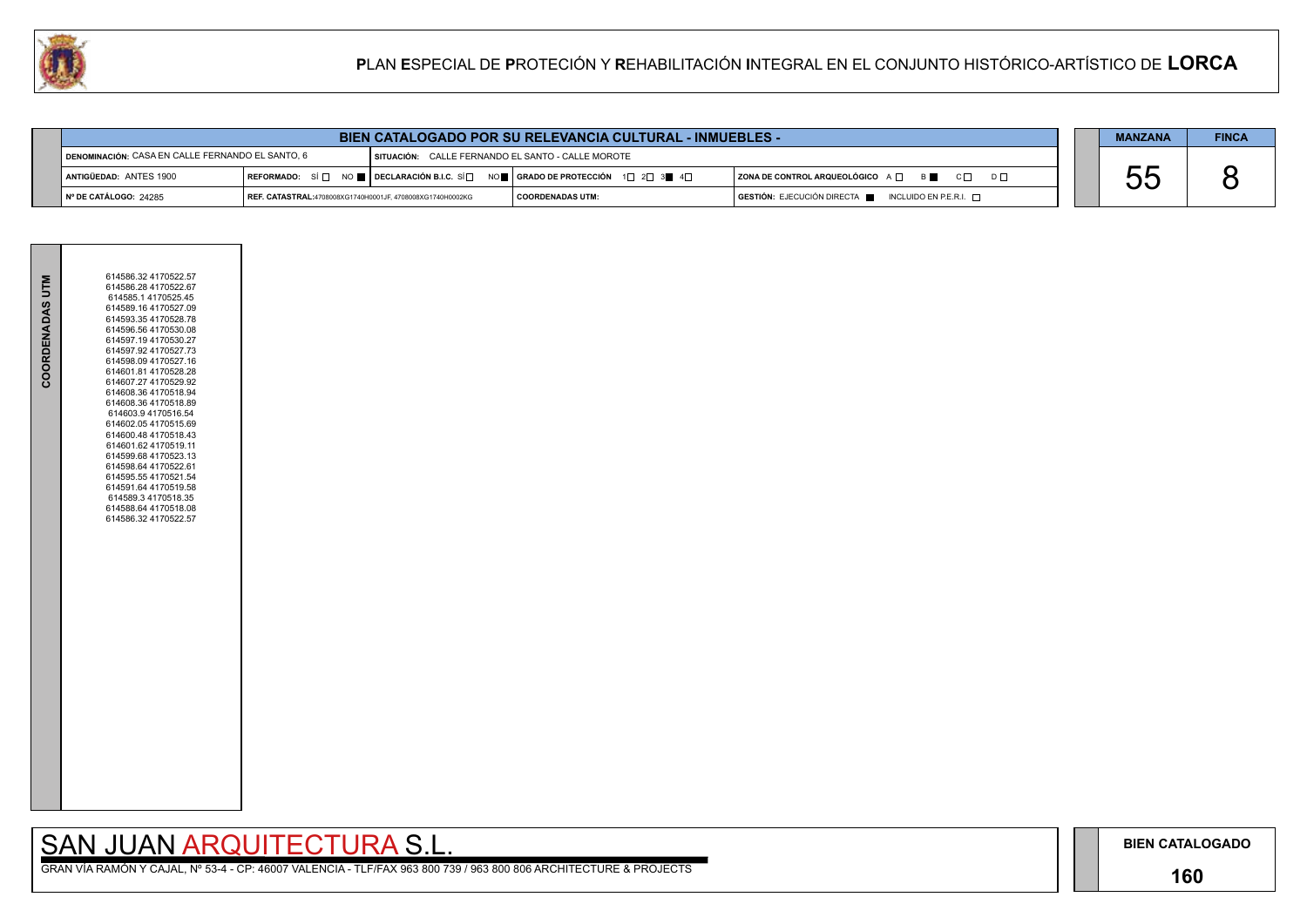## **161**

# SAN JUAN ARQUITECTURA S.L.

|  | <b>MANZANA</b> | <b>FINCA</b> |
|--|----------------|--------------|
|  |                |              |
|  |                |              |
|  |                |              |



| <b>BIEN CATALOGADO POR SU RELEVANCIA CULTURAL - INMUEBLES -</b> |                                                                                                                                                                      |              |                                                 | <b>MANZANA</b>                                                      | <b>FINCA</b> |  |
|-----------------------------------------------------------------|----------------------------------------------------------------------------------------------------------------------------------------------------------------------|--------------|-------------------------------------------------|---------------------------------------------------------------------|--------------|--|
| DENOMINACIÓN: CASA DEL RELOJ                                    |                                                                                                                                                                      | I SITUACIÓN: | CALLE SELGAS - FERNANDO EL SANTO - PADRE GARCIA |                                                                     |              |  |
| ANTIGÜEDAD: $_{\rm S.}$ XVIII                                   | REFORMADO: SÍ $\square$ NO $\blacksquare$ DECLARACIÓN B.I.C. SÍ $\square$ NO $\blacksquare$ GRADO DE PROTECCIÓN 1 $\square$ 2 $\square$ 3 $\blacksquare$ 4 $\square$ |              |                                                 | $ $ ZONA DE CONTROL ARQUEOLÓGICO $A \Box$ B<br>$C \Box$<br>$D \Box$ | UL           |  |
| N° DE CATÁLOGO: 24062                                           | l REF. CATASTRAL:                                                                                                                                                    |              | I COORDENADAS UTM:                              | GESTIÓN: EJECUCIÓN DIRECTA NEUNCLUIDO EN P.E.R.I.                   |              |  |

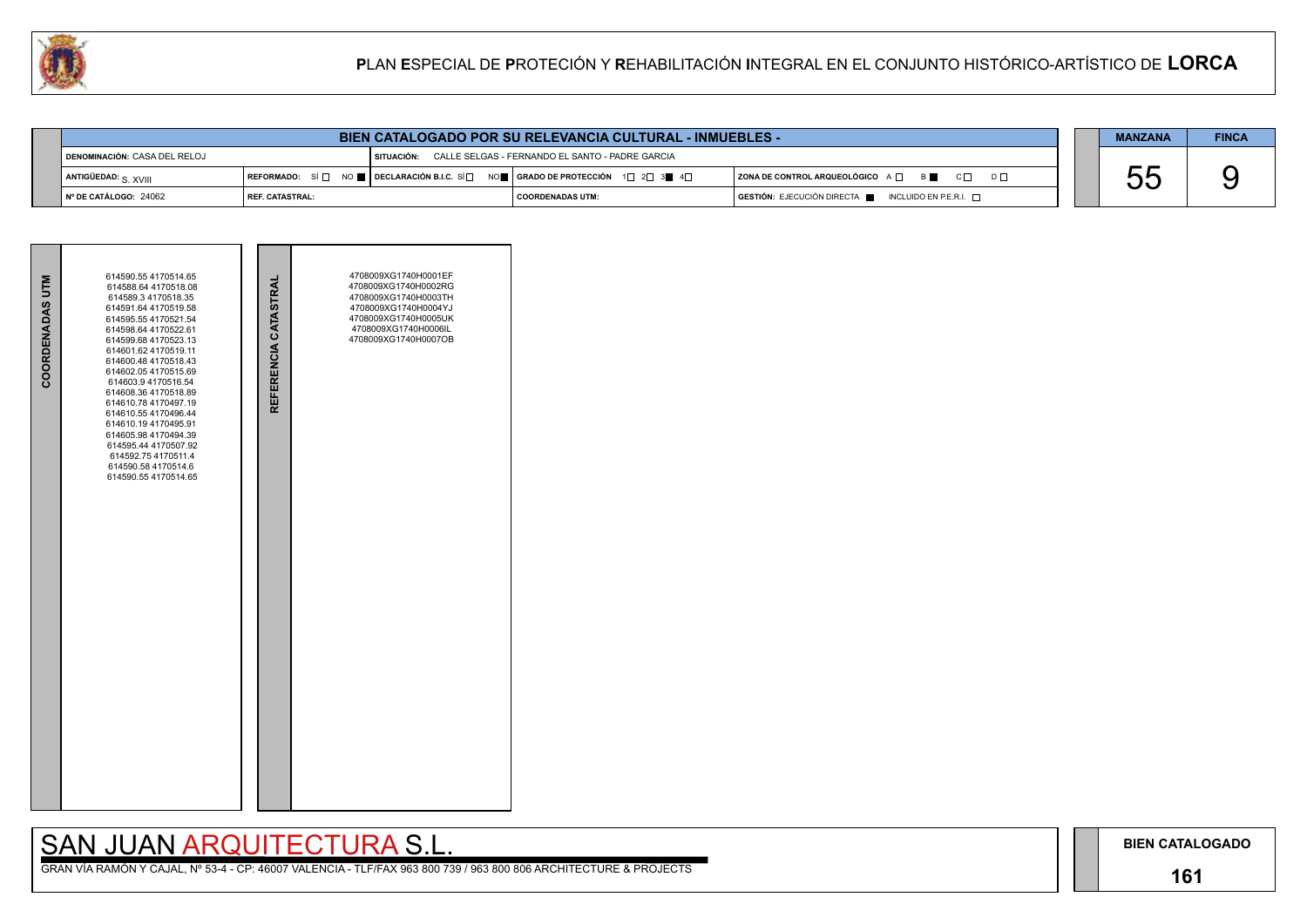## **162**

# SAN JUAN ARQUITECTURA S.L.

| $D \Box$ |  |
|----------|--|
|          |  |

| <b>MANZANA</b> | <b>FINCA</b> |
|----------------|--------------|
|                |              |



| <b>COORDENADAS UTM</b> | 614470.78 4170478.09<br>614463.23 4170485.14<br>614468.71 4170490.56<br>614469.84 4170491.68<br>614472 4170493.81<br>614472.71 4170494.51<br>614473.44 4170495.24<br>614475.17 4170493.46<br>614476.41 4170492.2<br>614478.8 4170490.02<br>614480.16 4170491.72<br>614482.37 4170489.63<br>614480.52 4170487.52<br>614479.04 4170485.84<br>614478.4 4170485.42<br>614480.63 4170482.73<br>614478.254170480.23<br>614479.54 4170478.88<br>614476.77 4170475.79<br>614475.03 4170473.84<br>614470.78 4170478.09 | REFERENCIA CATASTRAL | 4607013XG1740F0001GL<br>4607013XG1740F0002HB<br>4607013XG1740F0003JZ<br>4607013XG1740F0004KX |  |
|------------------------|---------------------------------------------------------------------------------------------------------------------------------------------------------------------------------------------------------------------------------------------------------------------------------------------------------------------------------------------------------------------------------------------------------------------------------------------------------------------------------------------------------------|----------------------|----------------------------------------------------------------------------------------------|--|

| <b>BIEN CATALOGADO POR SU RELEVANCIA CULTURAL - INMUEBLES -</b> |                   |                                                                                                                                                               |                                 |  |                                                                                      | <b>MANZANA</b> | <b>FINCA</b>       |
|-----------------------------------------------------------------|-------------------|---------------------------------------------------------------------------------------------------------------------------------------------------------------|---------------------------------|--|--------------------------------------------------------------------------------------|----------------|--------------------|
| DENOMINACIÓN: CASA EN CALLE ANA ROMERO - SOTO                   |                   | I SITUACIÓN:                                                                                                                                                  | : CALLE ANA ROMERO - CALLE SOTO |  |                                                                                      |                |                    |
| ANTIGÜEDAD: ANTES 1900                                          |                   | $\mid$ REFORMADO: SÍ $\blacksquare$ No $\sqcap\mid$ Declaración B.I.C. SÍ $\Box$ No $\Box\mid$ Grado de Protección $\mid$ 1 $\Box$ 2 $\Box$ 3 $\Box$ 4 $\Box$ |                                 |  | $ $ ZONA DE CONTROL ARQUEOLÓGICO $A \Box$ $B \Box$ $C \Box$<br>$D$ $\Box$            |                | ゙゙゙゙゙゙゙゙゙゙゙゙゙゙゙゙゙゙ |
| │ Nº DE CATÁLOGO: 24369                                         | I REF. CATASTRAL: |                                                                                                                                                               | I COORDENADAS UTM:              |  | $\overline{)}$ GESTIÓN: EJECUCIÓN DIRECTA $\overline{)}$ INCLUIDO EN P.E.R.I. $\Box$ |                |                    |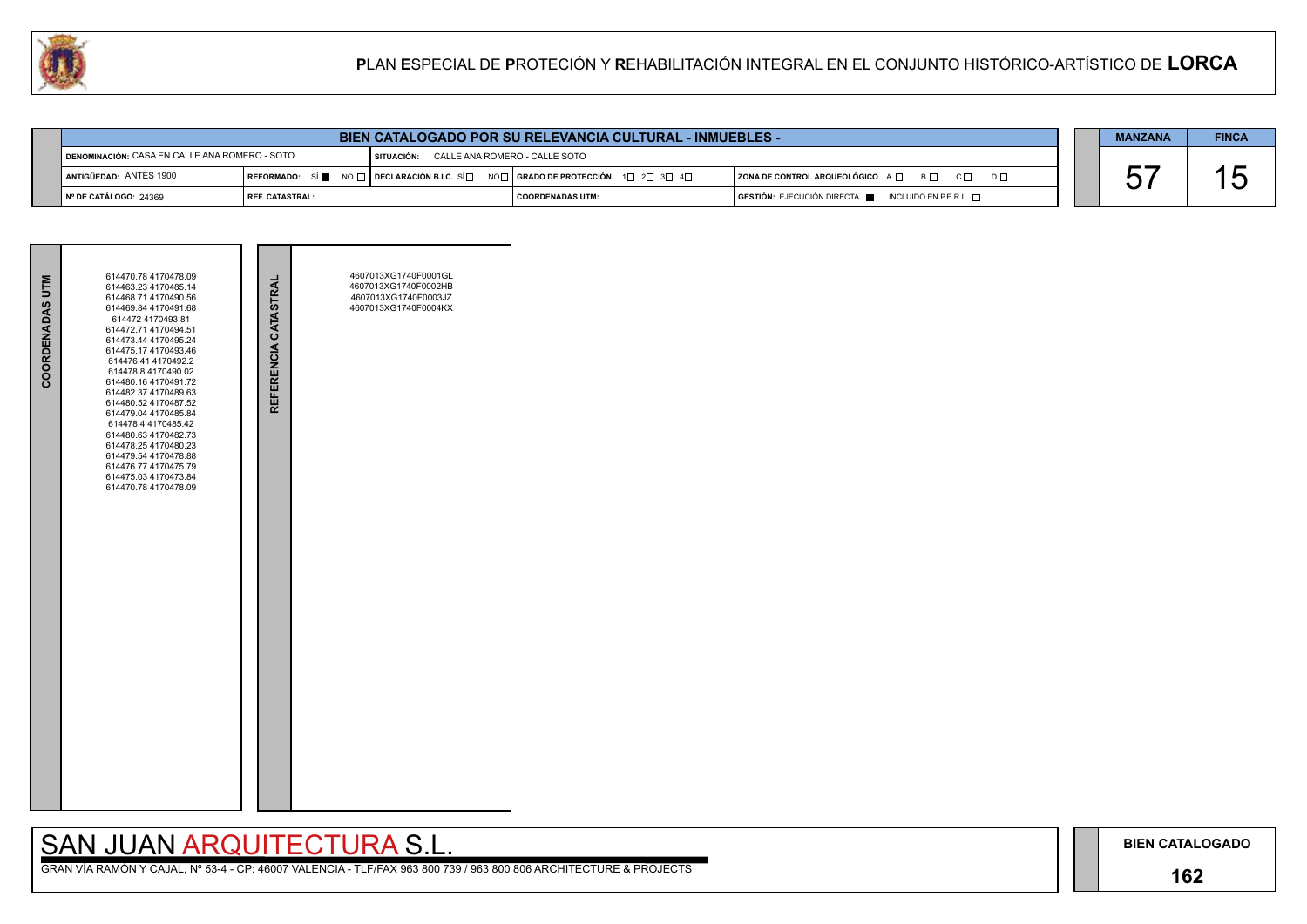## **163**

GRAN VÍA RAMÓN Y CAJAL, Nº 53-4 - CP: 46007 VALENCIA - TLF/FAX 963 800 739 / 963 800 806 ARCHITECTURE & PROJECTS

|                | <b>MANZANA</b> | <b>FINCA</b> |
|----------------|----------------|--------------|
|                |                |              |
| D <sub>D</sub> |                |              |
|                |                |              |



| <b>BIEN CATALOGADO POR SU RELEVANCIA CULTURAL - INMUEBLES -</b> |                                     |              |                                                                                                                                                                      |                                                                                      |  | <b>MANZANA</b> | <b>FINCA</b> |
|-----------------------------------------------------------------|-------------------------------------|--------------|----------------------------------------------------------------------------------------------------------------------------------------------------------------------|--------------------------------------------------------------------------------------|--|----------------|--------------|
| DENOMINACIÓN: CASA EN CALLE JIMENEZ - DONIS                     |                                     | I SITUACIÓN: | CALLE JIMÉNEZ - CALLE DONIS                                                                                                                                          |                                                                                      |  |                |              |
| 1 Antigüedad: ANTES 1900                                        |                                     |              | REFORMADO: SÍ $\blacksquare$ NO $\square$ DECLARACIÓN B.I.C. SÍ $\square$ NO $\blacksquare$ GRADO DE PROTECCIÓN 1 $\square$ 2 $\square$ 3 $\blacksquare$ 4 $\square$ | $ $ ZONA DE CONTROL ARQUEOLÓGICO $A \Box$ $B \Box$ $C \Box$<br>$D \Box$              |  | UU             |              |
| ∥ Nº DE CATÁLOGO: 24370                                         | REF. CATASTRAL:4607701XG1740F0001IL |              | COORDENADAS UTM:                                                                                                                                                     | $\overline{)}$ GESTIÓN: EJECUCIÓN DIRECTA $\blacksquare$ INCLUIDO EN P.E.R.I. $\Box$ |  |                |              |

| COORDENADAS UTM | 614529.99 4170514.41<br>614530.86 4170515.66<br>614527.53 4170518.28<br>614530.01 4170521.6<br>614536.14 4170516.86<br>614538.74 4170514.86<br>614538.11 4170513.9<br>614536.154170510.89<br>614536.12 4170510.84<br>614534.68 4170508.63<br>614532.74 4170510.15<br>614532.63 4170510.24<br>614531.96 4170510.85<br>614529.05 4170513.11<br>614529.99 4170514.41 |  |
|-----------------|-------------------------------------------------------------------------------------------------------------------------------------------------------------------------------------------------------------------------------------------------------------------------------------------------------------------------------------------------------------------|--|
|                 |                                                                                                                                                                                                                                                                                                                                                                   |  |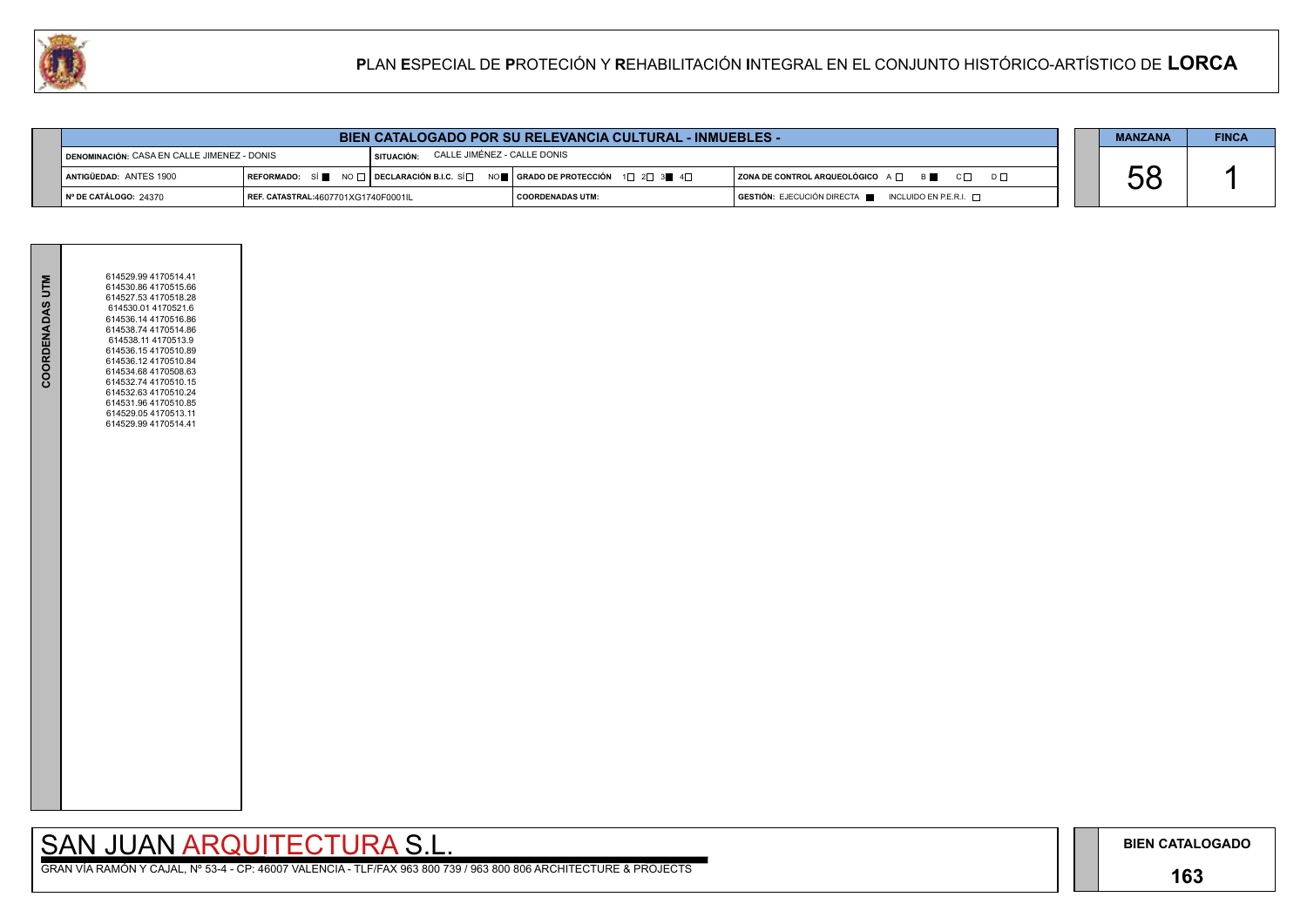## **164**

## SAN JUAN ARQUITECTURA S.L.

| <b>BIEN CATALOGADO POR SU RELEVANCIA CULTURAL - INMUEBLES -</b> |                                                         |                                                                                                                                                         |                               |  |                                                                        | <b>MANZANA</b> | <b>FINCA</b> |
|-----------------------------------------------------------------|---------------------------------------------------------|---------------------------------------------------------------------------------------------------------------------------------------------------------|-------------------------------|--|------------------------------------------------------------------------|----------------|--------------|
|                                                                 | I DENOMINACIÓN: CASA EN CALLE EMPEDRADA Y CALLE JIMÉNEZ |                                                                                                                                                         | SITUACIÓN: CALLE EMPEDRADA, 4 |  |                                                                        |                |              |
| ANTIGÜEDAD: S. XXI                                              |                                                         | REFORMADO: SÍ $\blacksquare$ NO $\Box$ DECLARACIÓN B.I.C. SÍ $\Box$ NO $\blacksquare$   GRADO DE PROTECCIÓN 1 $\Box$ 2 $\Box$ 3 $\blacksquare$ 4 $\Box$ |                               |  | ZONA DE CONTROL ARQUEOLÓGICO $A \Box$ B C $\Box$<br>$D \Box$           |                |              |
| N° DE CATÁLOGO: 24286                                           | REF. CATASTRAL:                                         |                                                                                                                                                         | I COORDENADAS UTM:            |  | $GESTIÓN: EJECUCIÓN DIRECTA \blacksquare INCLUIDO EN P.E.R.I. \square$ | UL             |              |

| COORDENADAS UTM | 614526.85 4170510.04<br>614528.85 4170508.5<br>614530.49 4170507.22<br>614530.56 4170507.18<br>614533.66 4170504.81<br>614537.1 4170502.18<br>614532.26 4170496.15<br>614529.89 4170493.2<br>614526.59 4170496.3<br>614523.57 4170499.15<br>614521.32 4170501.28<br>614523.06 4170503.53<br>614522.33 4170504.11<br>614521.49 4170504.79<br>614518.93 4170506.86<br>614523.36 4170512.73<br>614526.85 4170510.04 | REFERENCIA CATASTRAL | 4607718XG1740F0001LL<br>4607718XG1740F0002BB<br>4607718XG1740F0003ZZ<br>4607718XG1740F0004XX<br>4607718XG1740F0005MM<br>4607718XG1740F0006QQ<br>4607718XG1740F0007WW |  |
|-----------------|------------------------------------------------------------------------------------------------------------------------------------------------------------------------------------------------------------------------------------------------------------------------------------------------------------------------------------------------------------------------------------------------------------------|----------------------|----------------------------------------------------------------------------------------------------------------------------------------------------------------------|--|
|                 |                                                                                                                                                                                                                                                                                                                                                                                                                  |                      |                                                                                                                                                                      |  |

|     | <b>MANZANA</b> | <b>FINCA</b> |
|-----|----------------|--------------|
|     |                |              |
| ו ח |                |              |
|     |                |              |

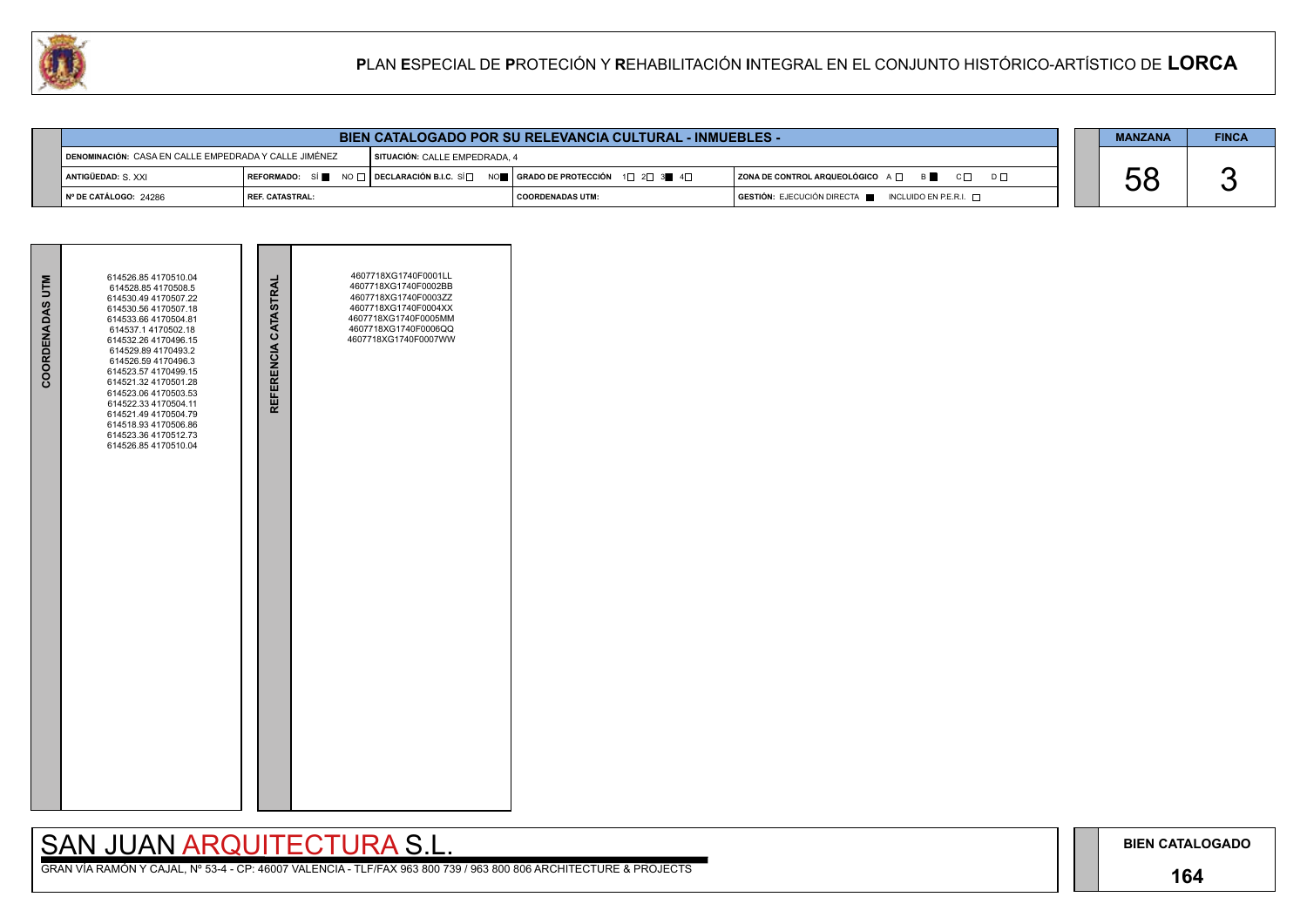## **165**

GRAN VÍA RAMÓN Y CAJAL, Nº 53-4 - CP: 46007 VALENCIA - TLF/FAX 963 800 739 / 963 800 806 ARCHITECTURE & PROJECTS

|     | <b>MANZANA</b> | <b>FINCA</b> |
|-----|----------------|--------------|
| ו ח |                |              |



| <b>BIEN CATALOGADO POR SU RELEVANCIA CULTURAL - INMUEBLES -</b>                               |                                            |  |                                                                                                                                                                      |                                                                                      | <b>MANZANA</b> | <b>FINCA</b> |
|-----------------------------------------------------------------------------------------------|--------------------------------------------|--|----------------------------------------------------------------------------------------------------------------------------------------------------------------------|--------------------------------------------------------------------------------------|----------------|--------------|
| DENOMINACIÓN: CASA EN CALLE VICENTE RUIZ LLAMAS, 4<br>SITUACIÓN: CALLE VICENTE RUIZ LLAMAS, 4 |                                            |  |                                                                                                                                                                      |                                                                                      |                |              |
| ANTIGÜEDAD: ANTES 1900                                                                        |                                            |  | REFORMADO: SÍ $\blacksquare$ NO $\square$ DECLARACIÓN B.I.C. SÍ $\square$ NO $\blacksquare$ GRADO DE PROTECCIÓN 1 $\square$ 2 $\square$ 3 $\blacksquare$ 4 $\square$ | $ $ ZONA DE CONTROL ARQUEOLÓGICO $A \Box$ $B \Box$ $C \Box$ $D \Box$                 | hu<br>UU       |              |
| Nº DE CATÁLOGO: 24288                                                                         | <b>REF. CATASTRAL:4606204XG1740F0001PL</b> |  | I COORDENADAS UTM:                                                                                                                                                   | $\overline{)}$ GESTIÓN: EJECUCIÓN DIRECTA $\blacksquare$ INCLUIDO EN P.E.R.I. $\Box$ |                |              |

|                 | 614549.49 4170477.76                                                                                                                                                                                                                                                                                                                                                                   |  |
|-----------------|----------------------------------------------------------------------------------------------------------------------------------------------------------------------------------------------------------------------------------------------------------------------------------------------------------------------------------------------------------------------------------------|--|
| COORDENADAS UTM | 614547.64 4170479.82<br>614550.95 4170482.85<br>614552.97 4170480.44<br>614553.33 4170480.71<br>614556.14 4170477.75<br>614556.74 4170478.19<br>614558.26 4170476.24<br>614560 4170474.03<br>614561.52 4170471.76<br>614563 4170469.57<br>614557.25 4170466.38<br>614555.11 4170469.51<br>614553.09 4170472.47<br>614552.75 4170472.96<br>614552.41 4170473.46<br>614549.49 4170477.76 |  |
|                 |                                                                                                                                                                                                                                                                                                                                                                                        |  |
|                 |                                                                                                                                                                                                                                                                                                                                                                                        |  |
|                 |                                                                                                                                                                                                                                                                                                                                                                                        |  |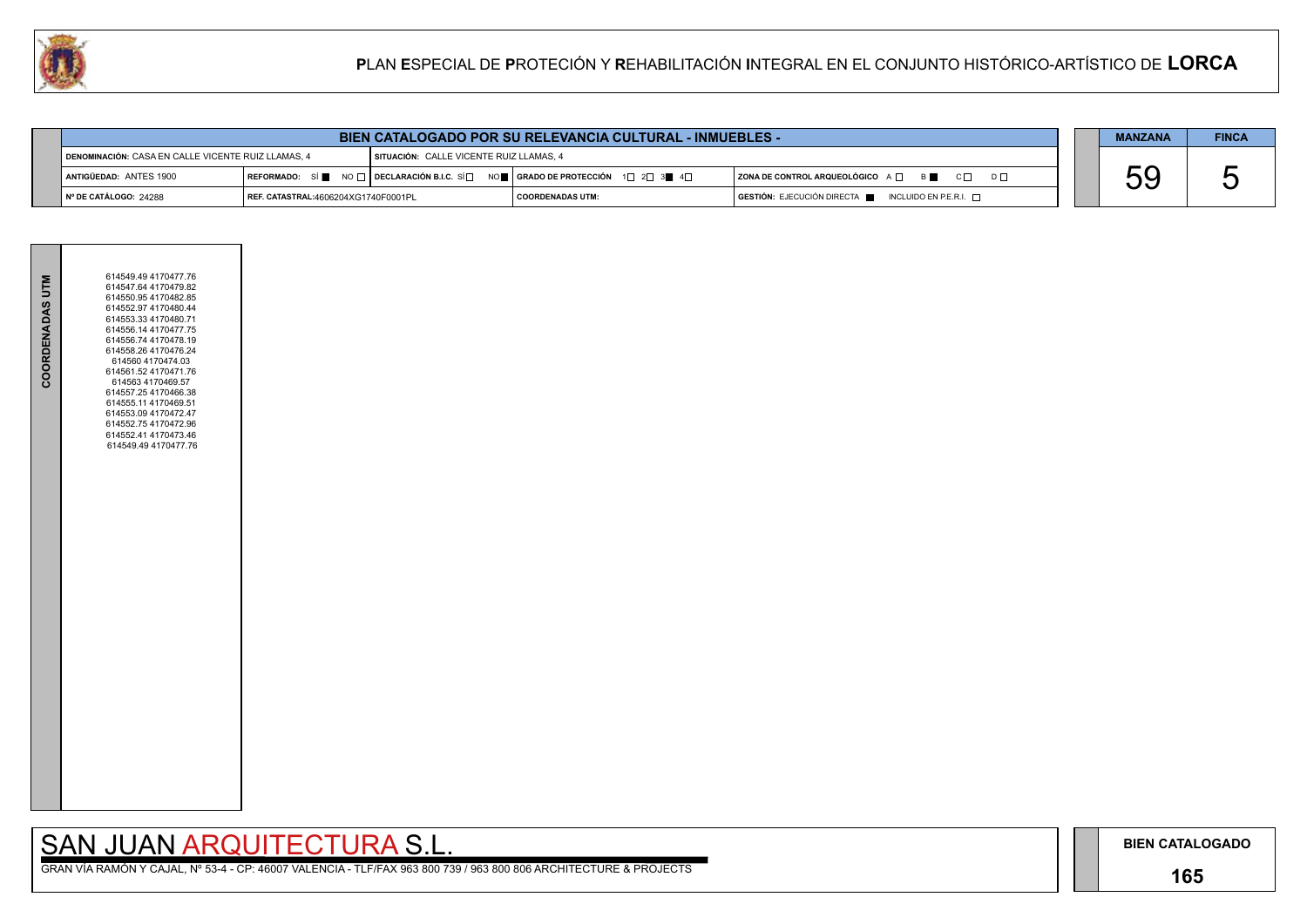## **166**

GRAN VÍA RAMÓN Y CAJAL, Nº 53-4 - CP: 46007 VALENCIA - TLF/FAX 963 800 739 / 963 800 806 ARCHITECTURE & PROJECTS

|     | <b>MANZANA</b> | <b>FINCA</b> |
|-----|----------------|--------------|
|     |                |              |
| ו ח |                |              |



| <b>BIEN CATALOGADO POR SU RELEVANCIA CULTURAL - INMUEBLES -</b> |                                            |                                                   |                                                                                                                                                         |                                                             |  | <b>MANZANA</b> | <b>FINCA</b> |
|-----------------------------------------------------------------|--------------------------------------------|---------------------------------------------------|---------------------------------------------------------------------------------------------------------------------------------------------------------|-------------------------------------------------------------|--|----------------|--------------|
| DENOMINACIÓN: CASA EN CALLE VICENTE RUIZ LLAMAS, 6              |                                            | CALLE VICENTE RUIZ LLAMAS, 6<br><b>SITUACIÓN:</b> |                                                                                                                                                         |                                                             |  |                |              |
| <b>LANTIGÜEDAD: ANTES 1900</b>                                  |                                            |                                                   | REFORMADO: SÍ $\square$ NO $\square$ DECLARACIÓN B.I.C. SÍ $\square$ NO $\square$   GRADO DE PROTECCIÓN 1 $\square$ 2 $\square$ 3 $\square$ 4 $\square$ | $ $ ZONA DE CONTROL ARQUEOLÓGICO $A \Box$ $B \Box$ $C \Box$ |  |                |              |
| $\vert$ N° DE CATÁLOGO: 24289                                   | <b>REF. CATASTRAL:4606205XG1740F0001LL</b> |                                                   | I COORDENADAS UTM:                                                                                                                                      | $GESTIÓN: EJECUCIÓN DIRECTA$ INCLUIDO EN P.E.R.I. $\Box$    |  |                |              |

| COORDENADAS UTM | 614545.69 4170464.19<br>614543.69 4170467.14<br>614543.28 4170467.75<br>614542.59 4170468.78<br>614540.9 4170470.8<br>614542.59 4170472.29<br>614543.6 4170471.23<br>614545.96 4170473.81<br>614544.95 4170474.72<br>614543.48 4170476.02<br>614544.97 4170477.38<br>614547.64 4170479.82<br>614549.49 4170477.76<br>614552.41 4170473.46<br>614552.75 4170472.96<br>614553.09 4170472.47<br>614555.11 4170469.51<br>614557.25 4170466.38<br>614548.29 4170461.12<br>614545.69 4170464.19 |  |
|-----------------|-------------------------------------------------------------------------------------------------------------------------------------------------------------------------------------------------------------------------------------------------------------------------------------------------------------------------------------------------------------------------------------------------------------------------------------------------------------------------------------------|--|
|                 |                                                                                                                                                                                                                                                                                                                                                                                                                                                                                           |  |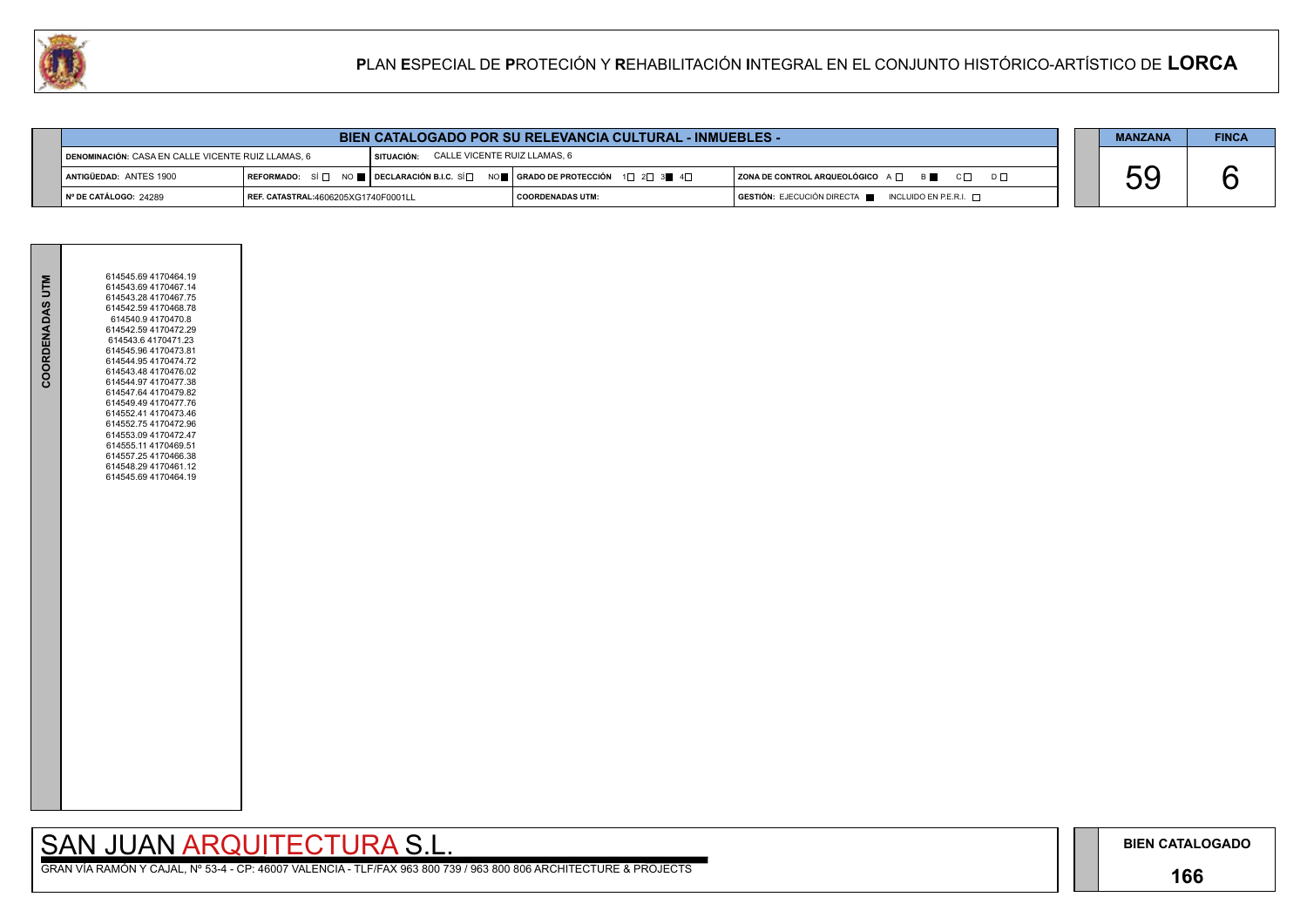## **167**

GRAN VÍA RAMÓN Y CAJAL, Nº 53-4 - CP: 46007 VALENCIA - TLF/FAX 963 800 739 / 963 800 806 ARCHITECTURE & PROJECTS

|     | <b>MANZANA</b> | <b>FINCA</b> |
|-----|----------------|--------------|
| ו ח |                |              |



| <b>BIEN CATALOGADO POR SU RELEVANCIA CULTURAL - INMUEBLES -</b> |                                            |                                              |                                                                                                                                                          |                                                                                      |  | <b>MANZANA</b> | <b>FINCA</b> |
|-----------------------------------------------------------------|--------------------------------------------|----------------------------------------------|----------------------------------------------------------------------------------------------------------------------------------------------------------|--------------------------------------------------------------------------------------|--|----------------|--------------|
| DENOMINACIÓN: CASA EN CALLE VICENTE RUIZ LLAMAS, 8              |                                            | CALLE VICENTE RUIZ LLAMAS, 8<br>I SITUACIÓN: |                                                                                                                                                          |                                                                                      |  |                |              |
| <b>I ANTIGÜEDAD: ANTES 1900</b>                                 |                                            |                                              | REFORMADO: SÍ $\blacksquare$ NO $\sqcap$ DECLARACIÓN B.I.C. SÍ $\Box$ NO $\blacksquare$ SERADO DE PROTECCIÓN 1 $\Box$ 2 $\Box$ 3 $\blacksquare$ 4 $\Box$ | $ $ ZONA DE CONTROL ARQUEOLÓGICO $A \Box$ $B \Box$ $C \Box$                          |  |                |              |
| $\vert$ N° DE CATÁLOGO: 24290                                   | <b>REF. CATASTRAL:4606206XG1740F0001TL</b> |                                              | COORDENADAS UTM:                                                                                                                                         | $\overline{)}$ GESTIÓN: EJECUCIÓN DIRECTA $\overline{)}$ INCLUIDO EN P.E.R.I. $\Box$ |  |                |              |

| COORDENADAS UTM | 614536.154170463.04<br>614534.21 4170466<br>614535.49 4170466.93<br>614536.45 4170467.46<br>614537.45 4170468.21<br>614538.92 4170469.31<br>614540.9 4170470.8<br>614542.59 4170468.78<br>614543.28 4170467.75<br>614543.69 4170467.14<br>614545.69 4170464.19<br>614547.77 4170461.12<br>614540.66 4170457.17<br>614538.46 4170460.02<br>614536.154170463.04 |  |
|-----------------|---------------------------------------------------------------------------------------------------------------------------------------------------------------------------------------------------------------------------------------------------------------------------------------------------------------------------------------------------------------|--|
|                 |                                                                                                                                                                                                                                                                                                                                                               |  |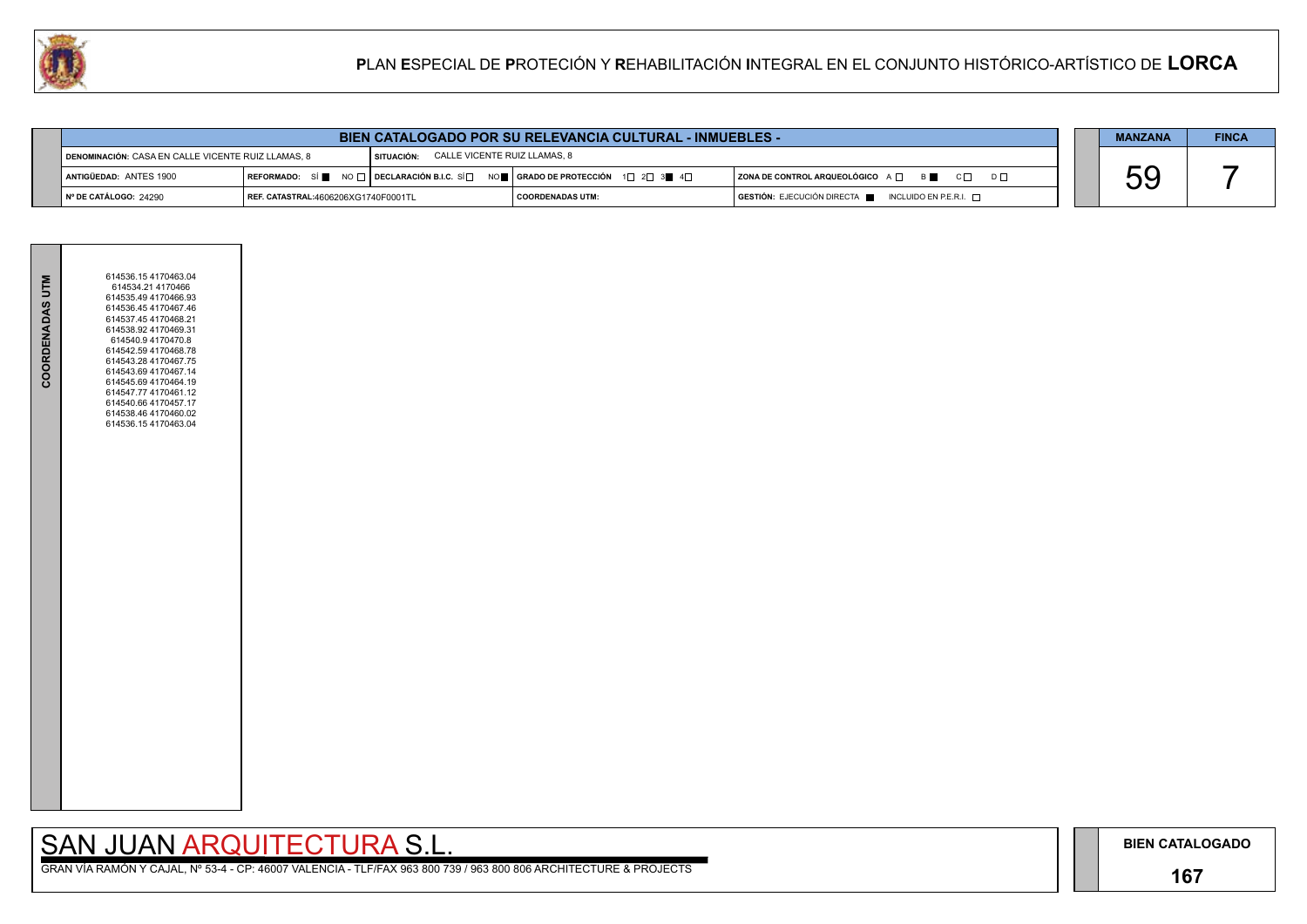

GRAN VÍA RAMÓN Y CAJAL, Nº 53-4 - CP: 46007 VALENCIA - TLF/FAX 963 800 739 / 963 800 806 ARCHITECTURE & PROJECTS

| COORDENADAS UTM | 614657.07 4170550.2<br>614645.5 4170557.87<br>614646.21 4170558.63<br>614647.23 4170560.47<br>614648.07 4170561.99<br>614650.16 4170565.77<br>614654.04 4170571.77<br>614656.99 4170576.17<br>614658.17 4170577.86<br>614659.85 4170580.34<br>614671.24 4170573.15<br>614658.98 4170553.12<br>614657.07 4170550.2 |  |
|-----------------|-------------------------------------------------------------------------------------------------------------------------------------------------------------------------------------------------------------------------------------------------------------------------------------------------------------------|--|
|                 |                                                                                                                                                                                                                                                                                                                   |  |

| <b>BIEN CATALOGADO POR SU RELEVANCIA CULTURAL - INMUEBLES -</b> |                                               |  |                                                                                                                                             |                                                                                                                            |  | <b>MANZANA</b> | <b>FINCA</b> |
|-----------------------------------------------------------------|-----------------------------------------------|--|---------------------------------------------------------------------------------------------------------------------------------------------|----------------------------------------------------------------------------------------------------------------------------|--|----------------|--------------|
| DENOMINACIÓN: GRANERO DECIMAL                                   |                                               |  | I SITUACIÓN: CALLE SELGAS - CALLE FERNANDO EL SANTO - CALLE PADRE GARCÍA                                                                    |                                                                                                                            |  |                |              |
| <b>  ANTIGÜEDAD:</b> S. XVI - XVIII                             |                                               |  | REFORMADO: SÍ $\square$ NO $\square$ DECLARACIÓN B.I.C. SÍ $\square$ NO $\square$ GRADO DE PROTECCIÓN 1 $\square$ 2 3 $\square$ 4 $\square$ | ZONA DE CONTROL ARQUEOLÓGICO A Q B C Q<br>$D \Box$                                                                         |  | $\mathcal{L}$  |              |
| ∥Nº DE CATÁLOGO: 24168                                          | <b>  REF. CATASTRAL: 4707912XG1740F0001AL</b> |  | <b>COORDENADAS UTM:</b>                                                                                                                     | $\overline{\phantom{a}}$ GESTIÓN: EJECUCIÓN DIRECTA $\overline{\phantom{a}}$ INCLUIDO EN P.E.R.I. $\overline{\phantom{a}}$ |  |                |              |

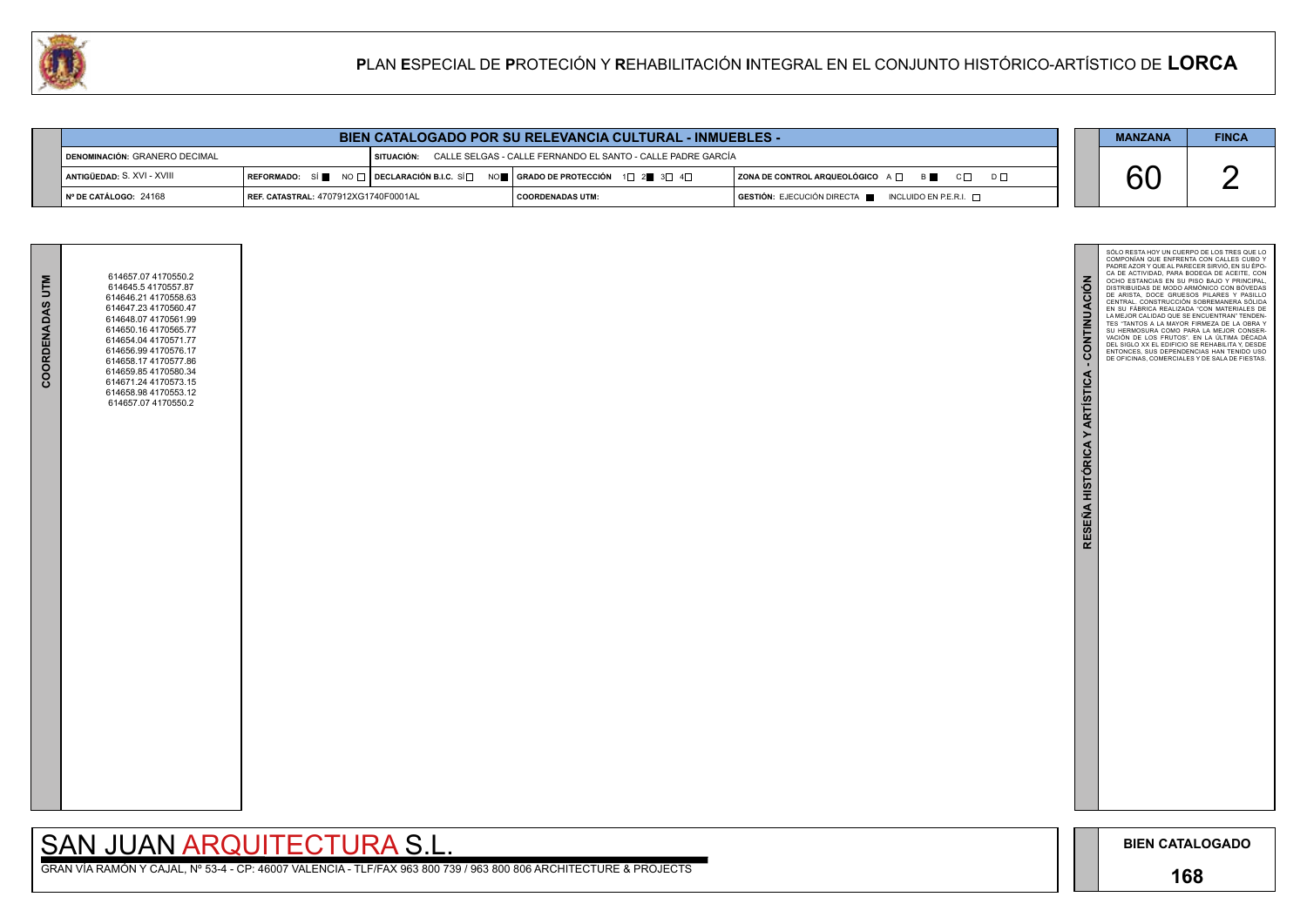## **169**

# SAN JUAN ARQUITECTURA S.L.

|                | <b>MANZANA</b> | <b>FINCA</b> |
|----------------|----------------|--------------|
|                |                |              |
| D <sub>L</sub> |                |              |
|                |                |              |



| <b>BIEN CATALOGADO POR SU RELEVANCIA CULTURAL - INMUEBLES -</b> |  |  |  |                                                                                     | <b>MANZANA</b>   | <b>FINCA</b>                                                                       |  |  |
|-----------------------------------------------------------------|--|--|--|-------------------------------------------------------------------------------------|------------------|------------------------------------------------------------------------------------|--|--|
| DENOMINACIÓN: CASA EN CALLE PÍO XII, 5                          |  |  |  | $\blacksquare$ SITUACIÓN: CALLE PÍO XII, 5                                          |                  |                                                                                    |  |  |
| ANTIGÜEDAD: ANTES 1900                                          |  |  |  | REFORMADO: SÍ □ NO    DECLARACIÓN B.I.C. SÍ □ NO    GRADO DE PROTECCIÓN 1□ 2□ 3■ 4□ |                  | ZONA DE CONTROL ARQUEOLÓGICO A □ B ■ C □ D □                                       |  |  |
| Nº DE CATÁLOGO: 24374                                           |  |  |  | REF. CATASTRAL:4707906XG1740F0001UL, 4707906XG1740F0002IB                           | COORDENADAS UTM: | GESTIÓN: EJECUCIÓN DIRECTA <b>DE</b><br>$\blacksquare$ INCLUIDO EN P.E.R.I. $\Box$ |  |  |

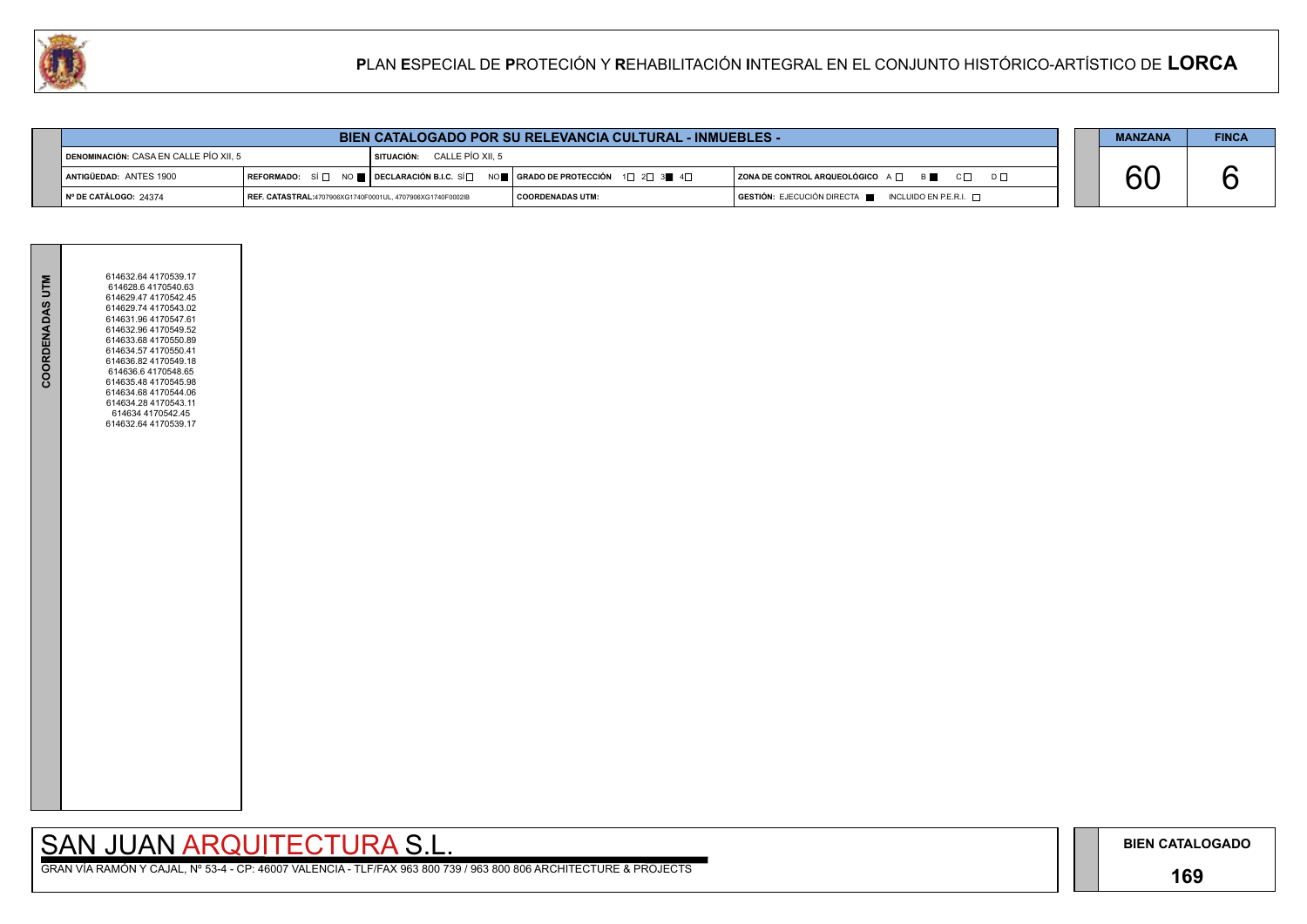## **170**

# SAN JUAN ARQUITECTURA S.L.

|     | <b>MANZANA</b> | <b>FINCA</b> |
|-----|----------------|--------------|
|     |                |              |
| ו ח |                |              |
|     |                |              |





| <b>BIEN CATALOGADO POR SU RELEVANCIA CULTURAL - INMUEBLES -</b>                                   |                   |  |                                                                                                                        |                                                          |  | <b>MANZANA</b> | <b>FINCA</b> |
|---------------------------------------------------------------------------------------------------|-------------------|--|------------------------------------------------------------------------------------------------------------------------|----------------------------------------------------------|--|----------------|--------------|
| I DENOMINACIÓN: CASA EN CALLE PÍO XII - CALLE GRANERO<br>SITUACIÓN: CALLE PÍO XII - CALLE GRANERO |                   |  |                                                                                                                        |                                                          |  |                |              |
| ANTIGÜEDAD: ANTES 1900                                                                            |                   |  | REFORMADO: SÍ NO $\Box$ DECLARACIÓN B.I.C. SÍ $\Box$ NO $\Box$ GRADO DE PROTECCIÓN 1 $\Box$ 2 $\Box$ 3 $\Box$ 4 $\Box$ | ZONA DE CONTROL ARQUEOLÓGICO A □ B □ C □ D □             |  |                |              |
| │ № DE CATÁLOGO: 24291                                                                            | l REF. CATASTRAL: |  | I COORDENADAS UTM:                                                                                                     | $GESTIÓN: EJECUCIÓN DIRECTA$ INCLUIDO EN P.E.R.I. $\Box$ |  |                |              |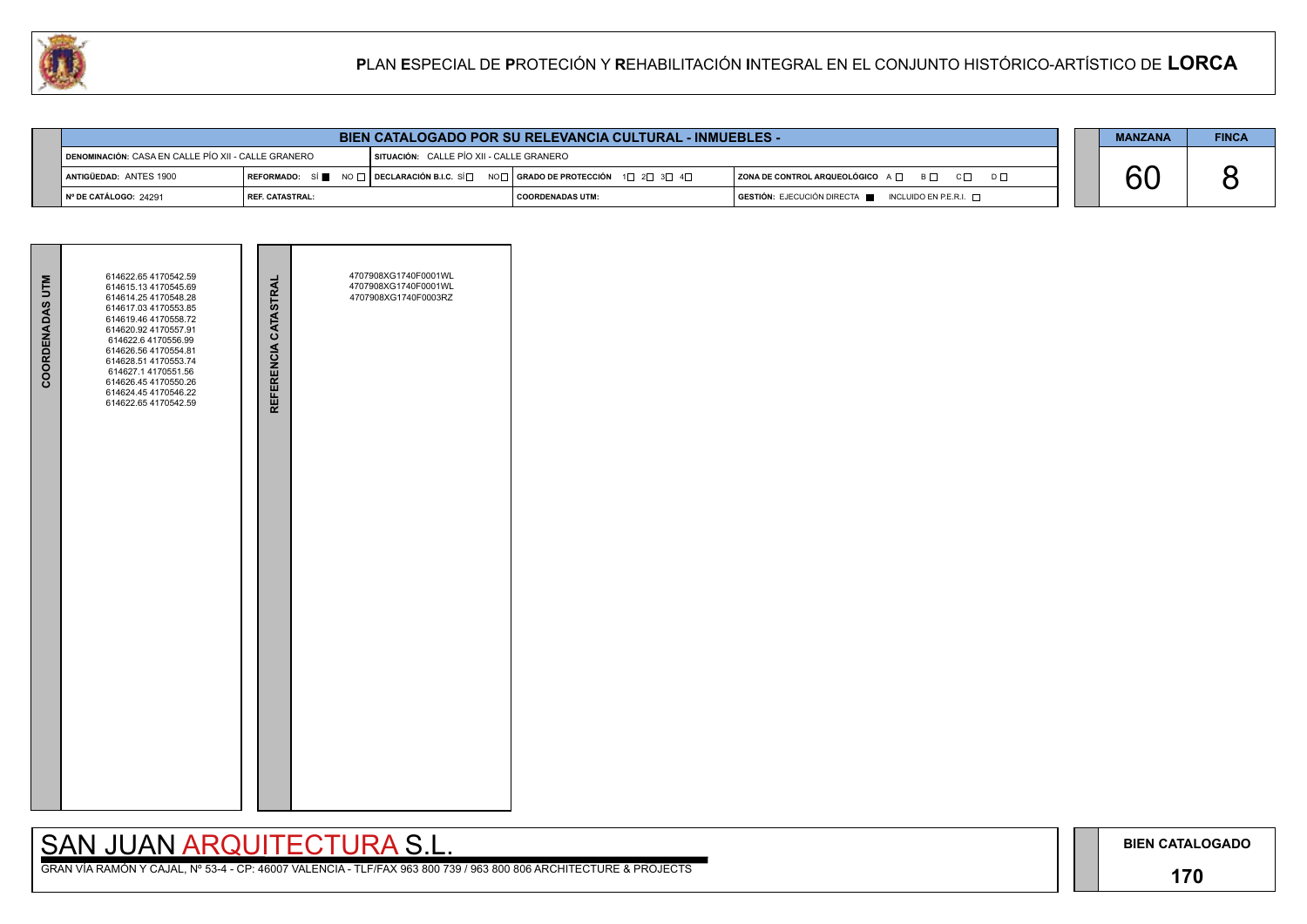## **171**

GRAN VÍA RAMÓN Y CAJAL, Nº 53-4 - CP: 46007 VALENCIA - TLF/FAX 963 800 739 / 963 800 806 ARCHITECTURE & PROJECTS

| $\mathsf{D}\ \Box$ |  |
|--------------------|--|
|                    |  |

| <b>MANZANA</b> | <b>FINCA</b> |
|----------------|--------------|
|                |              |

|                 | 614665.2110 4170525.4610 |  |
|-----------------|--------------------------|--|
| COORDENADAS UTM | 614673.1010 4170538.9705 |  |
|                 | 614669.6710 4170541.2105 |  |
|                 | 614666.2910 4170543.2205 |  |
|                 | 614667.9810 4170546.2905 |  |
|                 | 614666.1010 4170547.3905 |  |
|                 | 614668.1710 4170551.3105 |  |
|                 | 614677.1310 4170544.8805 |  |
|                 | 614678.4210 4170547.1005 |  |
|                 | 614689.3810 4170563.2905 |  |
|                 | 614704.3115 4170553.7005 |  |
|                 | 614701.7115 4170550.4005 |  |
|                 | 614701.3115 4170550.6905 |  |
|                 | 614700.8415 4170550.0305 |  |
|                 | 614700.3415 4170550.3905 |  |
|                 | 614698.8215 4170548.2305 |  |
|                 | 614696.4315 4170544.5405 |  |
|                 | 614694.3910 4170541.6205 |  |
|                 | 614691.7015 4170543.5305 |  |
|                 | 614687.9715 4170536.2605 |  |
|                 | 614679.4810 4170518.6605 |  |
|                 |                          |  |
|                 |                          |  |
|                 |                          |  |
|                 |                          |  |
|                 |                          |  |
|                 |                          |  |
|                 |                          |  |
|                 |                          |  |
|                 |                          |  |
|                 |                          |  |
|                 |                          |  |
|                 |                          |  |
|                 |                          |  |
|                 |                          |  |
|                 |                          |  |
|                 |                          |  |
|                 |                          |  |
|                 |                          |  |
|                 |                          |  |
|                 |                          |  |
|                 |                          |  |
|                 |                          |  |
|                 |                          |  |
|                 |                          |  |
|                 |                          |  |
|                 |                          |  |
|                 |                          |  |
|                 |                          |  |

| <b>BIEN CATALOGADO POR SU RELEVANCIA CULTURAL - INMUEBLES -</b> |                                                            |                                       |                                                                                |                                                                        | <b>MANZANA</b> | <b>FINCA</b> |
|-----------------------------------------------------------------|------------------------------------------------------------|---------------------------------------|--------------------------------------------------------------------------------|------------------------------------------------------------------------|----------------|--------------|
| DENOMINACIÓN: EDIFICIO BERTRAND                                 |                                                            | SITUACIÓN: CALLE CUBO - CALLE PÍO XII |                                                                                |                                                                        |                |              |
| ANTIGÜEDAD: S XX                                                |                                                            |                                       | REFORMADO: SÍ NO □ DECLARACIÓN B.I.C. SÍ NO I GRADO DE PROTECCIÓN 1□ 2 3 3 4 0 | $ $ ZONA DE CONTROL ARQUEOLÓGICO $A \Box$ B<br>$D \Box$                |                |              |
| │ № DE CATÁLOGO: 24169                                          | REF. CATASTRAL: 4807817XG1740F0001ZL, 4807803XG1740F0001FL |                                       | <b>COORDENADAS UTM:</b>                                                        | $GESTIÓN: EJECUCIÓN DIRECTA \blacksquare INCLUIDO EN P.E.R.I. \square$ |                |              |

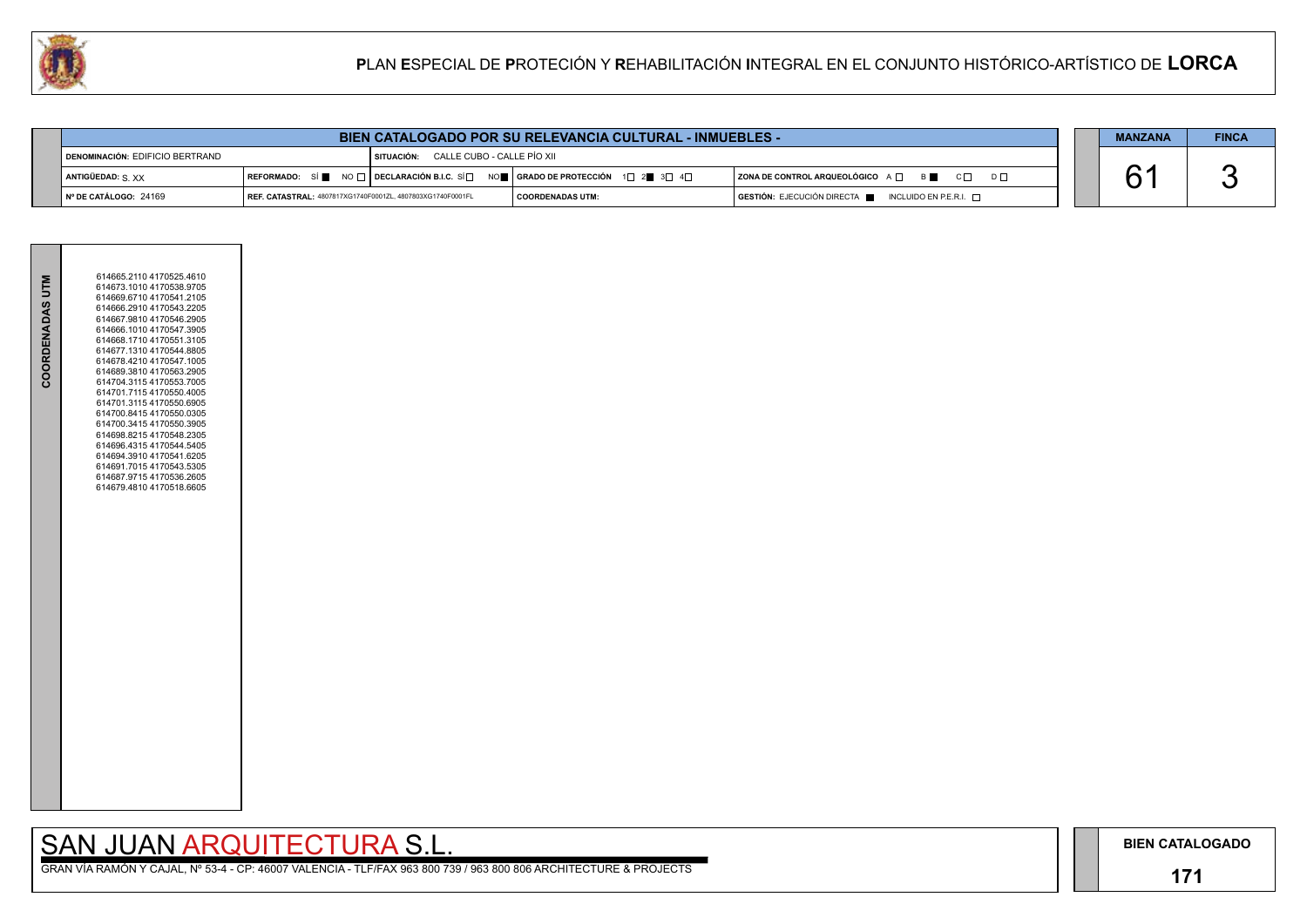## **172**

# SAN JUAN ARQUITECTURA S.L.

| $\mathsf{D}\ \Box$ |  |
|--------------------|--|
|                    |  |

| <b>MANZANA</b> | <b>FINCA</b> |
|----------------|--------------|
|                |              |





| <b>BIEN CATALOGADO POR SU RELEVANCIA CULTURAL - INMUEBLES -</b> |                   |                                            |                                                                                                                        |                                                                        |  | <b>MANZANA</b> | <b>FINCA</b> |
|-----------------------------------------------------------------|-------------------|--------------------------------------------|------------------------------------------------------------------------------------------------------------------------|------------------------------------------------------------------------|--|----------------|--------------|
| DENOMINACIÓN: CASA EN CALLE CUBO - CALLE CORREDERA              |                   | CALLE CUBO - CALLE CORREDERA<br>SITUACIÓN: |                                                                                                                        |                                                                        |  |                |              |
| ANTIGÜEDAD: ANTES 1900                                          |                   |                                            | REFORMADO: SÍ NO $\Box$ DECLARACIÓN B.I.C. SÍ $\Box$ NO $\Box$ GRADO DE PROTECCIÓN 1 $\Box$ 2 $\Box$ 3 $\Box$ 4 $\Box$ | ZONA DE CONTROL ARQUEOLÓGICO A □ B □ C □                               |  |                |              |
| № DE CATÁLOGO: 24375                                            | l REF. CATASTRAL: |                                            | <b>I COORDENADAS UTM:</b>                                                                                              | $GESTIÓN: EJECUCIÓN DIRECTA \blacksquare INCLUIDO EN P.E.R.I. \square$ |  |                |              |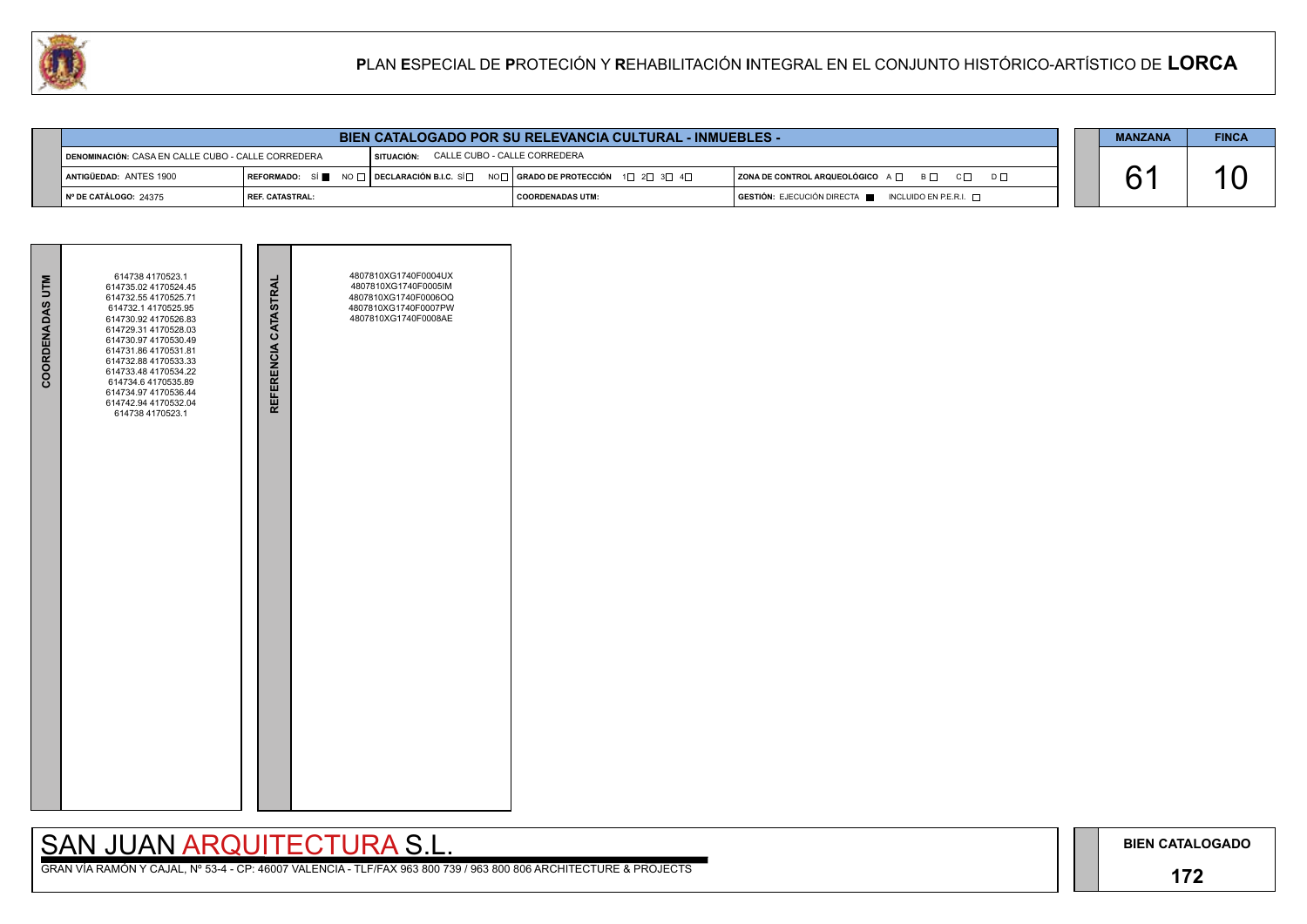## **173**

GRAN VÍA RAMÓN Y CAJAL, Nº 53-4 - CP: 46007 VALENCIA - TLF/FAX 963 800 739 / 963 800 806 ARCHITECTURE & PROJECTS



| COORDENADAS UTM | 614716.59 4170515.4<br>614716.05 4170515.57<br>614712.13 4170506.52<br>614710.61 4170507.1<br>614712.24 4170510.55<br>614713.58 4170513.41<br>614713.85 4170513.98<br>614716.03 4170518.6<br>614715.31 4170519.06<br>614716.09 4170520.32<br>614714.3 4170521.57<br>614712.26 4170523<br>614711.92 4170523.25<br>614710.49 4170525.22<br>614705.72 4170529.07<br>614706.82 4170531.05<br>614710.3 4170536.53<br>614713.85 4170534.1<br>614715.75 4170532.8<br>614717.05 4170531.92<br>614719.55 4170529.99<br>614721.25 4170528.7<br>614722.53 4170527.85<br>614723.69 4170527.13<br>614724.33 4170526.73<br>614726.89 4170529.85<br>614727.69 4170529.25<br>614729.31 4170528.03<br>614732.1 4170525.95<br>614732.55 4170525.71<br>614735.02 4170524.45<br>614738.154170523.03<br>614737.05 4170520.11<br>614732.39 4170509.88<br>614731.17 4170507.44<br>614728.11 4170509.31<br>614726.84 4170510.17<br>614725.32 4170511.22<br>614723.22 4170512.45<br>614721.82 4170513.49<br>614720.91 4170514.18<br>614720.72 4170513.75<br>614716.59 4170515.4 | REFERENCIA CATASTRAL | 4807811XG1740F0001DL<br>4807811XG1740F0002FB<br>4807811XG1740F0003GZ<br>4807811XG1740F0004HX<br>4807811XG1740F0005JM<br>4807811XG1740F0006KQ<br>4807811XG1740F0007LW |  |
|-----------------|--------------------------------------------------------------------------------------------------------------------------------------------------------------------------------------------------------------------------------------------------------------------------------------------------------------------------------------------------------------------------------------------------------------------------------------------------------------------------------------------------------------------------------------------------------------------------------------------------------------------------------------------------------------------------------------------------------------------------------------------------------------------------------------------------------------------------------------------------------------------------------------------------------------------------------------------------------------------------------------------------------------------------------------------------------|----------------------|----------------------------------------------------------------------------------------------------------------------------------------------------------------------|--|

|                        | <b>BIEN CATALOGADO POR SU RELEVANCIA CULTURAL - INMUEBLES -</b>                                                |  |                                                                                                                                       |                                                                                      |  |  | <b>FINCA</b> |
|------------------------|----------------------------------------------------------------------------------------------------------------|--|---------------------------------------------------------------------------------------------------------------------------------------|--------------------------------------------------------------------------------------|--|--|--------------|
|                        | CALLE CORREDERA - CALLE PÍO XII - CALLEJÓN<br><b>I DENOMINACIÓN: CASA EN CALLE CORREDERA, 27</b><br>SITUACIÓN: |  |                                                                                                                                       |                                                                                      |  |  |              |
| ANTIGÜEDAD: S.XX       |                                                                                                                |  | REFORMADO: SÍ $\blacksquare$ No $\sqcap$ Declaración B.I.C. Sí $\Box$ No $\Box$ Grado de Protección $\Box$ 2 $\Box$ 3 $\Box$ 4 $\Box$ | $ $ ZONA DE CONTROL ARQUEOLÓGICO $A \Box$ $B \Box$ $C \Box$ $D \Box$                 |  |  |              |
| ∣Nº DE CATÁLOGO: 24292 | I REF. CATASTRAL:                                                                                              |  | I COORDENADAS UTM:                                                                                                                    | $\overline{)}$ GESTIÓN: EJECUCIÓN DIRECTA $\blacksquare$ INCLUIDO EN P.E.R.I. $\Box$ |  |  |              |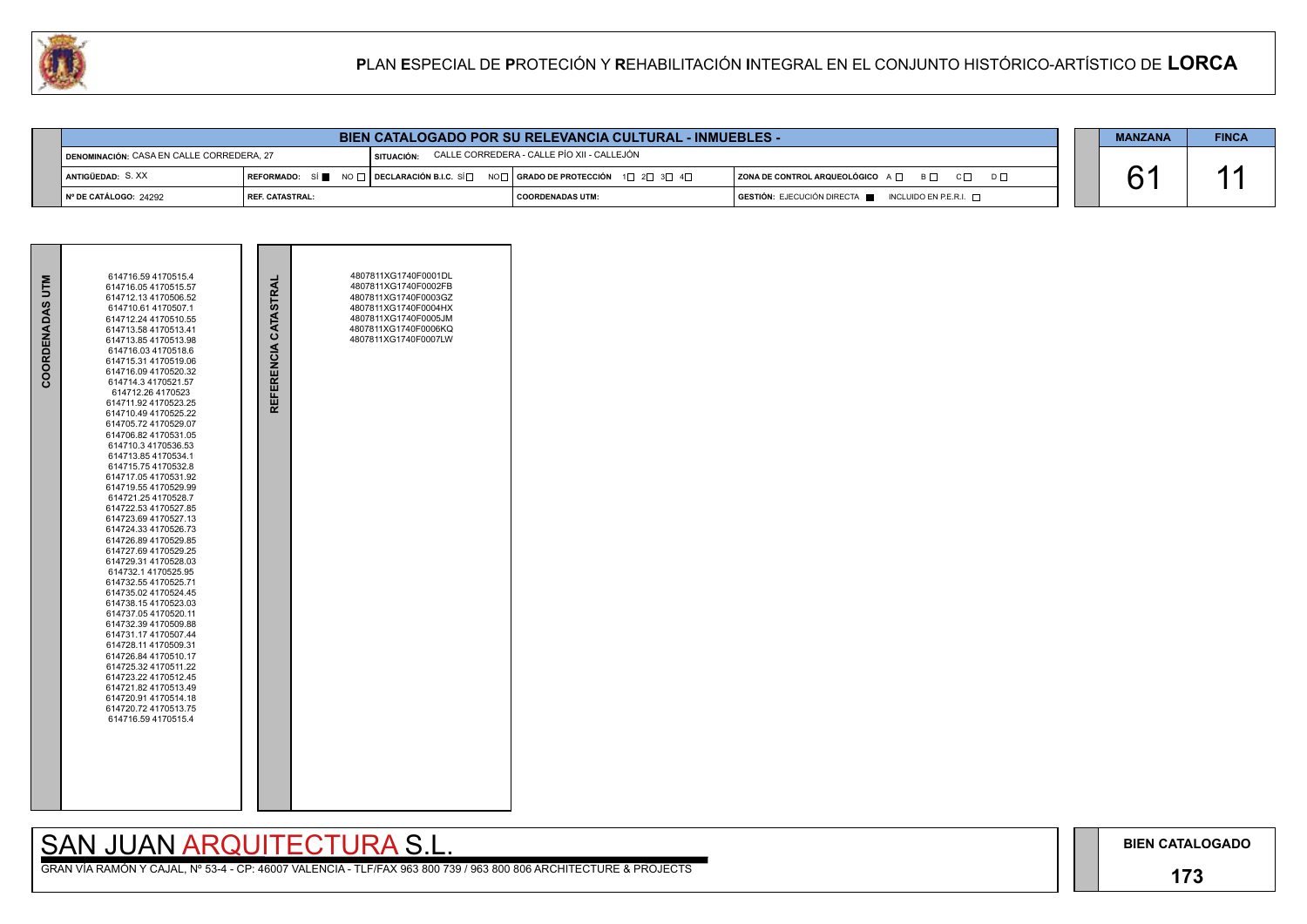## **174**

GRAN VÍA RAMÓN Y CAJAL, Nº 53-4 - CP: 46007 VALENCIA - TLF/FAX 963 800 739 / 963 800 806 ARCHITECTURE & PROJECTS

| $D \Box$ |  |
|----------|--|
|          |  |

| <b>MANZANA</b> | <b>FINCA</b> |
|----------------|--------------|
|                |              |



|                               | <b>BIEN CATALOGADO POR SU RELEVANCIA CULTURAL - INMUEBLES -</b>                                          |  |                                                                             |                                                                                      |  | <b>MANZANA</b> | <b>FINCA</b> |
|-------------------------------|----------------------------------------------------------------------------------------------------------|--|-----------------------------------------------------------------------------|--------------------------------------------------------------------------------------|--|----------------|--------------|
|                               | CALLE CORREDERA - CALLE PÍO XII<br><b>DENOMINACIÓN: CASA EN CALLE CORREDERA, 25</b><br><b>SITUACIÓN:</b> |  |                                                                             |                                                                                      |  |                |              |
| ANTIGÜEDAD: ANTES 1900        |                                                                                                          |  | REFORMADO: SÍ NO T DECLARACIÓN B.I.C. SÍ NO T GRADO DE PROTECCIÓN 1 2 3 4 4 | $ $ ZONA DE CONTROL ARQUEOLÓGICO $A \Box$ B $ \Box$ C $ \Box$ D $ \Box$              |  |                |              |
| $\vert$ N° DE CATÁLOGO: 24293 | REF. CATASTRAL:4807812XG1740F0001XL, 4807812XG1740F0002MB                                                |  | <b>COORDENADAS UTM:</b>                                                     | $\overline{)}$ GESTIÓN: EJECUCIÓN DIRECTA $\blacksquare$ INCLUIDO EN P.E.R.I. $\Box$ |  |                |              |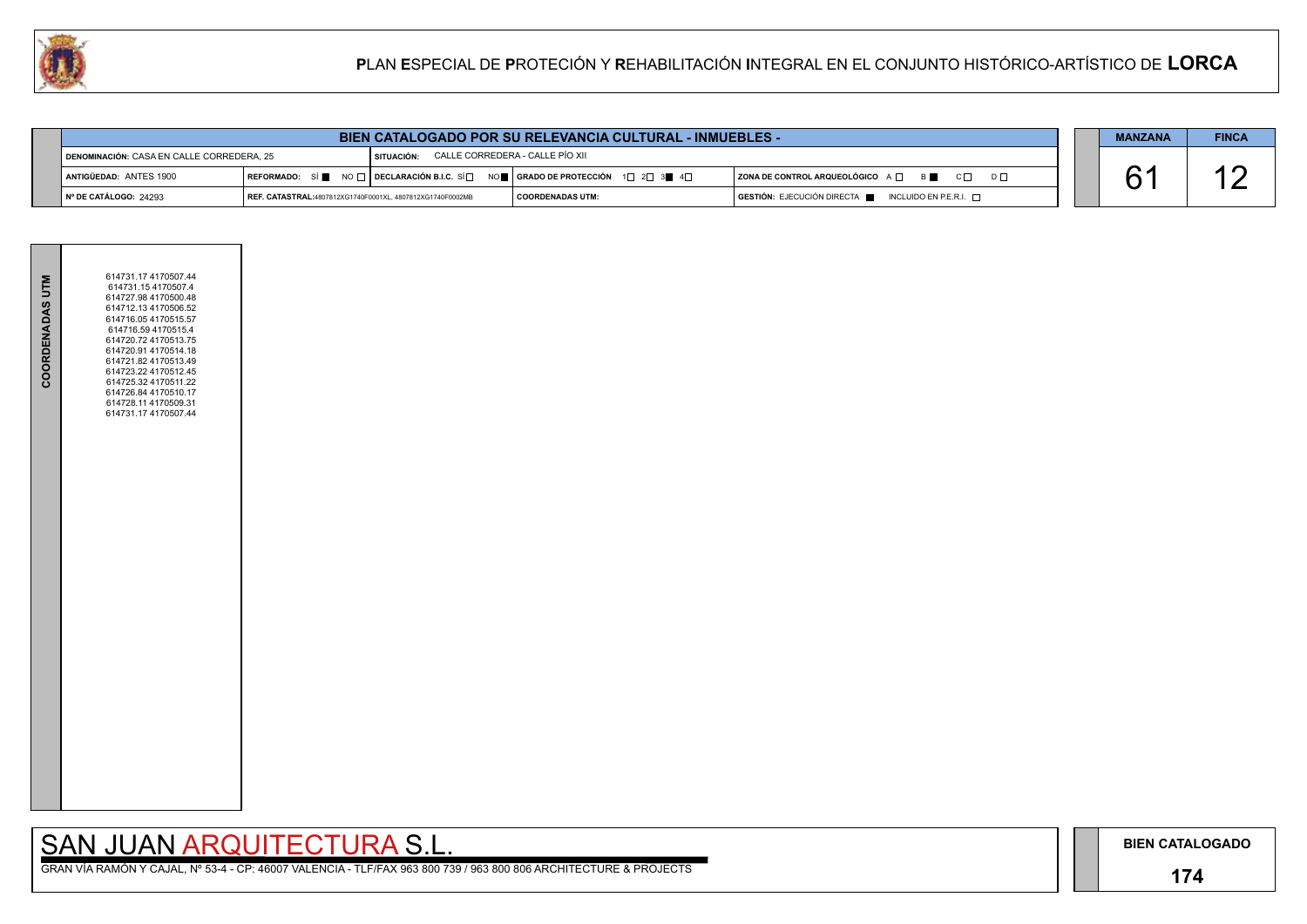

GRAN VÍA RAMÓN Y CAJAL, Nº 53-4 - CP: 46007 VALENCIA - TLF/FAX 963 800 739 / 963 800 806 ARCHITECTURE & PROJECTS

| <b>COORDENADAS UTM</b> | 614712.24 4170510.55<br>614710.61 4170507.1<br>614702.6 4170510.17<br>614704.43 4170513.58<br>614705.99 4170516.42<br>614706.45 4170517.24<br>614707.43 4170519.09<br>614708.15 4170520.44<br>614709.19 4170522.41<br>614709.62 4170523.2<br>614711.39 4170521.93<br>614712.26 4170523<br>614714.3 4170521.57<br>614716.09 4170520.32<br>614715.31 4170519.06<br>614716.03 4170518.6<br>614713.85 4170513.98<br>614713.58 4170513.41<br>614712.24 4170510.55 |  |
|------------------------|--------------------------------------------------------------------------------------------------------------------------------------------------------------------------------------------------------------------------------------------------------------------------------------------------------------------------------------------------------------------------------------------------------------------------------------------------------------|--|
|                        |                                                                                                                                                                                                                                                                                                                                                                                                                                                              |  |

# SAN JUAN ARQUITECTURA S.L.

| <b>BIEN CATALOGADO POR SU RELEVANCIA CULTURAL - INMUEBLES -</b> |                                                    |                                 |                                                                                   |                                                                                                           |  | <b>MANZANA</b> | <b>FINCA</b> |
|-----------------------------------------------------------------|----------------------------------------------------|---------------------------------|-----------------------------------------------------------------------------------|-----------------------------------------------------------------------------------------------------------|--|----------------|--------------|
| DENOMINACIÓN: EDIFICIO CONFITERÍA LAS DELICIAS                  |                                                    | <b>SITUACIÓN: CALLE PÍO XII</b> |                                                                                   |                                                                                                           |  |                |              |
| ANTIGÜEDAD: S. XIX                                              |                                                    |                                 | REFORMADO: SÍ NO DECLARACIÓN B.I.C. SÍ NO SE GRADO DE PROTECCIÓN 1 2 3 4 4 $\Box$ | $\mid$ ZONA DE CONTROL ARQUEOLÓGICO A $\Box$<br><b>B</b><br>$\overline{C} \square$ $\overline{D} \square$ |  |                |              |
| Nº DE CATÁLOGO: 24160.                                          | $I$ RFF CATASTRAL: $A$ 807813 $X$ G17 $A$ 0E000111 |                                 | COORDENADAS UTM                                                                   | $\overline{a}$ gestión $\cdot$ e ieclición directa $\blacksquare$<br>INCLUIDO EN PERIT                    |  |                |              |

24169 4807813XG1740F0001IL **Nº DE CATÁLOGO: REF. CATASTRAL: COORDENADAS UTM: GESTIÓN:** EJECUCIÓN DIRECTA INCLUIDO EN P.E.R.I.

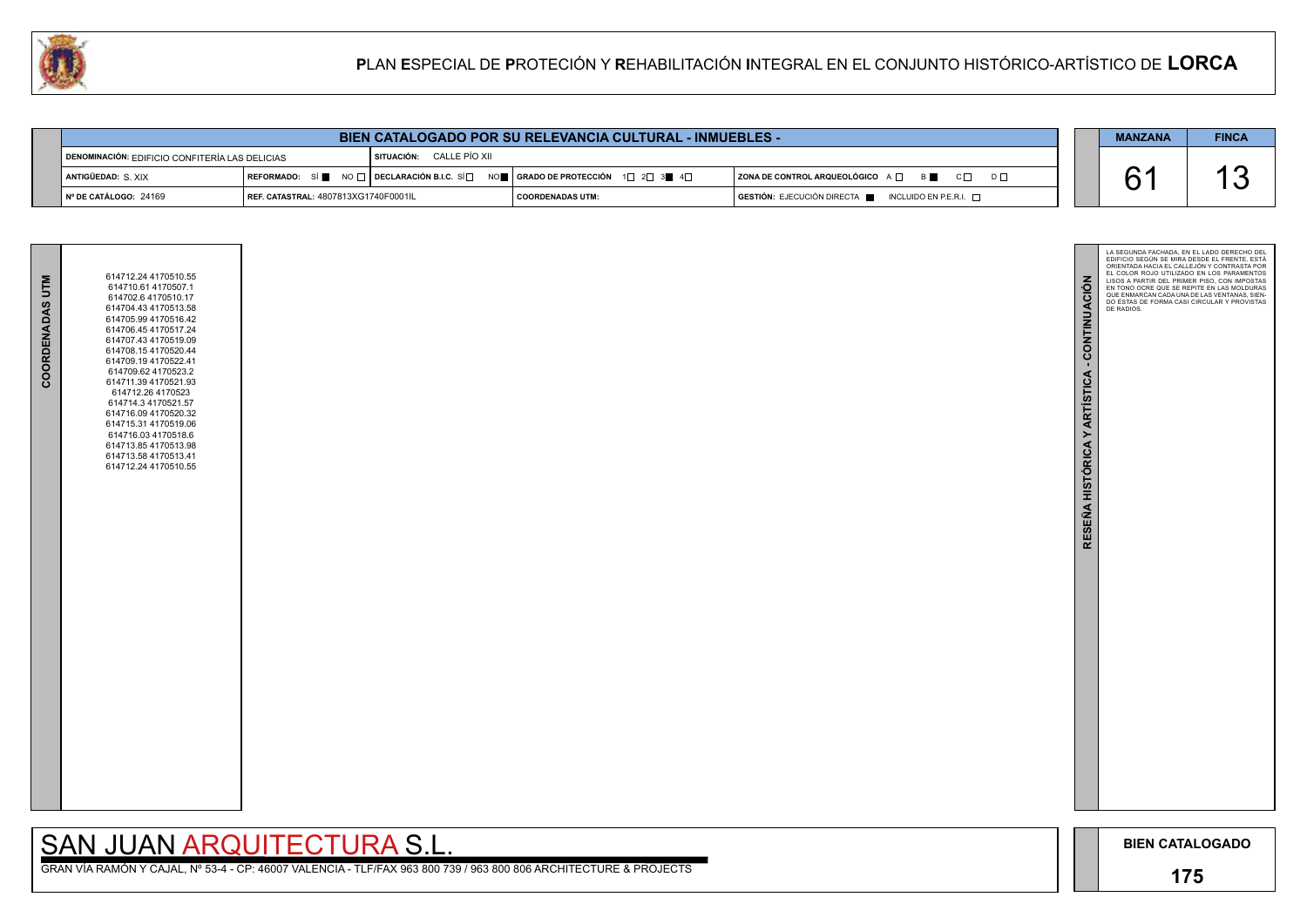## **176**

# SAN JUAN ARQUITECTURA S.L.

| $D \Box$ |  |
|----------|--|
|          |  |

| <b>MANZANA</b> | <b>FINCA</b> |
|----------------|--------------|
|                |              |

| COORDENADAS UTM | 614706.01 4170516.45<br>614705.99 4170516.42<br>614704.43 4170513.58<br>614702.6 4170510.17<br>614695.1 4170513.03<br>614697.3 4170516.78<br>614697.98 4170517.99<br>614698.99 4170519.79<br>614696.16 4170524.35<br>614697.5 4170526.52<br>614697.76 4170526.93<br>614699.79 4170530.21<br>614701.95 4170528.79<br>614704.06 4170527.4<br>614704.57 4170527.07<br>614709.84 4170523.6<br>614709.62 4170523.2<br>614709.19 4170522.41<br>614708.154170520.44<br>614707.43 4170519.09<br>614706.45 4170517.24<br>614706.01 4170516.45 | REFERENCIA CATASTRAL | 4807814XG1740F0001JL<br>4807814XG1740F0002KB<br>4807814XG1740F0003LZ<br>4807814XG1740F0004BX<br>4807814XG1740F0005ZM<br>4807814XG1740F0006XQ<br>4807814XG1740F0007MW<br>4807814XG1740F0008QE<br>4807814XG1740F0009WR<br>4807814XG1740F0010MW |  |
|-----------------|--------------------------------------------------------------------------------------------------------------------------------------------------------------------------------------------------------------------------------------------------------------------------------------------------------------------------------------------------------------------------------------------------------------------------------------------------------------------------------------------------------------------------------------|----------------------|----------------------------------------------------------------------------------------------------------------------------------------------------------------------------------------------------------------------------------------------|--|



| BIEN CATALOGADO POR SU RELEVANCIA CULTURAL - INMUEBLES - |                          |                                                                                     |                    |  |                                                                                              | <b>MANZANA</b> | <b>FINCA</b> |
|----------------------------------------------------------|--------------------------|-------------------------------------------------------------------------------------|--------------------|--|----------------------------------------------------------------------------------------------|----------------|--------------|
| DENOMINACIÓN: CASA EN PÍO XII, 19                        |                          | CALLE PÍO XII<br>SITUACIÓN:                                                         |                    |  |                                                                                              |                |              |
| ANTIGÜEDAD: ANTES 1900                                   |                          | REFORMADO: SÍ NO DE O DECLARACIÓN B.I.C. SÍ NO DE ORADO DE PROTECCIÓN 1 D 2 3 3 4 D |                    |  | ZONA DE CONTROL ARQUEOLÓGICO $A \Box$ $B \Box$ $C \Box$<br>$D \Box$                          |                |              |
| ∣N° DE CATÁLOGO: 24294                                   | <b>I REF. CATASTRAL:</b> |                                                                                     | I COORDENADAS UTM: |  | $\overline{S}$ GESTIÓN: EJECUCIÓN DIRECTA $\overline{S}$ INCLUIDO EN P.E.R.I. $\overline{S}$ |                |              |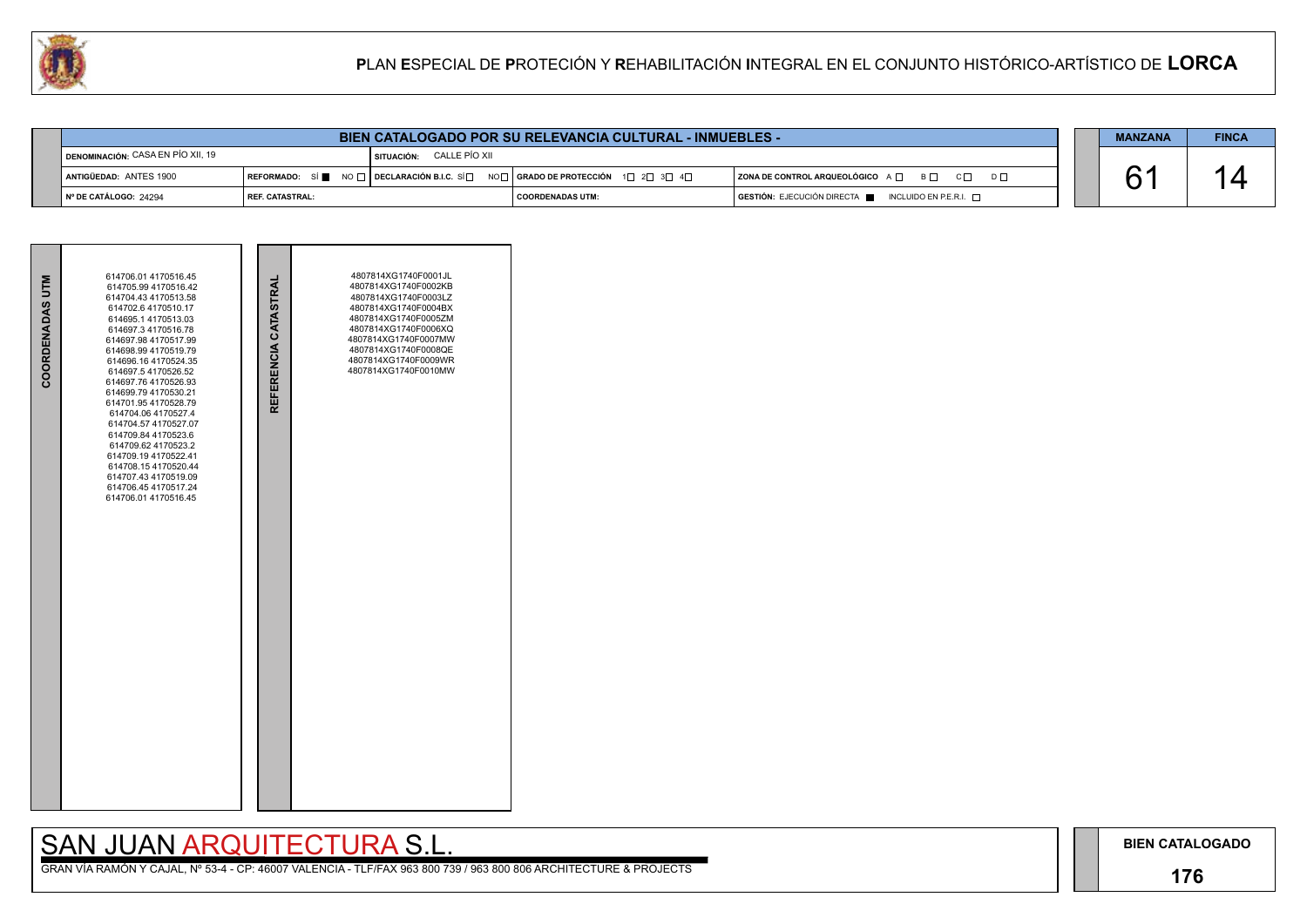## **177**

GRAN VÍA RAMÓN Y CAJAL, Nº 53-4 - CP: 46007 VALENCIA - TLF/FAX 963 800 739 / 963 800 806 ARCHITECTURE & PROJECTS

|  | <b>MANZANA</b> |
|--|----------------|
|  |                |
|  |                |
|  |                |

| COORDENADAS UTM | 614695.1 4170513.03<br>614687.52 4170515.92<br>614688.36 4170517.37<br>614689.9 4170520.03<br>614690.81 4170521.59<br>614691.56 4170522.88<br>614692.37 4170524.24<br>614693.5 4170526.14<br>614694.41 4170525.42<br>614696.16 4170524.35<br>614700.25 4170522.03<br>614698.99 4170519.79<br>614697.98 4170517.99<br>614697.3 4170516.78<br>614695.1 4170513.03 |  |
|-----------------|-----------------------------------------------------------------------------------------------------------------------------------------------------------------------------------------------------------------------------------------------------------------------------------------------------------------------------------------------------------------|--|
|                 |                                                                                                                                                                                                                                                                                                                                                                 |  |

| <b>BIEN CATALOGADO POR SU RELEVANCIA CULTURAL - INMUEBLES -</b> |                                             |                            |                                                                                                                 |                                                                                 |  | <b>MANZANA</b> | <b>FINCA</b> |
|-----------------------------------------------------------------|---------------------------------------------|----------------------------|-----------------------------------------------------------------------------------------------------------------|---------------------------------------------------------------------------------|--|----------------|--------------|
| DENOMINACIÓN: CASA EN CALLE PIO XII                             |                                             | I SITUACIÓN: CALLE PÍO XII |                                                                                                                 |                                                                                 |  |                |              |
| antigüedad: S. XIX                                              |                                             |                            | REFORMADO: SÍ NO $\Box$ DECLARACIÓN B.I.C. SÍ $\Box$ NO $\Box$ GRADO DE PROTECCIÓN 1 $\Box$ 2 $\Box$ 3 4 $\Box$ | $ $ ZONA DE CONTROL ARQUEOLÓGICO $A \cap B$<br>$C\Box$ $D\Box$                  |  |                | ゚ゟ           |
| Nº DE CATÁLOGO: 24197                                           | <b>REF. CATASTRAL: 4807815XG1740F0001EL</b> |                            | I COORDENADAS UTM:                                                                                              | $G$ <b>ESTIÓN:</b> EJECUCIÓN DIRECTA $\blacksquare$ INCLUIDO EN P.E.R.I. $\Box$ |  |                |              |

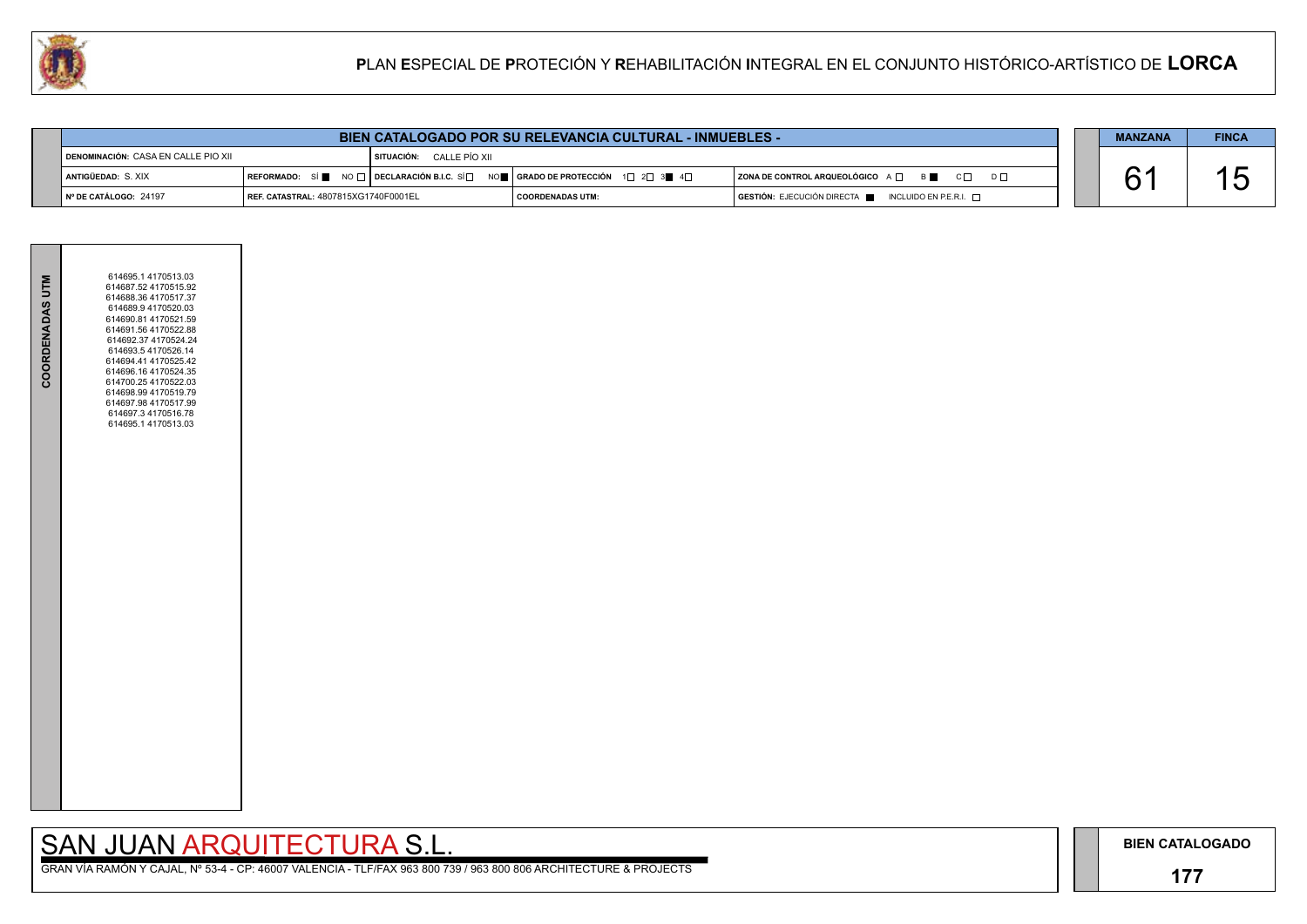## **178**

GRAN VÍA RAMÓN Y CAJAL, Nº 53-4 - CP: 46007 VALENCIA - TLF/FAX 963 800 739 / 963 800 806 ARCHITECTURE & PROJECTS

| $D \square$ |  |
|-------------|--|
|             |  |

| <b>MANZANA</b> | <b>FINCA</b> |
|----------------|--------------|
|                |              |



| UAR<br>PLAN ESPECIAL DE PROTECIÓN Y REHABILITACIÓN INTEGRAL EN EL CONJUNTO HISTÓRICO-ARTÍSTICO DE LORCA |                                                                 |                                                                                                                                                                                                             |                         |  |                                                                      |  |    |    |  |
|---------------------------------------------------------------------------------------------------------|-----------------------------------------------------------------|-------------------------------------------------------------------------------------------------------------------------------------------------------------------------------------------------------------|-------------------------|--|----------------------------------------------------------------------|--|----|----|--|
|                                                                                                         |                                                                 |                                                                                                                                                                                                             |                         |  |                                                                      |  |    |    |  |
|                                                                                                         | <b>BIEN CATALOGADO POR SU RELEVANCIA CULTURAL - INMUEBLES -</b> |                                                                                                                                                                                                             |                         |  |                                                                      |  |    |    |  |
| DENOMINACIÓN: CASA EN CALLE PÍO XII, 15                                                                 | SITUACIÓN: CALLE PÍO XII, 15                                    |                                                                                                                                                                                                             |                         |  |                                                                      |  |    |    |  |
| ANTIGÜEDAD: ANTES 1900                                                                                  |                                                                 | $\sf I$ REFORMADO: $\;$ SÍ $\sqcap$ $\;$ NO $\blacksquare$ $\sf I$ DECLARACIÓN B.I.C. SÍ $\sqcap$ $\;$ NO $\blacksquare$ $\sf I$ GRADO DE PROTECCIÓN $\;$ 1 $\sqcap$ 2 $\sqcap$ 3 $\blacksquare$ 4 $\sqcap$ |                         |  | $ $ ZONA DE CONTROL ARQUEOLÓGICO $A \Box$ $B \Box$ $C \Box$ $D \Box$ |  | 61 | 16 |  |
| Nº DE CATÁLOGO: 24295                                                                                   | REF. CATASTRAL:4807816XG1740F0001SL                             |                                                                                                                                                                                                             | <b>COORDENADAS UTM:</b> |  | GESTIÓN: EJECUCIÓN DIRECTA E<br>INCLUIDO EN P.E.R.I. $\Box$          |  |    |    |  |

| COORDENADAS UTM | 614699.79 4170530.21<br>614697.76 4170526.93<br>614696.16 4170524.35<br>614694.41 4170525.42<br>614693.5 4170526.14<br>614692.37 4170524.24<br>614691.56 4170522.88<br>614690.81 4170521.59<br>614689.9 4170520.03<br>614688.36 4170517.37<br>614687.52 4170515.92<br>614687.51 4170515.93<br>614679.48 4170518.66<br>614682.02 4170523.92<br>614682.99 4170525.94<br>614683.31 4170526.6<br>614684.83 4170529.77<br>614686.054170532.29<br>614687.97 4170536.26<br>614689.99 4170540.21<br>614690.64170541.4<br>614691.14 4170542.45<br>614691.7 4170543.53<br>614693 22 4170542.45<br>614694 39 4170541.62<br>614694.96 4170542.45<br>614696.3 4170544.36<br>614696.43 4170544.54<br>614697.41 4170546.05<br>614700.92 4170543.75<br>614700.58 4170543.26<br>614700.03 4170542.45<br>614699.76 4170542.04<br>614701.67 4170540.76<br>614707.56 4170536.84<br>614707.08 4170537.12<br>614702.35 4170529.4<br>614701.95 4170528.79<br>614699.79 4170530.21 |
|-----------------|------------------------------------------------------------------------------------------------------------------------------------------------------------------------------------------------------------------------------------------------------------------------------------------------------------------------------------------------------------------------------------------------------------------------------------------------------------------------------------------------------------------------------------------------------------------------------------------------------------------------------------------------------------------------------------------------------------------------------------------------------------------------------------------------------------------------------------------------------------------------------------------------------------------------------------------------------------|
|                 |                                                                                                                                                                                                                                                                                                                                                                                                                                                                                                                                                                                                                                                                                                                                                                                                                                                                                                                                                            |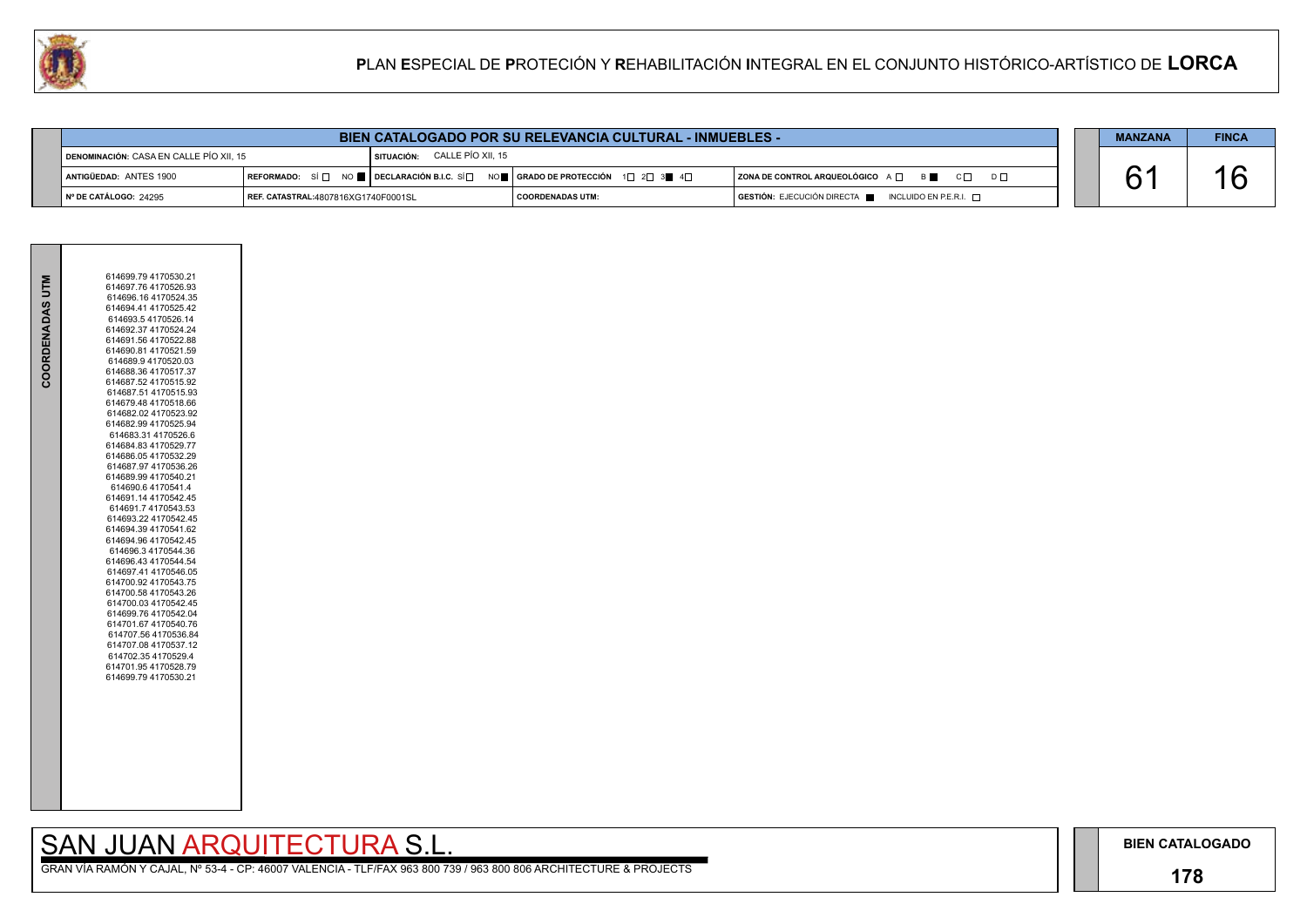## **179**

## SAN JUAN ARQUITECTURA S.L.

| $\mathsf{D}\ \Box$ |  |
|--------------------|--|
|                    |  |

| <b>MANZANA</b> | <b>FINCA</b> |
|----------------|--------------|
|                | Ч            |

| <b>COORDENADAS UTM</b> | 614665.21 4170525.46<br>614650.24 4170532.61<br>614653.31 4170538.21<br>614653.4 4170538.37<br>614655.46 4170541.91<br>614656.21 4170541.41<br>614659.77 4170539.11<br>614665.78 4170535.21<br>614669.5 4170532.81<br>614669.35 4170532.54<br>614668 4170530.23<br>614665.21 4170525.46 | REFERENCIA CATASTRAL | 4807818XG1740F0001UL<br>4807818XG1740F0002IB<br>4807818XG1740F0003OZ<br>4807818XG1740F0004PX |  |
|------------------------|-----------------------------------------------------------------------------------------------------------------------------------------------------------------------------------------------------------------------------------------------------------------------------------------|----------------------|----------------------------------------------------------------------------------------------|--|
|                        |                                                                                                                                                                                                                                                                                         |                      |                                                                                              |  |



| <b>BIEN CATALOGADO POR SU RELEVANCIA CULTURAL - INMUEBLES -</b> |                                                                                                       |                                                                                                                                                       |                    |  |                                                    |  |  | <b>FINCA</b> |
|-----------------------------------------------------------------|-------------------------------------------------------------------------------------------------------|-------------------------------------------------------------------------------------------------------------------------------------------------------|--------------------|--|----------------------------------------------------|--|--|--------------|
|                                                                 | DENOMINACIÓN: CASA EN CALLE PÍO XII - CALLE PADRE AZOR<br>SITUACIÓN: CALLE PÍO XII - CALLE PADRE AZOR |                                                                                                                                                       |                    |  |                                                    |  |  |              |
| ANTIGÜEDAD: ANTES 1900                                          |                                                                                                       | REFORMADO: SÍ $\square$ NO $\square$ DECLARACIÓN B.I.C. SÍ $\square$ NO $\square$   GRADO DE PROTECCIÓN $\square$ 2 $\square$ 3 $\square$ 4 $\square$ |                    |  | ZONA DE CONTROL ARQUEOLÓGICO A □ B □ C □           |  |  |              |
| │ № DE CATÁLOGO: 24296                                          | l REF. CATASTRAL:                                                                                     |                                                                                                                                                       | I COORDENADAS UTM: |  | GESTIÓN: EJECUCIÓN DIRECTA NE INCLUIDO EN P.E.R.I. |  |  |              |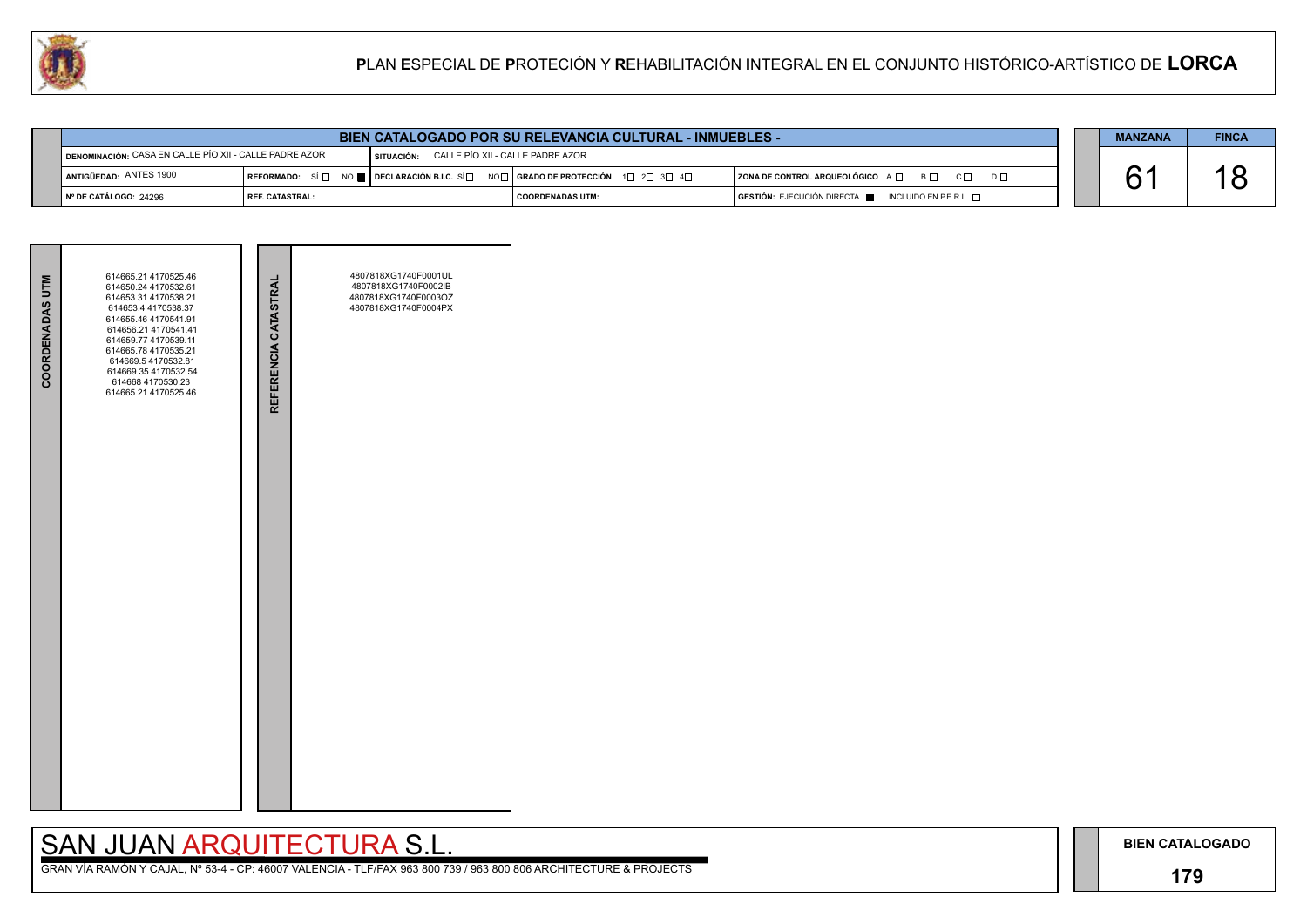## **180**

# SAN JUAN ARQUITECTURA S.L.

|     | <b>MANZANA</b> | <b>FINCA</b> |
|-----|----------------|--------------|
|     |                |              |
| D L |                |              |
|     |                |              |



| <b>BIEN CATALOGADO POR SU RELEVANCIA CULTURAL - INMUEBLES -</b> |                 |                                                                                                                                                       |                                                    |  |                                                    |  |  | <b>FINCA</b> |
|-----------------------------------------------------------------|-----------------|-------------------------------------------------------------------------------------------------------------------------------------------------------|----------------------------------------------------|--|----------------------------------------------------|--|--|--------------|
| DENOMINACIÓN: CASA EN PÍO XII - CALLE FERNANDO EL SANTO         |                 |                                                                                                                                                       | SITUACIÓN: CALLE PIO XII - CALLE FERNANDO EL SANTO |  |                                                    |  |  |              |
| ANTIGÜEDAD: S.XIX                                               |                 | REFORMADO: SÍ $\Box$ NO $\blacksquare$ DECLARACIÓN B.I.C. SÍ $\Box$ NO $\blacksquare$ GRADO DE PROTECCIÓN 1 $\Box$ 2 $\Box$ 3 $\blacksquare$ 4 $\Box$ |                                                    |  | ZONA DE CONTROL ARQUEOLÓGICO A Q B C Q<br>$D \Box$ |  |  |              |
| I Nº DE CATÁLOGO: 24200                                         | REF. CATASTRAL: |                                                                                                                                                       | COORDENADAS UTM:                                   |  | GESTIÓN: EJECUCIÓN DIRECTA NE INCLUIDO EN P.E.R.I. |  |  |              |

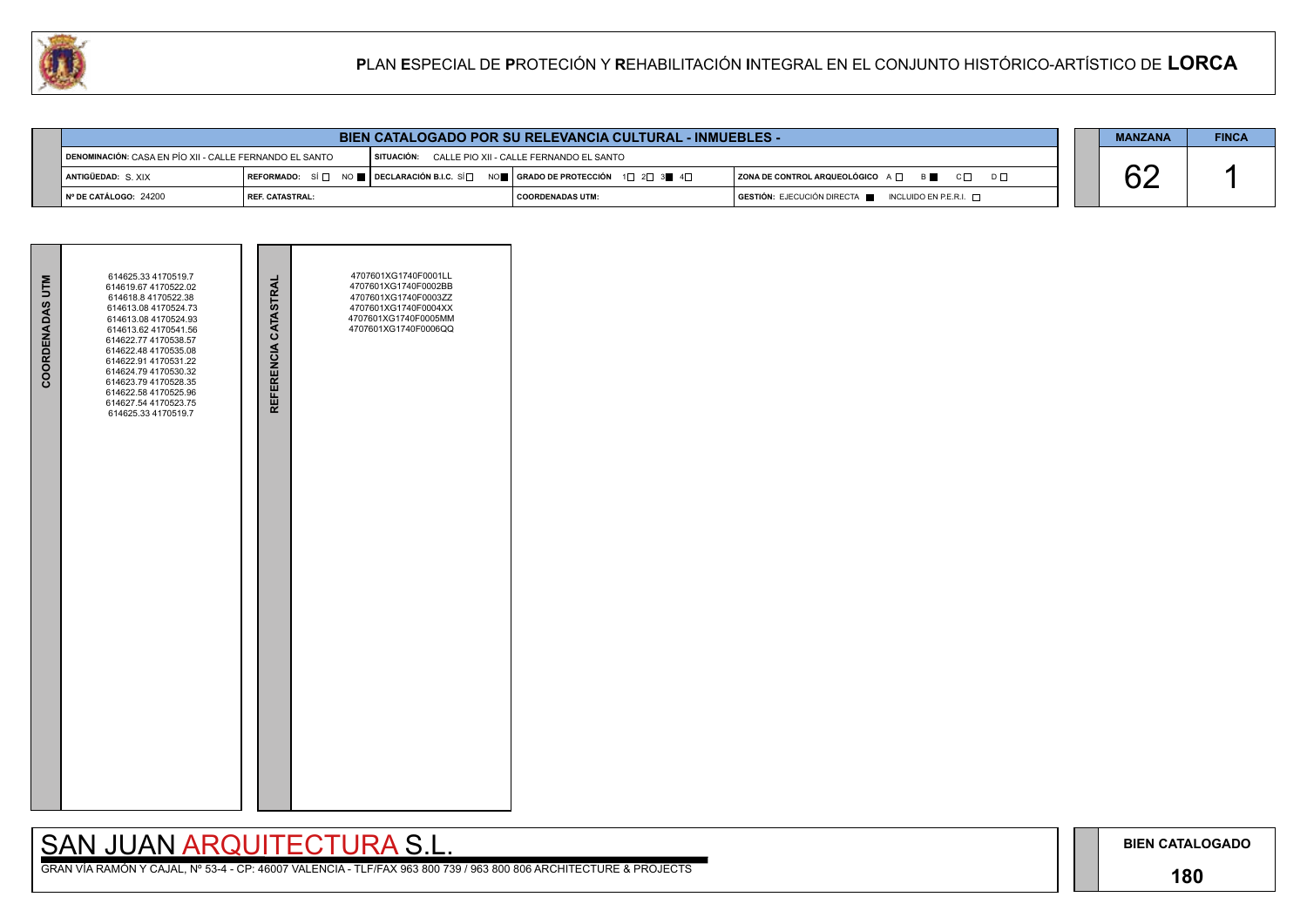# SAN JUAN ARQUITECTURA S.L.



| <b>BIEN CATALOGADO POR SU RELEVANCIA CULTURAL - INMUEBLES -</b> |                   |                                                                                                                                                                   |                                           |  |                                                                                      |  | <b>MANZANA</b> | <b>FINCA</b> |
|-----------------------------------------------------------------|-------------------|-------------------------------------------------------------------------------------------------------------------------------------------------------------------|-------------------------------------------|--|--------------------------------------------------------------------------------------|--|----------------|--------------|
| DENOMINACIÓN: CASA EN CALLE PÍO XII - CALLE ZORRILLA            |                   |                                                                                                                                                                   | SITUACIÓN: CALLE PÍO XII - CALLE ZORRILLA |  |                                                                                      |  |                |              |
| <b>i antigüedad:</b> S. XIX                                     |                   | $\mid$ REFORMADO: $\mid$ Si $\mid$ $\mid$ $\mid$ $\mid$ Declaración B.I.C. Si $\mid$ $\mid$ $\mid$ orado de protección $\mid$ 1 $\mid$ 2 $\mid$ 3 $\mid$ 4 $\mid$ |                                           |  | $ $ ZONA DE CONTROL ARQUEOLÓGICO $A \Box$ $B \Box$ $C \Box$<br>$D \Box$              |  | VZ             |              |
| Nº DE CATÁLOGO: 24198                                           | l REF. CATASTRAL: |                                                                                                                                                                   | <b>COORDENADAS UTM:</b>                   |  | $\overline{S}$ GESTIÓN: EJECUCIÓN DIRECTA $\blacksquare$ INCLUIDO EN P.E.R.I. $\Box$ |  |                |              |

| COORDENADAS UTM | 614624.79 4170530.32<br>614622.91 4170531.22<br>614622.48 4170535.08<br>614622.77 4170538.57<br>614624.53 4170538<br>614641.12 4170530.58<br>614648.3 4170527.04<br>614643.42 4170520.55<br>614643.39 4170520.53<br>614641.05 4170522.37<br>614638.53 4170523.89<br>614633.28 4170519.18<br>614631.24 4170520.8<br>614628.83 4170522.72<br>614627.54 4170523.75<br>614622.58 4170525.96<br>614623.79 4170528.35<br>614624.79 4170530.32 | REFERENCIA CATASTRAL | 4707602XG1740F0001TL<br>4707602XG1740F0002YB<br>4707602XG1740F0003UZ<br>4707602XG1740F0004IX<br>4707602XG1740F0005OM<br>4707602XG1740F0006PQ<br>4707602XG1740F0007AW |  |
|-----------------|-----------------------------------------------------------------------------------------------------------------------------------------------------------------------------------------------------------------------------------------------------------------------------------------------------------------------------------------------------------------------------------------------------------------------------------------|----------------------|----------------------------------------------------------------------------------------------------------------------------------------------------------------------|--|
|                 |                                                                                                                                                                                                                                                                                                                                                                                                                                         |                      |                                                                                                                                                                      |  |

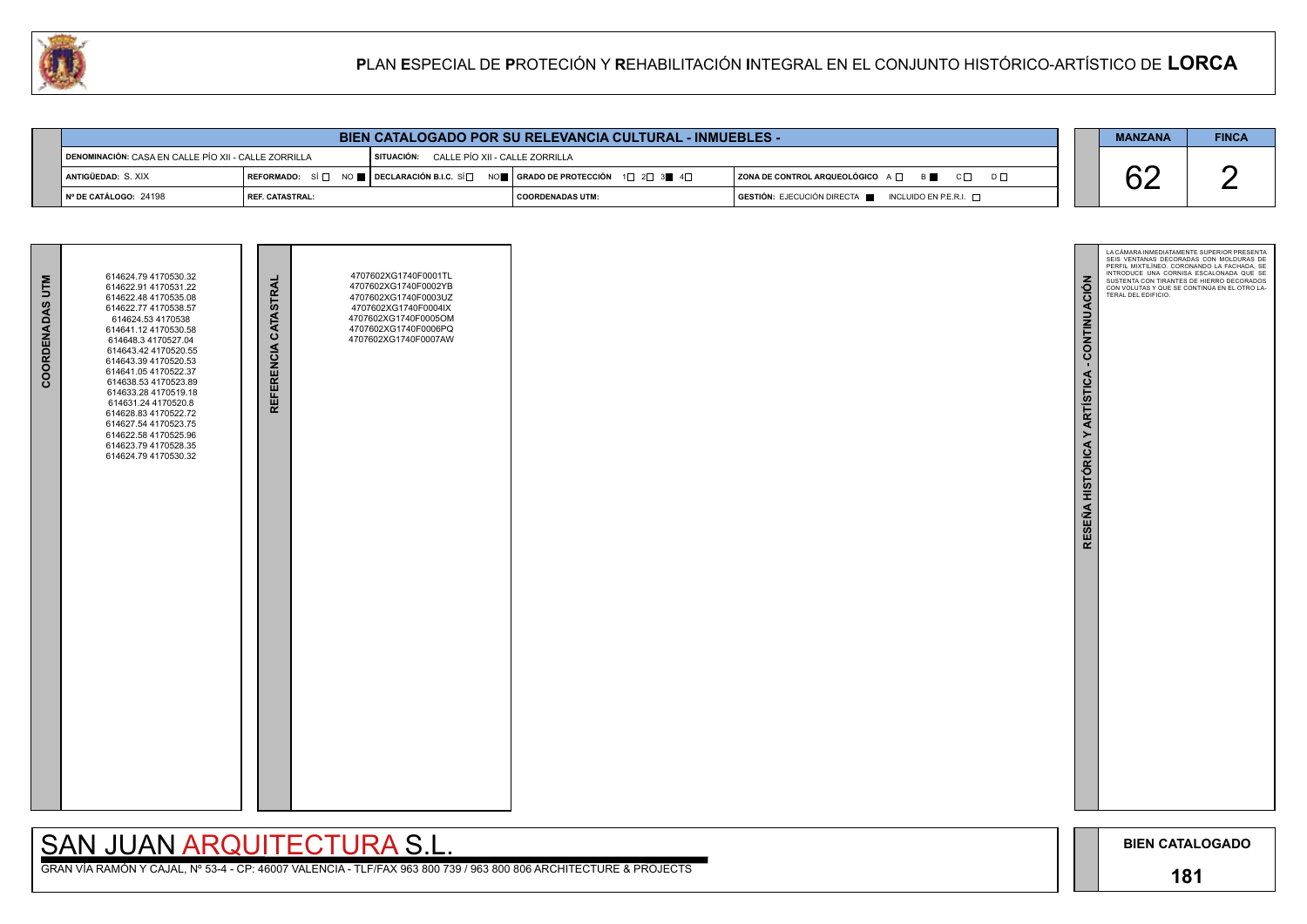## **182**

# SAN JUAN ARQUITECTURA S.L.

|  | <b>MANZANA</b> | <b>FINCA</b> |
|--|----------------|--------------|
|  |                |              |





| <b>BIEN CATALOGADO POR SU RELEVANCIA CULTURAL - INMUEBLES -</b>                |                                                                                       |  |                    |  |                                                                                              |  | <b>MANZANA</b> | <b>FINCA</b> |
|--------------------------------------------------------------------------------|---------------------------------------------------------------------------------------|--|--------------------|--|----------------------------------------------------------------------------------------------|--|----------------|--------------|
| SITUACIÓN: CALLE ZORRILLA, 4<br><b>DENOMINACIÓN: CASA EN CALLE ZORRILLA, 4</b> |                                                                                       |  |                    |  |                                                                                              |  |                |              |
| ANTIGÜEDAD: ANTES 1900                                                         | REFORMADO: SÍ □ NO ■ DECLARACIÓN B.I.C. SÍ □ NO □ GRADO DE PROTECCIÓN 1 □ 2 □ 3 □ 4 □ |  |                    |  | $ $ ZONA DE CONTROL ARQUEOLÓGICO $A \Box$ $B \Box$ $C \Box$<br>$D \Box$                      |  |                |              |
| $\vert$ N° DE CATÁLOGO: 24297                                                  | I REF. CATASTRAL:                                                                     |  | I COORDENADAS UTM: |  | $\overline{S}$ GESTIÓN: EJECUCIÓN DIRECTA $\overline{S}$ INCLUIDO EN P.E.R.I. $\overline{S}$ |  |                |              |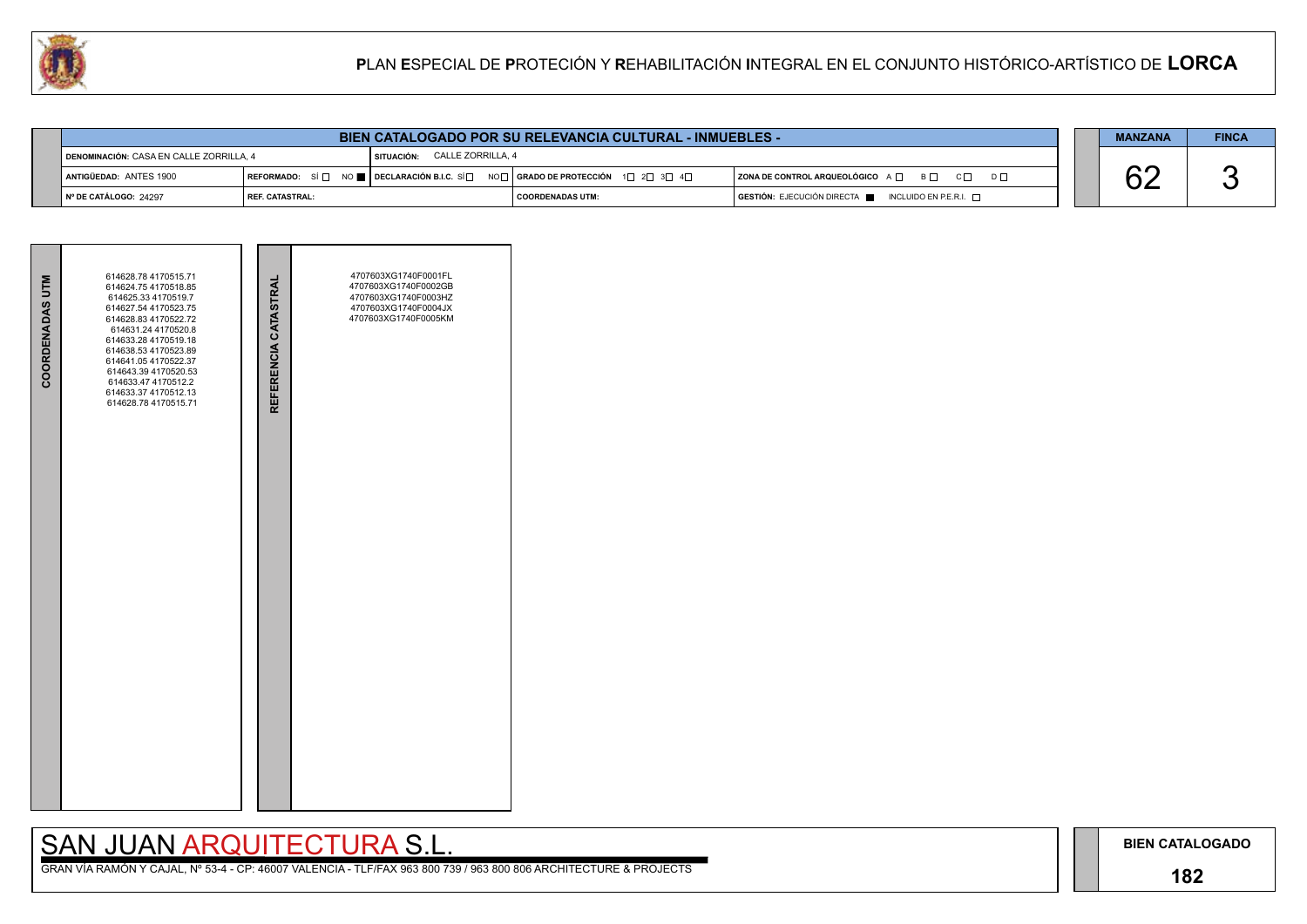## **183**

## SAN JUAN ARQUITECTURA S.L.

| $D \Box$ |  |
|----------|--|
|          |  |

| <b>MANZANA</b> | <b>FINCA</b> |
|----------------|--------------|
|                |              |



| <b>COORDENADAS UTM</b> | 614671.46 4170489.83<br>614665.2 4170494.24<br>614667.09 4170497.71<br>614667.74 4170498.91<br>614668.16 4170499.67<br>614675.75 4170497.25<br>614670.71 4170500.16<br>614671.03 4170500.68<br>614672.12 4170502.44<br>614673.71 4170505.03<br>614674.5 4170506.31<br>614676.33 4170509.26<br>614677.71 4170511.5<br>614678.11 4170512.15<br>614679.04 4170513.65<br>614684.14 4170511.59<br>614679.12 4170503.06<br>614678.46 4170501.93<br>614676.17 4170497.97<br>614673.66 4170493.65<br>614671.46 4170489.83 | REFERENCIA CATASTRAL | 4807002XG1740F0001LL<br>4807002XG1740F0002BB<br>4807002XG1740F0003ZZ |  |
|------------------------|-------------------------------------------------------------------------------------------------------------------------------------------------------------------------------------------------------------------------------------------------------------------------------------------------------------------------------------------------------------------------------------------------------------------------------------------------------------------------------------------------------------------|----------------------|----------------------------------------------------------------------|--|

|                                              | <b>BIEN CATALOGADO POR SU RELEVANCIA CULTURAL - INMUEBLES -</b> |                                                                                                                                       |                         |  |                                                                                      |  | <b>MANZANA</b> | <b>FINCA</b> |
|----------------------------------------------|-----------------------------------------------------------------|---------------------------------------------------------------------------------------------------------------------------------------|-------------------------|--|--------------------------------------------------------------------------------------|--|----------------|--------------|
| <b>I DENOMINACIÓN:</b> CASA EN CALLE PÍO XII |                                                                 | SITUACIÓN: CALLE PÍO XII. 8                                                                                                           |                         |  |                                                                                      |  |                |              |
| ANTIGÜEDAD: ANTES 1900                       |                                                                 | REFORMADO: SÍ $\blacksquare$ No $\Box$ DECLARACIÓN B.I.C. SÍ $\Box$ No $\Box$ GRADO DE PROTECCIÓN 1 $\Box$ 2 $\Box$ 3 $\Box$ 4 $\Box$ |                         |  | ZONA DE CONTROL ARQUEOLÓGICO A □ B □ C □ D □                                         |  |                |              |
| ∥ № DE CATÁLOGO: 24377                       | <b>REF. CATASTRAL:</b>                                          |                                                                                                                                       | <b>COORDENADAS UTM:</b> |  | $\overline{S}$ GESTIÓN: EJECUCIÓN DIRECTA $\blacksquare$ INCLUIDO EN P.E.R.I. $\Box$ |  |                |              |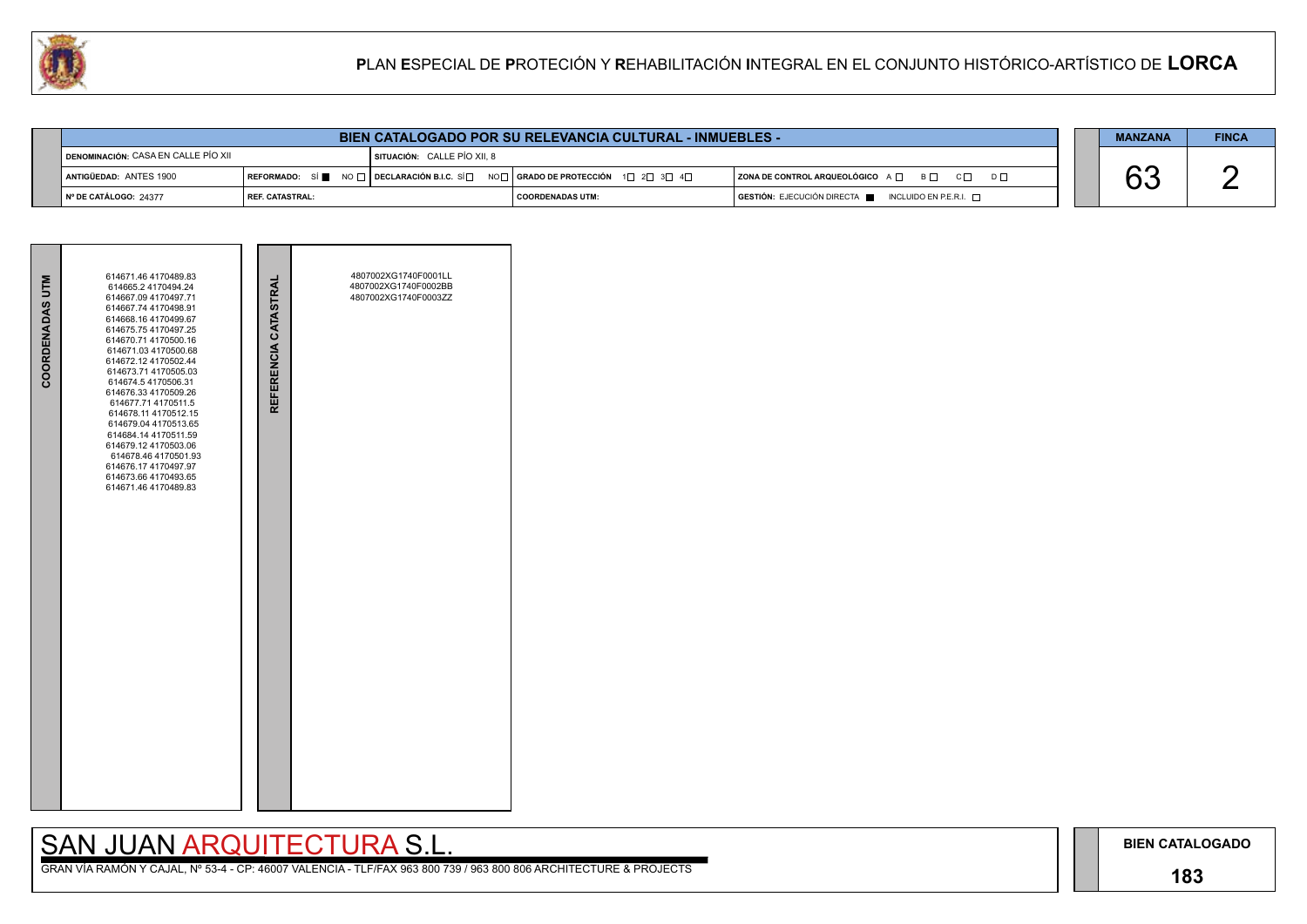## **184**

GRAN VÍA RAMÓN Y CAJAL, Nº 53-4 - CP: 46007 VALENCIA - TLF/FAX 963 800 739 / 963 800 806 ARCHITECTURE & PROJECTS

| $D \Box$ |  |
|----------|--|
|          |  |

| <b>MANZANA</b> | <b>FINCA</b> |
|----------------|--------------|
|                |              |



|                                   | <b>BIEN CATALOGADO POR SU RELEVANCIA CULTURAL - INMUEBLES -</b> |                                     |                                                                             |                                                                                              | <b>MANZANA</b> | <b>FINCA</b> |
|-----------------------------------|-----------------------------------------------------------------|-------------------------------------|-----------------------------------------------------------------------------|----------------------------------------------------------------------------------------------|----------------|--------------|
| DENOMINACIÓN: CASA EN PÍO XII, 10 |                                                                 | <b>SITUACIÓN: CALLE PÍO XII, 10</b> |                                                                             |                                                                                              |                |              |
| ANTIGÜEDAD: ANTES 1900            |                                                                 |                                     | REFORMADO: SÍ NO T DECLARACIÓN B.I.C. SÍ NO T GRADO DE PROTECCIÓN 1 2 3 3 4 | $ $ ZONA DE CONTROL ARQUEOLÓGICO $A \Box$ $B \Box$ $C \Box$<br>$D \Box$                      |                |              |
| ∥ Nº DE CATÁLOGO: 24380           | REF. CATASTRAL:4807003XG1740F0001TL, 4807003XG1740F0002YB       |                                     | COORDENADAS UTM:                                                            | $\overline{a}$ GESTIÓN: EJECUCIÓN DIRECTA $\overline{a}$ INCLUIDO EN P.E.R.I. $\overline{a}$ |                |              |

| COORDENADAS UTM | 614673.3 4170488.54<br>614671.46 4170489.83<br>614675.754170497.25<br>614676.17 4170497.97<br>614678.46 4170501.93<br>614678.57 4170502.12<br>614679.12 4170503.06<br>614684.14 4170511.59<br>614690.39 4170509.08<br>614688.4 4170504.64<br>614686.654170500.74<br>614685.77 4170501.35<br>614683.734170498.49<br>614683.01 4170497.49<br>614681.26 4170495.03<br>614679.28 4170492.44<br>614676.39 4170488.67<br>614677.51 4170486.44<br>614679.61 4170485.22<br>614679.69 4170485.33<br>614680.99 4170484.52<br>614679.84 4170480.84<br>614679.66 4170480.08<br>614678.31 4170480.6<br>614676.45 4170481.48<br>614676.86 4170481.83<br>614673.6 4170483.23<br>614674.86 4170485.33<br>614675.73 4170486.78<br>614673.3 4170488.54 |
|-----------------|--------------------------------------------------------------------------------------------------------------------------------------------------------------------------------------------------------------------------------------------------------------------------------------------------------------------------------------------------------------------------------------------------------------------------------------------------------------------------------------------------------------------------------------------------------------------------------------------------------------------------------------------------------------------------------------------------------------------------------------|
|                 |                                                                                                                                                                                                                                                                                                                                                                                                                                                                                                                                                                                                                                                                                                                                      |
|                 |                                                                                                                                                                                                                                                                                                                                                                                                                                                                                                                                                                                                                                                                                                                                      |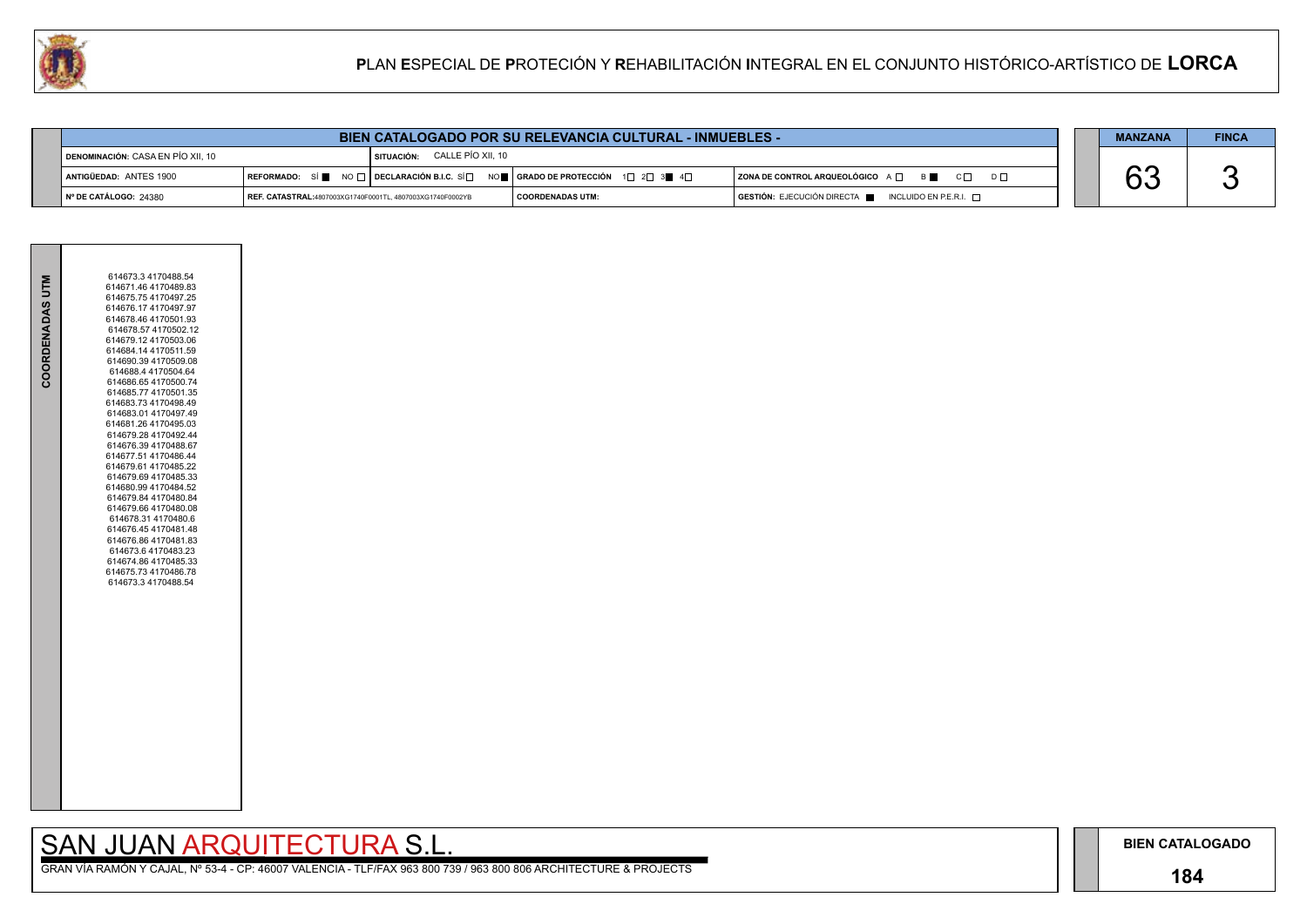## **185**

## SAN JUAN ARQUITECTURA S.L.

|  | <b>MANZANA</b>            | <b>FINCA</b> |
|--|---------------------------|--------------|
|  | $\cdot$ $\curvearrowleft$ |              |



| COORDENADAS UTM | 614679.69 4170485.33<br>614679.61 4170485.22<br>614677.51 4170486.44<br>614676.39 4170488.67<br>614679.28 4170492.44<br>614681.26 4170495.03<br>614683.01 4170497.49<br>614683.734170498.49<br>614685.77 4170501.35<br>614686.654170500.74<br>614688.4 4170504.64<br>614690.39 4170509.08<br>614699.14 4170505.5<br>614697.97 4170503.38<br>614696.86 4170501.37<br>614696.61 4170500.93<br>614692.91 4170494.18<br>614695 4170492.93<br>614695.53 4170492.57<br>614691.21 4170486.49<br>614693.04 4170485.72<br>614691.25 4170482.91<br>614690.91 4170482.31<br>614688.764170483.8<br>614687.08 4170484.98<br>614685.54170486<br>614682.93 4170487.69<br>614680.99 4170484.52<br>614679.69 4170485.33 | REFERENCIA CATASTRAL | 4807004XG1740F0001FL<br>4807004XG1740F0002GB<br>4807004XG1740F0003HZ<br>4807004XG1740F0004JX |  |
|-----------------|--------------------------------------------------------------------------------------------------------------------------------------------------------------------------------------------------------------------------------------------------------------------------------------------------------------------------------------------------------------------------------------------------------------------------------------------------------------------------------------------------------------------------------------------------------------------------------------------------------------------------------------------------------------------------------------------------------|----------------------|----------------------------------------------------------------------------------------------|--|

|                                         |                          | <b>BIEN CATALOGADO POR SU RELEVANCIA CULTURAL - INMUEBLES -</b>                                                                                            |                    |  |                                                                                              |  | <b>MANZANA</b> | <b>FINCA</b> |
|-----------------------------------------|--------------------------|------------------------------------------------------------------------------------------------------------------------------------------------------------|--------------------|--|----------------------------------------------------------------------------------------------|--|----------------|--------------|
| DENOMINACIÓN: CASA EN CALLE PÍO XII, 12 |                          | CALLE PÍO XII. 12<br>l SITUACIÓN:                                                                                                                          |                    |  |                                                                                              |  |                |              |
| ANTIGÜEDAD: ANTES 1900                  |                          | REFORMADO: SÍ $\square$ NO $\blacksquare$ DECLARACIÓN B.I.C. SÍ $\square$ NO $\square$ GRADO DE PROTECCIÓN 1 $\square$ 2 $\square$ 3 $\square$ 4 $\square$ |                    |  | ZONA DE CONTROL ARQUEOLÓGICO $A \Box$ $B \Box$ $C \Box$<br>$D \Box$                          |  | ⌒⌒             |              |
| $\vert$ N° DE CATÁLOGO: 24298           | <b>I REF. CATASTRAL:</b> |                                                                                                                                                            | I COORDENADAS UTM: |  | $\overline{a}$ GESTIÓN: EJECUCIÓN DIRECTA $\overline{a}$ INCLUIDO EN P.E.R.I. $\overline{a}$ |  |                |              |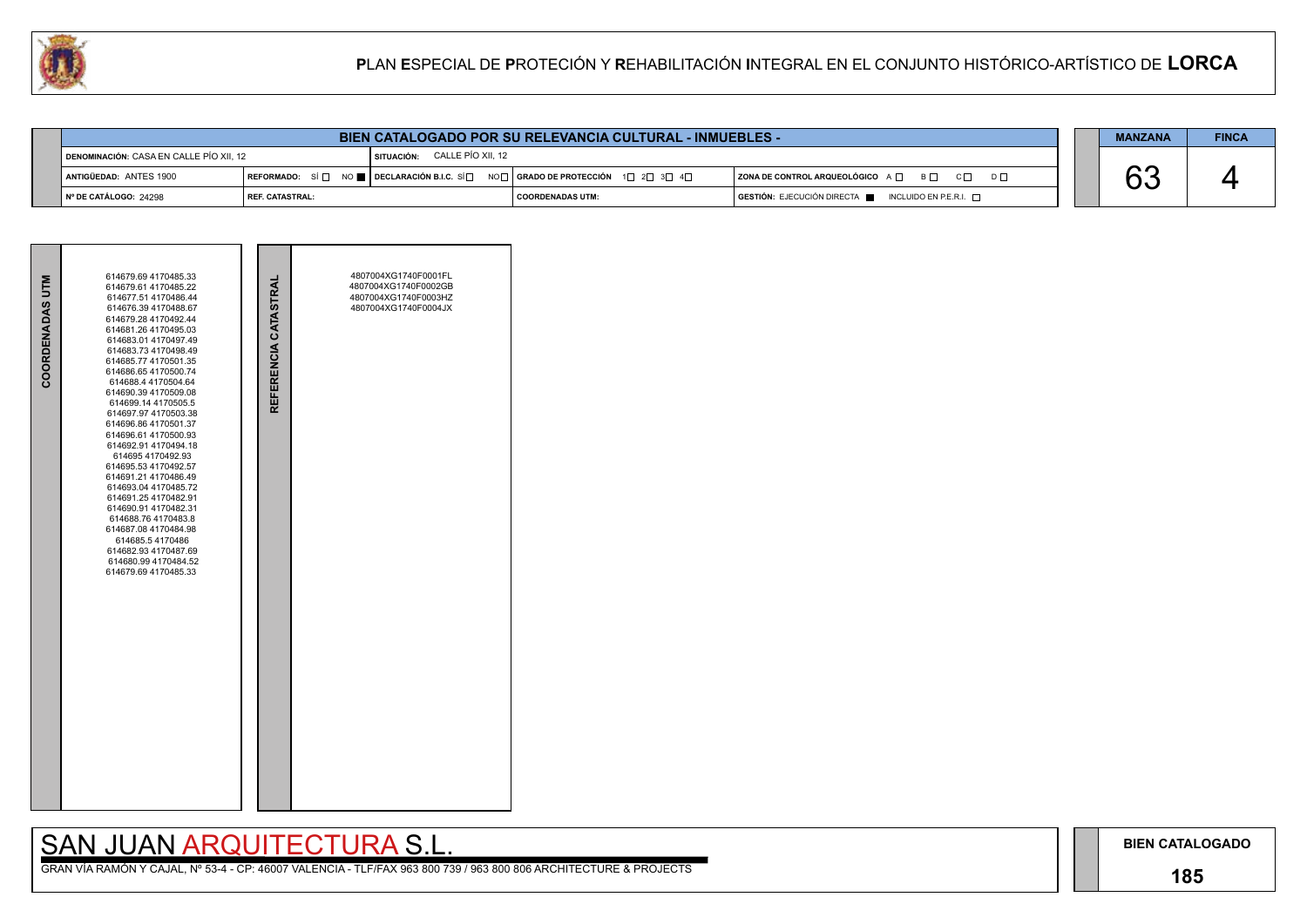## **186**

# SAN JUAN ARQUITECTURA S.L.

|     | <b>MANZANA</b> | <b>FINCA</b> |
|-----|----------------|--------------|
| D L |                |              |
|     |                |              |



| <b>BIEN CATALOGADO POR SU RELEVANCIA CULTURAL - INMUEBLES -</b> |                   |                                                                                                                                                       |                         |  |                                                                                              |  |  | <b>FINCA</b> |
|-----------------------------------------------------------------|-------------------|-------------------------------------------------------------------------------------------------------------------------------------------------------|-------------------------|--|----------------------------------------------------------------------------------------------|--|--|--------------|
| DENOMINACIÓN: CASA DEL DOCTOR Gª PERIAGO                        |                   | SITUACIÓN: CALLE CORREDERA - CALLE PIO XII                                                                                                            |                         |  |                                                                                              |  |  |              |
| <b>ANTIGÜEDAD: S. XIX</b>                                       |                   | REFORMADO: SÍ $\blacksquare$ NO $\Box$ DECLARACIÓN B.I.C. SÍ $\Box$ NO $\blacksquare$ GRADO DE PROTECCIÓN 1 $\Box$ 2 $\Box$ 3 $\blacksquare$ 4 $\Box$ |                         |  | ZONA DE CONTROL ARQUEOLÓGICO A □ B B C □ D □                                                 |  |  |              |
| $\vert$ N° DE CATÁLOGO: 24201                                   | l REF. CATASTRAL: |                                                                                                                                                       | <b>COORDENADAS UTM:</b> |  | $\overline{S}$ GESTIÓN: EJECUCIÓN DIRECTA $\overline{S}$ INCLUIDO EN P.E.R.I. $\overline{S}$ |  |  |              |

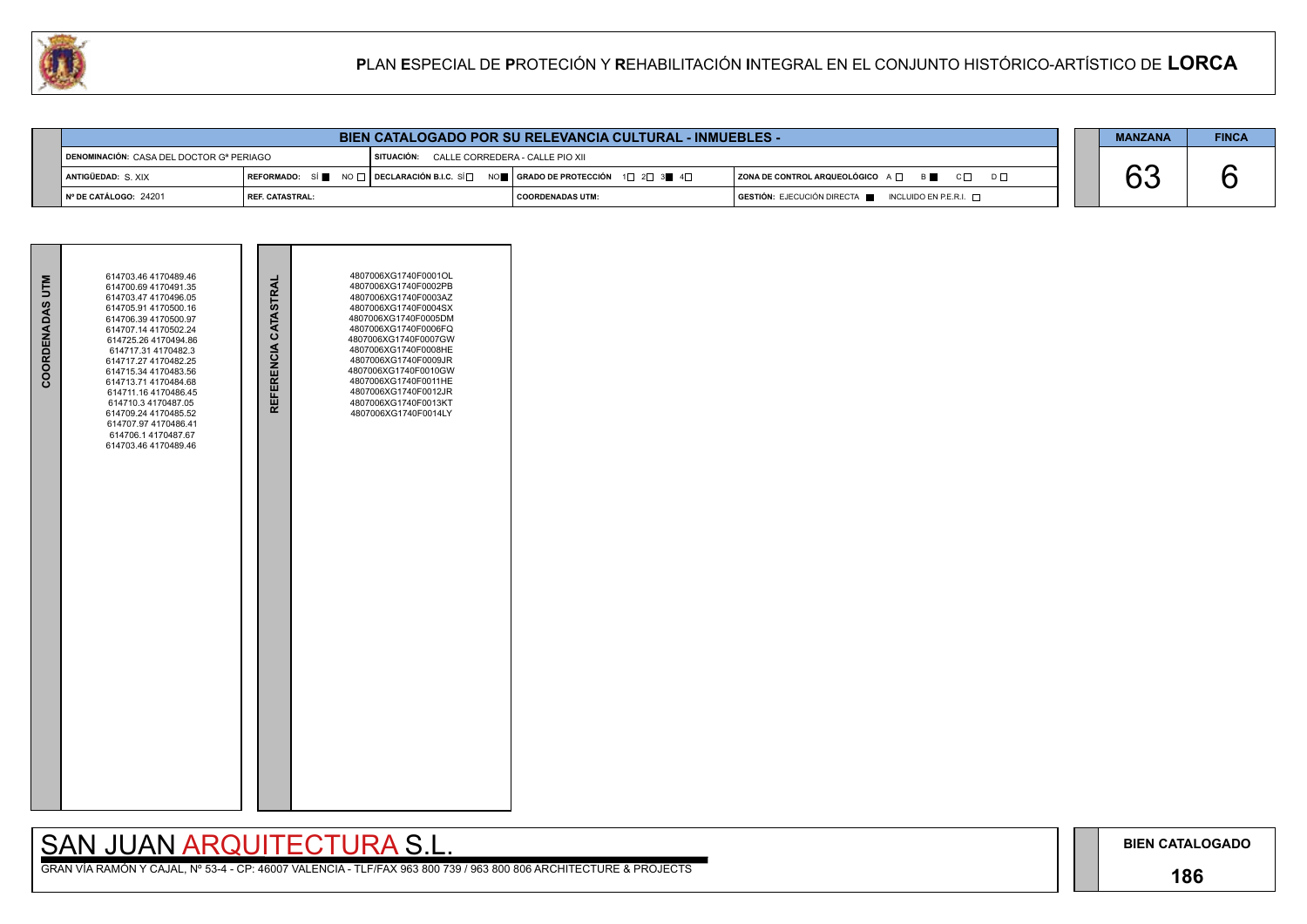

GRAN VÍA RAMÓN Y CAJAL, Nº 53-4 - CP: 46007 VALENCIA - TLF/FAX 963 800 739 / 963 800 806 ARCHITECTURE & PROJECTS

| COORDENADAS UTM | 614675.73 4170462.97<br>614675.59 4170463.07<br>614672.45 4170465.23<br>614676.26 4170472.84<br>614678.6 4170477.52<br>614679.37 4170478.85<br>614679.66 4170480.08<br>614679.84 4170480.84<br>614680.99 4170484.52<br>614682.93 4170487.69<br>614685.54170486<br>614687.08 4170484.98<br>614688.76 4170483.8<br>614690.91 4170482.31<br>614691.254170482.91<br>614698.78 4170476.22<br>614698.87 4170476.14<br>614699.24 4170475.83<br>614703.39 4170472.35<br>614707.82 4170468.64<br>614707.75 4170468.54<br>614702.02 4170460.32<br>614697.57 4170462.83<br>614695.04 4170464.26<br>614694.93 4170464.33<br>614694.03 4170464.71<br>614688.01 4170467.29<br>614687.4 4170467.55<br>614684.64 4170468.73<br>614683.94 4170469.03<br>614680.31 4170470.6<br>614675.73 4170462.97 |
|-----------------|------------------------------------------------------------------------------------------------------------------------------------------------------------------------------------------------------------------------------------------------------------------------------------------------------------------------------------------------------------------------------------------------------------------------------------------------------------------------------------------------------------------------------------------------------------------------------------------------------------------------------------------------------------------------------------------------------------------------------------------------------------------------------------|
|                 |                                                                                                                                                                                                                                                                                                                                                                                                                                                                                                                                                                                                                                                                                                                                                                                    |

| <b>BIEN CATALOGADO POR SU RELEVANCIA CULTURAL - INMUEBLES -</b> |                                                                                 |                                                   |                         |  |                                                                        |  | <b>MANZANA</b> | <b>FINCA</b> |
|-----------------------------------------------------------------|---------------------------------------------------------------------------------|---------------------------------------------------|-------------------------|--|------------------------------------------------------------------------|--|----------------|--------------|
| DENOMINACIÓN: EDIFICIO MONTOYA                                  |                                                                                 | CALLE CORREDERA - CALLE ECHEGARAY<br>I SITUACIÓN: |                         |  |                                                                        |  |                |              |
| ANTIGÜEDAD: S XIX                                               | REFORMADO: SÍ NO □ DECLARACIÓN B.I.C. SÍ NO I GRADO DE PROTECCIÓN 1 D 2 3 4 4 D |                                                   |                         |  | ZONA DE CONTROL ARQUEOLÓGICO A □ B ■ C □ D □                           |  |                |              |
| I Nº DE CATÁLOGO: 24202                                         | REF. CATASTRAL: 4807007XG1740F0001KL, 4807007XG1740F0002LB                      |                                                   | <b>COORDENADAS UTM:</b> |  | $GESTIÓN: EJECUCIÓN DIRECTA \blacksquare INCLUIDO EN P.E.R.I. \square$ |  |                |              |

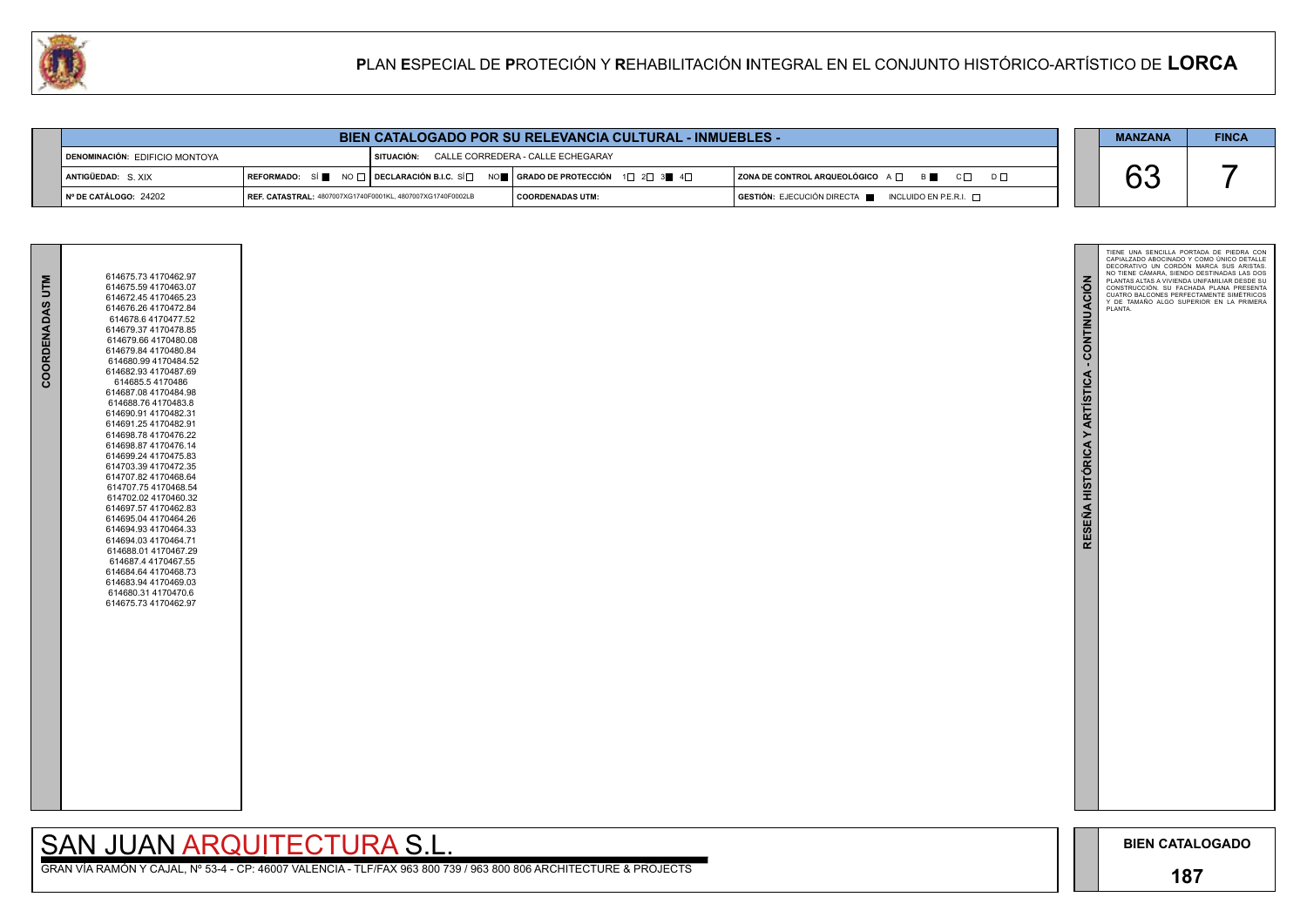## **188**

## SAN JUAN ARQUITECTURA S.L.

| $D \square$ |  |
|-------------|--|
|             |  |



| <b>COORDENADAS UTM</b> | 614616.63 4170468.36<br>614615.8 4170472.43<br>614617.62 4170474.3<br>614622.05 4170478.85<br>614625.03 4170476.58<br>614627.95 4170474.37<br>614629.18 4170473.44<br>614629.43 4170473.25<br>614629.28 4170472.9<br>614628.61 4170471.4<br>614627.76 4170469.47<br>614622.86 4170469.27<br>614618.78 4170468.87<br>614616.75 4170467.85<br>614616.63 4170468.36 | REFERENCIA CATASTRAL | 4807018XG1740F0001ZL<br>4807018XG1740F0002XB<br>4807018XG1740F0003MZ |  |
|------------------------|------------------------------------------------------------------------------------------------------------------------------------------------------------------------------------------------------------------------------------------------------------------------------------------------------------------------------------------------------------------|----------------------|----------------------------------------------------------------------|--|
|                        |                                                                                                                                                                                                                                                                                                                                                                  |                      |                                                                      |  |



| <b>BIEN CATALOGADO POR SU RELEVANCIA CULTURAL - INMUEBLES -</b> |                   |                                                                                                                                                            |                         |  |                                                                        |  | <b>MANZANA</b> | <b>FINCA</b> |
|-----------------------------------------------------------------|-------------------|------------------------------------------------------------------------------------------------------------------------------------------------------------|-------------------------|--|------------------------------------------------------------------------|--|----------------|--------------|
| DENOMINACIÓN: CASA EN LA CALLE ALFONSO X EL SABIO               |                   | CALLE ALFONSO X EL SABIO<br>SITUACIÓN:                                                                                                                     |                         |  |                                                                        |  |                |              |
| ANTIGÜEDAD: ANTES 1900                                          |                   | REFORMADO: SÍ $\blacksquare$ NO $\square$ DECLARACIÓN B.I.C. SÍ $\square$ NO $\square$ GRADO DE PROTECCIÓN 1 $\square$ 2 $\square$ 3 $\square$ 4 $\square$ |                         |  | $ $ ZONA DE CONTROL ARQUEOLÓGICO $A \Box$ $B \Box$<br>$C \Box$         |  |                |              |
| Nº DE CATÁLOGO: 24378                                           | l REF. CATASTRAL: |                                                                                                                                                            | <b>COORDENADAS UTM:</b> |  | $GESTIÓN: EJECUCIÓN DIRECTA \blacksquare INCLUIDO EN P.E.R.I. \square$ |  |                |              |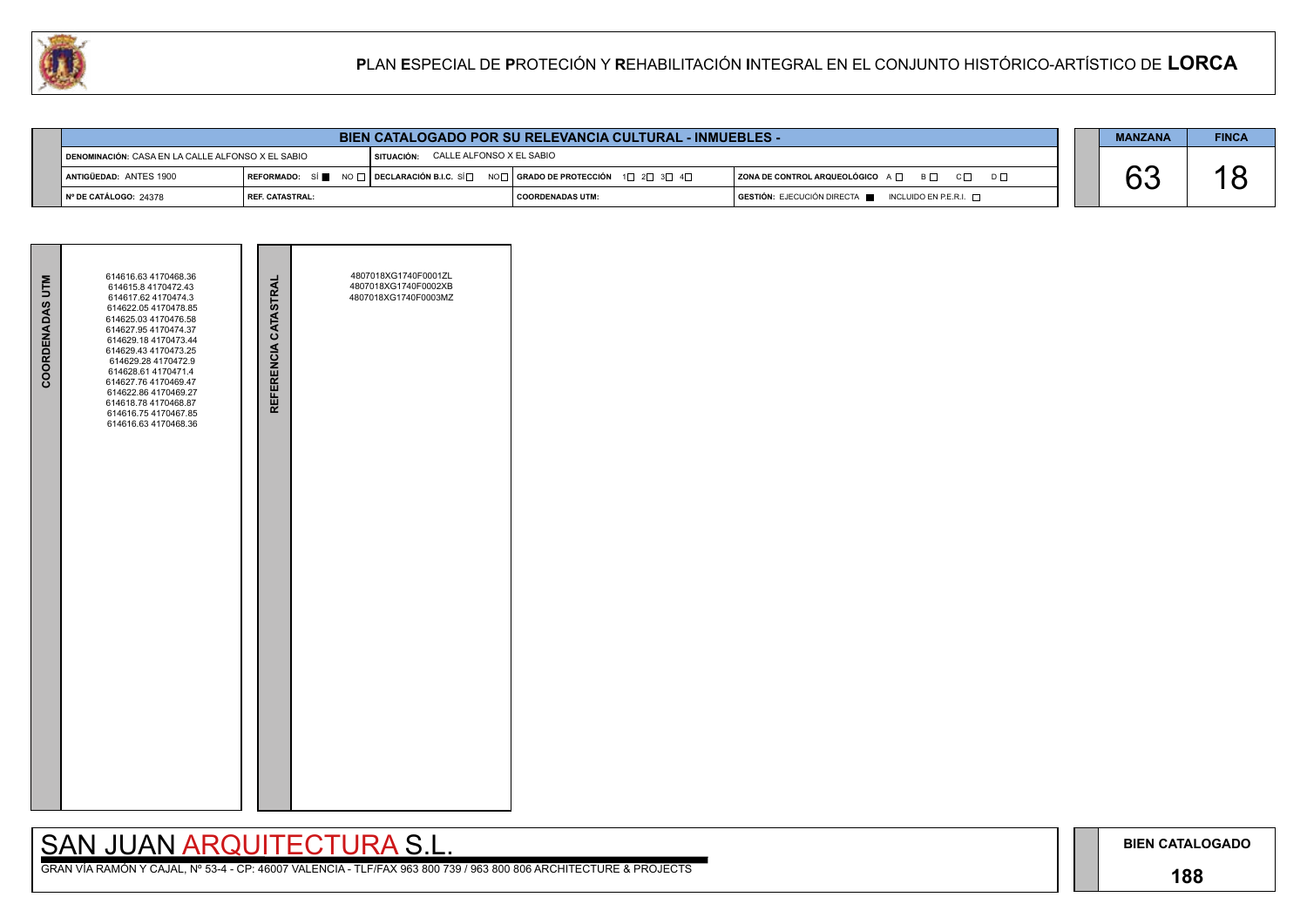

GRAN VÍA RAMÓN Y CAJAL, Nº 53-4 - CP: 46007 VALENCIA - TLF/FAX 963 800 739 / 963 800 806 ARCHITECTURE & PROJECTS

|                                           |                 | <b>BIEN CATALOGADO POR SU RELEVANCIA CULTURAL - INMUEBLES -</b> |                                                                                      |  | <b>MANZANA</b> | <b>FINCA</b> |
|-------------------------------------------|-----------------|-----------------------------------------------------------------|--------------------------------------------------------------------------------------|--|----------------|--------------|
| DENOMINACIÓN: CASA DE D. EVARISTO SÁNCHEZ |                 | SITUACIÓN: CALLE ZORRILLA - CALLE ECHEGARAY                     |                                                                                      |  |                |              |
| ANTIGÜEDAD: S. XIX                        |                 |                                                                 | $ $ ZONA DE CONTROL ARQUEOLÓGICO $A \Box$ $B \Box$<br>$C \Box$<br>$D \Box$           |  | $\bigcap$      | י הה         |
| $\blacksquare$ N° DE CATÁLOGO: 24066      | REF. CATASTRAL: | I COORDENADAS UTM:                                              | $\overline{S}$ GESTIÓN: EJECUCIÓN DIRECTA $\blacksquare$ INCLUIDO EN P.E.R.I. $\Box$ |  |                |              |

| 614621.6710 4170500.1710<br>614631.3210 4170505.7910<br>614638.1110 4170509.7610<br>614647.0710 4170517.3410<br>614657.5410 4170506.0110<br>614656.8710 4170503.8010<br>614655.3110 4170501.2210<br>614665.2010 4170494.2410<br>614671.4610 4170489.8310<br>614675.7310 4170486.7810<br>614672.5310 4170481.4410<br>614670.9010 4170479.2210<br>614667.6510 4170480.8610<br>614663.0510 4170473.9510<br>614655.8210 4170476.7210<br>614653.2810 4170478.5410<br>614654.1010 4170480.0410<br>614653.4110 4170480.4810<br>614655.7710 4170483.8610<br>614654.1510 4170485.0210<br>614651.7810 4170481.5210<br>614647.7010 4170484.1510<br>614643.9810 4170480.2210<br>614643.8810 4170480.3010<br>614631.9010 4170487.9910<br>614630.6010 4170486.7710<br>614627.9910 4170490.3810<br>614626.5010 4170492.4610<br>614624.2310 4170496 0810 |                          | REFERENCIA CATASTRAL | 4807022XG1740F0001UL<br>4807022XG1740F0002IB<br>4807022XG1740F0003OZ<br>4807023XG1740F0001HL<br>4807023XG1740F0002JB<br>4807023XG1740F0003KZ<br>4807023XG1740F0004LX<br>4807023XG1740F0005BM<br>4807023XG1740F0006ZQ |  |
|------------------------------------------------------------------------------------------------------------------------------------------------------------------------------------------------------------------------------------------------------------------------------------------------------------------------------------------------------------------------------------------------------------------------------------------------------------------------------------------------------------------------------------------------------------------------------------------------------------------------------------------------------------------------------------------------------------------------------------------------------------------------------------------------------------------------------------------|--------------------------|----------------------|----------------------------------------------------------------------------------------------------------------------------------------------------------------------------------------------------------------------|--|
|                                                                                                                                                                                                                                                                                                                                                                                                                                                                                                                                                                                                                                                                                                                                                                                                                                          | 614621.6710 4170500.1710 |                      |                                                                                                                                                                                                                      |  |

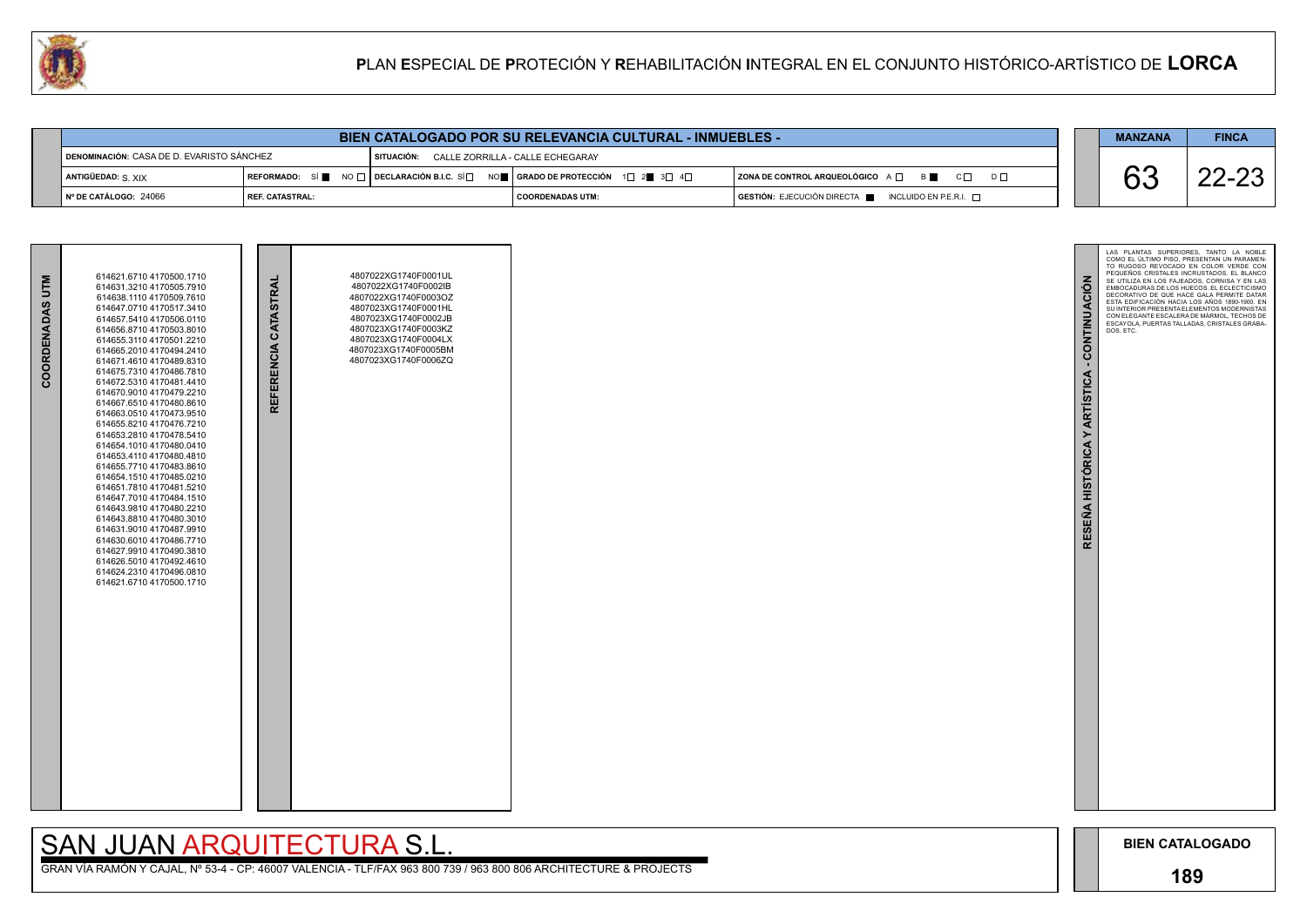### **190**

# SAN JUAN ARQUITECTURA S.L.

|                               | <b>BIEN CATALOGADO POR SU RELEVANCIA CULTURAL - INMUEBLES -</b>                                        |  |                                                                                                                                                       |                                                                                         |  |  |  |
|-------------------------------|--------------------------------------------------------------------------------------------------------|--|-------------------------------------------------------------------------------------------------------------------------------------------------------|-----------------------------------------------------------------------------------------|--|--|--|
|                               | CALLE CORREDERA - CALLE PÍO XII - CALLE COLMENARICO<br>DENOMINACIÓN: CASA DE LOS MONTIEL<br>SITUACIÓN: |  |                                                                                                                                                       |                                                                                         |  |  |  |
| ANTIGÜEDAD: <sub>S. XIX</sub> |                                                                                                        |  | REFORMADO: SÍ $\blacksquare$ NO $\Box$ DECLARACIÓN B.I.C. SÍ $\Box$ NO $\blacksquare$ GRADO DE PROTECCIÓN 1 $\Box$ 2 $\Box$ 3 $\blacksquare$ 4 $\Box$ | $ $ ZONA DE CONTROL ARQUEOLÓGICO $A \Box$ $B \Box$ $C \Box$<br>$D \Box$                 |  |  |  |
| │ № DE CATÁLOGO: 24074        | <b>I REF. CATASTRAL:</b>                                                                               |  | <b>COORDENADAS UTM:</b>                                                                                                                               | $\blacksquare$ GESTIÓN: EJECUCIÓN DIRECTA $\blacksquare$ INCLUIDO EN P.E.R.I. $\square$ |  |  |  |

| COORDENADAS UTM | 614749.21 4170482.25<br>614749.51 4170482.09<br>614744.16 4170471.28<br>614743.84 4170470.65<br>614743.27 4170471.1<br>614741.48 4170472.53<br>614739.07 4170474.47<br>614738.93 4170474.58<br>614737.59 4170472.86<br>614736.49 4170471.45<br>614735.71 4170470.45<br>614733.1 4170467.09<br>614732.72 4170466.6<br>614730.21 4170468.61<br>614730.53 4170469.03<br>614730.554170469.05<br>614724.48 4170473.81<br>614722.79 4170475.13<br>614722.33 4170475.5<br>614730.86 4170492.12<br>614749.21 4170482.25 | REFERENCIA CATASTRAI | 4806201XG1740F0007LW<br>4806201XG1740F0008BE<br>4806201XG1740F0009ZR<br>4806201XG1740F0010LW<br>4806201XG1740F0011BE<br>4806201XG1740F0012ZR<br>4806201XG1740F0013XT<br>4806201XG1740F0014MY<br>4806201XG1740F0015QU<br>4806201XG1740F0016WI<br>4806201XG1740F0017EO<br>4806201XG1740F0018RP<br>4806201XG1740F0019TA<br>4806201XG1740F0020EO<br>4806201XG1740F0021RP<br>4806201XG1740F0022TA<br>4806201XG1740F0023YS<br>4806201XG1740F0024UD |  |
|-----------------|-----------------------------------------------------------------------------------------------------------------------------------------------------------------------------------------------------------------------------------------------------------------------------------------------------------------------------------------------------------------------------------------------------------------------------------------------------------------------------------------------------------------|----------------------|----------------------------------------------------------------------------------------------------------------------------------------------------------------------------------------------------------------------------------------------------------------------------------------------------------------------------------------------------------------------------------------------------------------------------------------------|--|

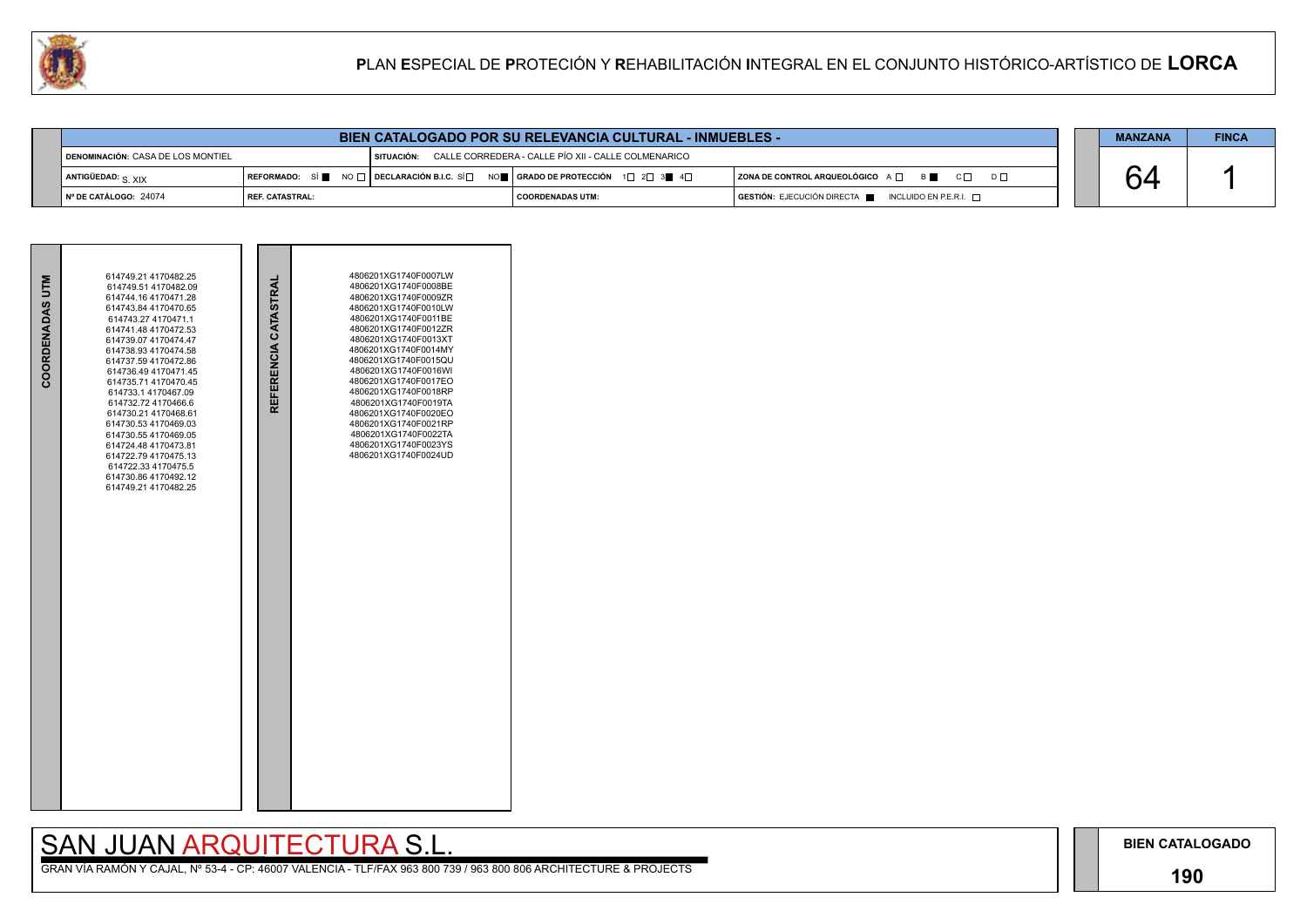### **191**

## SAN JUAN ARQUITECTURA S.L.

|    | <b>MANZANA</b> | <b>FINCA</b> |
|----|----------------|--------------|
|    |                |              |
| nГ |                |              |
|    |                |              |

| COORDENADAS UTM | 614602.32 4170465.77<br>614603.46 4170465.45<br>614603.49 4170465.45<br>614606.154170465.52<br>614607.31 4170465.55<br>614610.35 4170465.64<br>614610.38 4170465.52<br>614612.79 4170454.71<br>614612.91 4170454.21                                                                                               | REFERENCIA CATASTRAL | 4706803XG1740F0001JL<br>4706803XG1740F0002KB<br>4706803XG1740F0003LZ<br>4706803XG1740F0004BX<br>4706803XG1740F0005ZM<br>4706803XG1740F0006XQ<br>4706803XG1740F0007MW<br>4706803XG1740F0008QE<br>4706803XG1740F0009WR |  |
|-----------------|-------------------------------------------------------------------------------------------------------------------------------------------------------------------------------------------------------------------------------------------------------------------------------------------------------------------|----------------------|----------------------------------------------------------------------------------------------------------------------------------------------------------------------------------------------------------------------|--|
|                 | 614610.67 4170453.98<br>614610.27 4170453.94<br>614608.69 4170453.78<br>614608.3 4170454.99<br>614600.24 4170455.48<br>614597.12 4170455.93<br>614596.88 4170455.97<br>614597.65 4170458.27<br>614597.97 4170459.21<br>614598.78 4170461.62<br>614598.2 4170461.72<br>614599.44 4170466.6<br>614602.32 4170465.77 |                      | 4706803XG1740F0010MW                                                                                                                                                                                                 |  |
|                 |                                                                                                                                                                                                                                                                                                                   |                      |                                                                                                                                                                                                                      |  |
|                 |                                                                                                                                                                                                                                                                                                                   |                      |                                                                                                                                                                                                                      |  |



|                                                      |                        | <b>BIEN CATALOGADO POR SU RELEVANCIA CULTURAL - INMUEBLES -</b>                 |                         |                                                                                      | <b>MANZANA</b> | <b>FINCA</b> |
|------------------------------------------------------|------------------------|---------------------------------------------------------------------------------|-------------------------|--------------------------------------------------------------------------------------|----------------|--------------|
| DENOMINACIÓN: CASA EN LA CALLE ALFONSO X EL SABIO, 8 |                        | SITUACIÓN: CALLE ALFONSO X EL SABIO, 8                                          |                         |                                                                                      |                |              |
| ANTIGÜEDAD: ANTES 1900                               |                        | REFORMADO: SÍ NO D DECLARACIÓN B.I.C. SÍ NO RADO DE PROTECCIÓN 1 2 3 3 4 $\Box$ |                         | ZONA DE CONTROL ARQUEOLÓGICO A □ B □ C □ D □                                         |                |              |
| Nº DE CATÁLOGO: 24300                                | <b>REF. CATASTRAL:</b> |                                                                                 | <b>COORDENADAS UTM:</b> | $\overline{S}$ GESTIÓN: EJECUCIÓN DIRECTA $\blacksquare$ INCLUIDO EN P.E.R.I. $\Box$ |                |              |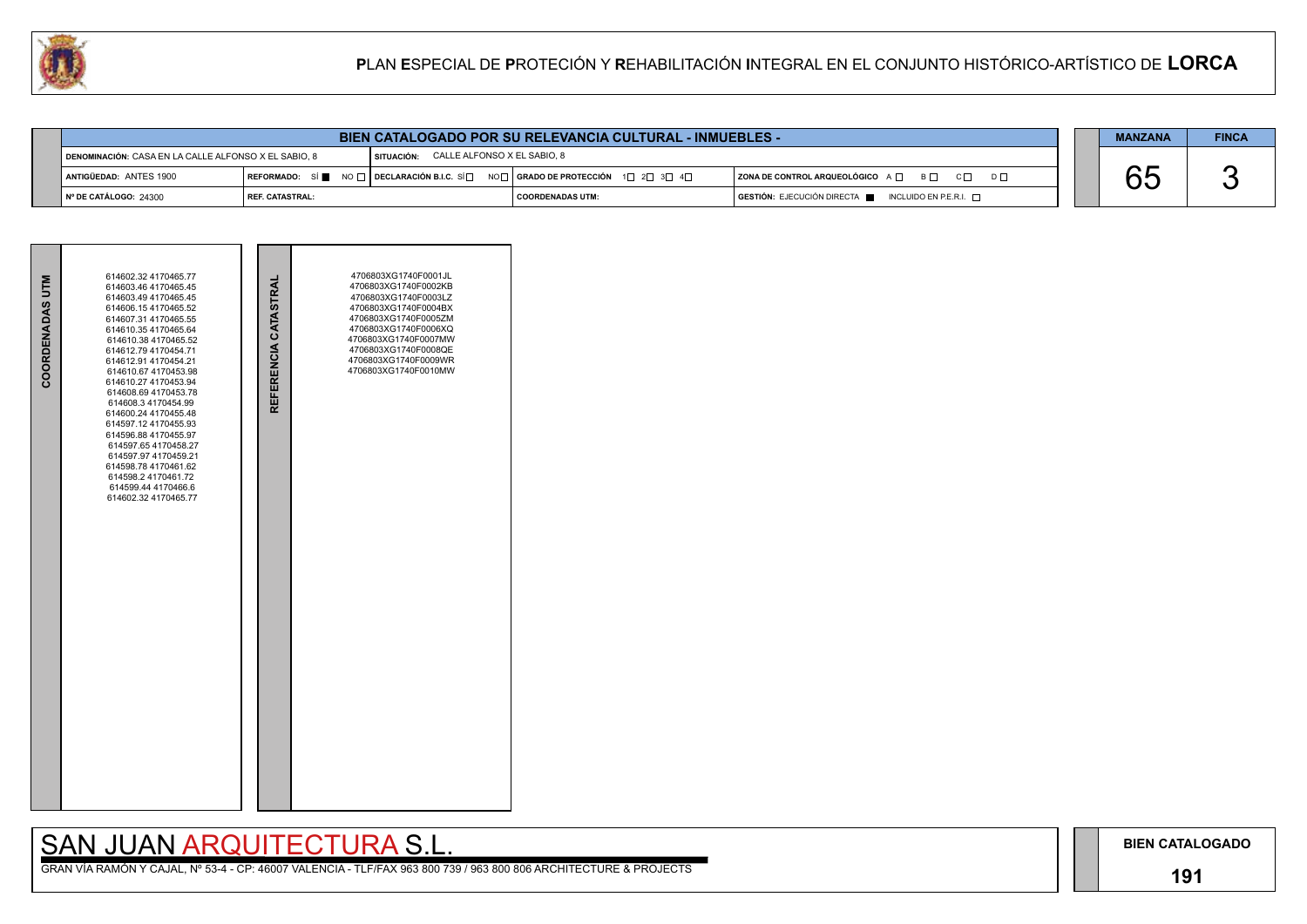## **192**

## SAN JUAN ARQUITECTURA S.L.

|                                                    |                   | <b>BIEN CATALOGADO POR SU RELEVANCIA CULTURAL - INMUEBLES -</b>                                                                                       |                                         |  |                                                                        |  | <b>MANZANA</b> | <b>FINCA</b> |
|----------------------------------------------------|-------------------|-------------------------------------------------------------------------------------------------------------------------------------------------------|-----------------------------------------|--|------------------------------------------------------------------------|--|----------------|--------------|
| DENOMINACIÓN: CASA EN CALLE ALFONSO X EL SABIO, 10 |                   |                                                                                                                                                       | SITUACIÓN: CALLE ALFONSO X EL SABIO, 10 |  |                                                                        |  |                |              |
| <b>i</b> antigüedad: S. XIX                        |                   | REFORMADO: SÍ $\blacksquare$ NO $\Box$ DECLARACIÓN B.I.C. SÍ $\Box$ NO $\blacksquare$ GRADO DE PROTECCIÓN 1 $\Box$ 2 $\Box$ 3 $\blacksquare$ 4 $\Box$ |                                         |  | $ $ ZONA DE CONTROL ARQUEOLÓGICO $A \Box$ $B \Box$ $C \Box$ $D \Box$   |  | nņ<br>UL       |              |
| I Nº DE CATÁLOGO: 24205                            | I REF. CATASTRAL: |                                                                                                                                                       | COORDENADAS UTM:                        |  | $GESTIÓN: EJECUCIÓN DIRECTA \blacksquare INCLUIDO EN P.E.R.I. \square$ |  |                |              |

|     | <b>MANZANA</b> | <b>FINCA</b> |
|-----|----------------|--------------|
|     |                |              |
| D L |                |              |
|     |                |              |

| COORDENADAS UTM | 614591.2910 4170446.1010<br>614591.2310 4170448.5410<br>614595.6610 4170448.2610<br>614599.3984 4170447.8258<br>614600.1425 4170455.4953<br>614608 3005 4170454 9865<br>614608.6910 4170453.7810<br>614612.9105 4170454.2110<br>614615.1312 4170444.2910<br>614610.1615 4170444.6069<br>614600.0415 4170444.8569<br>614600.0815 4170445.9369<br>614591.2910 4170446.1010 | REFERENCIA CATASTRAL | 4706804XG1740F0002RB<br>4706804XG1740F0003TZ<br>4706804XG1740F0004YX<br>4706804XG1740F0005UM<br>4706804XG1740F0006IQ<br>4706804XG1740F0007OW<br>4706804XG1740F0008PE<br>4706804XG1740F0009AR<br>4706804XG1740F0010OW<br>4706804XG1740F0011PE<br>4706804XG1740F0012AR<br>4706804XG1740F0013ST<br>4706804XG1740F0014DY<br>4706804XG1740F0015FU<br>4706804XG1740F0016GI<br>4706804XG1740F0017HO<br>4706804XG1740F0018JP<br>4706804XG1740F0019KA<br>4706804XG1740F0020HO<br>4706804XG1740F0021JP<br>4706804XG1740F0022KA<br>4706804XG1740F0023LS<br>4706804XG1740F0024BD<br>4706804XG1740F0025ZF<br>4706804XG1740F0026XG<br>4706804XG1740F0027MH |  |
|-----------------|--------------------------------------------------------------------------------------------------------------------------------------------------------------------------------------------------------------------------------------------------------------------------------------------------------------------------------------------------------------------------|----------------------|----------------------------------------------------------------------------------------------------------------------------------------------------------------------------------------------------------------------------------------------------------------------------------------------------------------------------------------------------------------------------------------------------------------------------------------------------------------------------------------------------------------------------------------------------------------------------------------------------------------------------------------------|--|

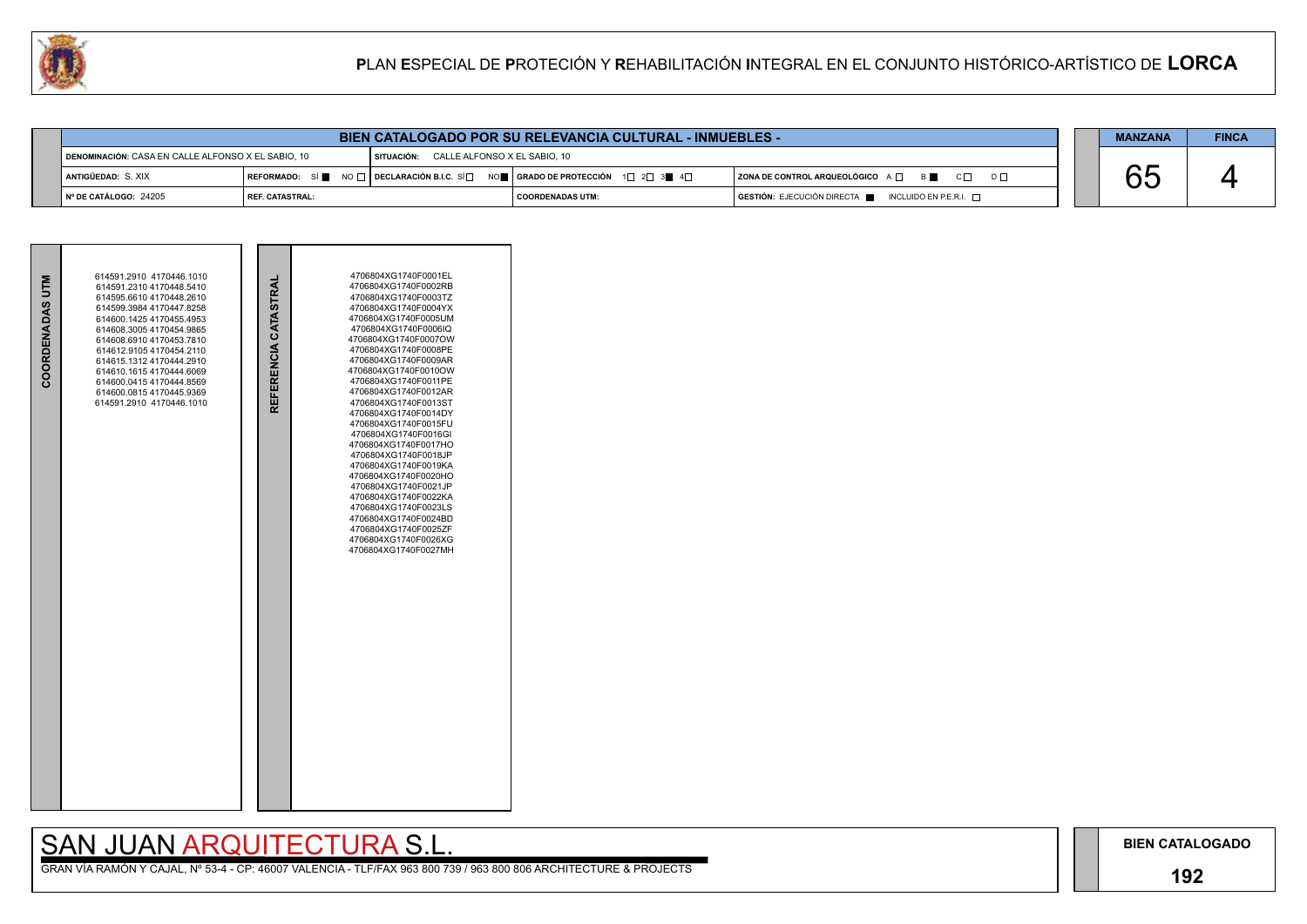

**The Common** 

**BIEN CATALOGADO**

## **193**

## SAN JUAN ARQUITECTURA S.L.

|  | <b>MANZANA</b> | <b>FINCA</b> |
|--|----------------|--------------|
|  |                |              |
|  |                |              |
|  |                |              |

| <b>COORDENADAS UTM</b> | 614590.4810 4170473.7210<br>614590.4710 4170474.0310<br>614591.2410 4170479.3210<br>614606.7910 4170483.6410<br>614608.8610 4170473.1810<br>614600.7510 4170473.6910<br>614600.6310 4170472.8710<br>614590.4810 4170473.7210 |  |  |
|------------------------|------------------------------------------------------------------------------------------------------------------------------------------------------------------------------------------------------------------------------|--|--|
|                        |                                                                                                                                                                                                                              |  |  |

| <b>BIEN CATALOGADO POR SU RELEVANCIA CULTURAL - INMUEBLES -</b> |                                      |                                              |                                                                                                                                                                        | <b>MANZANA</b>                                                                       | <b>FINCA</b> |  |
|-----------------------------------------------------------------|--------------------------------------|----------------------------------------------|------------------------------------------------------------------------------------------------------------------------------------------------------------------------|--------------------------------------------------------------------------------------|--------------|--|
| DENOMINACIÓN: CASA DEL LEÓN                                     |                                      | <b>I SITUACIÓN: CALLE ALFONSO X EL SABIO</b> |                                                                                                                                                                        |                                                                                      |              |  |
| <b>ANTIGÜEDAD: S.XIX</b>                                        |                                      |                                              | REFORMADO: SÍ $\blacksquare$ NO $\square$ DECLARACIÓN B.I.C. SÍ $\square$ NO $\blacksquare$   GRADO DE PROTECCIÓN 1 $\square$ 2 $\square$ 3 $\blacksquare$ 4 $\square$ | $ $ ZONA DE CONTROL ARQUEOLÓGICO $A \Box$ $B \Box$ $C \Box$                          |              |  |
| $\vert$ N° DE CATÁLOGO: 24203                                   | REF. CATASTRAL: 4706813XG1740F0001AL |                                              | COORDENADAS UTM:                                                                                                                                                       | $\overline{)}$ GESTIÓN: EJECUCIÓN DIRECTA $\blacksquare$ INCLUIDO EN P.E.R.I. $\Box$ |              |  |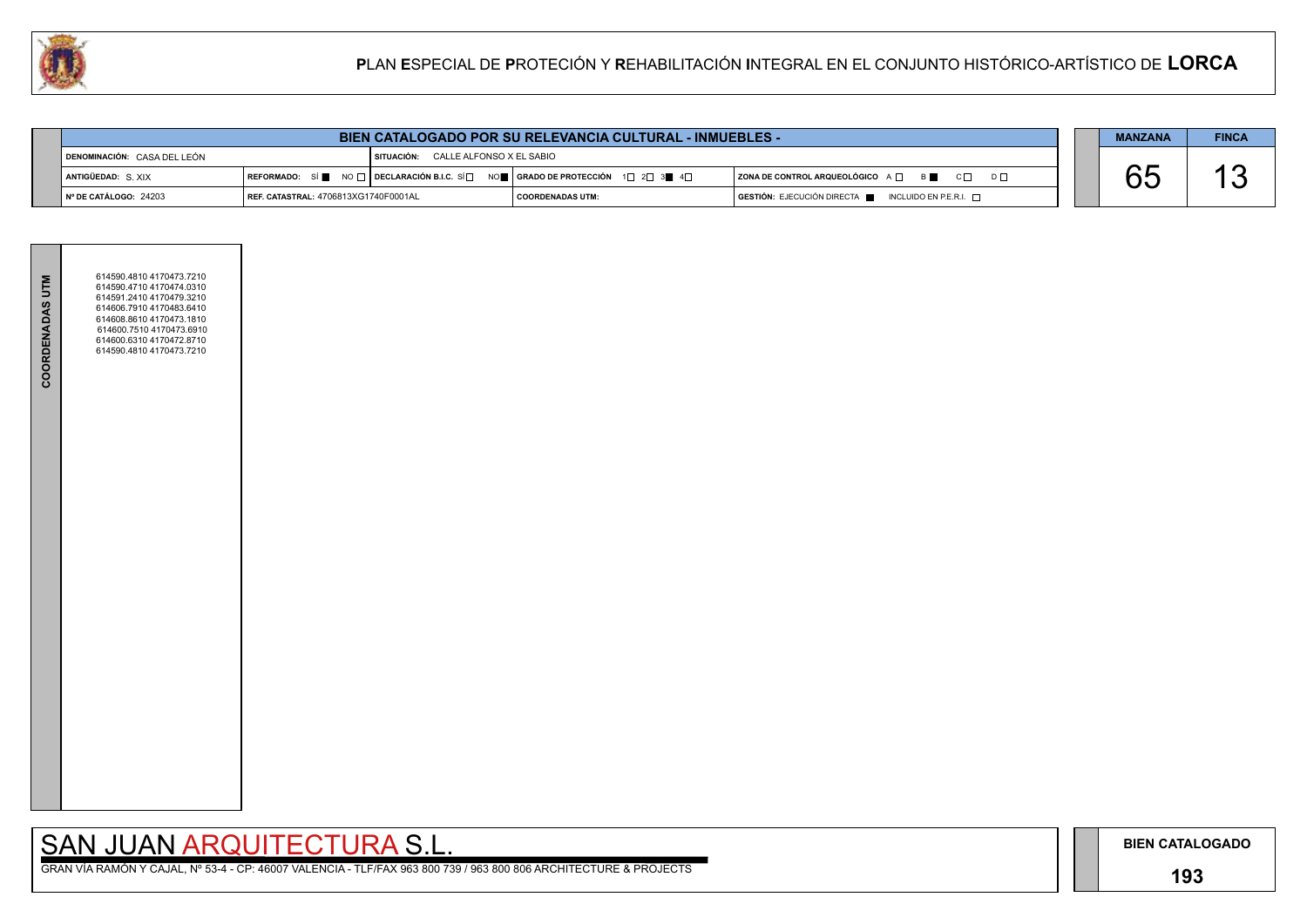### **194**

GRAN VÍA RAMÓN Y CAJAL, Nº 53-4 - CP: 46007 VALENCIA - TLF/FAX 963 800 739 / 963 800 806 ARCHITECTURE & PROJECTS

|     | <b>MANZANA</b> | <b>FINCA</b> |
|-----|----------------|--------------|
|     |                |              |
| D L |                |              |
|     |                |              |



|                                                           | <b>BIEN CATALOGADO POR SU RELEVANCIA CULTURAL - INMUEBLES -</b> |                                                           |                            |                                                                                                                                                       |                                                                                                     | <b>MANZANA</b> | <b>FINCA</b> |  |
|-----------------------------------------------------------|-----------------------------------------------------------------|-----------------------------------------------------------|----------------------------|-------------------------------------------------------------------------------------------------------------------------------------------------------|-----------------------------------------------------------------------------------------------------|----------------|--------------|--|
| <b>I DENOMINACIÓN: CASA EN VICENTE RUIZ LLAMAS - ALTA</b> |                                                                 | I SITUACIÓN:                                              | VICENTE RUIZ LLAMAS - ALTA |                                                                                                                                                       |                                                                                                     |                |              |  |
|                                                           | <b>I ANTIGÜEDAD: ANTES 1900</b>                                 |                                                           |                            | REFORMADO: SÍ $\square$ NO $\square$ DECLARACIÓN B.I.C. SÍ $\square$ NO $\square$ GRADO DE PROTECCIÓN 1 $\square$ 2 $\square$ 3 $\square$ 4 $\square$ | ZONA DE CONTROL ARQUEOLÓGICO $A \Box$ $B \Box$ $C \Box$                                             |                |              |  |
|                                                           | ∥ Nº DE CATÁLOGO: 24302                                         | REF. CATASTRAL:4706001XG1740F0001DL, 4706001XG1740F0002FB |                            | I COORDENADAS UTM:                                                                                                                                    | $\overline{G}$ <b>GESTIÓN:</b> EJECUCIÓN DIRECTA $\overline{F}$ INCLUIDO EN P.E.R.I. $\overline{F}$ |                |              |  |

| COORDENADAS UTM | 614568.61 4170464.17<br>614565.77 4170467.03<br>614568.29 4170468.49<br>614582.054170476.43<br>614585.97 4170470.59<br>614586.07 4170470.3<br>614586.12 4170469.97<br>614586.12 4170469.77<br>614586.06 4170469.48<br>614583.44 4170464.64<br>614580.34 4170466.19<br>614580.12 4170466.91<br>614577.53 4170459.98<br>614573.53 4170461.67<br>614572.75 4170459.35<br>614570.74 4170462.24<br>614568.61 4170464.17 |  |
|-----------------|--------------------------------------------------------------------------------------------------------------------------------------------------------------------------------------------------------------------------------------------------------------------------------------------------------------------------------------------------------------------------------------------------------------------|--|
|                 |                                                                                                                                                                                                                                                                                                                                                                                                                    |  |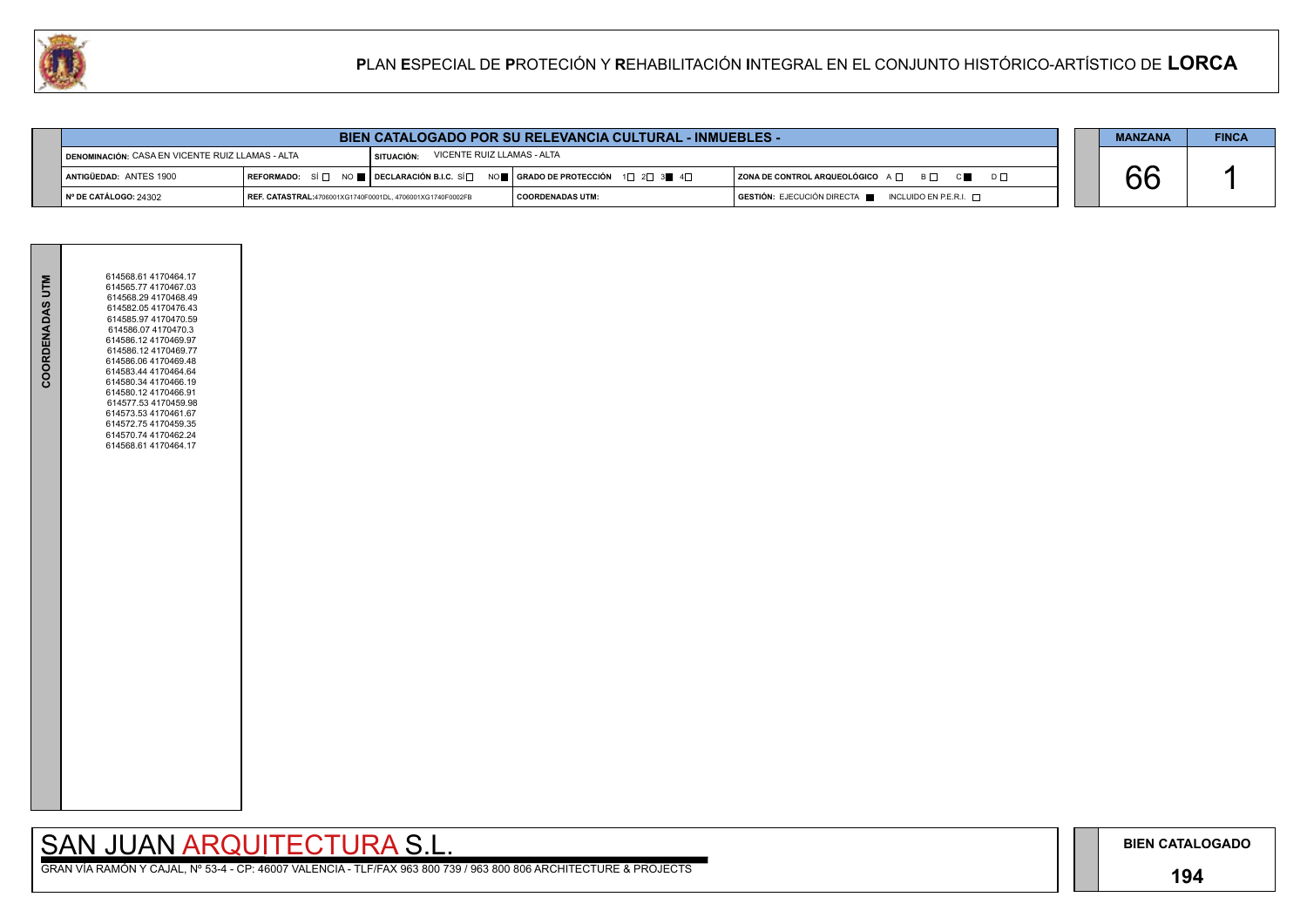## **195**

## SAN JUAN ARQUITECTURA S.L.

|     | <b>MANZANA</b> | <b>FINCA</b> |
|-----|----------------|--------------|
|     |                |              |
| ו ח |                |              |
|     |                |              |

| <b>BIEN CATALOGADO POR SU RELEVANCIA CULTURAL - INMUEBLES -</b> |                   |                                                                                                                                                     |                         | <b>MANZANA</b>                                                                       | <b>FINCA</b> |  |  |
|-----------------------------------------------------------------|-------------------|-----------------------------------------------------------------------------------------------------------------------------------------------------|-------------------------|--------------------------------------------------------------------------------------|--------------|--|--|
| DENOMINACIÓN: CASA DE LOS PALLARÉS                              |                   | I SITUACIÓN: PLAZA DE LA CONCORDIA - CALLE ALTA                                                                                                     |                         |                                                                                      |              |  |  |
| ANTIGÜEDAD: $S$ , $XVIII$                                       |                   | REFORMADO: SÍ $\square$ NO $\square$ DECLARACIÓN B.I.C. SÍ $\square$ NO $\square$ GRADO DE PROTECCIÓN $\square$ 2 $\square$ 3 $\square$ 4 $\square$ |                         | $ $ ZONA DE CONTROL ARQUEOLÓGICO $A \Box$ $B \Box$ $C \blacksquare$<br>$D \Box$      |              |  |  |
| ∥N° DE CATÁLOGO: 24090                                          | l REF. CATASTRAL: |                                                                                                                                                     | <b>COORDENADAS UTM:</b> | $\overline{S}$ GESTIÓN: EJECUCIÓN DIRECTA $\blacksquare$ INCLUIDO EN P.E.R.I. $\Box$ |              |  |  |

| <b>COORDENADAS UTM</b> | 614618.62 4170364.09<br>614611.86 4170366.73<br>614612.5 4170368.09<br>614613.06 4170369.83<br>614613.74 4170371.76<br>614614.33 4170373.79<br>614614.48 4170374.19<br>614618.39 4170384.11<br>614621.57 4170382.83<br>614632.25 4170378.55<br>614628.52 4170367.69<br>614627.02 4170363.29<br>614626.09 4170363.7<br>614623.29 4170365.08<br>614620.99 4170366.22<br>614619.83 4170363.59<br>614618.62 4170364.09 | REFERENCIA CATASTRAL | 4706017XG1740F0001GL<br>4706017XG1740F0002HB<br>4706017XG1740F0003JZ<br>4706017XG1740F0004KX<br>4706017XG1740F0005LM |  |
|------------------------|--------------------------------------------------------------------------------------------------------------------------------------------------------------------------------------------------------------------------------------------------------------------------------------------------------------------------------------------------------------------------------------------------------------------|----------------------|----------------------------------------------------------------------------------------------------------------------|--|
|                        |                                                                                                                                                                                                                                                                                                                                                                                                                    |                      |                                                                                                                      |  |

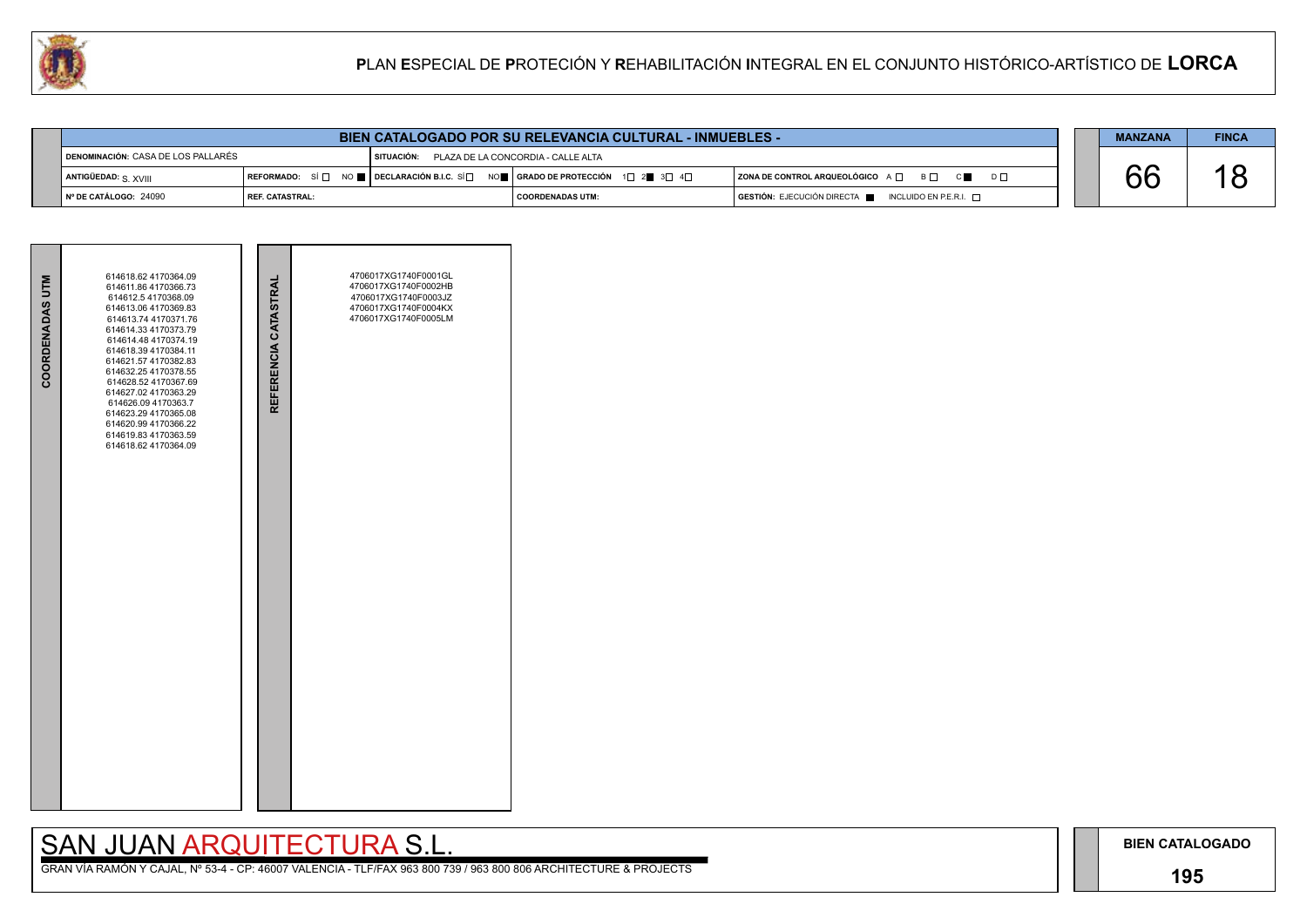## **196**

GRAN VÍA RAMÓN Y CAJAL, Nº 53-4 - CP: 46007 VALENCIA - TLF/FAX 963 800 739 / 963 800 806 ARCHITECTURE & PROJECTS

|  | <b>MANZANA</b> | <b>FINCA</b> |
|--|----------------|--------------|
|  |                |              |
|  |                |              |
|  |                |              |

| <b>BIEN CATALOGADO POR SU RELEVANCIA CULTURAL - INMUEBLES -</b> |  |  | <b>MANZANA</b> | <b>FINCA</b> |
|-----------------------------------------------------------------|--|--|----------------|--------------|
|-----------------------------------------------------------------|--|--|----------------|--------------|



| DENOMINACIÓN: CASA EN CALLE VICENTE RUIZ LLAMAS |                                                           | CALLE VICENTE RUIZ LLAMAS<br>SITUACIÓN: |                                                                                                                                                       |                                                                                      |  |  |
|-------------------------------------------------|-----------------------------------------------------------|-----------------------------------------|-------------------------------------------------------------------------------------------------------------------------------------------------------|--------------------------------------------------------------------------------------|--|--|
| ANTIGÜEDAD: ANTES 1900                          |                                                           |                                         | REFORMADO: SÍ $\square$ NO $\square$ DECLARACIÓN B.I.C. SÍ $\square$ NO $\square$ GRADO DE PROTECCIÓN 1 $\square$ 2 $\square$ 3 $\square$ 4 $\square$ | B O<br>$\vert$ ZONA DE CONTROL ARQUEOLÓGICO A $\Box$                                 |  |  |
| № DE CATÁLOGO: 24303                            | REF. CATASTRAL:4706048XG1740F0001YL, 4706048XG1740F0002UB |                                         | COORDENADAS UTM:                                                                                                                                      | $\blacksquare$ GESTIÓN: EJECUCIÓN DIRECTA $\blacksquare$ INCLUIDO EN P.E.R.I. $\Box$ |  |  |

| COORDENADAS UTM | 614540.98 4170442.69<br>614535.65 4170450.93<br>614543.24 4170455.55<br>614543.41 4170455.64<br>614548.99 4170458.35<br>614551.04 4170453.73<br>614552.47 4170450.02<br>614553.98 4170446.12<br>614555.13 4170443.16<br>614555.18 4170443.03<br>614557.22 4170438.69<br>614556.06 4170438.23<br>614552.87 4170436.13<br>614551.64 4170435.27<br>614545.96 4170431.55<br>614542.63 4170438.47<br>614542.28 4170438.22<br>614540.98 4170442.69 |  |
|-----------------|----------------------------------------------------------------------------------------------------------------------------------------------------------------------------------------------------------------------------------------------------------------------------------------------------------------------------------------------------------------------------------------------------------------------------------------------|--|
|                 |                                                                                                                                                                                                                                                                                                                                                                                                                                              |  |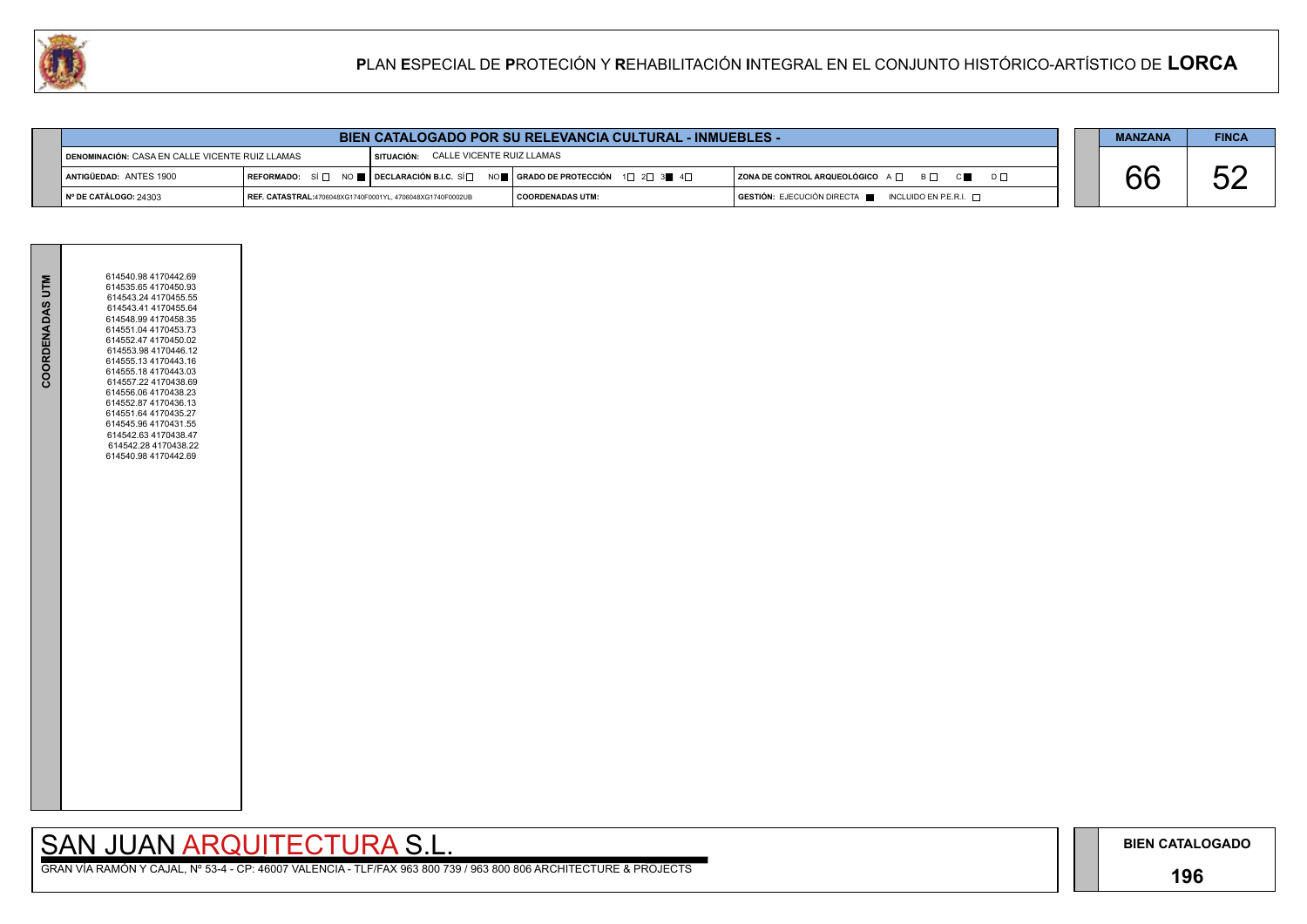## **197**

## SAN JUAN ARQUITECTURA S.L.

| $D \Box$ |  |
|----------|--|
|          |  |

| <b>MANZANA</b> | <b>FINCA</b> |
|----------------|--------------|
| $\mathsf{L}$ . |              |



|                                                           |                                     | <b>BIEN CATALOGADO POR SU RELEVANCIA CULTURAL - INMUEBLES -</b>                                                                                       |                                     |                                                                                      | <b>MANZANA</b> | <b>FINCA</b> |
|-----------------------------------------------------------|-------------------------------------|-------------------------------------------------------------------------------------------------------------------------------------------------------|-------------------------------------|--------------------------------------------------------------------------------------|----------------|--------------|
| DENOMINACIÓN: CASA EN CALLE ALFONSO EL SABIO - CALLE ALTA |                                     | I SITUACIÓN:                                                                                                                                          | CALLE ALFONSO EL SABIO - CALLE ALTA |                                                                                      |                |              |
| ANTIGÜEDAD: ANTES 1900                                    |                                     | REFORMADO: SÍ $\square$ No $\square$ Declaración B.I.C. SÍ $\square$ No $\square$ Grado de Protección 1 $\square$ 2 $\square$ 3 $\square$ 4 $\square$ |                                     | ZONA DE CONTROL ARQUEOLÓGICO A □ B ■ C □                                             |                |              |
| № DE CATÁLOGO: 24304                                      | REF. CATASTRAL:4706712XG1740F0001ZL |                                                                                                                                                       | I COORDENADAS UTM:                  | $\overline{)}$ GESTIÓN: EJECUCIÓN DIRECTA $\overline{)}$ INCLUIDO EN P.E.R.I. $\Box$ |                |              |

| COORDENADAS UTM | 614613.96 4170388.81<br>614611.67 4170389.51<br>614612.13 4170394.44<br>614612.21 4170395.25<br>614612.46 4170397.87<br>614612.6 4170399.27<br>614615.65 4170398.74<br>614615.77 4170398.72<br>614620.49 4170398.45<br>614620.57 4170398.47<br>614623.93 4170399.54<br>614626.3 4170390.39<br>614621.37 4170391.17<br>614620.09 4170391.37<br>614617.15 4170391.83<br>614616.52 4170388.11<br>614614.09 4170388.78<br>614613.96 4170388.81 |  |
|-----------------|--------------------------------------------------------------------------------------------------------------------------------------------------------------------------------------------------------------------------------------------------------------------------------------------------------------------------------------------------------------------------------------------------------------------------------------------|--|
|-----------------|--------------------------------------------------------------------------------------------------------------------------------------------------------------------------------------------------------------------------------------------------------------------------------------------------------------------------------------------------------------------------------------------------------------------------------------------|--|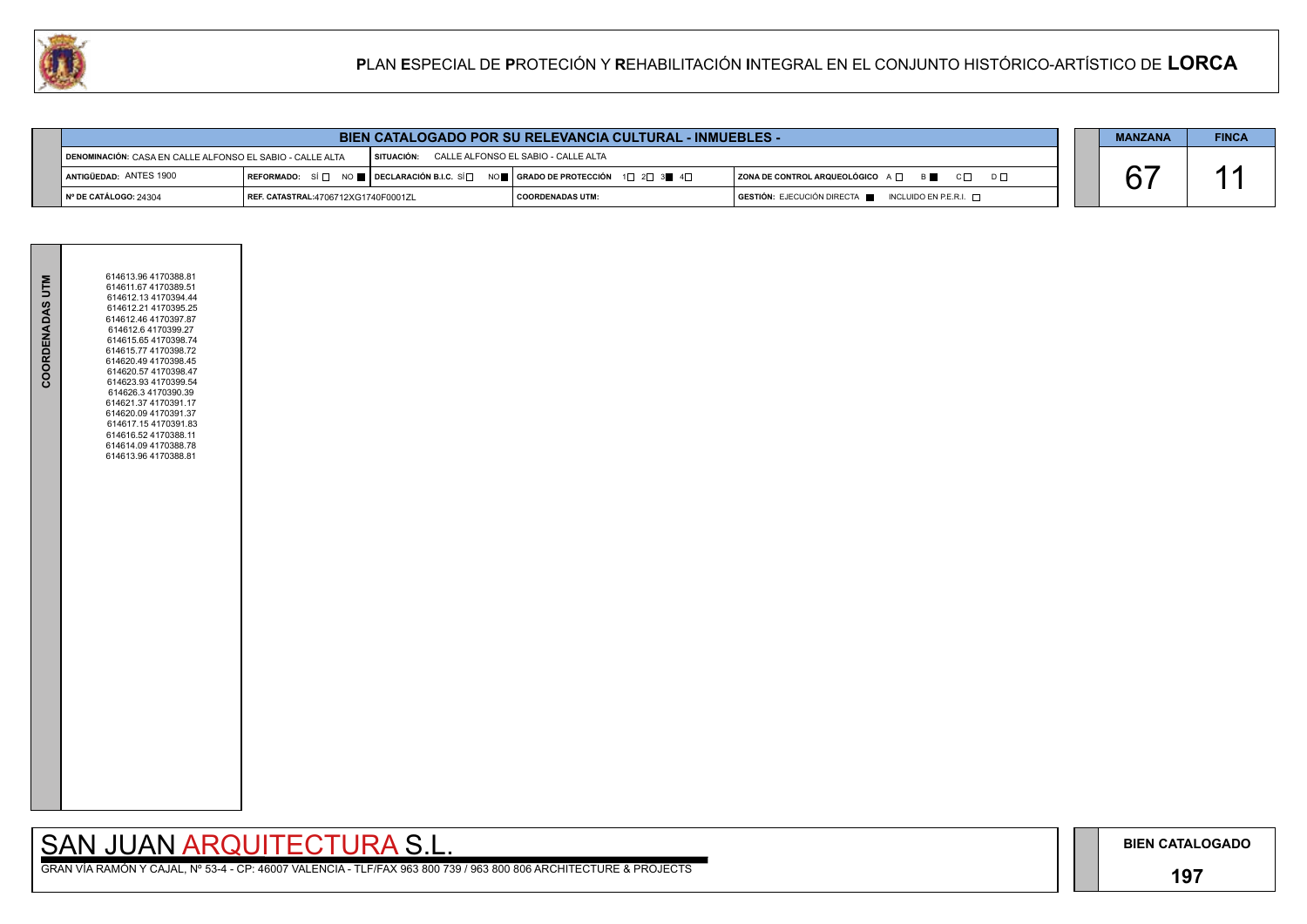## **198**

# SAN JUAN ARQUITECTURA S.L.

| $D \square$ |  |
|-------------|--|
|             |  |

| <b>MANZANA</b> | <b>FINCA</b> |
|----------------|--------------|
|                |              |



|                                                             |                                            |              | BIEN CATALOGADO POR SU RELEVANCIA CULTURAL - INMUEBLES -                                                                                              |                                                                                      | <b>MANZANA</b> | <b>FINCA</b> |
|-------------------------------------------------------------|--------------------------------------------|--------------|-------------------------------------------------------------------------------------------------------------------------------------------------------|--------------------------------------------------------------------------------------|----------------|--------------|
| DENOMINACIÓN: CASA EN CALLE ALFONSO X EL SABIO - CALLE ALTA |                                            | I SITUACIÓN: | CALLE ALFONSO X EL SABIO - CALLE ALTA                                                                                                                 |                                                                                      |                |              |
| ANTIGÜEDAD: ANTES 1900                                      |                                            |              | REFORMADO: SÍ $\square$ NO $\square$ DECLARACIÓN B.I.C. SÍ $\square$ NO $\square$ GRADO DE PROTECCIÓN 1 $\square$ 2 $\square$ 3 $\square$ 4 $\square$ | $ $ ZONA DE CONTROL ARQUEOLÓGICO $A \Box$ $B \Box$ $C \Box$<br>$D \Box$              |                |              |
| $\blacksquare$ N° DE CATÁLOGO: 24305                        | <b>REF. CATASTRAL:4706713XG1740F0001UL</b> |              | COORDENADAS UTM:                                                                                                                                      | $\overline{)}$ GESTIÓN: EJECUCIÓN DIRECTA $\overline{ }$ INCLUIDO EN P.E.R.I. $\Box$ |                |              |

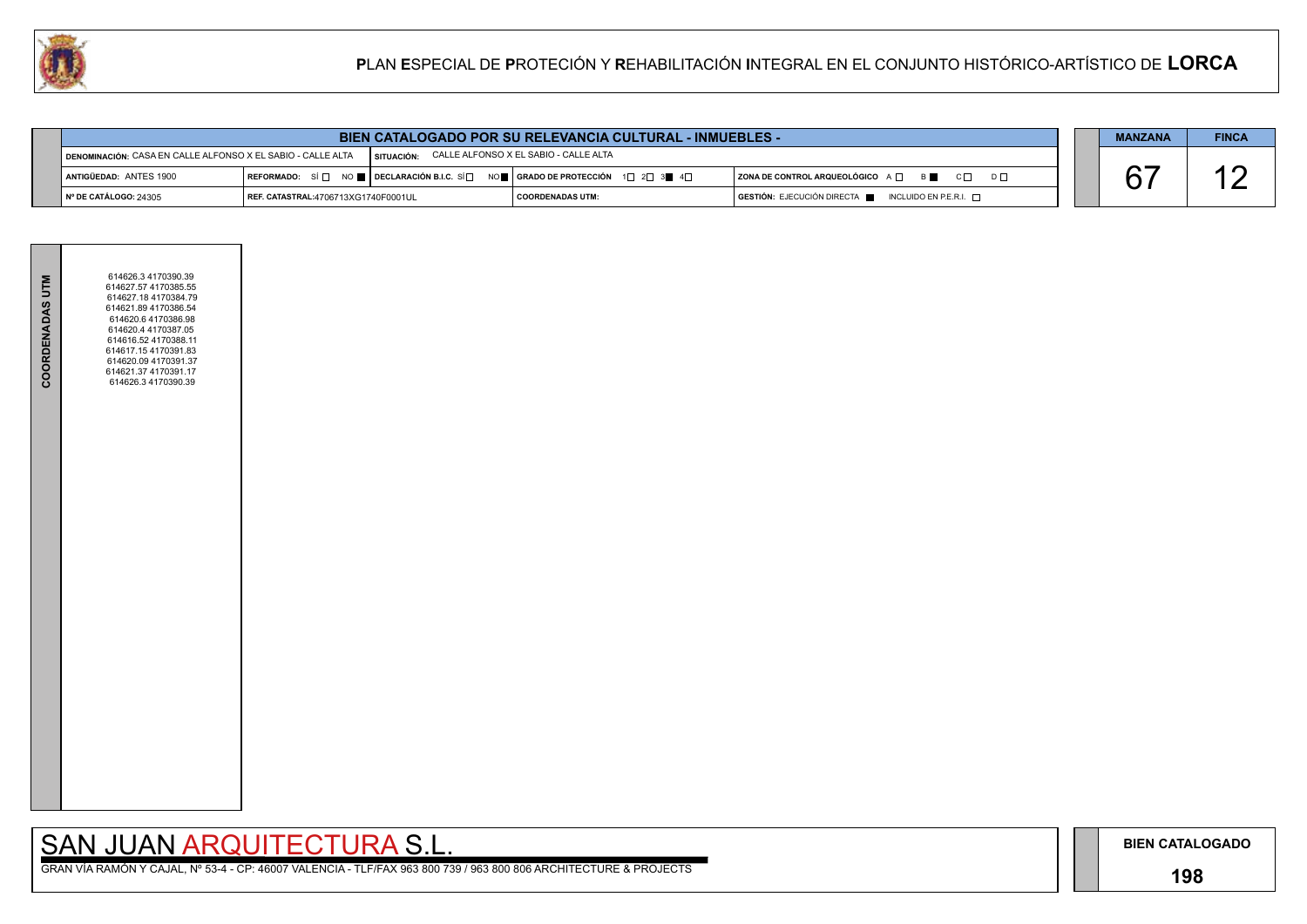### **199**

68 6 POR EL CONTRARIO, REDUCE EL NÚMERO DE VA - NOS A CINCO. LO FORMA UNA REPISA CORRIDA A LA QUE DARAN ENTRADA TRES HUECOS, EN CORRES-PONDENCIA CON LOS DEL PISO INMEDIATO INFE - RIOR. CONTINÚAN DE IGUAL MODO LAS CUATRO PI - CONTINUACIÓN **RESEÑA HISTÓRICA Y ARTÍSTICA - CONTINUACIÓN** LASTRAS DE FÁBRICA DE LADRILLO Y LOS SILLARES DE CEMENTO QUE LLEGAN HASTA LA CORNISA, CE - RRANDO EN LA PARTE SUPERIOR CON UN FLORÓN EN EL CENTRO Y CUATRO PINÁCULOS, REPARTIDOS DE DOS EN DOS, EN LOS LATERALES. TAMBIÉN HA - BÍA PROYECTADOS UNOS REMATES CÓNICOS CON UNA CRESTERÍA DE HIERRO QUE LUEGO NO SE EJE - CUTARÍAN. EL DETERIORO QUE SUFRÍA EL EDIFICIO CON ANTE-RIORIDAD A LOS TERREMOTOS DE 2011 CONSISTIA<br>EN: HUNDIMIENTO DE PARTE DE LA CUBIERTA DE LA<br>ZONA PRÓXIMA A LA ESCALERA, DETERIORO DE PAR-**ARTÍSTICA** TE DE LOS FORJADOS Y DANO DE LOS ELEMENTOS<br>ORNAMENTALES DE LA FACHADA POR OXIDACIÓN<br>DE LAS ARMADURAS. ESAS PATOLOGÍAS FUERON INCREMENTADAS POR LOS SEÍSMOS -MAYORES EN EL INTERIOR QUE EN LA FACHADA-. EL EDIFICIO SE INTERVINO EN DOS FASES: LA FASE 1, CONTENÍA LA RENOVACIÓN TOTAL DE LA CUBIERTA, DEMOLICIÓN<br>Y REPOSICIÓN DE LOS FORJADOS ORIGINALES Y<br>RESTAURACIÓN DE LA FACHADA PRINCIPAL - INCLU- $\geq$ **HISTÓRICA** YENDO LAS CARPINTERÍAS (CUYOS ELEMENTOS ESCULTÓRICOS ORIGINALES SE RESTAURARON Y REINTEGRARON)-. LA FASE 11 FUE REDACTADA DE CARA A CORREGIR LAS PATOLOGIAS IMPREVISTAS,<br>DESCUBIERTAS DURANTE LA FASE 1, Y A PREPARAR<br>EL EDIFICIO PARA UN USO QUE AÚN NO SE HA CON-CRETADO. **RESEÑA** *SANTIUSTE DE PABLOS, J. F.: RESTAURACIÓN DE LA CÁMARA AGRARIA DE LORCA, MURCIA. EN ALBERCA: REVISTA DE LA ASOCIACIÓN DE AMI - GOS DEL MUSEO ARQUEOLÓGICO DE LORCA, NQ, 14. 2016. PP. 245-256.*

GRAN VÍA RAMÓN Y CAJAL, Nº 53-4 - CP: 46007 VALENCIA - TLF/FAX 963 800 739 / 963 800 806 ARCHITECTURE & PROJECTS



| 以                                     |                        |                            |                                                                                                                                                                               | <b>PLAN ESPECIAL DE PROTECIÓN Y REHABILITACIÓN INTEGRAL EN EL CONJUNTO HISTÓRICO-ARTÍSTICO DE LORCA</b> |                |              |
|---------------------------------------|------------------------|----------------------------|-------------------------------------------------------------------------------------------------------------------------------------------------------------------------------|---------------------------------------------------------------------------------------------------------|----------------|--------------|
|                                       |                        |                            |                                                                                                                                                                               |                                                                                                         |                |              |
|                                       |                        |                            | <b>BIEN CATALOGADO POR SU RELEVANCIA CULTURAL - INMUEBLES -</b>                                                                                                               |                                                                                                         | <b>MANZANA</b> | <b>FINCA</b> |
| <b>I DENOMINACIÓN: CÁMARA AGRARIA</b> |                        | SITUACIÓN: CALLE CORREDERA |                                                                                                                                                                               |                                                                                                         |                |              |
| ANTIGÜEDAD: S. XX                     |                        |                            | REFORMADO: SÍ $\blacksquare$ NO $\square$ DECLARACIÓN B.I.C. SÍ $\square$ NO $\blacksquare$   GRADO DE PROTECCIÓN $\bot$ 1 $\square$ 2 $\blacksquare$ 3 $\square$ 4 $\square$ | $ $ ZONA DE CONTROL ARQUEOLÓGICO $A \Box$ $B \Box$ $C \Box$<br>$D \Box$                                 | 68             |              |
| N° DE CATÁLOGO: 24078                 | <b>REF. CATASTRAL:</b> |                            | <b>COORDENADAS UTM:</b>                                                                                                                                                       | GESTIÓN: EJECUCIÓN DIRECTA ■ INCLUIDO EN P.E.R.I. □                                                     |                |              |

| COORDENADAS UTM | 614652.43 4170437.13<br>614652.56 4170437.51<br>614651.94 4170437.81<br>614653.31 4170440.65<br>614655.03 4170444.2<br>614655.194170444.52<br>614656.67 4170447.41<br>614656.82 4170447.64<br>614659.27 4170445.99<br>614664.5 4170443.74<br>614667.64170442<br>614668.054170442.68<br>614670.29 4170441.03<br>614675.11 4170437.49<br>614678.15 4170435.11<br>614678.8 4170434.6<br>614681.35 4170432.62<br>614673.59 4170422.83<br>614665.58 4170428.15<br>614665.37 4170428.3<br>614661.59 4170430.82<br>614659.754170432.05<br>614658.01 4170433.21<br>614654.92 4170435.37<br>614652.43 4170437.13 | REFERENCIA CATASTRAL | 4806906XG1740F0001JL<br>4806906XG1740F0002KB<br>4806906XG1740F0003LZ |  |
|-----------------|---------------------------------------------------------------------------------------------------------------------------------------------------------------------------------------------------------------------------------------------------------------------------------------------------------------------------------------------------------------------------------------------------------------------------------------------------------------------------------------------------------------------------------------------------------------------------------------------------------|----------------------|----------------------------------------------------------------------|--|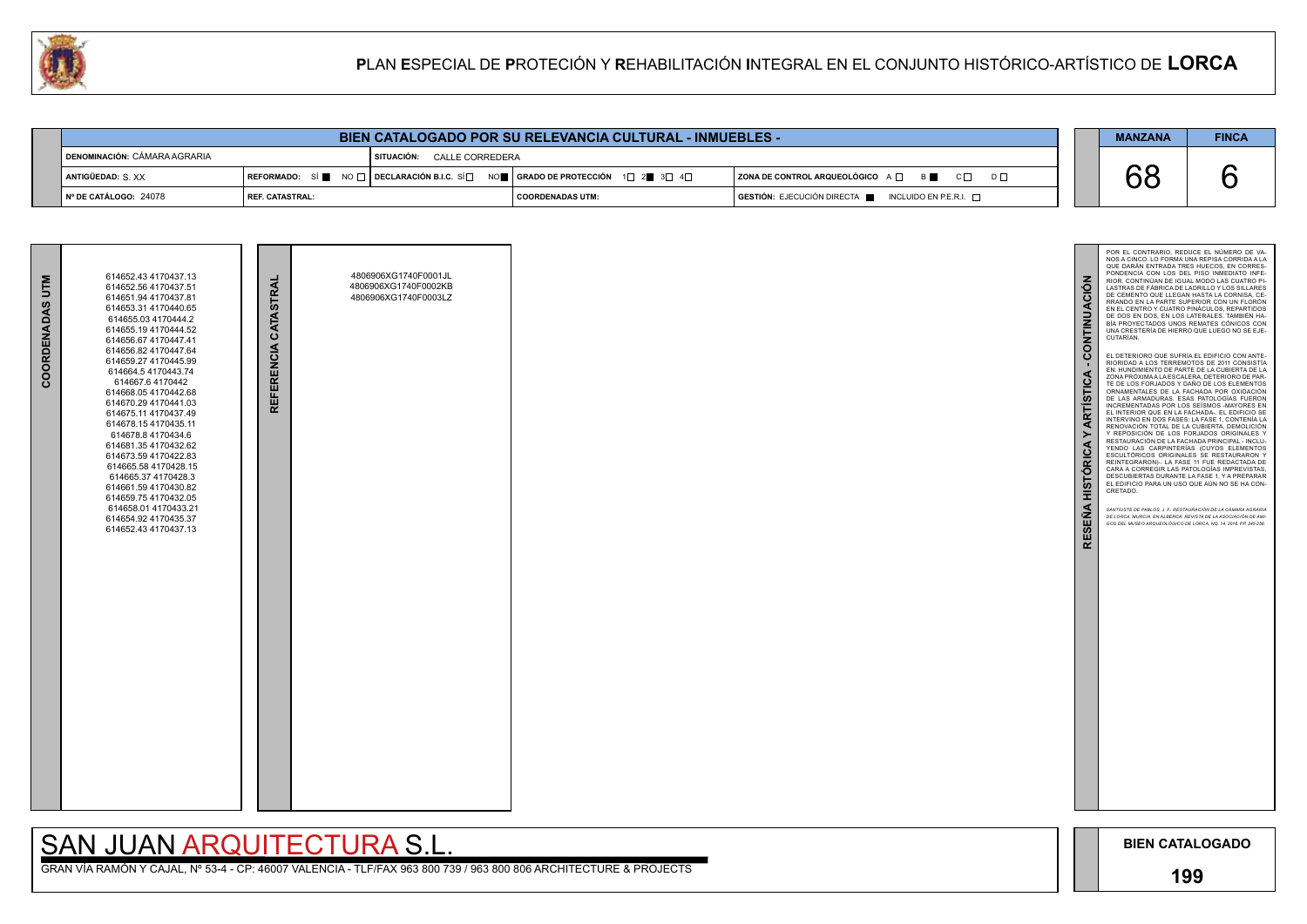### **200**

## SAN JUAN ARQUITECTURA S.L.

|    | <b>MANZANA</b> | <b>FINCA</b> |
|----|----------------|--------------|
| nГ |                |              |
|    |                |              |

|                                              |                        |                                         | <b>BIEN CATALOGADO POR SU RELEVANCIA CULTURAL - INMUEBLES -</b>                                                                                                                   |                                                                                      | <b>MANZANA</b> | <b>FINCA</b> |
|----------------------------------------------|------------------------|-----------------------------------------|-----------------------------------------------------------------------------------------------------------------------------------------------------------------------------------|--------------------------------------------------------------------------------------|----------------|--------------|
| DENOMINACIÓN: CASA EN ALFONSO X EL SABIO. 29 |                        | SITUACIÓN: CALLE ALFONSO X EL SABIO. 29 |                                                                                                                                                                                   |                                                                                      |                |              |
| ANTIGÜEDAD: S.XIX                            |                        |                                         | $\mid$ REFORMADO: SÍ $\blacksquare$ NO $\Box$ $\mid$ DECLARACIÓN B.I.C. SÍ $\Box$ NO $\blacksquare$   GRADO DE PROTECCIÓN $\parallel$ 1 $\Box$ 2 $\Box$ 3 $\blacksquare$ 4 $\Box$ | $ $ ZONA DE CONTROL ARQUEOLÓGICO $A \Box$ $B \Box$ $C \Box$<br>$D \Box$              |                |              |
| I № DE CATÁLOGO: 24025                       | <b>REF. CATASTRAL:</b> |                                         | <b>COORDENADAS UTM:</b>                                                                                                                                                           | $\overline{S}$ GESTIÓN: EJECUCIÓN DIRECTA $\blacksquare$ INCLUIDO EN P.E.R.I. $\Box$ |                |              |

| <b>COORDENADAS UTM</b> | 614629.39 4170409<br>614634.82 4170409.34<br>614639.25 4170409.62<br>614639.57 4170409.64<br>614640.05 4170409.67<br>614643.25 4170409.55<br>614643.13 4170407.33<br>614643.09 4170406.57<br>614643.61 4170406.46<br>614643.79 4170402.45<br>614640.64 4170402.27<br>614640.17 4170402.24<br>614639.41 4170402.21<br>614634.61 4170401.98<br>614632.17 4170401.86<br>614631.29 4170401.82<br>614631.29 4170401.81<br>614630.41 4170401.76<br>614629.39 4170409 | REFERENCIA CATASTRAL | 4806911XG1740F0002DB<br>4806911XG1740F0003FZ<br>4806911XG1740F1001PJ |  |
|------------------------|----------------------------------------------------------------------------------------------------------------------------------------------------------------------------------------------------------------------------------------------------------------------------------------------------------------------------------------------------------------------------------------------------------------------------------------------------------------|----------------------|----------------------------------------------------------------------|--|
|                        |                                                                                                                                                                                                                                                                                                                                                                                                                                                                |                      |                                                                      |  |

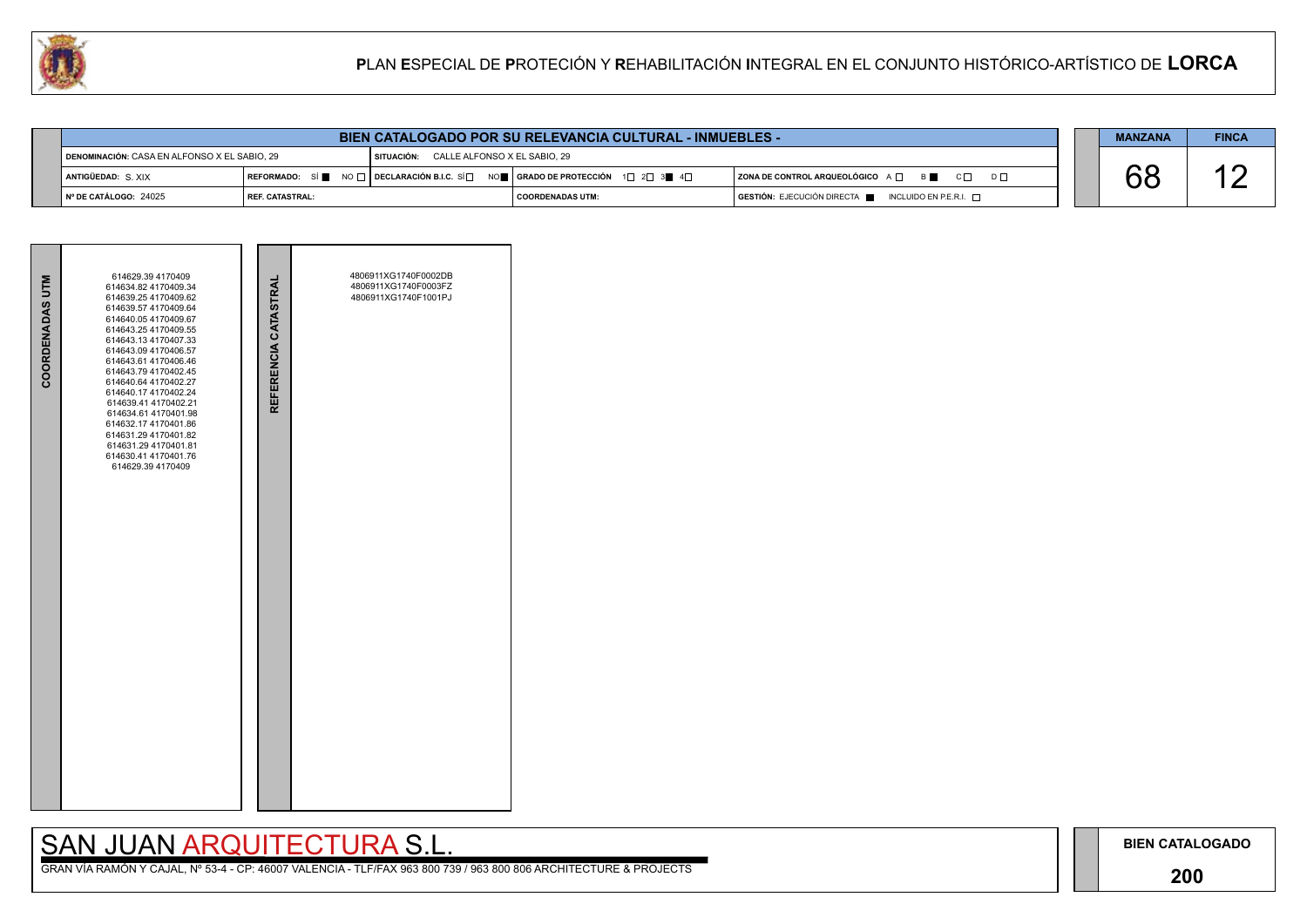### **201**

# SAN JUAN ARQUITECTURA S.L.

|     | <b>MANZANA</b> | <b>FINCA</b> |
|-----|----------------|--------------|
|     |                |              |
| D L |                |              |
|     |                |              |



| <b>BIEN CATALOGADO POR SU RELEVANCIA CULTURAL - INMUEBLES -</b>                                                  |                                     |                                                                                                                                |                         |  |                                                                        |  | <b>MANZANA</b> | <b>FINCA</b> |
|------------------------------------------------------------------------------------------------------------------|-------------------------------------|--------------------------------------------------------------------------------------------------------------------------------|-------------------------|--|------------------------------------------------------------------------|--|----------------|--------------|
| CALLE ALFONSO X EL SABIO - CALLE ECHEGARAY<br>DENOMINACIÓN: CASA EN ALFONSO X EL SABIO - ECHEGARAY<br>SITUACIÓN: |                                     |                                                                                                                                |                         |  |                                                                        |  |                |              |
| <b>LANTIGÜEDAD: ANTES 1900</b>                                                                                   | <b>IREFORMADO:</b> SÍ⊟              | NO $\blacksquare$ DECLARACIÓN B.I.C. SÍ $\Box$ NO $\blacksquare$ GRADO DE PROTECCIÓN $\Box$ 2 $\Box$ 3 $\blacksquare$ 4 $\Box$ |                         |  | $ $ ZONA DE CONTROL ARQUEOLÓGICO $A \Box$ $B \Box$ $C \Box$            |  |                |              |
| │ № DE CATÁLOGO: 24307                                                                                           | REF. CATASTRAL:4806917XG1740F0001BL |                                                                                                                                | <b>COORDENADAS UTM:</b> |  | $GESTIÓN: EJECUCIÓN DIRECTA \blacksquare INCLUIDO EN P.E.R.I. \square$ |  |                |              |

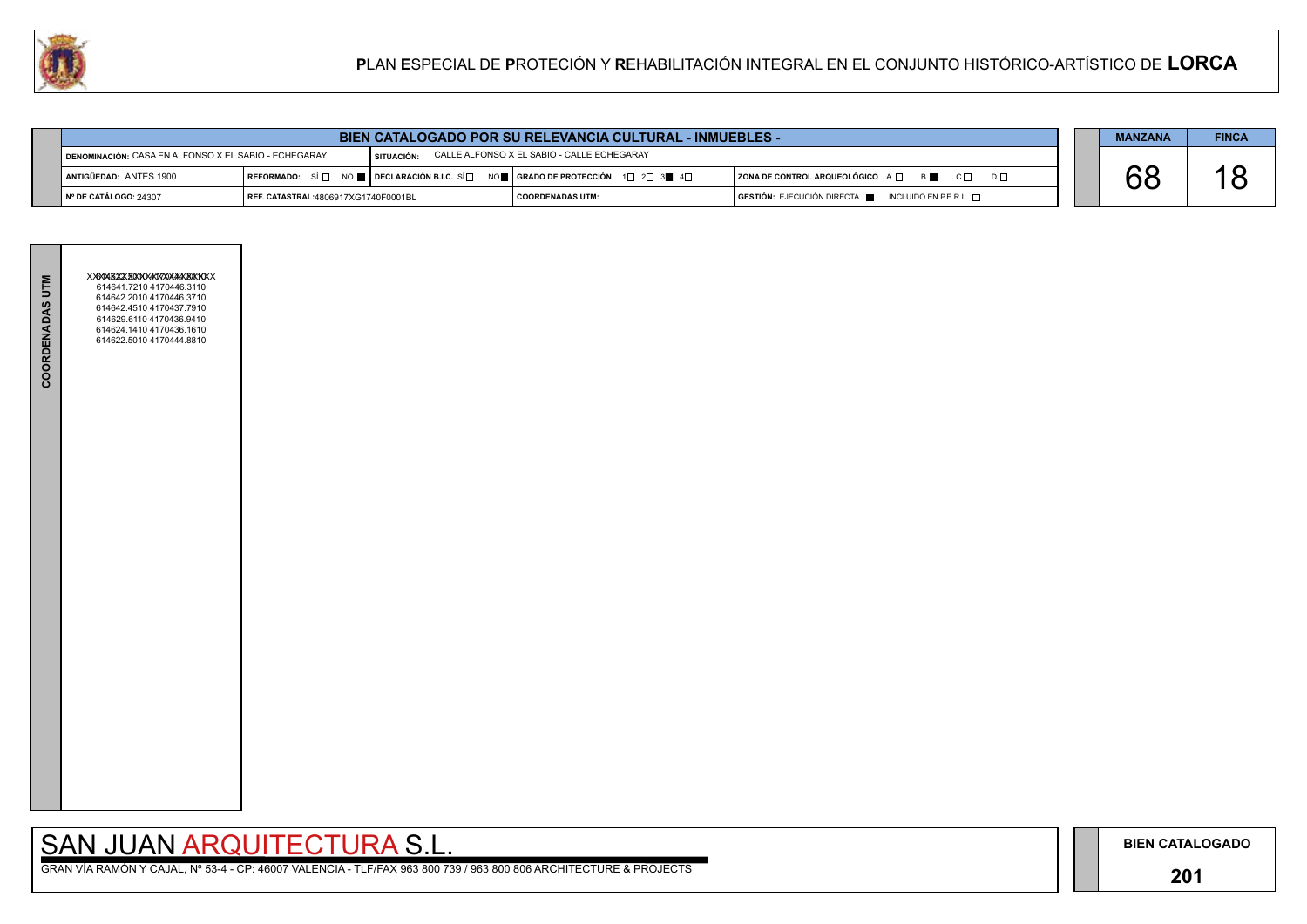

# SAN JUAN ARQUITECTURA S.L.

| <b>BIEN CATALOGADO POR SU RELEVANCIA CULTURAL - INMUEBLES -</b>                                            |                 |  |                                                                                                                                                                               |                                                                         |  |  | <b>FINCA</b> |
|------------------------------------------------------------------------------------------------------------|-----------------|--|-------------------------------------------------------------------------------------------------------------------------------------------------------------------------------|-------------------------------------------------------------------------|--|--|--------------|
| DENOMINACIÓN: CASA EN CALLE CORREDERA - CALLE ALPORCHONES   SITUACIÓN: CALLE CORREDERA - CALLE ALPORCHONES |                 |  |                                                                                                                                                                               |                                                                         |  |  |              |
| <b>  ANTIGÜEDAD:</b> S. XIX                                                                                |                 |  | REFORMADO: SÍ $\blacksquare$ No $\square$ Declaración B.I.C. Sí $\square$ No $\blacksquare$   Grado de Protección $\top$ 1 $\square$ 2 $\square$ 3 $\blacksquare$ 4 $\square$ | $ $ ZONA DE CONTROL ARQUEOLÓGICO $A \Box$ $B \Box$ $C \Box$<br>$D \Box$ |  |  |              |
| │ Nº DE CATÁLOGO: 24080                                                                                    | REF. CATASTRAL: |  | COORDENADAS UTM:                                                                                                                                                              | GESTIÓN: EJECUCIÓN DIRECTA NE INCLUIDO EN P.E.R.I.                      |  |  |              |

| <b>COORDENADAS UTM</b> | 614709 4170443.89<br>614705.43 4170446.35<br>614711 4170455.48<br>614726.26 4170446.32<br>614723.26 4170441.89<br>614721.41 4170443.1<br>614720.45 4170441.66<br>614720.29 4170441.43<br>614718.22 4170437.56<br>614714.98 4170439.78<br>614713.12 4170441.04<br>614711.99 4170441.83<br>614709 4170443.89 | REFERENCIA CATASTRAL | 4806701XG1740F0001PL<br>4806701XG1740F0002AB<br>4806701XG1740F0003SZ<br>4806701XG1740F0004DX |  |
|------------------------|------------------------------------------------------------------------------------------------------------------------------------------------------------------------------------------------------------------------------------------------------------------------------------------------------------|----------------------|----------------------------------------------------------------------------------------------|--|
|                        |                                                                                                                                                                                                                                                                                                            |                      |                                                                                              |  |

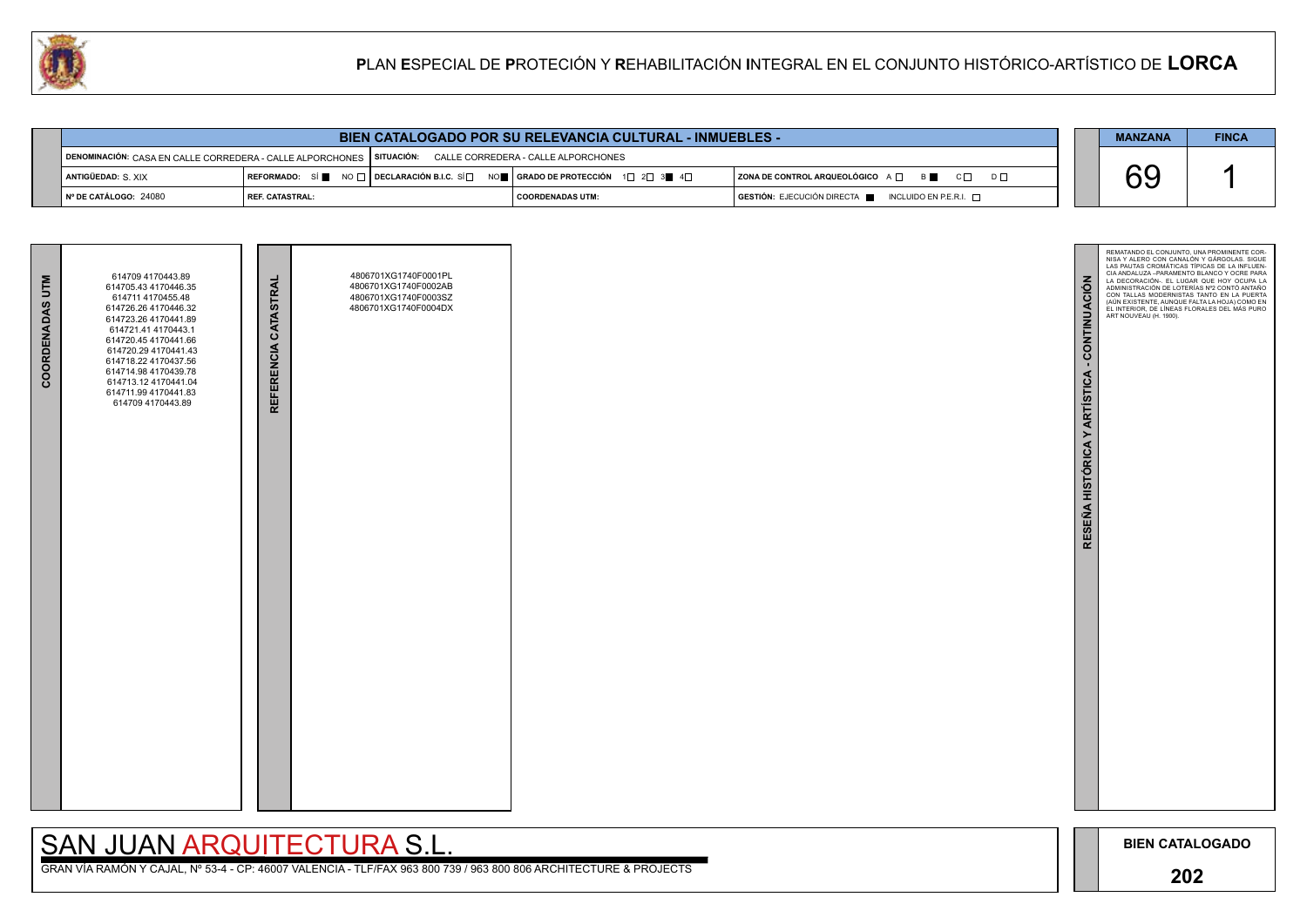

GRAN VÍA RAMÓN Y CAJAL, Nº 53-4 - CP: 46007 VALENCIA - TLF/FAX 963 800 739 / 963 800 806 ARCHITECTURE & PROJECTS

| <b>BIEN CATALOGADO POR SU RELEVANCIA CULTURAL - INMUEBLES -</b> |                 |  |                                                |  |                                                                                      |  | <b>MANZANA</b> | <b>FINCA</b>      |
|-----------------------------------------------------------------|-----------------|--|------------------------------------------------|--|--------------------------------------------------------------------------------------|--|----------------|-------------------|
| DENOMINACIÓN: EDIFICIO BANCO POPULAR                            |                 |  | SITUACIÓN: CALLE CORREDERA - CALLE COLMENARICO |  |                                                                                      |  |                |                   |
| ANTIGÜEDAD: S XIX                                               |                 |  |                                                |  | $ $ ZONA DE CONTROL ARQUEOLÓGICO $A \Box$ $B \Box$ $C \Box$<br>$D \Box$              |  |                | ∽<br>$\mathbf{r}$ |
| ∥N° DE CATÁLOGO: 24077                                          | REF. CATASTRAL: |  | I COORDENADAS UTM:                             |  | $\overline{S}$ GESTIÓN: EJECUCIÓN DIRECTA $\overline{S}$ INCLUIDO EN P.E.R.I. $\Box$ |  |                |                   |

| COORDENADAS UTM | 614689.5505 4170423.3615<br>614698.1005 4170435.7715<br>614705 3005 4170430 1415<br>614705.2005 4170429.9915<br>614713.5010 4170423.9415<br>614715.0610 4170422.8815<br>614718.3910 4170420.6015<br>614718.4510 4170420.5715<br>614726.1410 4170415.3715<br>614721.7510 4170407.0015<br>614715.2710 4170411.1015<br>614713.2810 4170412.3615<br>614710.8310 4170413.9115<br>614703.9910 4170418.2415<br>614701.3905 4170420.0115<br>614699.2105 4170416.9415<br>614689.5505 4170423.3615 | REFERENCIA CATASTRAL | 4806705XG1740F0001ML<br>4806709XG1740F0001DL<br>4806709XG1740F0002FB<br>4806709XG1740F0003GZ |  |
|-----------------|------------------------------------------------------------------------------------------------------------------------------------------------------------------------------------------------------------------------------------------------------------------------------------------------------------------------------------------------------------------------------------------------------------------------------------------------------------------------------------------|----------------------|----------------------------------------------------------------------------------------------|--|
|                 |                                                                                                                                                                                                                                                                                                                                                                                                                                                                                          |                      |                                                                                              |  |

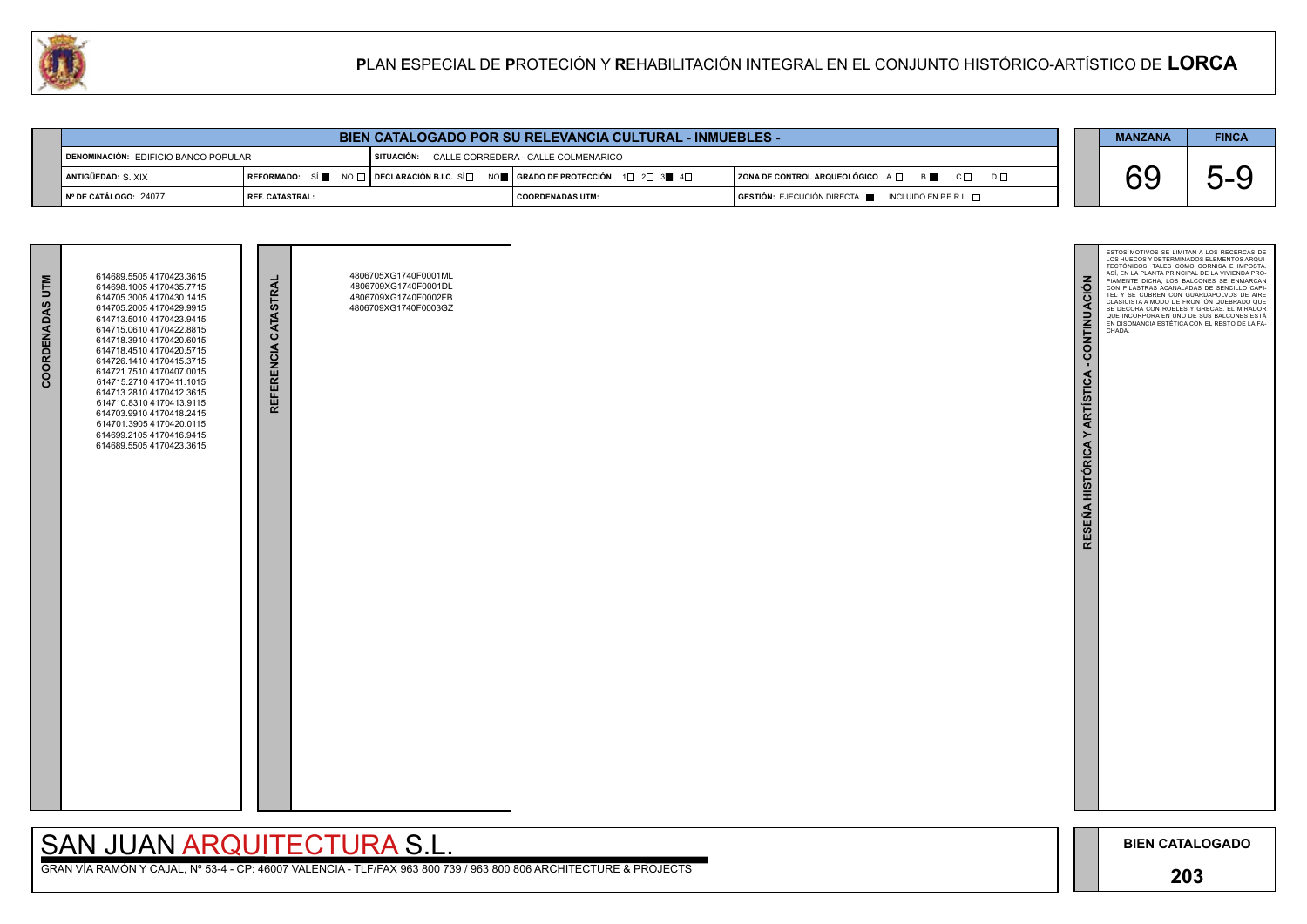### **204**

# SAN JUAN ARQUITECTURA S.L.

|  | <b>MANZANA</b> | <b>FINCA</b> |
|--|----------------|--------------|
|  |                |              |
|  |                |              |
|  |                |              |



| <b>BIEN CATALOGADO POR SU RELEVANCIA CULTURAL - INMUEBLES -</b> |                                     |            |                                                                             |                                                                                      |  |  | <b>FINCA</b> |  |
|-----------------------------------------------------------------|-------------------------------------|------------|-----------------------------------------------------------------------------|--------------------------------------------------------------------------------------|--|--|--------------|--|
| <b>I DENOMINACIÓN: CASA EN CALLE CORREDERA, 18</b>              |                                     | SITUACIÓN: | CALLE CORREDERA, 18                                                         |                                                                                      |  |  |              |  |
| ANTIGÜEDAD: ANTES 1900                                          |                                     |            | REFORMADO: SÍ NO T DECLARACIÓN B.I.C. SÍ NO T GRADO DE PROTECCIÓN 1 2 3 3 4 | $ $ ZONA DE CONTROL ARQUEOLÓGICO $A \Box$ $B \Box$ $C \Box$                          |  |  |              |  |
| ∥ Nº DE CATÁLOGO: 24379                                         | REF. CATASTRAL:4806711XG1740F0001RL |            | COORDENADAS UTM:                                                            | $\overline{)}$ GESTIÓN: EJECUCIÓN DIRECTA $\overline{)}$ INCLUIDO EN P.E.R.I. $\Box$ |  |  |              |  |

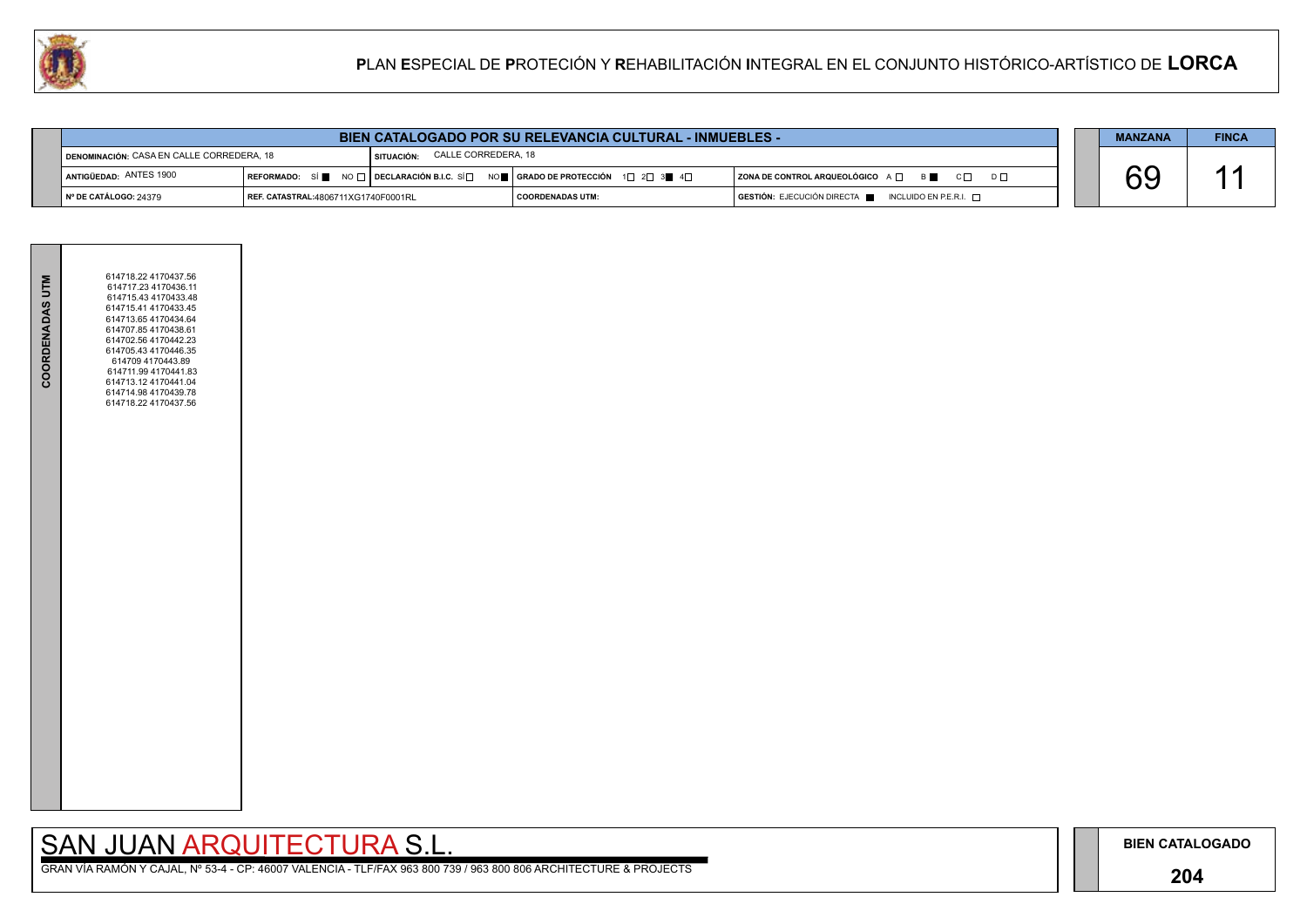## **205**

# SAN JUAN ARQUITECTURA S.L.





|                         | <b>BIEN CATALOGADO POR SU RELEVANCIA CULTURAL - INMUEBLES -</b> |  |                                                                                                                        |                                                                                                   |  |  |  |  |  |  |
|-------------------------|-----------------------------------------------------------------|--|------------------------------------------------------------------------------------------------------------------------|---------------------------------------------------------------------------------------------------|--|--|--|--|--|--|
|                         | DENOMINACIÓN: CASA EN PRÍNCIPE ALFONSO. 10                      |  | l situación:      CALLE PRÍNCIPE ALFONSO - CUESTA DE SAN FRANCISCO                                                     |                                                                                                   |  |  |  |  |  |  |
| ANTIGÜEDAD: ANTES 1900  |                                                                 |  | REFORMADO: SÍ NO $\Box$ DECLARACIÓN B.I.C. SÍ $\Box$ NO $\Box$ GRADO DE PROTECCIÓN 1 $\Box$ 2 $\Box$ 3 $\Box$ 4 $\Box$ | ZONA DE CONTROL ARQUEOLÓGICO A □ B □ C □ D □                                                      |  |  |  |  |  |  |
| │ Nº DE CATÁLOGO: 24224 | I REF. CATASTRAL:                                               |  |                                                                                                                        | $GESTIÓN: EJECUCIÓN DIRECTA \blacksquare INCLUIDO EN P.E.R.I. \square$<br><b>COORDENADAS UTM:</b> |  |  |  |  |  |  |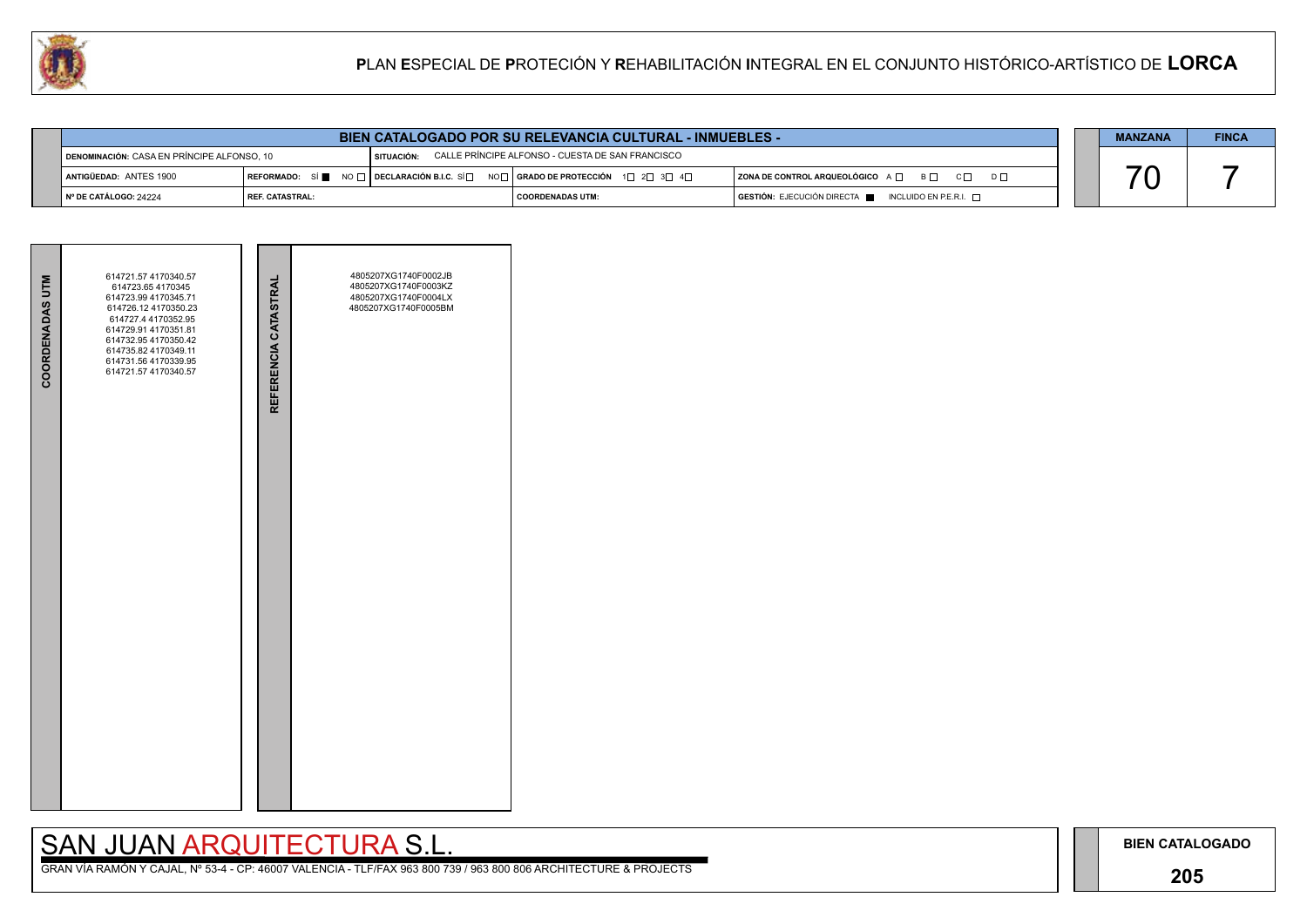## **206**

# SAN JUAN ARQUITECTURA S.L.

|                                                                        | <b>BIEN CATALOGADO POR SU RELEVANCIA CULTURAL - INMUEBLES -</b> |  |                                                                                                                                                       |                                                                                      |  |  | <b>FINCA</b> |
|------------------------------------------------------------------------|-----------------------------------------------------------------|--|-------------------------------------------------------------------------------------------------------------------------------------------------------|--------------------------------------------------------------------------------------|--|--|--------------|
| I SITUACIÓN:<br>$\blacksquare$ DENOMINACIÓN: CASA EN CALLE COLMENARICO |                                                                 |  | CUESTA DE S. FRANCISCO - CALLE CORREDERA - CALLE COLMENARICO                                                                                          |                                                                                      |  |  |              |
| <b>ANTIGÜEDAD: S. XX</b>                                               |                                                                 |  | REFORMADO: SÍ $\blacksquare$ NO $\Box$ DECLARACIÓN B.I.C. SÍ $\Box$ NO $\blacksquare$ GRADO DE PROTECCIÓN 1 $\Box$ 2 $\Box$ 3 $\blacksquare$ 4 $\Box$ | ZONA DE CONTROL ARQUEOLÓGICO A □ B C □ D □                                           |  |  |              |
| INº DE CATÁLOGO: 24207                                                 | <b>I REF. CATASTRAL:</b>                                        |  | I COORDENADAS UTM:                                                                                                                                    | $\overline{)}$ GESTIÓN: EJECUCIÓN DIRECTA $\blacksquare$ INCLUIDO EN P.E.R.I. $\Box$ |  |  |              |

| COORDENADAS UTM | 614707.68 4170339.52<br>614707.58 4170339.52<br>614697.66 4170342.21<br>614701.77 4170357.66<br>614704.13 4170362.74<br>614704.14 4170362.77<br>614706.36 4170361.92<br>614707.77 4170361.39<br>614712.85 4170359.46<br>614714.34 4170358.89<br>614717.25 4170357.79<br>614717.73 4170357.53<br>614719.97 4170356.35<br>614720.22 4170356.23<br>614727.4 4170352.95<br>614726.12 4170350.23<br>614723.99 4170345.71<br>614723.65 4170345<br>614721.57 4170340.57<br>614710.26 4170339.72<br>614707.68 4170339.52 | REFERENCIA CATASTRAL | 4805208XG1740F0001WL<br>4805208XG1740F0002EB<br>4805208XG1740F0003RZ<br>4805208XG1740F0004TX<br>4805208XG1740F0005YM<br>4805208XG1740F0006UQ<br>4805208XG1740F0007IW |  |
|-----------------|------------------------------------------------------------------------------------------------------------------------------------------------------------------------------------------------------------------------------------------------------------------------------------------------------------------------------------------------------------------------------------------------------------------------------------------------------------------------------------------------------------------|----------------------|----------------------------------------------------------------------------------------------------------------------------------------------------------------------|--|
|                 |                                                                                                                                                                                                                                                                                                                                                                                                                                                                                                                  |                      |                                                                                                                                                                      |  |

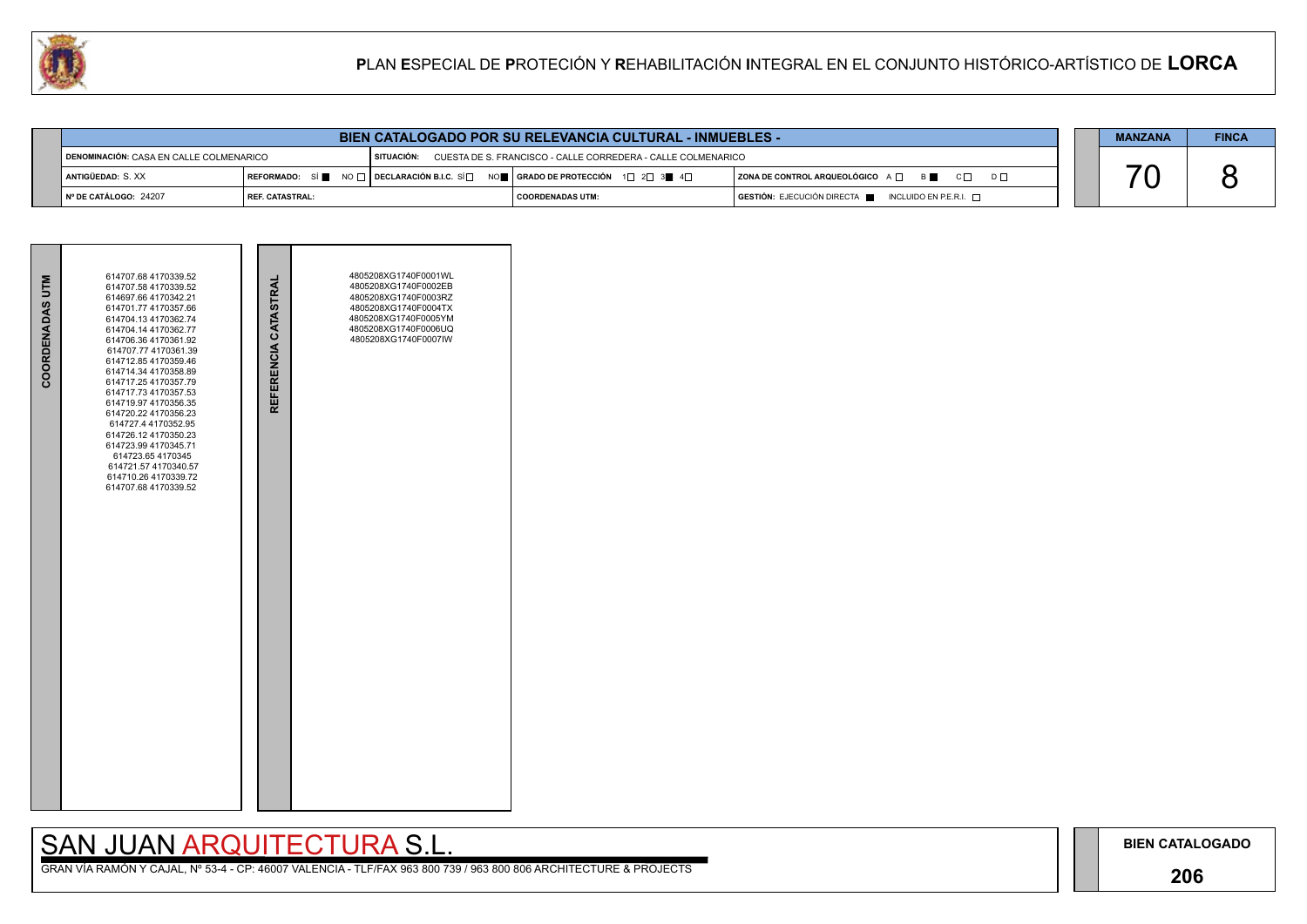## **207**

## SAN JUAN ARQUITECTURA S.L.



| COORDENADAS UTM | 614697.18 4170392.12<br>614698.054170391.53<br>614697.76 4170391.11<br>614692.71 4170383.88<br>614695.48 4170381.94<br>614698.124170380.1<br>614700.39 4170378.51<br>614701.18 4170377.96<br>614704.19 4170376.13<br>614705.27 4170375.47<br>614705.12 4170375.21<br>614701.99 4170369.6<br>614698.49 4170371.67<br>614695.05 4170373.73<br>614691.94 4170375.59<br>614688.74 4170377.99<br>614685.194170380.13<br>614680.67 4170382.87<br>614685.28 4170388.94<br>614681.07 4170392.07<br>614682.7 4170395.12<br>614673.73 4170401.37<br>614677 4170405.89<br>614694 48 4170393 95<br>614697.18 4170392.12 | REFERENCIA CATASTRAL | 4806701XG1740F0001PL<br>4806701XG1740F0002AB<br>4806701XG1740F0003SZ<br>4806701XG1740F0004DX |  |
|-----------------|-------------------------------------------------------------------------------------------------------------------------------------------------------------------------------------------------------------------------------------------------------------------------------------------------------------------------------------------------------------------------------------------------------------------------------------------------------------------------------------------------------------------------------------------------------------------------------------------------------------|----------------------|----------------------------------------------------------------------------------------------|--|

|                                                | <b>MANZANA</b>           | <b>FINCA</b> |                                                                                                                                                                 |                                                                                      |  |         |
|------------------------------------------------|--------------------------|--------------|-----------------------------------------------------------------------------------------------------------------------------------------------------------------|--------------------------------------------------------------------------------------|--|---------|
| <b>I DENOMINACIÓN: CASA EN CALLE CORREDERA</b> |                          | SITUACIÓN:   | CALLE CORREDERA - CALLE OBISPO ALBURQUERQUE                                                                                                                     |                                                                                      |  |         |
| ANTIGÜEDAD: ANTES 1900                         |                          |              | REFORMADO: SÍ $\blacksquare$ NO $\square$ DECLARACIÓN B.I.C. SÍ $\square$ NO $\square$ GRADO DE PROTECCIÓN 1 $\square$ 2 $\square$ 3 $\square$ 4 $\blacksquare$ | ZONA DE CONTROL ARQUEOLÓGICO A □ B □ C □ D □                                         |  | $ -2-1$ |
| № DE CATÁLOGO: 24309                           | <b>I REF. CATASTRAL:</b> |              | COORDENADAS UTM:                                                                                                                                                | $\overline{a}$ GESTIÓN: EJECUCIÓN DIRECTA $\overline{a}$ INCLUIDO EN P.E.R.I. $\Box$ |  |         |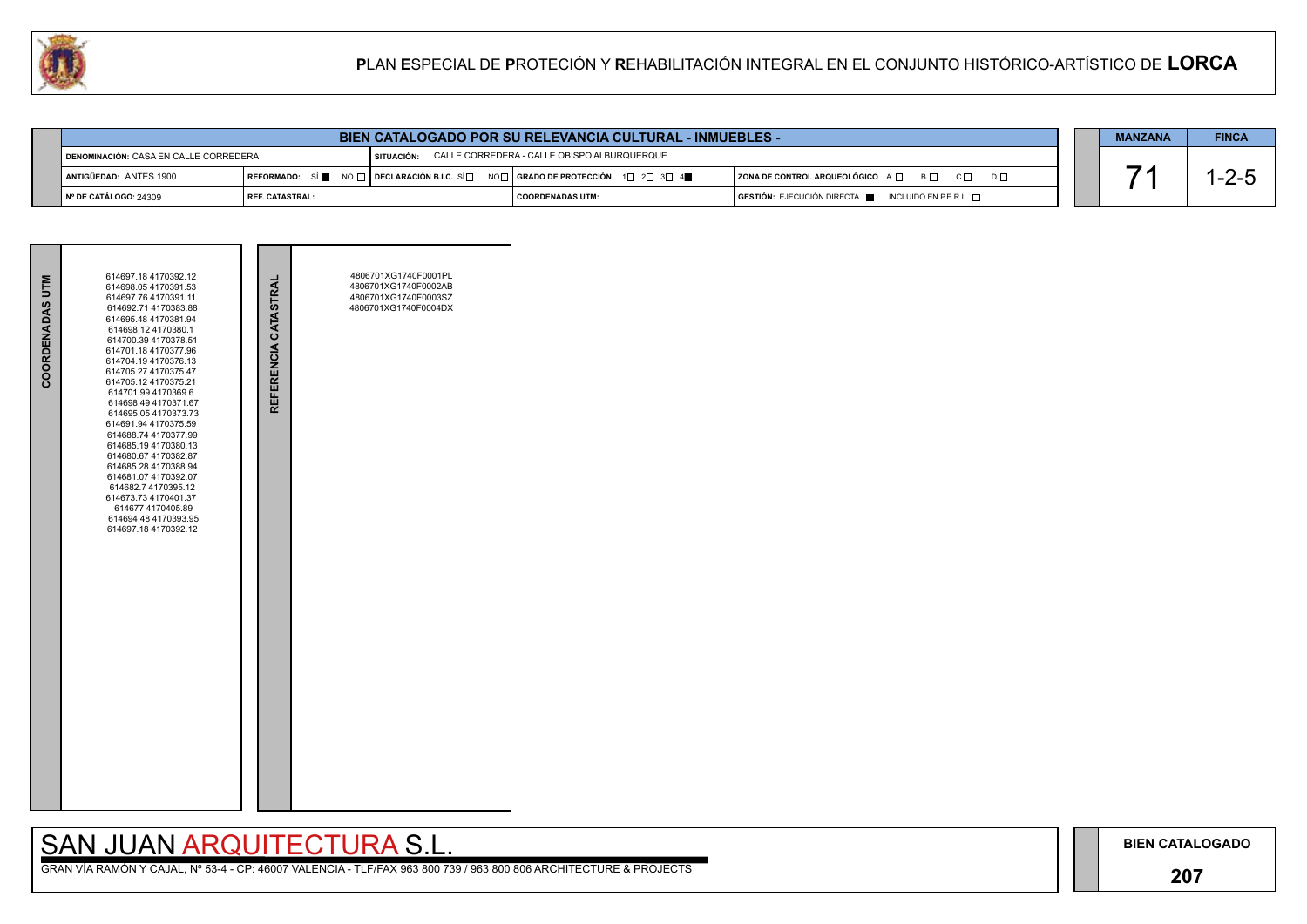### **208**

## SAN JUAN ARQUITECTURA S.L.

|                                         | <b>BIEN CATALOGADO POR SU RELEVANCIA CULTURAL - INMUEBLES -</b> |  |                                                                                                                                                                        |                                                                                      |  |  | <b>FINCA</b> |
|-----------------------------------------|-----------------------------------------------------------------|--|------------------------------------------------------------------------------------------------------------------------------------------------------------------------|--------------------------------------------------------------------------------------|--|--|--------------|
| DENOMINACIÓN: EDIFICIO DE LAS NOVEDADES |                                                                 |  | SITUACIÓN: CUESTA DE SAN FRANCISCO - CALLE CORREDERA                                                                                                                   |                                                                                      |  |  |              |
| ANTIGÜEDAD: S. XX                       |                                                                 |  | REFORMADO: SÍ $\square$ NO $\blacksquare$ DECLARACIÓN B.I.C. SÍ $\square$ NO $\blacksquare$   GRADO DE PROTECCIÓN 1 $\square$ 2 $\square$ 3 $\blacksquare$ 4 $\square$ | $ $ ZONA DE CONTROL ARQUEOLÓGICO $A \Box$ B $\Box$ C $\Box$ D $\Box$                 |  |  |              |
| INº DE CATÁLOGO: 24208                  | <b>I REF. CATASTRAL:</b>                                        |  | I COORDENADAS UTM:                                                                                                                                                     | $\overline{)}$ GESTIÓN: EJECUCIÓN DIRECTA $\blacksquare$ INCLUIDO EN P.E.R.I. $\Box$ |  |  |              |

|                 | 6614496139637981970;44117701394351.86214900<br>66144964263500055;4411770130517.2409955                                                                                                                                                                                                                                                                                                                                                                                                                                                                                                                                                            |                      | 4806015XG1740F0002DB<br>4806015XG1740F0003FZ<br>4806015XG1740F0004GX                                                 |  |
|-----------------|---------------------------------------------------------------------------------------------------------------------------------------------------------------------------------------------------------------------------------------------------------------------------------------------------------------------------------------------------------------------------------------------------------------------------------------------------------------------------------------------------------------------------------------------------------------------------------------------------------------------------------------------------|----------------------|----------------------------------------------------------------------------------------------------------------------|--|
| COORDENADAS UTM | 6611496162084011150;4411770133567.45661855<br>66144961507.2562100;441177013963137363835<br>66144869364793900;4411770130455385234805<br>614896.8620; 4171066.1385<br>614892.5820; 4171064.9785<br>614889.5520; 4171076.1185<br>614906.8920; 4171081.9085<br>614907.2820; 4171080.5885<br>614919.2420; 4171084.0485<br>614920.1720; 4171080.1485<br>614932.4020 ; 4171083.2085<br>614935.2227; 4171075.6130<br>614937.9955; 4171064.3644<br>614930.6829; 4171062.7200<br>614935.7617; 4171045.0649<br>614936.9478; 4171045.3781<br>614939.0558; 4171037.3938<br>614931.4415; 4171035.2885<br>614931.5715; 4171034.8285<br>614919.3915; 4171031.6190 | REFERENCIA CATASTRAL | 4806015XG1740F0005HM<br>4806015XG1740F0006JQ<br>4806015XG1740F0007KW<br>4806015XG1740F0008LE<br>4806015XG1740F0009BR |  |

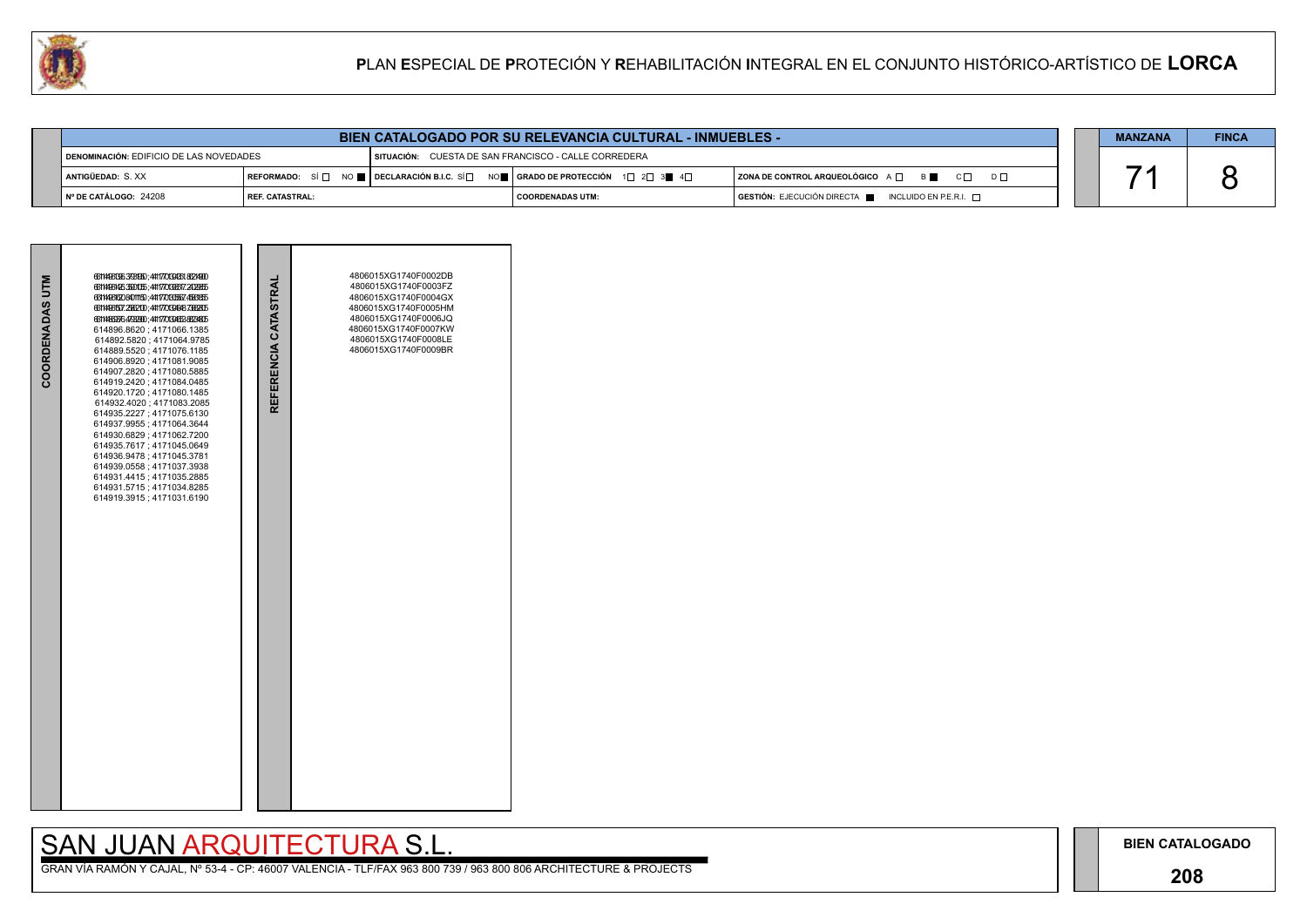### **209**

# SAN JUAN ARQUITECTURA S.L.





| <b>BIEN CATALOGADO POR SU RELEVANCIA CULTURAL - INMUEBLES -</b>                                            |                   |  |                                                                                                                                       |                                                                                      |  | <b>MANZANA</b> | <b>FINCA</b> |
|------------------------------------------------------------------------------------------------------------|-------------------|--|---------------------------------------------------------------------------------------------------------------------------------------|--------------------------------------------------------------------------------------|--|----------------|--------------|
| DENOMINACIÓN: CASA EN CALLE RAMON ARCAS - CALLE REBOLLOSO   SITUACIÓN: CALLE RAMÓN ARCAS - CALLE REBOLLOSO |                   |  |                                                                                                                                       |                                                                                      |  |                |              |
| ANTIGÜEDAD: S.XX                                                                                           |                   |  | REFORMADO: SÍ $\Box$ NO $\blacksquare$ DECLARACIÓN B.I.C. SÍ $\Box$ NO $\Box$ GRADO DE PROTECCIÓN 1 $\Box$ 2 $\Box$ 3 $\Box$ 4 $\Box$ | ZONA DE CONTROL ARQUEOLÓGICO A □ B □ C □ D □                                         |  |                |              |
| │ Nº DE CATÁLOGO: 24387                                                                                    | I REF. CATASTRAL: |  | I COORDENADAS UTM:                                                                                                                    | $\overline{)}$ GESTIÓN: EJECUCIÓN DIRECTA $\overline{)}$ INCLUIDO EN P.E.R.I. $\Box$ |  |                |              |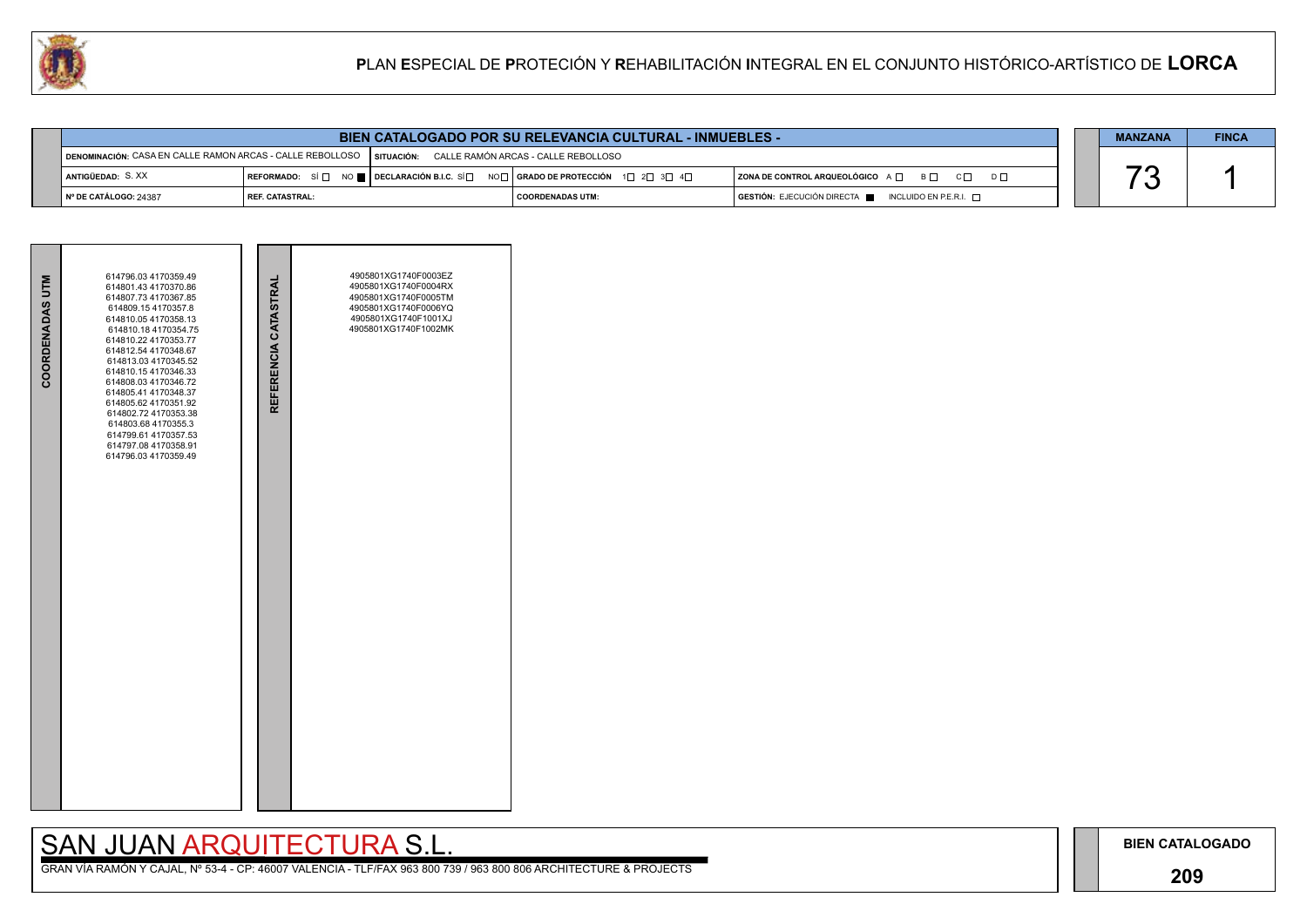## **210**

# SAN JUAN ARQUITECTURA S.L.

| <b>COORDENADAS UTM</b> | 614769.1405 4170303.5825<br>614774.6805 4170315.0625<br>614788.2005 4170308.8825<br>614790.3159 4170307.9446<br>614785.1383 4170296.2662<br>614769.1405 4170303.5825 | REFERENCIA CATASTRAL | 4905001XG1740F0001GL<br>4905001XG1740F0002HB<br>4905001XG1740F0003JZ<br>4905001XG1740F0004KX |  |
|------------------------|----------------------------------------------------------------------------------------------------------------------------------------------------------------------|----------------------|----------------------------------------------------------------------------------------------|--|
|                        |                                                                                                                                                                      |                      |                                                                                              |  |

|                                   | <b>BIEN CATALOGADO POR SU RELEVANCIA CULTURAL - INMUEBLES -</b> |  |                                                                                                                                                         |                                                                                      |  |  | <b>FINCA</b> |
|-----------------------------------|-----------------------------------------------------------------|--|---------------------------------------------------------------------------------------------------------------------------------------------------------|--------------------------------------------------------------------------------------|--|--|--------------|
|                                   | DENOMINACIÓN: CASA EN PLAZA DE COLÓN                            |  | SITUACIÓN: PLAZA DE COLÓN                                                                                                                               |                                                                                      |  |  |              |
| <b>ANTIGÜEDAD: S.XX</b>           |                                                                 |  | REFORMADO: SÍ $\square$ NO $\square$ DECLARACIÓN B.I.C. SÍ $\square$ NO $\square$   GRADO DE PROTECCIÓN 1 $\square$ 2 $\square$ 3 $\square$ 4 $\square$ | ZONA DE CONTROL ARQUEOLÓGICO A □ B □ C ■ D □                                         |  |  |              |
| $\parallel$ N° DE CATÁLOGO: 24383 | REF. CATASTRAL:                                                 |  | I COORDENADAS UTM:                                                                                                                                      | $\overline{)}$ GESTIÓN: EJECUCIÓN DIRECTA $\overline{)}$ INCLUIDO EN P.E.R.I. $\Box$ |  |  |              |

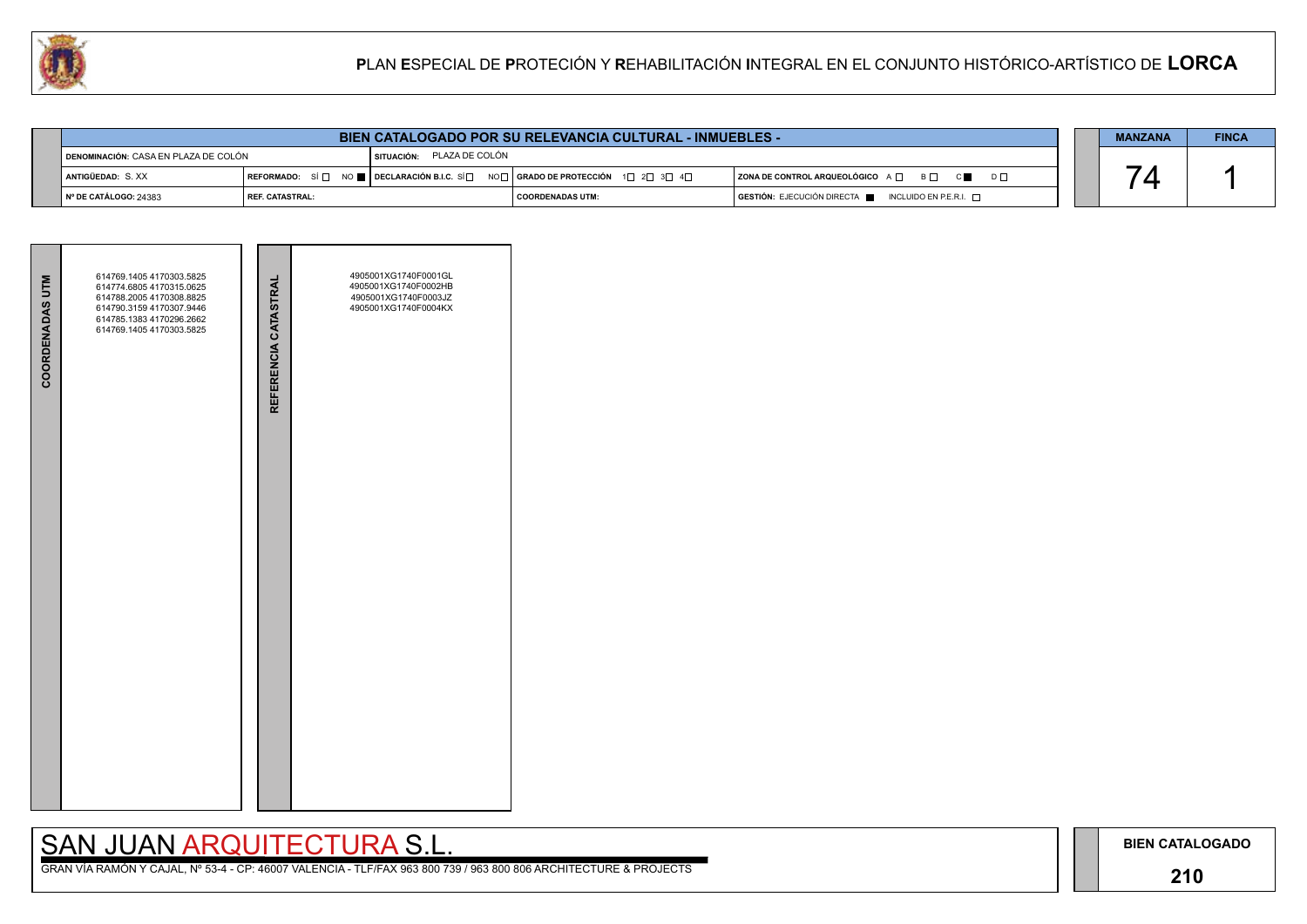## **211**

# SAN JUAN ARQUITECTURA S.L.

| <b>COORDENADAS UTM</b> | 614754.9705 4170273.1625<br>614762.1805 4170288.2225<br>614774.4405 4170282.5025<br>614778.4096 4170280.8440<br>614770.6205 4170265.5125<br>614767.0305 4170267.2625<br>614754.9705 4170273.1625 | REFERENCIA CATASTRAL | 4905017XG1740F0001JL<br>4905017XG1740F0002KB<br>4905017XG1740F0003LZ<br>4905017XG1740F0004BX<br>4905017XG1740F0005ZM |
|------------------------|--------------------------------------------------------------------------------------------------------------------------------------------------------------------------------------------------|----------------------|----------------------------------------------------------------------------------------------------------------------|
|                        |                                                                                                                                                                                                  |                      |                                                                                                                      |

|                                               | BIEN CATALOGADO POR SU RELEVANCIA CULTURAL - INMUEBLES - |                           |                                                                           |                                                                                              |  |  | <b>FINCA</b> |
|-----------------------------------------------|----------------------------------------------------------|---------------------------|---------------------------------------------------------------------------|----------------------------------------------------------------------------------------------|--|--|--------------|
| <b>す denominación:</b> CASA EN PLAZA DE COLÓN |                                                          | SITUACIÓN: PLAZA DE COLÓN |                                                                           |                                                                                              |  |  |              |
| I ANTIGÜEDAD: S.XX                            |                                                          |                           | REFORMADO: SÍ NO DE OBCLARACIÓN B.I.C. SÍ NO RADO DE PROTECCIÓN 1 2 3 3 4 | ZONA DE CONTROL ARQUEOLÓGICO A □ B □ C ■ D □                                                 |  |  |              |
| ∥ Nº DE CATÁLOGO: 24384                       | I REF. CATASTRAL:                                        |                           | I COORDENADAS UTM:                                                        | $\overline{S}$ GESTIÓN: EJECUCIÓN DIRECTA $\overline{S}$ INCLUIDO EN P.E.R.I. $\overline{S}$ |  |  |              |

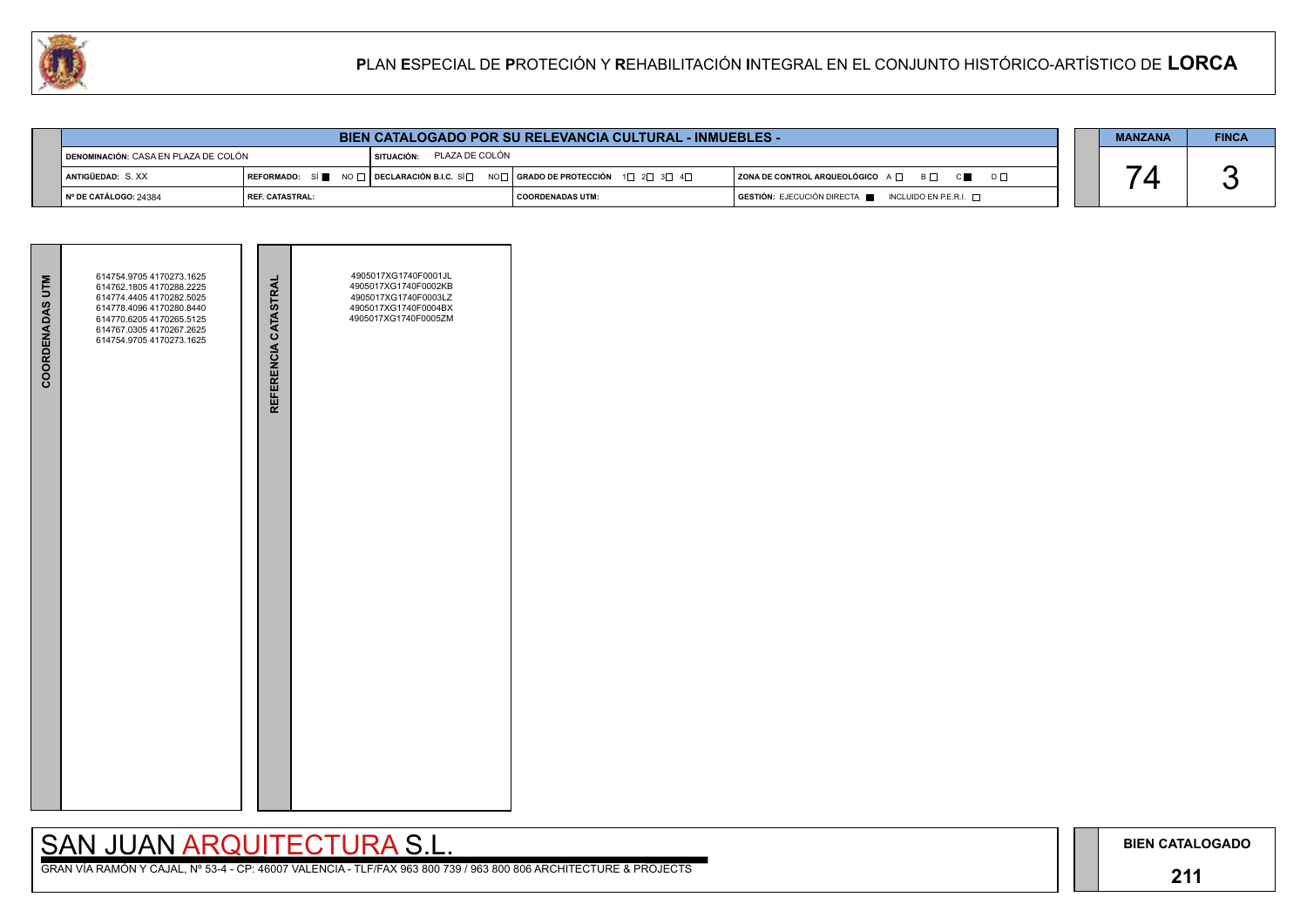## **212**

# SAN JUAN ARQUITECTURA S.L.

| <b>COORDENADAS UTM</b> | 614752.3405 4170267.6525<br>614754.9705 4170273.1625<br>614768.6025 4170266.4960<br>614769.6800 4170265.9709<br>614767.2890 4170260.9595 | REFERENCIA CATASTRAL | 4905016XG1740F0002OB<br>4905016XG1740F0003PZ<br>4905016XG1740F0004AX<br>4905016XG1740F0005SM |  |
|------------------------|------------------------------------------------------------------------------------------------------------------------------------------|----------------------|----------------------------------------------------------------------------------------------|--|

|                         | <b>BIEN CATALOGADO POR SU RELEVANCIA CULTURAL - INMUEBLES -</b> |  |                                                                             |                                                                                      |  |  | <b>FINCA</b> |
|-------------------------|-----------------------------------------------------------------|--|-----------------------------------------------------------------------------|--------------------------------------------------------------------------------------|--|--|--------------|
|                         | I DENOMINACIÓN: CASA EN PLAZA DE COLÓN, 9                       |  | <b>SITUACIÓN: PLAZA DE COLÓN. 9</b>                                         |                                                                                      |  |  |              |
| I ANTIGÜEDAD: S.XX      |                                                                 |  | REFORMADO: SÍ NO □ DECLARACIÓN B.I.C. SÍ NO GRADO DE PROTECCIÓN 1 2 3 3 4 D | ZONA DE CONTROL ARQUEOLÓGICO A □ B □ C ■ D □                                         |  |  |              |
| │ Nº DE CATÁLOGO: 24385 | <b>I REF. CATASTRAL:</b>                                        |  | COORDENADAS UTM:                                                            | $\overline{S}$ GESTIÓN: EJECUCIÓN DIRECTA $\overline{S}$ INCLUIDO EN P.E.R.I. $\Box$ |  |  |              |

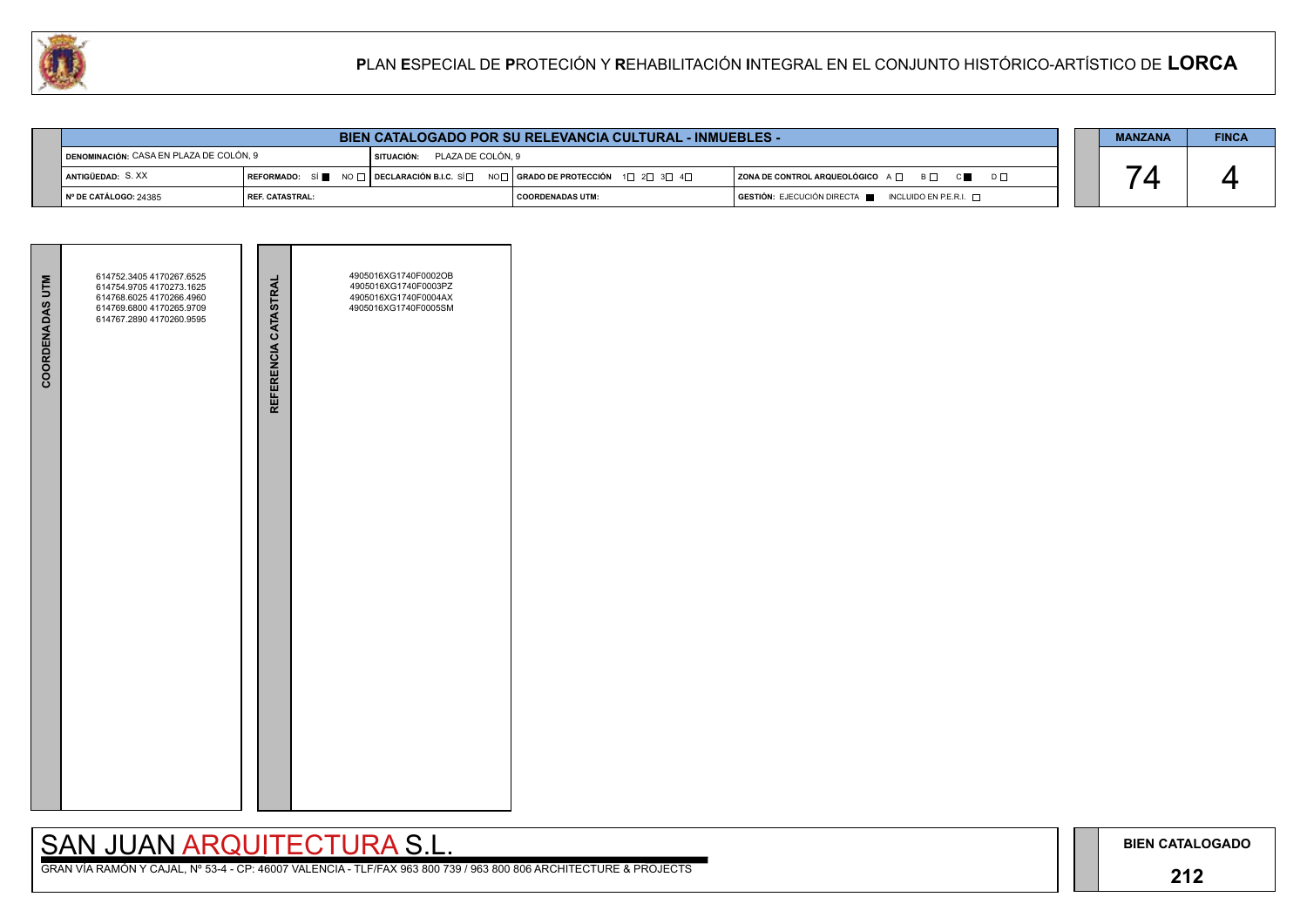## **213**

# SAN JUAN ARQUITECTURA S.L.

| <b>COORDENADAS UTM</b> | 614748.7005 4170260.0225<br>614752.3405 4170267.6525<br>614763.1860 4170262.7991<br>614768.1205 4170260.5925<br>614770.1305 4170259.5125<br>614769.9805 4170259.1825<br>614772.4505 4170258.0625<br>614768.8705 4170250.7025<br>614766.5705 4170251.8425<br>614748.7005 4170260.0225 | REFERENCIA CATASTRAL | 4905015XG1740F0001XL<br>4905015XG1740F0002MB<br>4905015XG1740F0003QZ<br>4905015XG1740F0004WX |  |
|------------------------|--------------------------------------------------------------------------------------------------------------------------------------------------------------------------------------------------------------------------------------------------------------------------------------|----------------------|----------------------------------------------------------------------------------------------|--|
|                        |                                                                                                                                                                                                                                                                                      |                      |                                                                                              |  |



|                                        | <b>BIEN CATALOGADO POR SU RELEVANCIA CULTURAL - INMUEBLES -</b> |                           |                                                                                                                                       |                                                                                      |  |  | <b>FINCA</b> |
|----------------------------------------|-----------------------------------------------------------------|---------------------------|---------------------------------------------------------------------------------------------------------------------------------------|--------------------------------------------------------------------------------------|--|--|--------------|
| ¶ DENOMINACIÓN: CASA EN PLAZA DE COLÓN |                                                                 | SITUACIÓN: PLAZA DE COLÓN |                                                                                                                                       |                                                                                      |  |  |              |
| ANTIGÜEDAD: S.XX                       |                                                                 |                           | REFORMADO: SÍ $\blacksquare$ NO $\Box$ DECLARACIÓN B.I.C. SÍ $\Box$ NO $\Box$ GRADO DE PROTECCIÓN 1 $\Box$ 2 $\Box$ 3 $\Box$ 4 $\Box$ | ZONA DE CONTROL ARQUEOLÓGICO A □ B □ C ■ D □                                         |  |  |              |
| │ Nº DE CATÁLOGO: 24386                | I REF. CATASTRAL:                                               |                           | COORDENADAS UTM:                                                                                                                      | $\overline{a}$ GESTIÓN: EJECUCIÓN DIRECTA $\overline{a}$ INCLUIDO EN P.E.R.I. $\Box$ |  |  |              |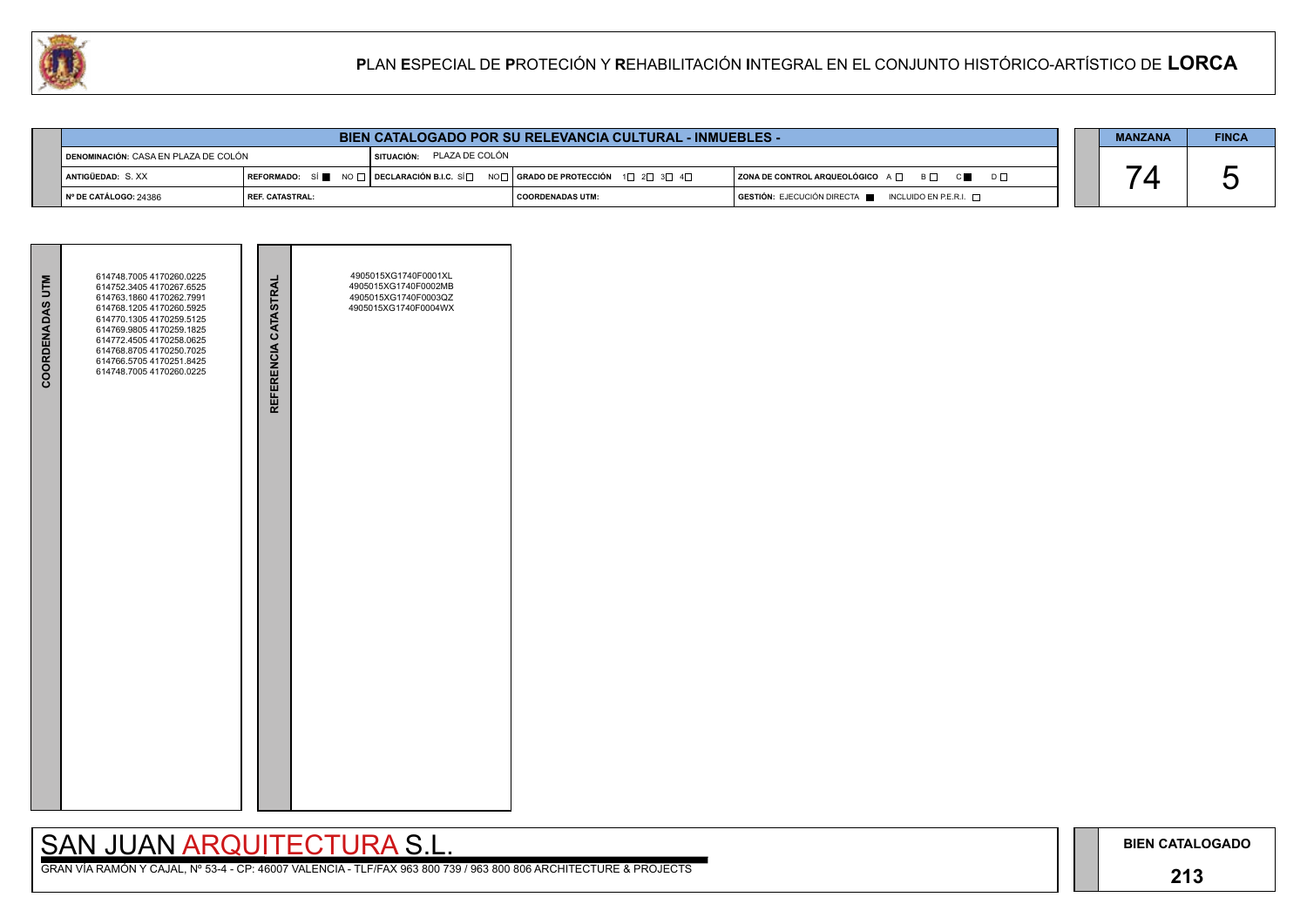

GRAN VÍA RAMÓN Y CAJAL, Nº 53-4 - CP: 46007 VALENCIA - TLF/FAX 963 800 739 / 963 800 806 ARCHITECTURE & PROJECTS

| <b>BIEN CATALOGADO POR SU RELEVANCIA CULTURAL - INMUEBLES -</b> |                 |                                                                                                                                                                                           |                                         |  |                                                                        |  |  | <b>FINCA</b> |
|-----------------------------------------------------------------|-----------------|-------------------------------------------------------------------------------------------------------------------------------------------------------------------------------------------|-----------------------------------------|--|------------------------------------------------------------------------|--|--|--------------|
| DENOMINACIÓN: CASA DOCTOR LOPEZ DE TERUEL                       |                 |                                                                                                                                                                                           | SITUACIÓN: PLAZA COLÓN - CALLE SERRALLO |  |                                                                        |  |  |              |
| ANTIGÜEDAD: S. XIX                                              |                 | $\mid$ REFORMADO: $\;$ SÍ $\Box$ $\;$ NO $\blacksquare$ $\mid$ DECLARACIÓN B.I.C. SÍ $\Box$ NO $\blacksquare$ $\mid$ GRADO DE PROTECCIÓN $\;$ 1 $\Box$ 2 $\blacksquare$ 3 $\Box$ 4 $\Box$ |                                         |  | ZONA DE CONTROL ARQUEOLÓGICO $A \Box$ $B \Box$ $C \Box$<br>$D \Box$    |  |  |              |
| Nº DE CATÁLOGO: 24108                                           | REF. CATASTRAL: |                                                                                                                                                                                           | I COORDENADAS UTM:                      |  | $GESTIÓN: EJECUCIÓN DIRECTA \blacksquare INCLUIDO EN P.E.R.I. \square$ |  |  |              |

| COORDENADAS UTM | 6146911497.50.1459,44117701204321.557190<br>6146911427.80.1054,44117701204557.345285<br>6140127808134470200702685<br>614591407.28206,4411770120668.13885<br>6148974495206644171008558385<br>6146896766257,441702568485<br>6148992582534470209489785<br>614689758209, 4117024766885<br>614690467892704,44117701204841592085<br>61496074.268208 441702042075885<br>6146911497.2492509,44117701206694409485<br>6149240753267,441702080.14485<br>614503427.502409,44117701204323527085<br>614935.2227; 4171075.6130<br>614937.9955; 4171064.3644<br>614930.6829; 4171062.7200<br>614935.7617; 4171045.0649<br>614936.9478; 4171045.3781<br>614939.0558; 4171037.3938<br>614931.4415; 4171035.2885<br>614931.5715; 4171034.8285<br>614919.3915; 4171031.6190 | REFERENCIA CATASTRAL | 4905014XG1740F0001DL<br>4905014XG1740F0002FB<br>4905014XG1740F0003GZ<br>4905014XG1740F0004HX |  |
|-----------------|---------------------------------------------------------------------------------------------------------------------------------------------------------------------------------------------------------------------------------------------------------------------------------------------------------------------------------------------------------------------------------------------------------------------------------------------------------------------------------------------------------------------------------------------------------------------------------------------------------------------------------------------------------------------------------------------------------------------------------------------------------|----------------------|----------------------------------------------------------------------------------------------|--|

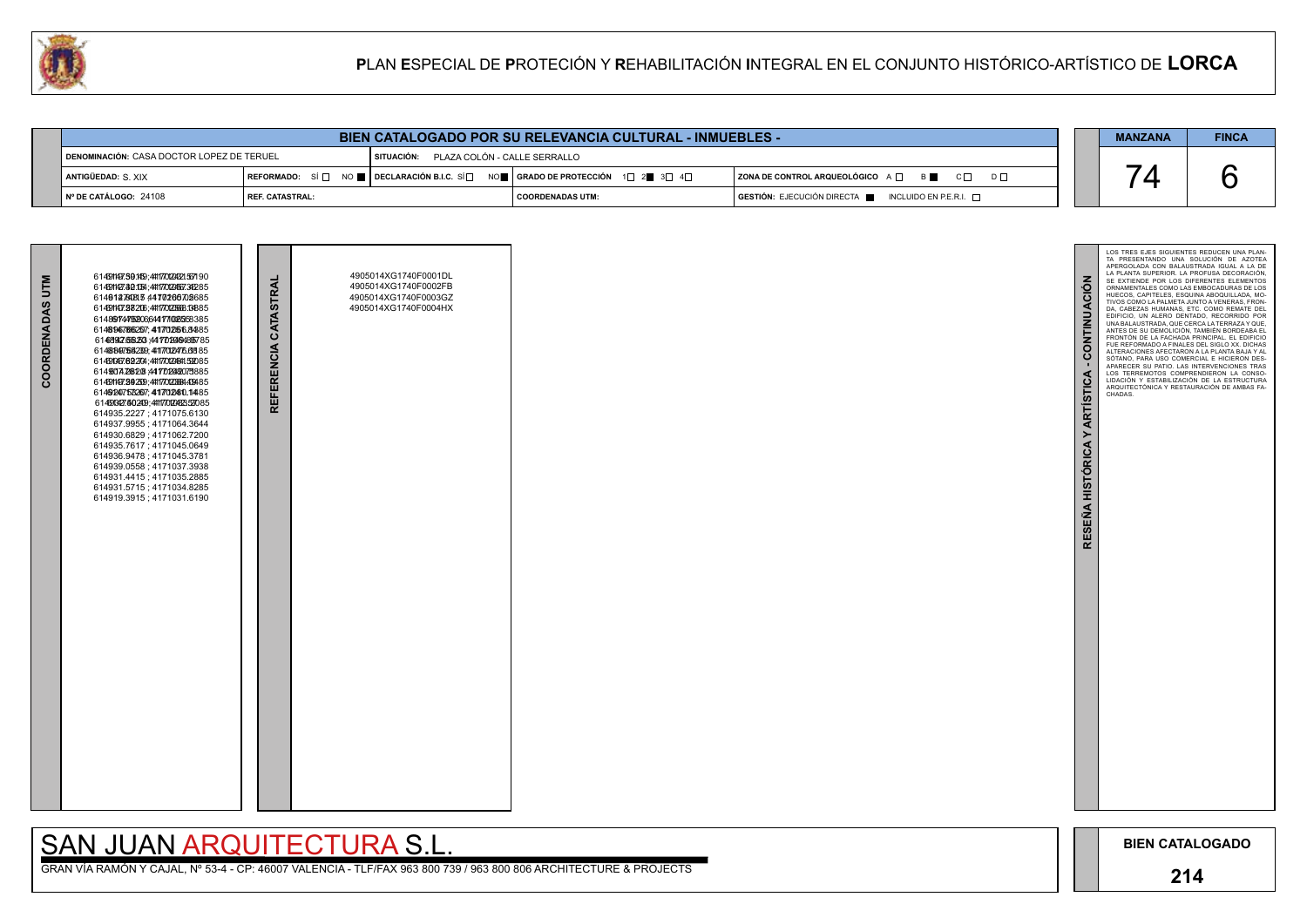## **215**

## SAN JUAN ARQUITECTURA S.L.

| <b>BIEN CATALOGADO POR SU RELEVANCIA CULTURAL - INMUEBLES -</b> |  |              |                                                                               |                                                                                      |  |  | <b>FINCA</b> |
|-----------------------------------------------------------------|--|--------------|-------------------------------------------------------------------------------|--------------------------------------------------------------------------------------|--|--|--------------|
| DENOMINACIÓN: CASA EN CALLE NOGALTE. 14                         |  | I SITUACIÓN: | CALLE NOGALTE. 14                                                             |                                                                                      |  |  |              |
| ANTIGÜEDAD: S. XIX                                              |  |              | REFORMADO: SÍ NO □ DECLARACIÓN B.I.C. SÍ NO I GRADO DE PROTECCIÓN 1 2 2 3 4 4 | ZONA DE CONTROL ARQUEOLÓGICO A □ B □ C ■ D □                                         |  |  |              |
| N° DE CATÁLOGO: 24092<br><b>I REF. CATASTRAL:</b>               |  |              | I COORDENADAS UTM:                                                            | $\overline{S}$ GESTIÓN: EJECUCIÓN DIRECTA $\overline{S}$ INCLUIDO EN P.E.R.I. $\Box$ |  |  |              |

| COORDENADAS UTM | 614587.91 4170302.58<br>614588.01 4170302.85<br>614590.46 4170302.08<br>614591.81 4170301.67<br>614596.44 4170300.26<br>614598.68 4170299.59<br>614602.81 4170298.35<br>614600.64 4170292.45<br>614597.79 4170284.69<br>614594.04 4170286.14<br>614590.95 4170287.35<br>614588.32 4170288.37<br>614587.14 4170288.82<br>614585.66 4170289.41<br>614585.16 4170289.6<br>614584 4170290.06<br>614580.72 4170291.34<br>614579.1 4170292.2<br>614578.6 4170292.45<br>614576.28 4170293.62<br>614577.5 4170297.43<br>614578.67 4170301.03<br>614582.01 4170299.98<br>614583.7 4170299.42<br>614584.06 4170300.3<br>614585.04 4170302.79<br>614585.18 4170303.14<br>614587.91 4170302.58 | REFERENCIA CATASTRAL | 4705016XG1740F0001QL<br>4705016XG1740F0002WB<br>4705016XG1740F0003EZ<br>4705016XG1740F0004RX<br>4705016XG1740F0005TM<br>4705016XG1740F0006YQ<br>4705016XG1740F0007UW |  |
|-----------------|------------------------------------------------------------------------------------------------------------------------------------------------------------------------------------------------------------------------------------------------------------------------------------------------------------------------------------------------------------------------------------------------------------------------------------------------------------------------------------------------------------------------------------------------------------------------------------------------------------------------------------------------------------------------------------|----------------------|----------------------------------------------------------------------------------------------------------------------------------------------------------------------|--|

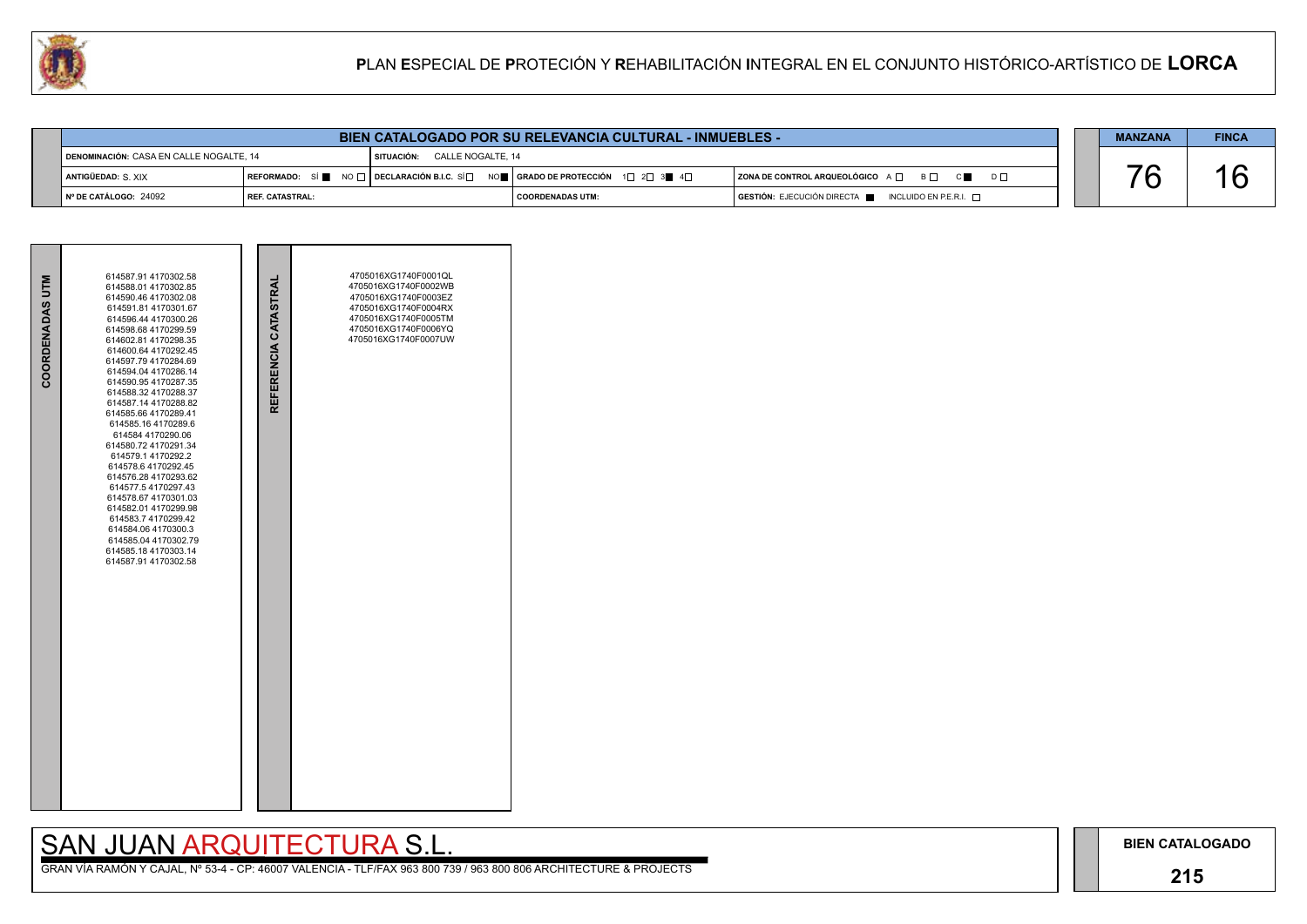## **216**

GRAN VÍA RAMÓN Y CAJAL, Nº 53-4 - CP: 46007 VALENCIA - TLF/FAX 963 800 739 / 963 800 806 ARCHITECTURE & PROJECTS



| <b>BIEN CATALOGADO POR SU RELEVANCIA CULTURAL - INMUEBLES -</b>       |  |                                        |                                                                                                                                                                                                       |                                                                                              |  | <b>MANZANA</b> | <b>FINCA</b> |
|-----------------------------------------------------------------------|--|----------------------------------------|-------------------------------------------------------------------------------------------------------------------------------------------------------------------------------------------------------|----------------------------------------------------------------------------------------------|--|----------------|--------------|
| DENOMINACIÓN: CASA EN CALLE NOGALTE, 16 - CALLE CUETO                 |  | SITUACIÓN: CALLE NOGALTE - CALLE CUETO |                                                                                                                                                                                                       |                                                                                              |  |                |              |
| ANTIGÜEDAD: ANTES 1900                                                |  |                                        | REFORMADO: SÍ $\square$ NO $\square$ DECLARACIÓN B.I.C. SÍ $\square$ NO $\square$ GRADO DE PROTECCIÓN 1 $\square$ 2 $\square$ 3 $\square$ 4 $\square$<br>ZONA DE CONTROL ARQUEOLÓGICO A □ B □ C ■ D □ |                                                                                              |  |                |              |
| │ Nº DE CATÁLOGO: 24311<br><b>REF. CATASTRAL:4705017XG1740F0001PL</b> |  |                                        | I COORDENADAS UTM:                                                                                                                                                                                    | $\overline{S}$ GESTIÓN: EJECUCIÓN DIRECTA $\overline{S}$ INCLUIDO EN P.E.R.I. $\overline{S}$ |  |                |              |

| COORDENADAS UTM | 614575.78 4170278.58<br>614574.96 4170278.68<br>614574.15 4170278.83<br>614573.36 4170279.03<br>614572.57 4170279.28<br>614571.81 4170279.57<br>614571.75 4170279.59<br>614574.31 4170287.52<br>614575.57 4170291.43<br>614575.9 4170292.45<br>614576.28 4170293.62<br>614579.14170292.2<br>614580.72 4170291.34<br>614584 4170290.06<br>614585.16 4170289.6<br>614585.66 4170289.41<br>614587.14 4170288.82<br>614588.32 4170288.37<br>614590.95 4170287.35<br>614594.04 4170286.14<br>614597.79 4170284.69<br>614595.64 4170278.84<br>614591.82 4170280.43<br>614589.28 4170281.5<br>614588.08 4170282.01<br>614586.28 4170282.76<br>614586.93 4170284.46<br>614582.44 4170286.25<br>614579.28 4170287.61<br>614578.6 4170285.85<br>614575.78 4170278.58 |  |
|-----------------|------------------------------------------------------------------------------------------------------------------------------------------------------------------------------------------------------------------------------------------------------------------------------------------------------------------------------------------------------------------------------------------------------------------------------------------------------------------------------------------------------------------------------------------------------------------------------------------------------------------------------------------------------------------------------------------------------------------------------------------------------------|--|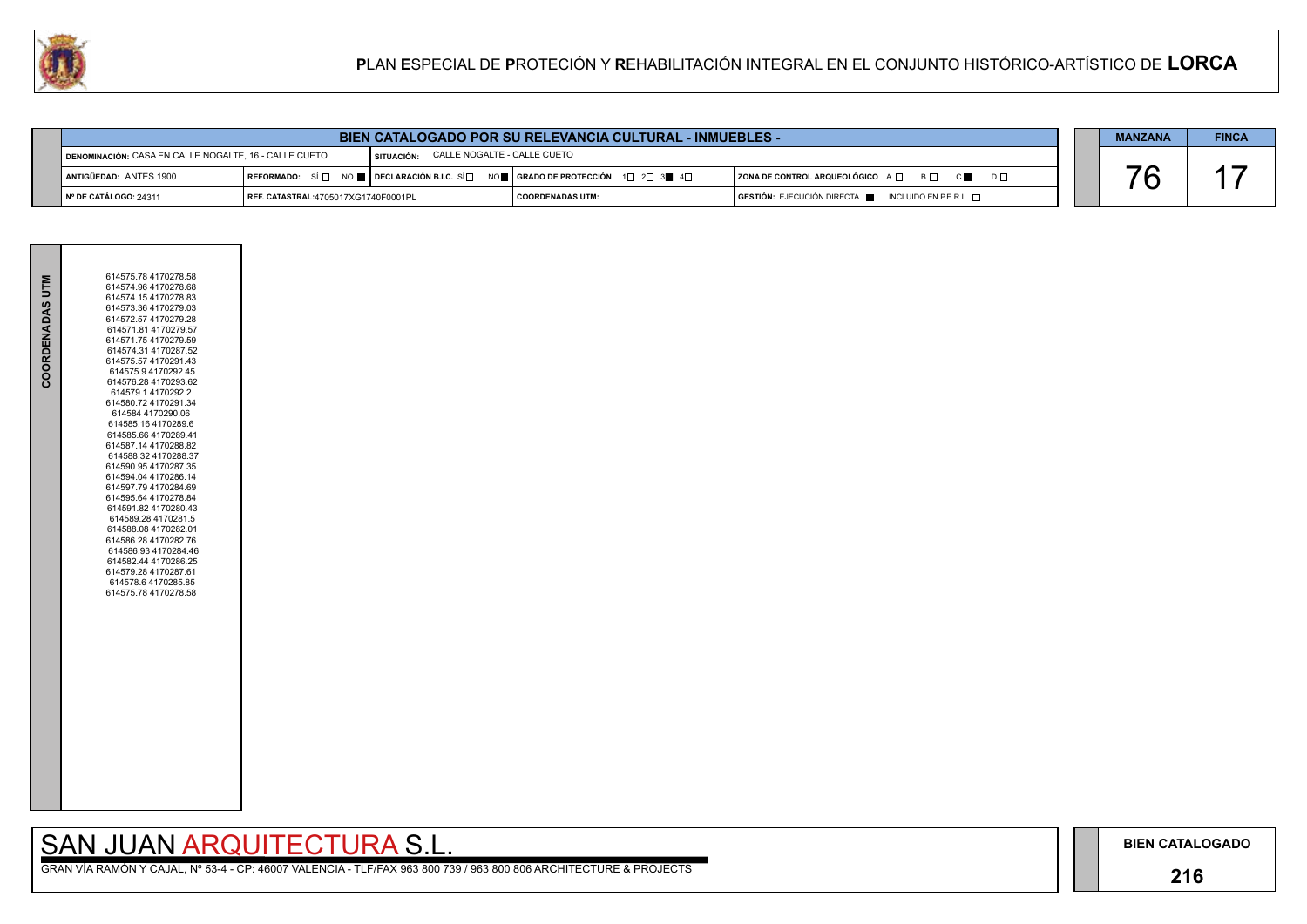## **217**

GRAN VÍA RAMÓN Y CAJAL, Nº 53-4 - CP: 46007 VALENCIA - TLF/FAX 963 800 739 / 963 800 806 ARCHITECTURE & PROJECTS



|                                                                                                                                                                                      | <b>BIEN CATALOGADO POR SU RELEVANCIA CULTURAL - INMUEBLES -</b> |                                     |                                                                                                                                                      |  |  |  | <b>FINCA</b> |
|--------------------------------------------------------------------------------------------------------------------------------------------------------------------------------------|-----------------------------------------------------------------|-------------------------------------|------------------------------------------------------------------------------------------------------------------------------------------------------|--|--|--|--------------|
| DENOMINACIÓN: CASA EN CALLE NOGALTE, 18                                                                                                                                              |                                                                 | <b>SITUACIÓN: CALLE NOGALTE, 18</b> |                                                                                                                                                      |  |  |  |              |
| ANTIGÜEDAD: ANTES 1900                                                                                                                                                               |                                                                 |                                     | REFORMADO: SÍ NO DECLARACIÓN B.I.C. SÍ NO RE GRADO DE PROTECCIÓN $1 \square 2 \square 3$ 4 $\square$<br>ZONA DE CONTROL ARQUEOLÓGICO A □ B □ C ■ D □ |  |  |  |              |
| I Nº DE CATÁLOGO: 24310<br>$\overline{S}$ GESTIÓN: EJECUCIÓN DIRECTA $\blacksquare$ INCLUIDO EN P.E.R.I. $\Box$<br><b>REF. CATASTRAL: 4705018XG1740F0001LL</b><br>  COORDENADAS UTM: |                                                                 |                                     |                                                                                                                                                      |  |  |  |              |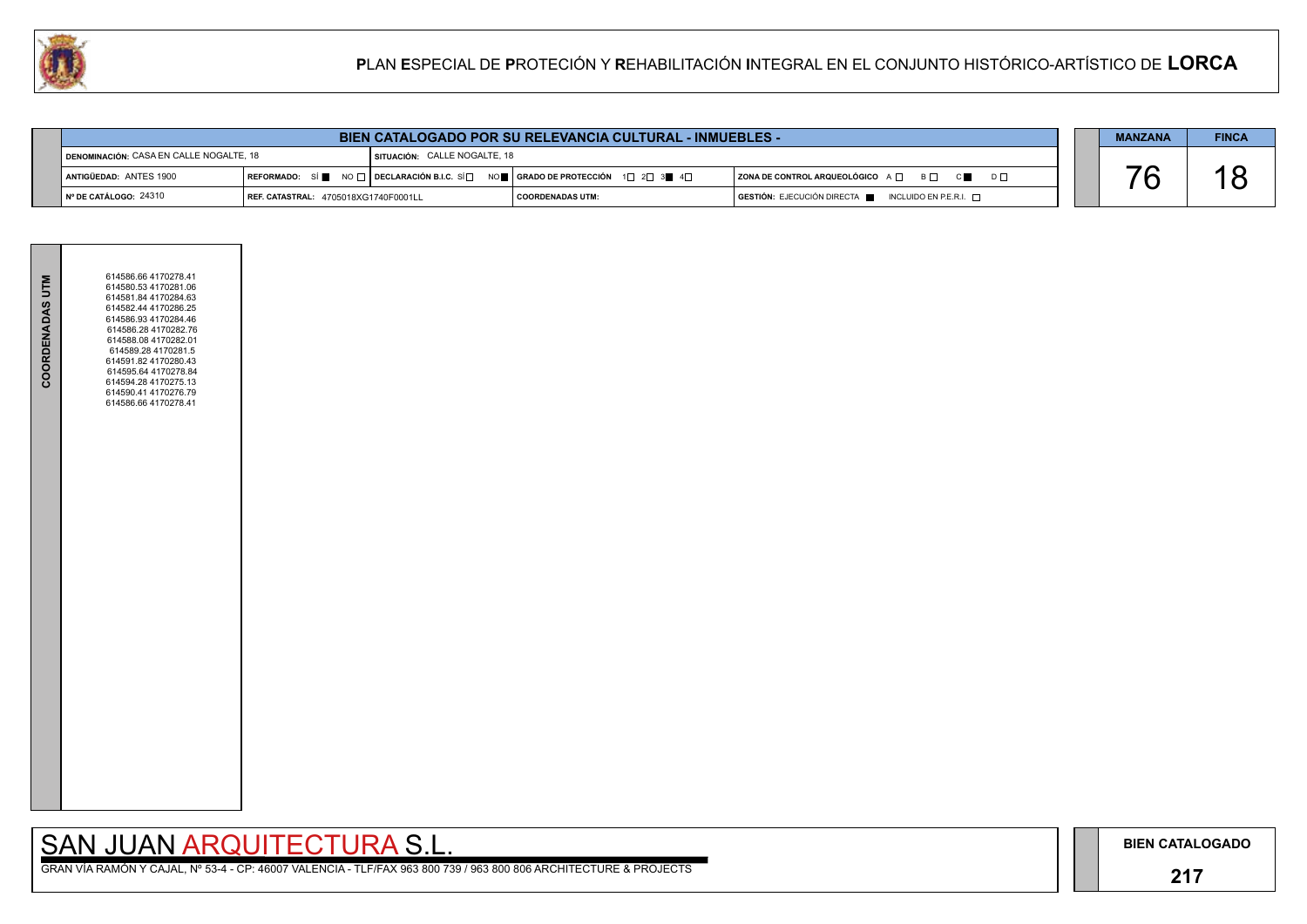## **218**

# SAN JUAN ARQUITECTURA S.L.



| <b>BIEN CATALOGADO POR SU RELEVANCIA CULTURAL - INMUEBLES -</b>      |  |  |                            |                                                                                                                                                                      |                                                                                 | <b>MANZANA</b>                                                                       | <b>FINCA</b> |  |
|----------------------------------------------------------------------|--|--|----------------------------|----------------------------------------------------------------------------------------------------------------------------------------------------------------------|---------------------------------------------------------------------------------|--------------------------------------------------------------------------------------|--------------|--|
| DENOMINACIÓN: CASA EN CALLE CUETO, 13                                |  |  | SITUACIÓN: CALLE CUETO, 13 |                                                                                                                                                                      |                                                                                 |                                                                                      |              |  |
| ANTIGÜEDAD: ANTES 1900                                               |  |  |                            | REFORMADO: SÍ $\blacksquare$ NO $\square$ DECLARACIÓN B.I.C. SÍ $\square$ NO $\blacksquare$ GRADO DE PROTECCIÓN 1 $\square$ 2 $\square$ 3 $\blacksquare$ 4 $\square$ | $ $ ZONA DE CONTROL ARQUEOLÓGICO $A \Box$ $B \Box$ $C \blacksquare$<br>$D \Box$ |                                                                                      |              |  |
| Nº DE CATÁLOGO: 24498<br><b>REF. CATASTRAL:</b> 4604207XG1740D0001RQ |  |  |                            |                                                                                                                                                                      | I COORDENADAS UTM:                                                              | $\overline{)}$ GESTIÓN: EJECUCIÓN DIRECTA $\overline{)}$ INCLUIDO EN P.E.R.I. $\Box$ |              |  |

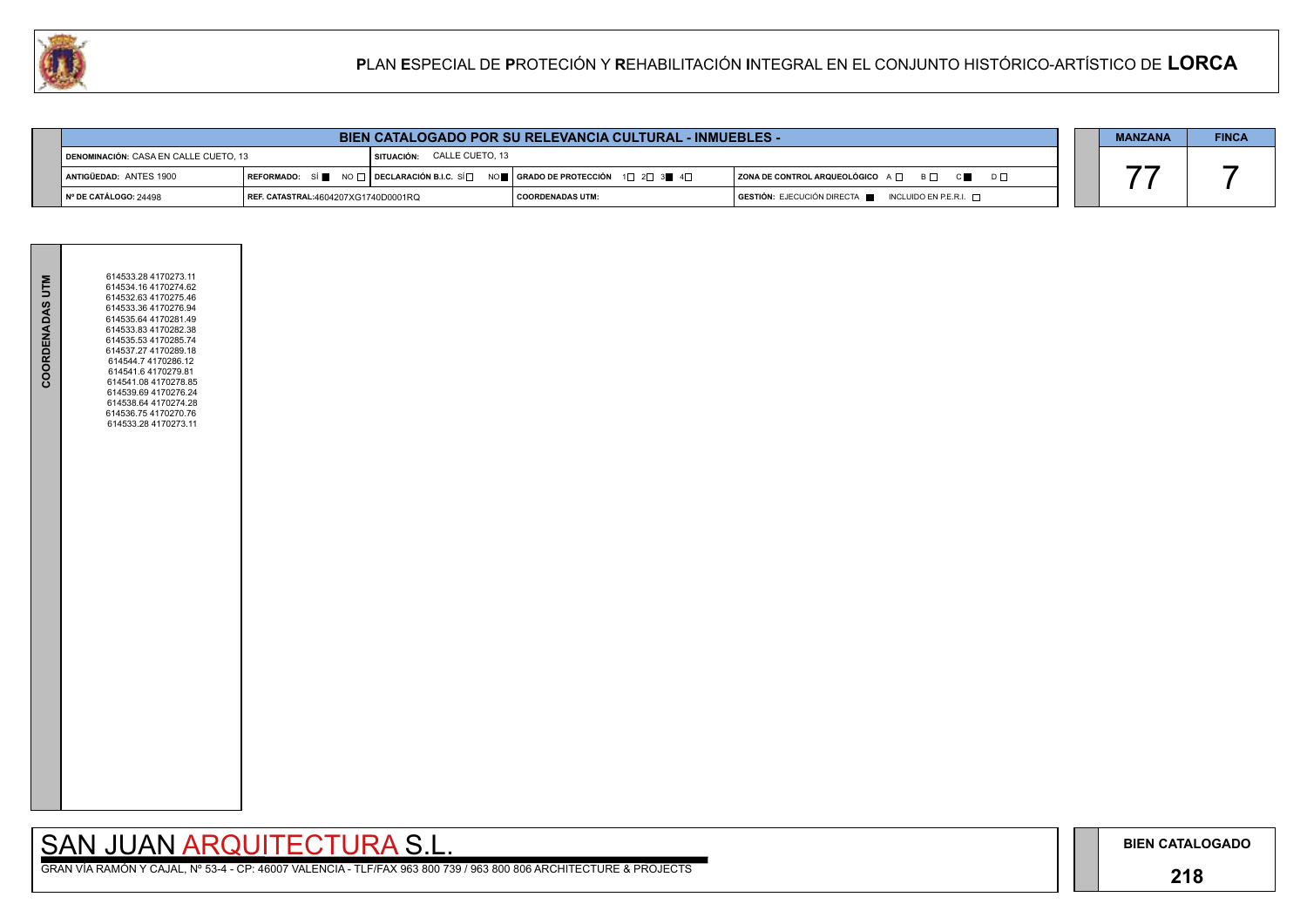## **219**

GRAN VÍA RAMÓN Y CAJAL, Nº 53-4 - CP: 46007 VALENCIA - TLF/FAX 963 800 739 / 963 800 806 ARCHITECTURE & PROJECTS



| <b>BIEN CATALOGADO POR SU RELEVANCIA CULTURAL - INMUEBLES -</b>             |                                                      |                             |                                              |                                                                                      |  | <b>MANZANA</b> | <b>FINCA</b> |
|-----------------------------------------------------------------------------|------------------------------------------------------|-----------------------------|----------------------------------------------|--------------------------------------------------------------------------------------|--|----------------|--------------|
| DENOMINACIÓN: CASA EN CALLE CUETO, 9                                        |                                                      | I SITUACIÓN: CALLE CUETO, 9 |                                              |                                                                                      |  |                |              |
| ANTIGÜEDAD: ANTES 1900                                                      | REFORMADO: SÍ NO $\Box$ DECLARACIÓN B.I.C. SÍ $\Box$ |                             | NO <b>DE GRADO DE PROTECCIÓN</b> 1□ 2□ 3● 4□ | ZONA DE CONTROL ARQUEOLÓGICO A □ B □ C ■ D □                                         |  |                |              |
| $\blacksquare$ N° DE CATÁLOGO: 24500<br>REF. CATASTRAL:4604208XG1740D0001DQ |                                                      |                             | COORDENADAS UTM:                             | $\overline{)}$ GESTIÓN: EJECUCIÓN DIRECTA $\blacksquare$ INCLUIDO EN P.E.R.I. $\Box$ |  |                |              |

| COORDENADAS UTM | 614539.35 4170269.52<br>614536.754170270.76<br>614538.64 4170274.28<br>614539.69 4170276.24<br>614541.08 4170278.85<br>614541.6 4170279.81<br>614544.7 4170286.12                                                                                                                         |  |
|-----------------|-------------------------------------------------------------------------------------------------------------------------------------------------------------------------------------------------------------------------------------------------------------------------------------------|--|
|                 | 614551.02 4170283.51<br>614549.47 4170279.95<br>614548.07 4170276.71<br>614547.99 4170276.53<br>614546.66 4170273.62<br>614549.154170272.33<br>614552.5 4170270.57<br>614552.46 4170270.47<br>614551.15 4170267.73<br>614547.97 4170269.14<br>614547.2 4170269.48<br>614545.14 4170270.41 |  |
|                 | 614543.68 4170267.47<br>614541.17 4170268.66<br>614541.11 4170268.68<br>614539.35 4170269.52                                                                                                                                                                                              |  |
|                 |                                                                                                                                                                                                                                                                                           |  |
|                 |                                                                                                                                                                                                                                                                                           |  |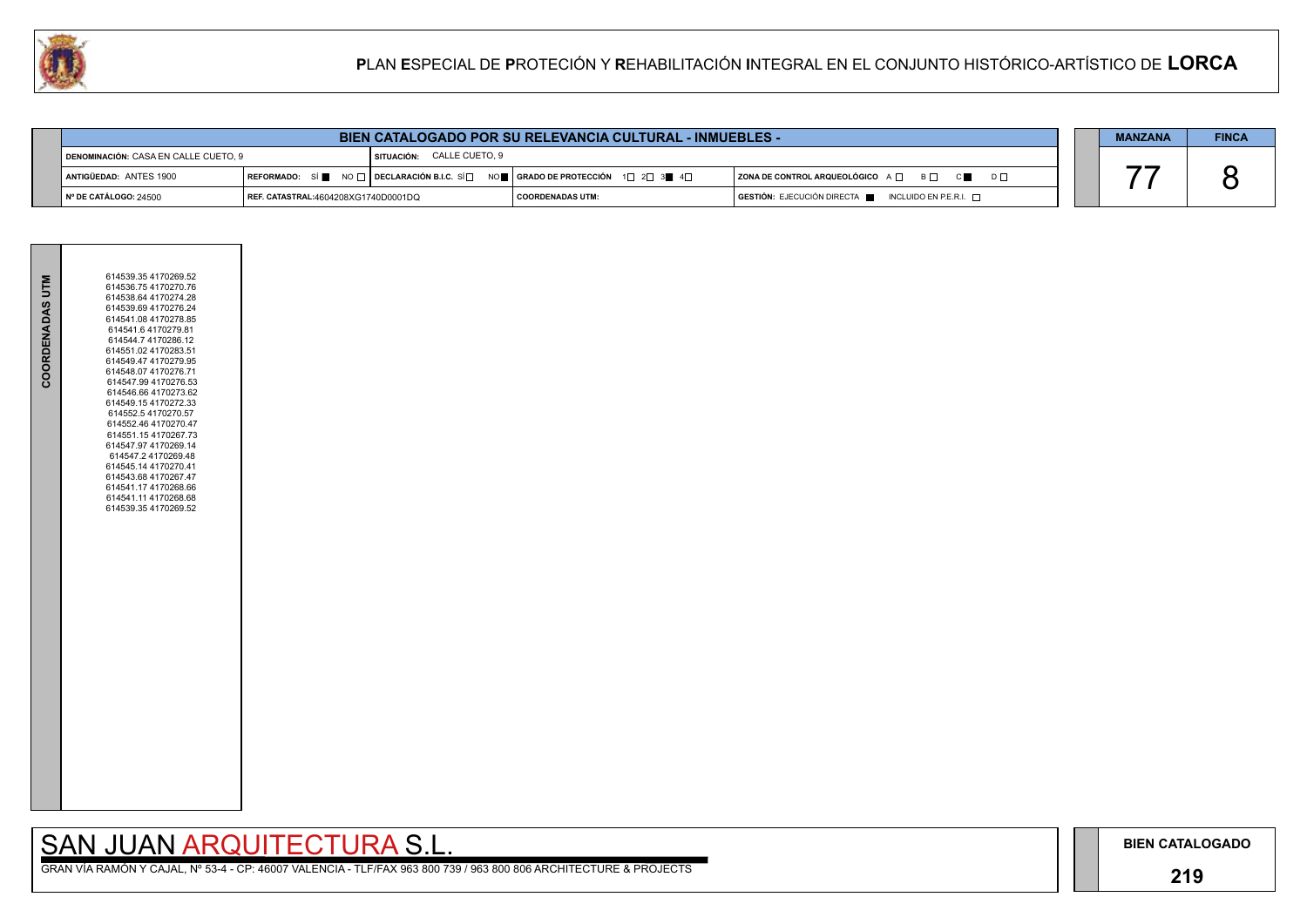## **220**

GRAN VÍA RAMÓN Y CAJAL, Nº 53-4 - CP: 46007 VALENCIA - TLF/FAX 963 800 739 / 963 800 806 ARCHITECTURE & PROJECTS



|                                                                                    | <b>BIEN CATALOGADO POR SU RELEVANCIA CULTURAL - INMUEBLES -</b> |                           |                                                                                                                                                                                                                        |  |  |  | <b>FINCA</b> |
|------------------------------------------------------------------------------------|-----------------------------------------------------------------|---------------------------|------------------------------------------------------------------------------------------------------------------------------------------------------------------------------------------------------------------------|--|--|--|--------------|
| DENOMINACIÓN: CASA EN CALLE CUETO, 7                                               |                                                                 | SITUACIÓN: CALLE CUETO, 7 |                                                                                                                                                                                                                        |  |  |  |              |
| ANTIGÜEDAD: ANTES 1900                                                             |                                                                 |                           | REFORMADO: SÍ $\blacksquare$ NO $\square$ DECLARACIÓN B.I.C. SÍ $\square$ NO $\blacksquare$ GRADO DE PROTECCIÓN 1 $\square$ 2 $\square$ 3 $\blacksquare$ 4 $\square$<br>  ZONA DE CONTROL ARQUEOLÓGICO A □ B □ C ■ D □ |  |  |  |              |
| $\blacksquare$ N° DE CATÁLOGO: 24312<br><b>REF. CATASTRAL:4604209XG1740D0001XQ</b> |                                                                 |                           | $\overline{)}$ GESTIÓN: EJECUCIÓN DIRECTA $\overline{)}$ INCLUIDO EN P.E.R.I. $\Box$<br>  COORDENADAS UTM:                                                                                                             |  |  |  |              |

| COORDENADAS UTM | 614549.154170272.33<br>614546.66 4170273.62<br>614547.99 4170276.53<br>614548.07 4170276.71<br>614549.47 4170279.95<br>614551.02 4170283.51<br>614557.42 4170280.87<br>614555.58 4170277.01<br>614554.22 4170274.16<br>614553.53 4170272.71<br>614552.5 4170270.57<br>614549.154170272.33 |  |
|-----------------|-------------------------------------------------------------------------------------------------------------------------------------------------------------------------------------------------------------------------------------------------------------------------------------------|--|
|                 |                                                                                                                                                                                                                                                                                           |  |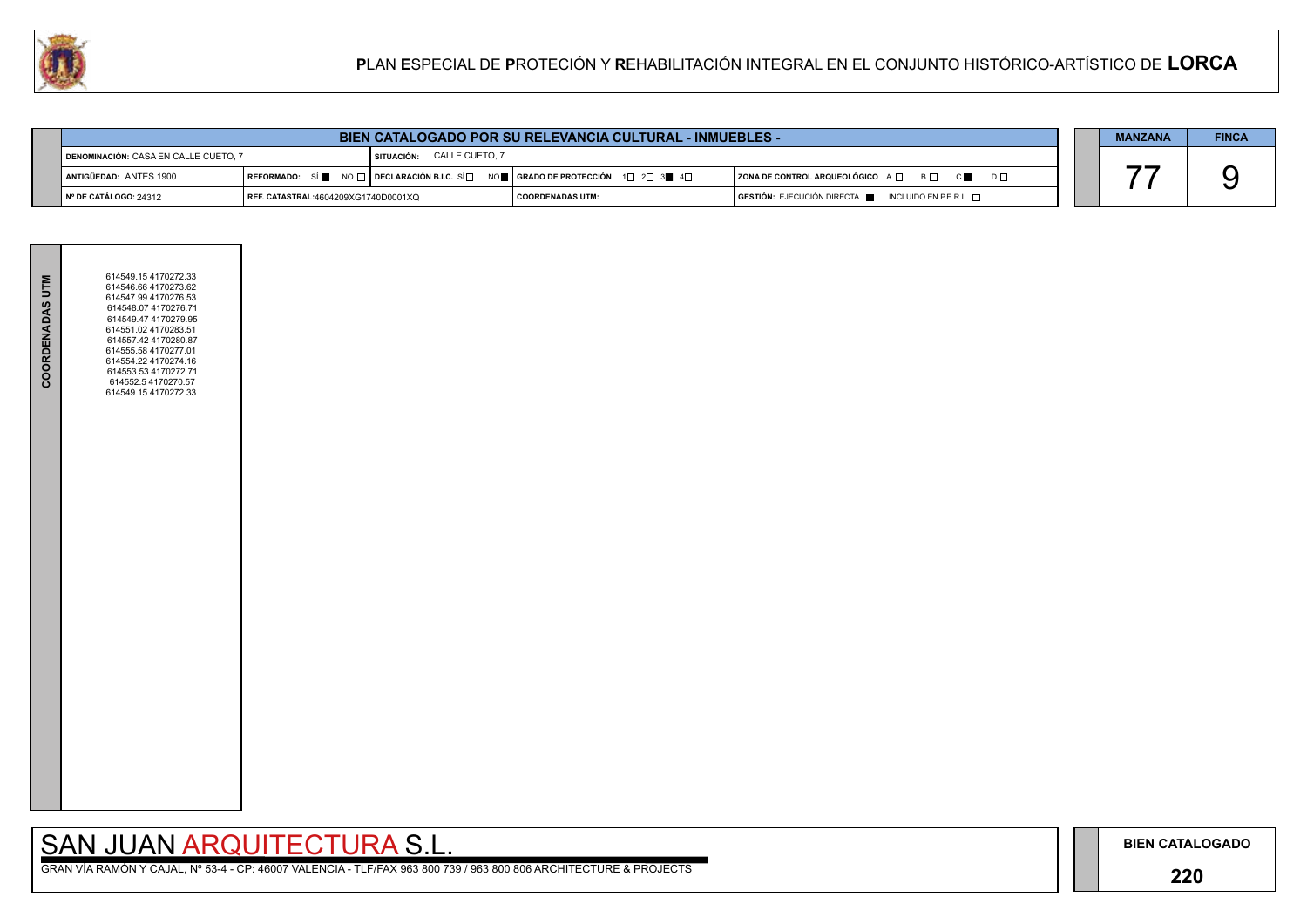## **221**

# SAN JUAN ARQUITECTURA S.L.

| COORDENADAS UTM | 614565.27 4170277.8<br>614565.67 4170277.65<br>614561.73 4170268.66<br>614561.73 4170268.66<br>614560.53 4170265.91<br>614559.74 4170264.1<br>614558.1 4170260.77<br>614557.9 4170260.84<br>614549.39 4170263.6<br>614551.15 4170267.73<br>614552.46 4170270.47<br>614552.5 4170270.57<br>614553.53 4170272.71<br>614554.22 4170274.16<br>614555.58 4170277.01<br>614557.42 4170280.87<br>614557.45 4170280.86<br>614565.27 4170277.8 |  | REFERENCIA CATASTRAL | 4604210XG1740D0004UR<br>4604210XG1740D0005IT<br>4604210XG1740D0006OY<br>4604210XG1740D0007PU<br>4604210XG1740D0008AI<br>4604210XG1740D0009SO<br>4604210XG1740D0010PU<br>4604229XG1740D0002AW<br>4604229XG1740D0003SE<br>4604229XG1740D0004DR<br>4604229XG1740D0005FT<br>4604229XG1740D0006GY<br>4604229XG1740D0007HU<br>4604229XG1740D0008JI<br>4604229XG1740D0009KO<br>4604229XG1740D0010HU<br>4604229XG1740D0011JI<br>4604229XG1740D0012KO<br>4604229XG1740D0013LP<br>4604229XG1740D0014BA<br>4604229XG1740D0015ZS<br>4604229XG1740D0016XD<br>4604229XG1740D0017MF<br>4604229XG1740D0018QG<br>4604229XG1740D0019WH<br>4604229XG1740D0020MF<br>4604229XG1740D0021QG<br>4604229XG1740D0022WH<br>4604229XG1740D0023EJ<br>4604229XG1740D0024RK<br>4604229XG1740D0025TL<br>4604229XG1740D0026YB<br>4604229XG1740D0027UZ<br>4604229XG1740D0028IX<br>4604229XG1740D0029OM<br>4604229XG1740D0030UZ |
|-----------------|---------------------------------------------------------------------------------------------------------------------------------------------------------------------------------------------------------------------------------------------------------------------------------------------------------------------------------------------------------------------------------------------------------------------------------------|--|----------------------|----------------------------------------------------------------------------------------------------------------------------------------------------------------------------------------------------------------------------------------------------------------------------------------------------------------------------------------------------------------------------------------------------------------------------------------------------------------------------------------------------------------------------------------------------------------------------------------------------------------------------------------------------------------------------------------------------------------------------------------------------------------------------------------------------------------------------------------------------------------------------------------------|
|-----------------|---------------------------------------------------------------------------------------------------------------------------------------------------------------------------------------------------------------------------------------------------------------------------------------------------------------------------------------------------------------------------------------------------------------------------------------|--|----------------------|----------------------------------------------------------------------------------------------------------------------------------------------------------------------------------------------------------------------------------------------------------------------------------------------------------------------------------------------------------------------------------------------------------------------------------------------------------------------------------------------------------------------------------------------------------------------------------------------------------------------------------------------------------------------------------------------------------------------------------------------------------------------------------------------------------------------------------------------------------------------------------------------|



| UJ. | PLAN ESPECIAL DE PROTECIÓN Y REHABILITACIÓN INTEGRAL EN EL CONJUNTO HISTÓRICO-ARTÍSTICO DE LORCA |                               |  |                                                                 |                         |  |                                                                  |  |                |              |
|-----|--------------------------------------------------------------------------------------------------|-------------------------------|--|-----------------------------------------------------------------|-------------------------|--|------------------------------------------------------------------|--|----------------|--------------|
|     |                                                                                                  |                               |  |                                                                 |                         |  |                                                                  |  |                |              |
|     |                                                                                                  |                               |  | <b>BIEN CATALOGADO POR SU RELEVANCIA CULTURAL - INMUEBLES -</b> |                         |  |                                                                  |  | <b>MANZANA</b> | <b>FINCA</b> |
|     | DENOMINACIÓN: CASA EN CALLE CUETO                                                                |                               |  | SITUACIÓN: CALLE CUETO                                          |                         |  |                                                                  |  |                |              |
|     | ANTIGÜEDAD: ANTES 1900                                                                           |                               |  |                                                                 |                         |  | ZONA DE CONTROL ARQUEOLÓGICO A $\Box$ B $\Box$ C $\Box$ D $\Box$ |  |                |              |
|     | Nº DE CATÁLOGO: 24312                                                                            | REF. CATASTRAL:4604210XG1740D |  |                                                                 | <b>COORDENADAS UTM:</b> |  | GESTIÓN: EJECUCIÓN DIRECTA<br>INCLUIDO EN P.E.R.I. $\Box$        |  |                |              |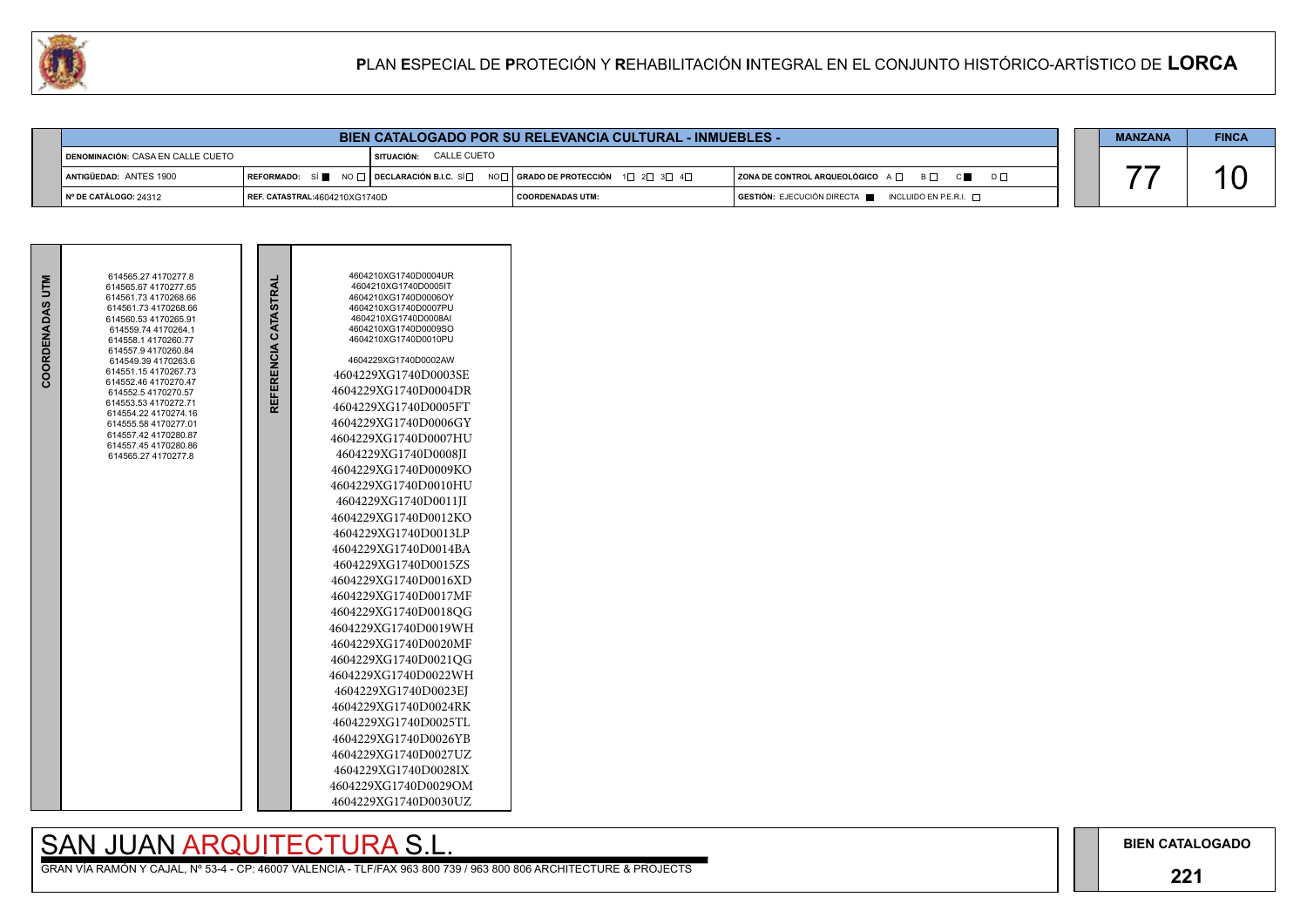

GRAN VÍA RAMÓN Y CAJAL, Nº 53-4 - CP: 46007 VALENCIA - TLF/FAX 963 800 739 / 963 800 806 ARCHITECTURE & PROJECTS

| COORDENADAS UTM | 614586.11 4170253.25<br>614583.38 4170246.03<br>614580.91 4170246.79<br>614574.81 4170248.67<br>614568.97 4170250.46<br>614568.74 4170250.54<br>614567.81 4170248.15<br>614566.54 4170244.84<br>614563.45 4170245.97<br>614563.2 4170246.07<br>614564.55 4170249.69<br>614565.86 4170253.2<br>614565.53 4170253.36<br>614568.33 4170260.5<br>614568.36 4170260.57<br>614568.53 4170261.04<br>614571.82 4170259.45<br>614572.24 4170259.4<br>614572.41 4170259.39<br>614575.81 4170257.93<br>614579.48 4170256.4<br>614586.18 4170253.42<br>614586.11 4170253.25 |  |
|-----------------|-----------------------------------------------------------------------------------------------------------------------------------------------------------------------------------------------------------------------------------------------------------------------------------------------------------------------------------------------------------------------------------------------------------------------------------------------------------------------------------------------------------------------------------------------------------------|--|
|                 |                                                                                                                                                                                                                                                                                                                                                                                                                                                                                                                                                                 |  |
|                 |                                                                                                                                                                                                                                                                                                                                                                                                                                                                                                                                                                 |  |

|                                      |                                             | <b>BIEN CATALOGADO POR SU RELEVANCIA CULTURAL - INMUEBLES -</b>                                                                                       |                    |                                                                                      | <b>MANZANA</b> | <b>FINCA</b> |
|--------------------------------------|---------------------------------------------|-------------------------------------------------------------------------------------------------------------------------------------------------------|--------------------|--------------------------------------------------------------------------------------|----------------|--------------|
| DENOMINACIÓN: CASA DE LAS CARIATIDES |                                             | SITUACIÓN: CALLE NOGALTE - CALLE BORDADORA A. MORALES                                                                                                 |                    |                                                                                      |                |              |
| ANTIGÜEDAD: S. XIX                   |                                             | REFORMADO: SÍ $\blacksquare$ NO $\Box$ DECLARACIÓN B.I.C. SÍ $\Box$ NO $\blacksquare$ GRADO DE PROTECCIÓN 1 $\Box$ 2 $\blacksquare$ 3 $\Box$ 4 $\Box$ |                    | $ $ ZONA DE CONTROL ARQUEOLÓGICO $A \Box$ $B \Box$ $C \Box$<br>$D \Box$              |                | - I.a        |
| $\vert$ N° DE CATÁLOGO: 24093        | <b>REF. CATASTRAL: 4604216XG1740D0001SQ</b> |                                                                                                                                                       | I COORDENADAS UTM: | $\blacksquare$ GESTIÓN: EJECUCIÓN DIRECTA $\blacksquare$ INCLUIDO EN P.E.R.I. $\Box$ |                |              |

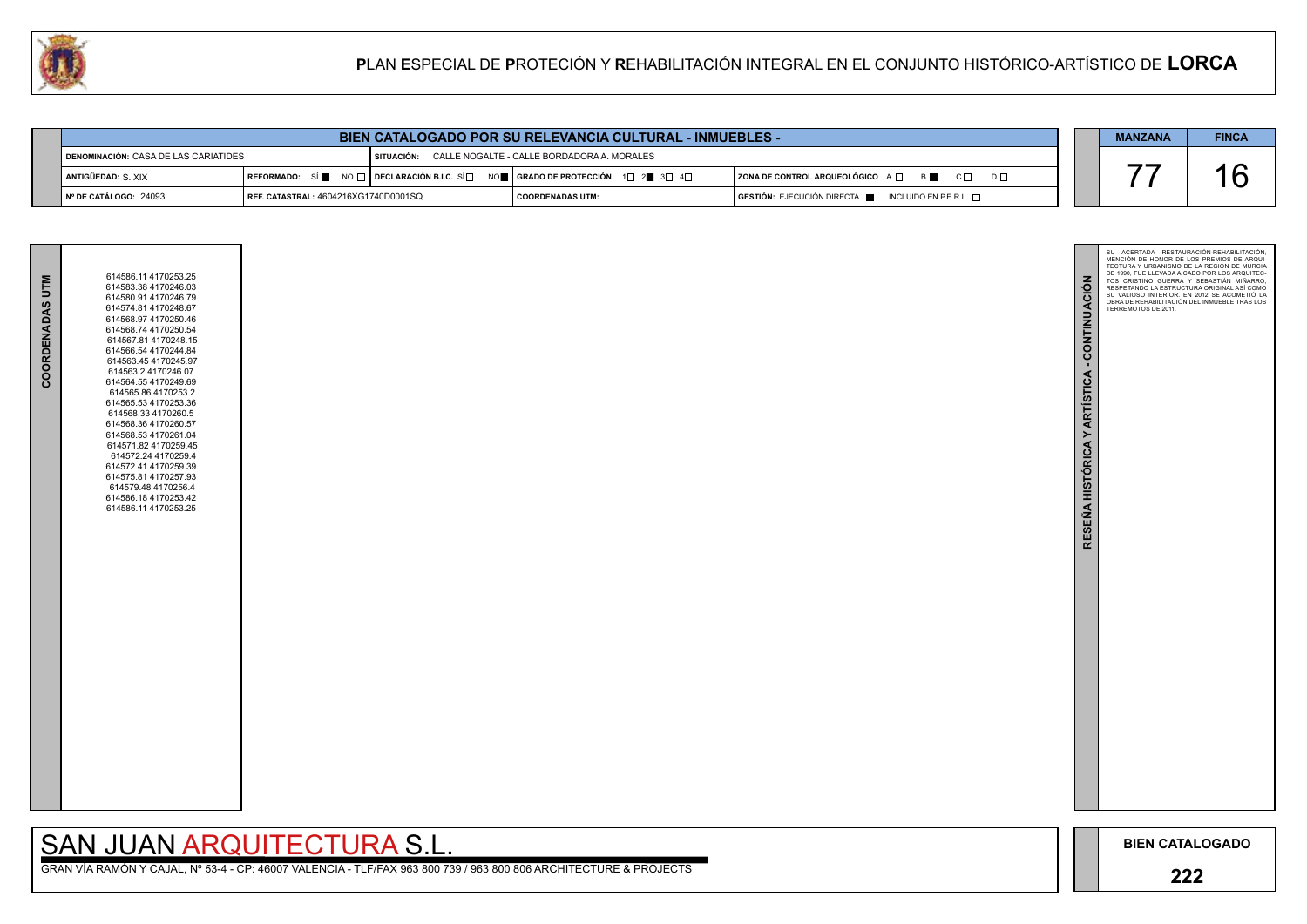## **223**

GRAN VÍA RAMÓN Y CAJAL, Nº 53-4 - CP: 46007 VALENCIA - TLF/FAX 963 800 739 / 963 800 806 ARCHITECTURE & PROJECTS

| COORDENADAS UTM | 614557.7821 4170260.1056<br>614565.8010 4170277.9540<br>614591.1670 4170266.9370<br>614588 4010 4170258 6110<br>614586.3580 4170253.3420<br>614579.4810 4170256.3960<br>614572.4110 4170259.3860<br>614571.8210 4170259.4520<br>614568.5320 4170261.0390<br>614565.3013 4170262.5979<br>614563.2824 4170258.4138<br>614557.7821 4170260.1056 | REFERENCIA CATASTRAL | 4604229XG1740D0002AW<br>4604229XG1740D0003SE<br>4604229XG1740D0004DR<br>4604229XG1740D0005FT<br>4604229XG1740D0006GY<br>4604229XG1740D0007HU<br>4604229XG1740D0008JI<br>4604229XG1740D0009KO<br>4604229XG1740D0010HU<br>4604229XG1740D0011JI<br>4604229XG1740D0012KO<br>4604229XG1740D0013LP<br>4604229XG1740D0014BA<br>4604229XG1740D0015ZS<br>4604229XG1740D0016XD<br>4604229XG1740D0017MF<br>4604229XG1740D0018QG<br>4604229XG1740D0019WH<br>4604229XG1740D0020MF<br>4604229XG1740D0021QG<br>4604229XG1740D0022WH<br>4604229XG1740D0023EJ<br>4604229XG1740D0024RK<br>4604229XG1740D0025TL<br>4604229XG1740D0026YB<br>4604229XG1740D0027UZ<br>4604229XG1740D0028IX<br>4604229XG1740D0029OM<br>4604229XG1740D0030UZ<br>4604229XG1740D0031IX<br>4604229XG1740D1001IX |  |
|-----------------|----------------------------------------------------------------------------------------------------------------------------------------------------------------------------------------------------------------------------------------------------------------------------------------------------------------------------------------------|----------------------|----------------------------------------------------------------------------------------------------------------------------------------------------------------------------------------------------------------------------------------------------------------------------------------------------------------------------------------------------------------------------------------------------------------------------------------------------------------------------------------------------------------------------------------------------------------------------------------------------------------------------------------------------------------------------------------------------------------------------------------------------------------------|--|



| U | PLAN ESPECIAL DE PROTECIÓN Y REHABILITACIÓN INTEGRAL EN EL CONJUNTO HISTÓRICO-ARTÍSTICO DE LORCA |                                                                           |                        |                                                                 |                                                                  |                |              |
|---|--------------------------------------------------------------------------------------------------|---------------------------------------------------------------------------|------------------------|-----------------------------------------------------------------|------------------------------------------------------------------|----------------|--------------|
|   |                                                                                                  |                                                                           |                        |                                                                 |                                                                  |                |              |
|   |                                                                                                  |                                                                           |                        | <b>BIEN CATALOGADO POR SU RELEVANCIA CULTURAL - INMUEBLES -</b> |                                                                  | <b>MANZANA</b> | <b>FINCA</b> |
|   | <b>I DENOMINACIÓN: CASA EN CALLE CUETO</b>                                                       |                                                                           | SITUACIÓN: CALLE CUETO |                                                                 |                                                                  |                |              |
|   | ANTIGÜEDAD: ANTES 1900                                                                           | REFORMADO: SÍ $\blacksquare$ NO $\square$ DECLARACIÓN B.I.C. SÍ $\square$ |                        | NO <b>de   Grado de Protección</b> → 1d → 2d → 3d → 4d          | ZONA DE CONTROL ARQUEOLÓGICO A $\Box$ B $\Box$ C $\Box$ D $\Box$ |                |              |
|   | № DE CATÁLOGO: 24313 - 24315 - 24316                                                             | REF. CATASTRAL:                                                           |                        | <b>COORDENADAS UTM:</b>                                         | GESTIÓN: EJECUCIÓN DIRECTA<br>INCLUIDO EN P.E.R.I. $\Box$        |                |              |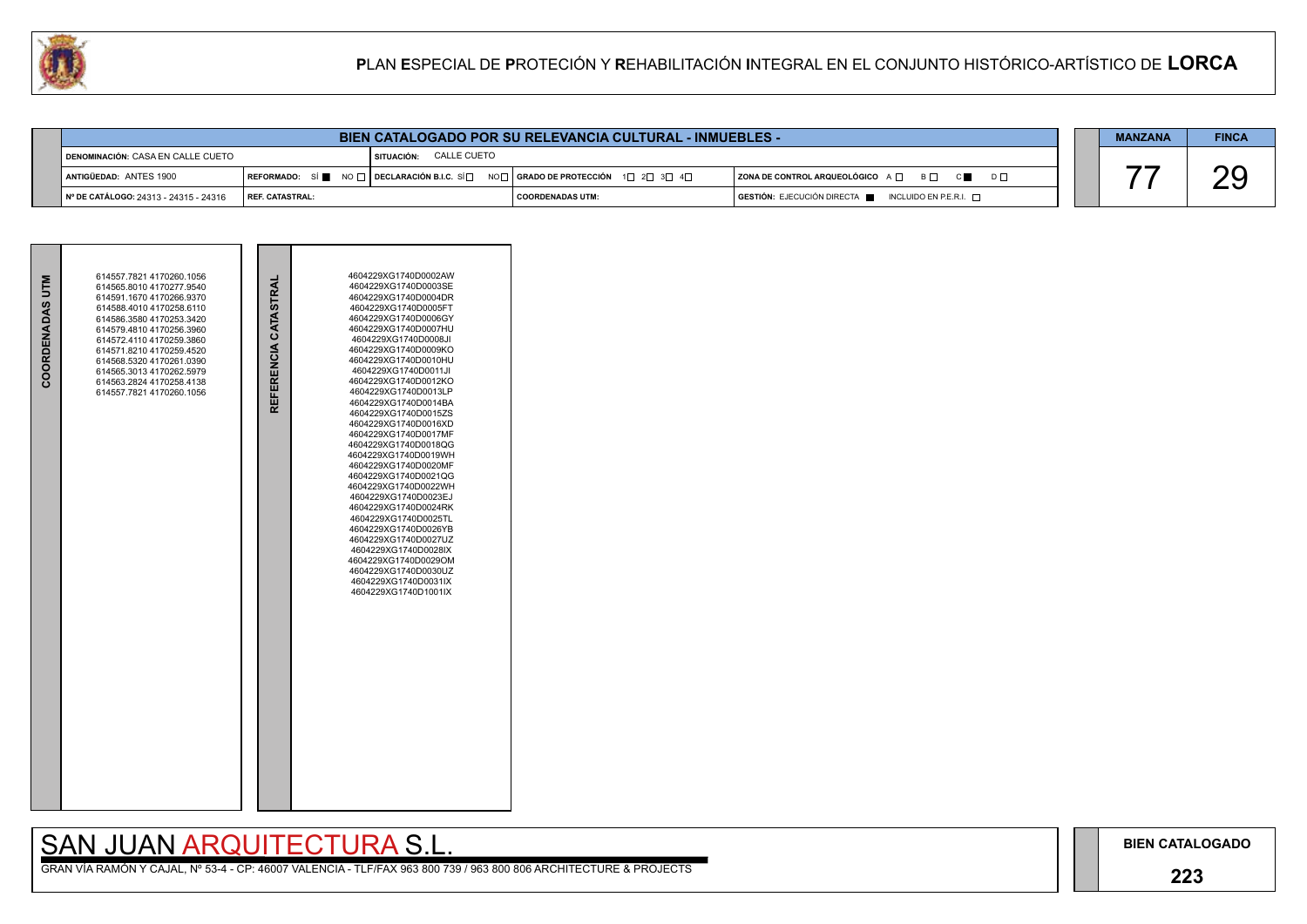### **224**

GRAN VÍA RAMÓN Y CAJAL, Nº 53-4 - CP: 46007 VALENCIA - TLF/FAX 963 800 739 / 963 800 806 ARCHITECTURE & PROJECTS

|                                         | <b>BIEN CATALOGADO POR SU RELEVANCIA CULTURAL - INMUEBLES -</b> |                                              |                                                                                                                                           |                                                      |  |  | <b>FINCA</b> |
|-----------------------------------------|-----------------------------------------------------------------|----------------------------------------------|-------------------------------------------------------------------------------------------------------------------------------------------|------------------------------------------------------|--|--|--------------|
| DENOMINACIÓN: CASA EN PLAZA DEL NEGRITO |                                                                 | PLAZA DEL NEGRITO<br><sup>I</sup> SITUACIÓN: |                                                                                                                                           |                                                      |  |  |              |
| ANTIGÜEDAD: S.XX                        | REFORMADO: SÍ                                                   |                                              | $\blacksquare$ NO $\Box$   DECLARACIÓN B.I.C. SÍ $\Box$ NO $\blacksquare$   GRADO DE PROTECCIÓN $\Box$ 2 $\Box$ 3 $\blacksquare$ 4 $\Box$ | ZONA DE CONTROL ARQUEOLÓGICO A □ B □ C ■ D □         |  |  |              |
| $\parallel$ N° DE CATÁLOGO: 24318       | REF. CATASTRAL:4805004XG1740F0001RL                             |                                              | <b>COORDENADAS UTM:</b>                                                                                                                   | GESTIÓN: EJECUCIÓN DIRECTA ██ INCLUIDO EN P.E.R.I. □ |  |  |              |



| <b>COORDENADAS UTM</b> | 614656.52 4170275.75<br>614661.16 4170275.34<br>614664.88 4170275.02<br>614664.85 4170274.17<br>614664.7 4170269.77<br>614656.79 4170270.93<br>614656.52 4170275.75 |  |
|------------------------|---------------------------------------------------------------------------------------------------------------------------------------------------------------------|--|
|                        |                                                                                                                                                                     |  |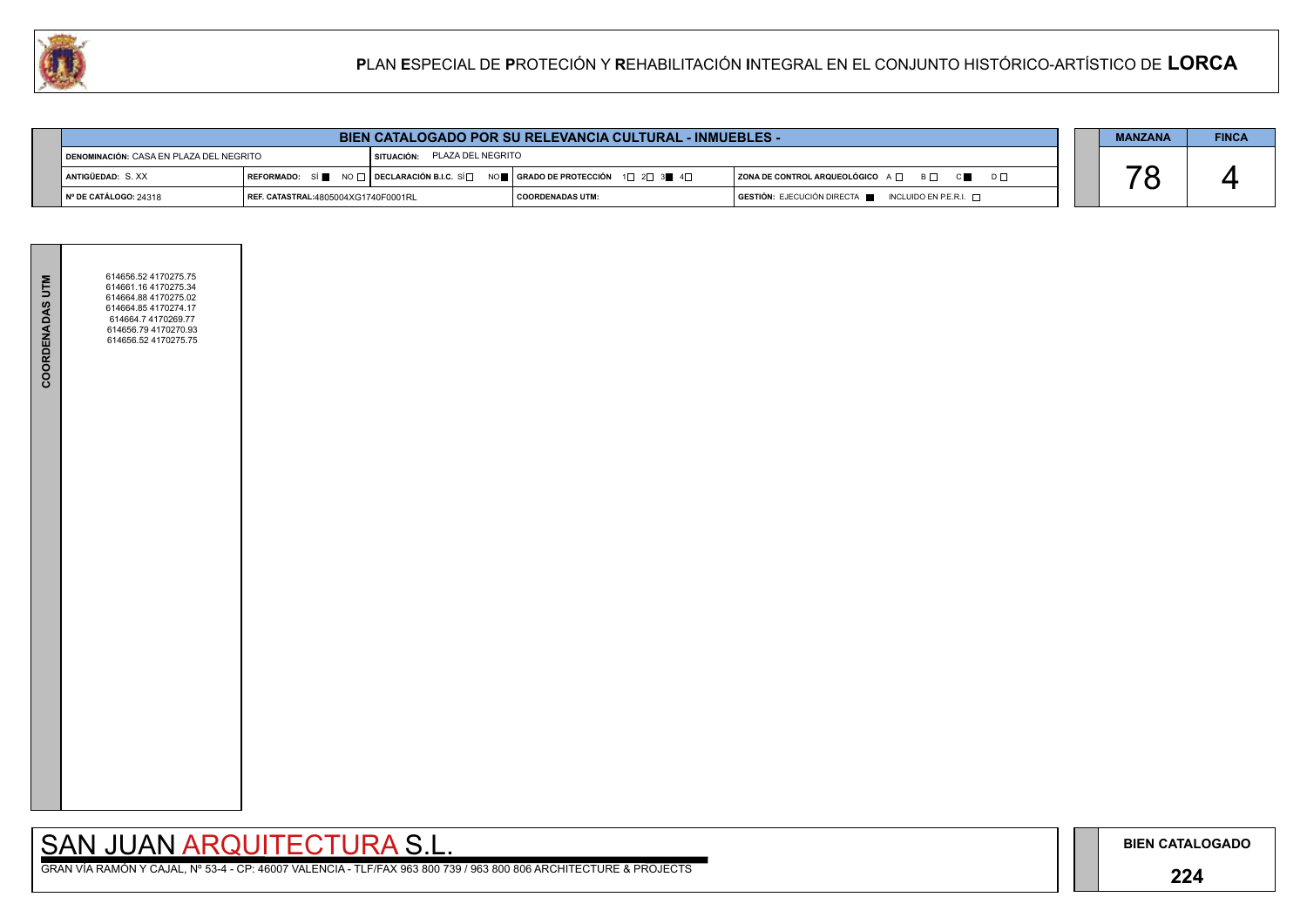### **225**

## SAN JUAN ARQUITECTURA S.L.

| COORDENADAS UTM | 614638.89 4170258.49<br>614627.56 4170260.18<br>614628.57 4170264.91<br>614629.36 4170268.34<br>614630.04 4170270.78<br>614632.83 4170270.57<br>614633.49 4170274.26<br>614637.51 4170273.89<br>614638.7 4170273.78<br>614640.11 4170273.65<br>614640.38 4170273.63<br>614641.75 4170273.51<br>614651.23 4170271.76<br>614651.24 4170268.12<br>614651.27 4170257.41<br>614638.91 4170258.49<br>614638.89 4170258.49 | REFERENCIA CATASTRAL | 4805005XG1740F0001DL<br>4805005XG1740F0002FB<br>4805005XG1740F0003GZ<br>4805005XG1740F0004HX |  |
|-----------------|---------------------------------------------------------------------------------------------------------------------------------------------------------------------------------------------------------------------------------------------------------------------------------------------------------------------------------------------------------------------------------------------------------------------|----------------------|----------------------------------------------------------------------------------------------|--|
|                 |                                                                                                                                                                                                                                                                                                                                                                                                                     |                      |                                                                                              |  |



|                                           | <b>BIEN CATALOGADO POR SU RELEVANCIA CULTURAL - INMUEBLES -</b> |              |                                                                                                                                                       |                                                                        |  | <b>MANZANA</b> | <b>FINCA</b> |
|-------------------------------------------|-----------------------------------------------------------------|--------------|-------------------------------------------------------------------------------------------------------------------------------------------------------|------------------------------------------------------------------------|--|----------------|--------------|
| I DENOMINACIÓN: CASA EN PLAZA DEL NEGRITO |                                                                 | I SITUACIÓN: | PLAZA DEL NEGRITO - CALLE CAMPOAMOR                                                                                                                   |                                                                        |  |                |              |
| ANTIGÜEDAD: ANTES 1900                    |                                                                 |              | REFORMADO: SÍ $\square$ NO $\square$ DECLARACIÓN B.I.C. SÍ $\square$ NO $\square$ GRADO DE PROTECCIÓN 1 $\square$ 2 $\square$ 3 $\square$ 4 $\square$ | ZONA DE CONTROL ARQUEOLÓGICO A □ B □ C ■ D □                           |  |                |              |
| № DE CATÁLOGO: 24392                      | <b>I REF. CATASTRAL:</b>                                        |              | I COORDENADAS UTM:                                                                                                                                    | $GESTIÓN: EJECUCIÓN DIRECTA \blacksquare INCLUIDO EN P.E.R.I. \square$ |  |                |              |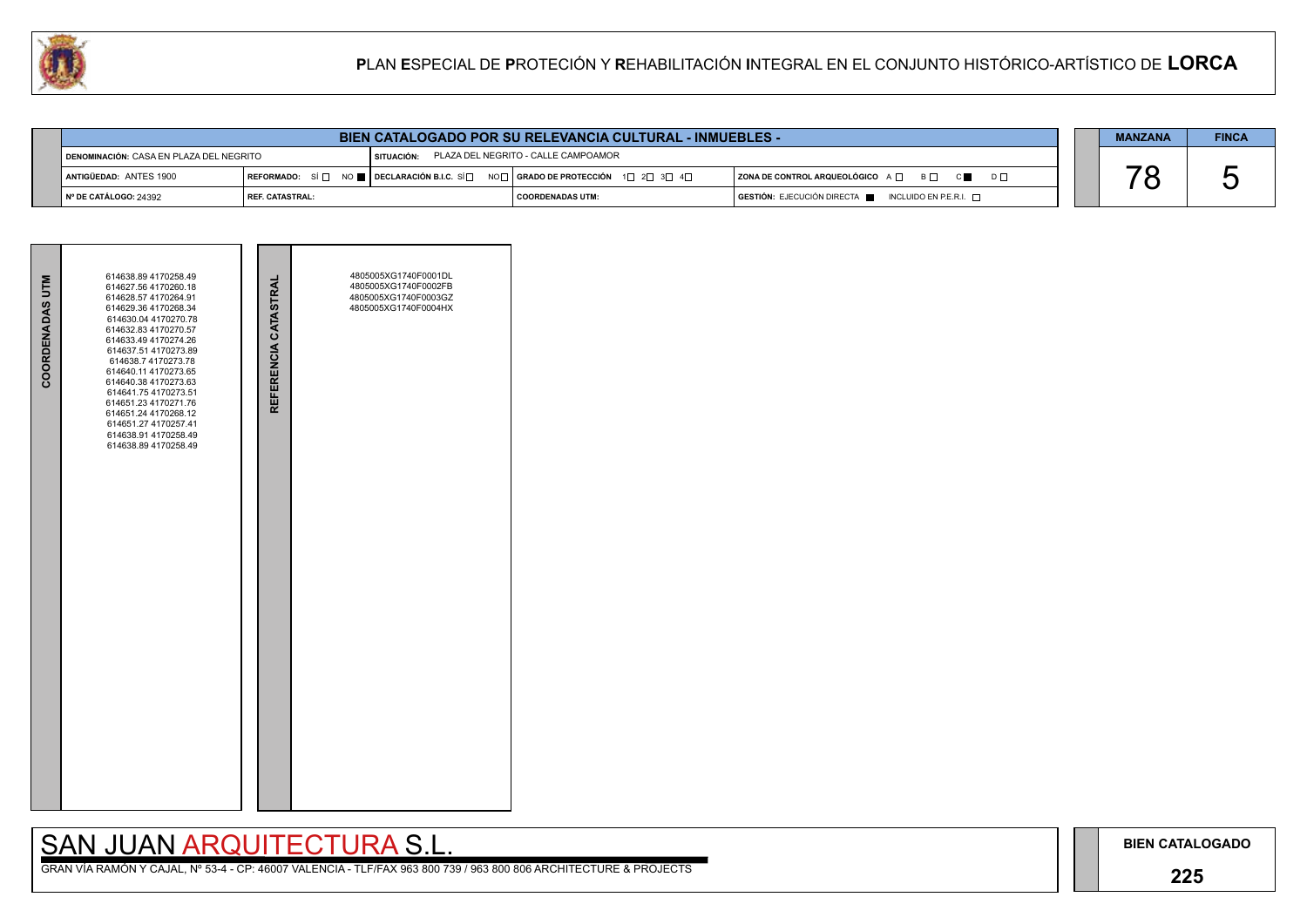### **226**

## SAN JUAN ARQUITECTURA S.L.

| COORDENADAS UTM | 614614.58 4170273.68<br>614610.97 4170274.43<br>614613 41 4170281 85<br>614615.28 4170281.68<br>614617.31 4170281.34<br>614620.79 4170280.78<br>614625.94 4170279.94<br>614627.43 4170279.7<br>614627.61 4170279.65<br>614631.08 4170278.88<br>614634.11 4170278.31<br>614638.1 4170277.58<br>614640.57 4170277.12<br>614641.95 4170276.87<br>614651.84 4170275.05<br>614656.52 4170275.75<br>614656.794170270.93<br>614651.74 4170271.67<br>614651.23 4170271.76<br>614641.75 4170273.51<br>614640.38 4170273.63<br>614640.11 4170273.65<br>614638.7 4170273.78<br>614637.51 4170273.89<br>614633.49 4170274.26<br>614632.83 4170270.57<br>614630.04 4170270.78<br>614629.36 4170268.34<br>614628.57 4170264.91<br>614623.03 4170265.88<br>614623.62 4170270<br>614622.6 4170270.16<br>614622.91 4170272.18<br>614619.62 4170272.62<br>614616.86 4170273.19<br>614614 58 4170273 68 | REFERENCIA CATASTRAL | 4805008XG1740F0001JL<br>4805008XG1740F0002KB<br>4805008XG1740F0003LZ<br>4805008XG1740F0004BX<br>4805008XG1740F0005ZM |  |
|-----------------|--------------------------------------------------------------------------------------------------------------------------------------------------------------------------------------------------------------------------------------------------------------------------------------------------------------------------------------------------------------------------------------------------------------------------------------------------------------------------------------------------------------------------------------------------------------------------------------------------------------------------------------------------------------------------------------------------------------------------------------------------------------------------------------------------------------------------------------------------------------------------------------|----------------------|----------------------------------------------------------------------------------------------------------------------|--|



| 94                                     |                                                                 | PLAN ESPECIAL DE PROTECIÓN Y REHABILITACIÓN INTEGRAL EN EL CONJUNTO HISTÓRICO-ARTÍSTICO DE LORCA |                         |                                                     |  |                |              |
|----------------------------------------|-----------------------------------------------------------------|--------------------------------------------------------------------------------------------------|-------------------------|-----------------------------------------------------|--|----------------|--------------|
|                                        |                                                                 |                                                                                                  |                         |                                                     |  |                |              |
|                                        | <b>BIEN CATALOGADO POR SU RELEVANCIA CULTURAL - INMUEBLES -</b> |                                                                                                  |                         |                                                     |  | <b>MANZANA</b> | <b>FINCA</b> |
| DENOMINACIÓN: CASA EN CALLE NOGALTE. 3 |                                                                 | SITUACIÓN: CALLE NOGALTE. 3                                                                      |                         |                                                     |  |                |              |
| ANTIGÜEDAD: ANTES 1900                 |                                                                 |                                                                                                  |                         | ZONA DE CONTROL ARQUEOLÓGICO A □ B □ C ■ D □        |  |                |              |
| N° DE CATÁLOGO: 24395                  | l REF. CATASTRAL:                                               |                                                                                                  | <b>COORDENADAS UTM:</b> | GESTIÓN: EJECUCIÓN DIRECTA NEL INCLUIDO EN P.E.R.I. |  |                |              |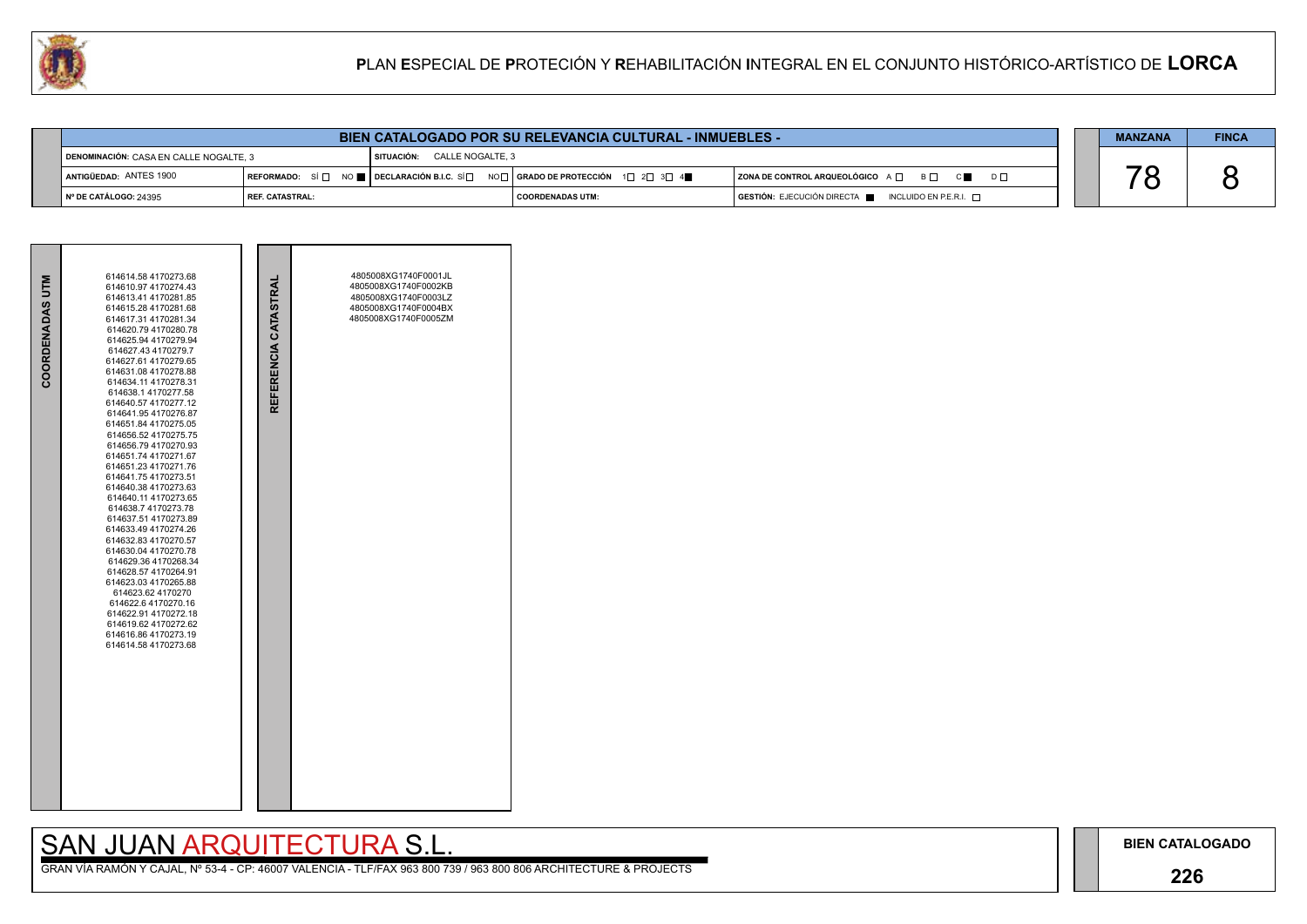### **227**

## SAN JUAN ARQUITECTURA S.L.

| COORDENADAS UTM | 614623.87 4170260.55<br>614618.32 4170261.1<br>614607.13 4170262.75<br>614607.29 4170263.25<br>614608.11 4170265.73<br>614608.18 4170265.96<br>614610.97 4170274.43<br>614614.58 4170273.68<br>614616.86 4170273.19<br>614619.62 4170272.62<br>614622.91 4170272.18<br>614622.6 4170270.16<br>614623.62 4170270<br>614623.52 4170269.28<br>614623.03 4170265.88<br>614628.57 4170264.91<br>614627.56 4170260.18<br>614627.52 4170260.19<br>614627.13 4170260.23<br>614626.47 4170260.29<br>614623.87 4170260.55 | REFERENCIA CATASTRAL | 4805010XG1740F0002OB<br>4805010XG1740F0003PZ<br>4805010XG1740F0004AX<br>4805010XG1740F0005SM<br>4805010XG1740F0006DQ<br>4805010XG1740F0007FW<br>4805010XG1740F0008GE<br>4805010XG1740F0009HR |  |
|-----------------|-----------------------------------------------------------------------------------------------------------------------------------------------------------------------------------------------------------------------------------------------------------------------------------------------------------------------------------------------------------------------------------------------------------------------------------------------------------------------------------------------------------------|----------------------|----------------------------------------------------------------------------------------------------------------------------------------------------------------------------------------------|--|



|                                                                        | <b>BIEN CATALOGADO POR SU RELEVANCIA CULTURAL - INMUEBLES -</b> |                             |                                                                                                                                                                    |                                                                        | <b>MANZANA</b> | <b>FINCA</b> |
|------------------------------------------------------------------------|-----------------------------------------------------------------|-----------------------------|--------------------------------------------------------------------------------------------------------------------------------------------------------------------|------------------------------------------------------------------------|----------------|--------------|
| $\blacktriangleleft$ DENOMINACIÓN: $\text{CASA}$ EN CALLE NOGALTE, $5$ |                                                                 | SITUACIÓN: CALLE NOGALTE, 5 |                                                                                                                                                                    |                                                                        |                |              |
| ANTIGÜEDAD: ANTES 1900                                                 |                                                                 |                             | $\mid$ REFORMADO: $\mid$ SÍ $\parallel$ NO $\sqcap$ $\mid$ DECLARACIÓN B.I.C. SÍ $\Box$ NO $\Box$   GRADO DE PROTECCIÓN $\mid$ 1 $\Box$ 2 $\Box$ 3 $\Box$ 4 $\Box$ | ZONA DE CONTROL ARQUEOLÓGICO A □ B □ C ■ D □                           |                |              |
| N° DE CATÁLOGO: 24394                                                  | l REF. CATASTRAL:                                               |                             | I COORDENADAS UTM:                                                                                                                                                 | $GESTIÓN: EJECUCIÓN DIRECTA \blacksquare INCLUIDO EN P.E.R.I. \square$ |                |              |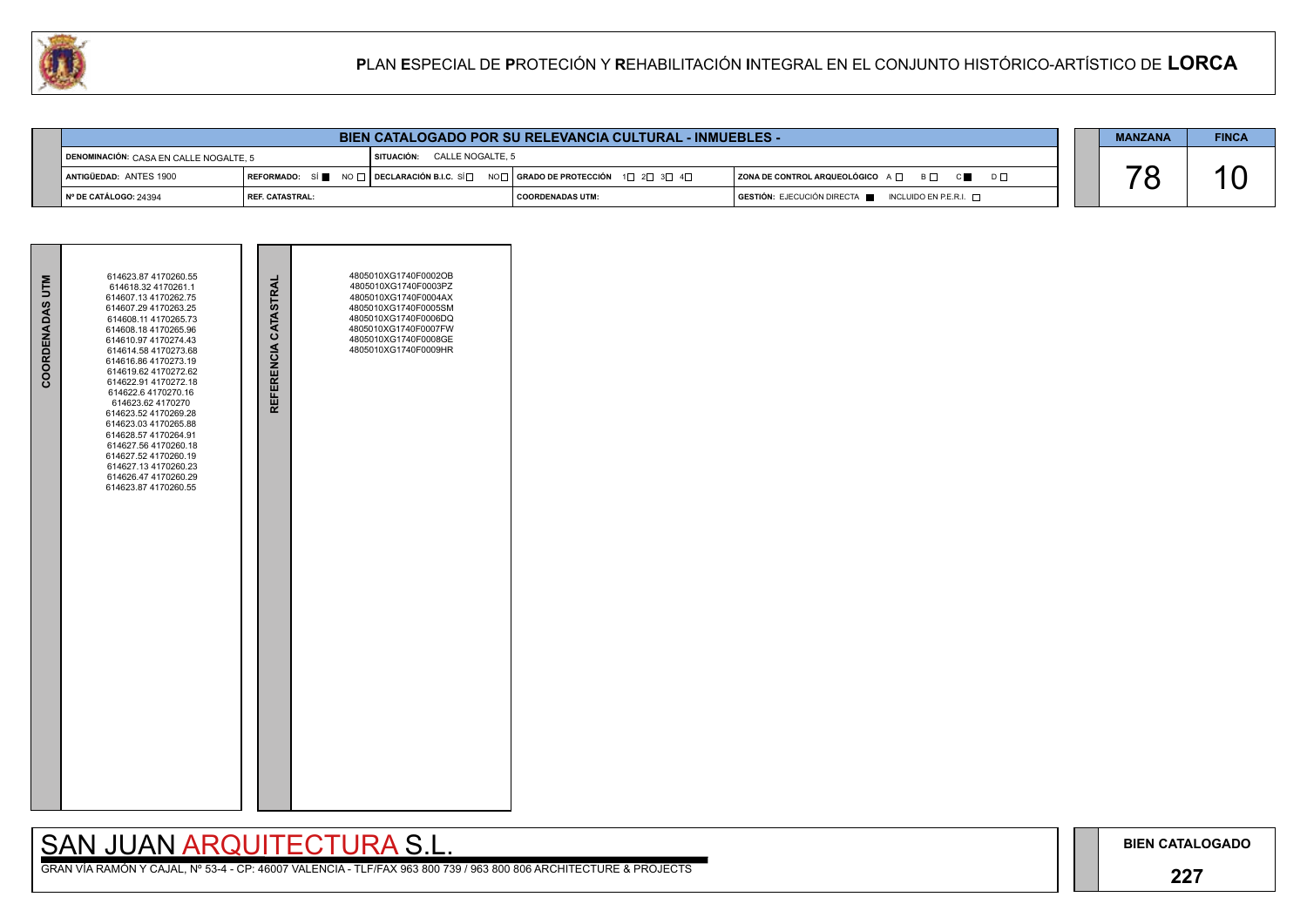### **228**

## SAN JUAN ARQUITECTURA S.L.

|                                             | <b>BIEN CATALOGADO POR SU RELEVANCIA CULTURAL - INMUEBLES -</b> |  |                                                                                                                                                       |                                                                                      |  | <b>MANZANA</b> | <b>FINCA</b> |
|---------------------------------------------|-----------------------------------------------------------------|--|-------------------------------------------------------------------------------------------------------------------------------------------------------|--------------------------------------------------------------------------------------|--|----------------|--------------|
| DENOMINACIÓN: CASA DE D. FRANCISCO MARTINEZ |                                                                 |  | SITUACIÓN: CALLE CAMPOAMOR - CALLE NOGALTE                                                                                                            |                                                                                      |  |                |              |
| ANTIGÜEDAD: S. XX                           |                                                                 |  | REFORMADO: SÍ $\blacksquare$ NO $\Box$ DECLARACIÓN B.I.C. SÍ $\Box$ NO $\blacksquare$ GRADO DE PROTECCIÓN 1 $\Box$ 2 $\Box$ 3 $\blacksquare$ 4 $\Box$ | ZONA DE CONTROL ARQUEOLÓGICO A □ B □ C ■ D □                                         |  |                |              |
| INº DE CATÁLOGO: 24209                      | <b>I REF. CATASTRAL:</b>                                        |  | <b>COORDENADAS UTM:</b>                                                                                                                               | $\overline{)}$ GESTIÓN: EJECUCIÓN DIRECTA $\overline{)}$ INCLUIDO EN P.E.R.I. $\Box$ |  |                |              |

| <b>COORDENADAS UTM</b> | 614608.37 4170248.72<br>614603.37 4170250.08<br>614606.11 4170259.33<br>614621.47 4170256.55<br>614620.63 4170251.4<br>614619.98 4170247.43<br>614619.69 4170245.63<br>614616.63 4170246.47<br>614615 4170246.91<br>614608.37 4170248.72 | REFERENCIA CATASTRAL | 4704601XG1740D0002TW<br>4704601XG1740D0003YE<br>4704601XG1740D0004UR |  |
|------------------------|------------------------------------------------------------------------------------------------------------------------------------------------------------------------------------------------------------------------------------------|----------------------|----------------------------------------------------------------------|--|
|                        |                                                                                                                                                                                                                                          |                      |                                                                      |  |

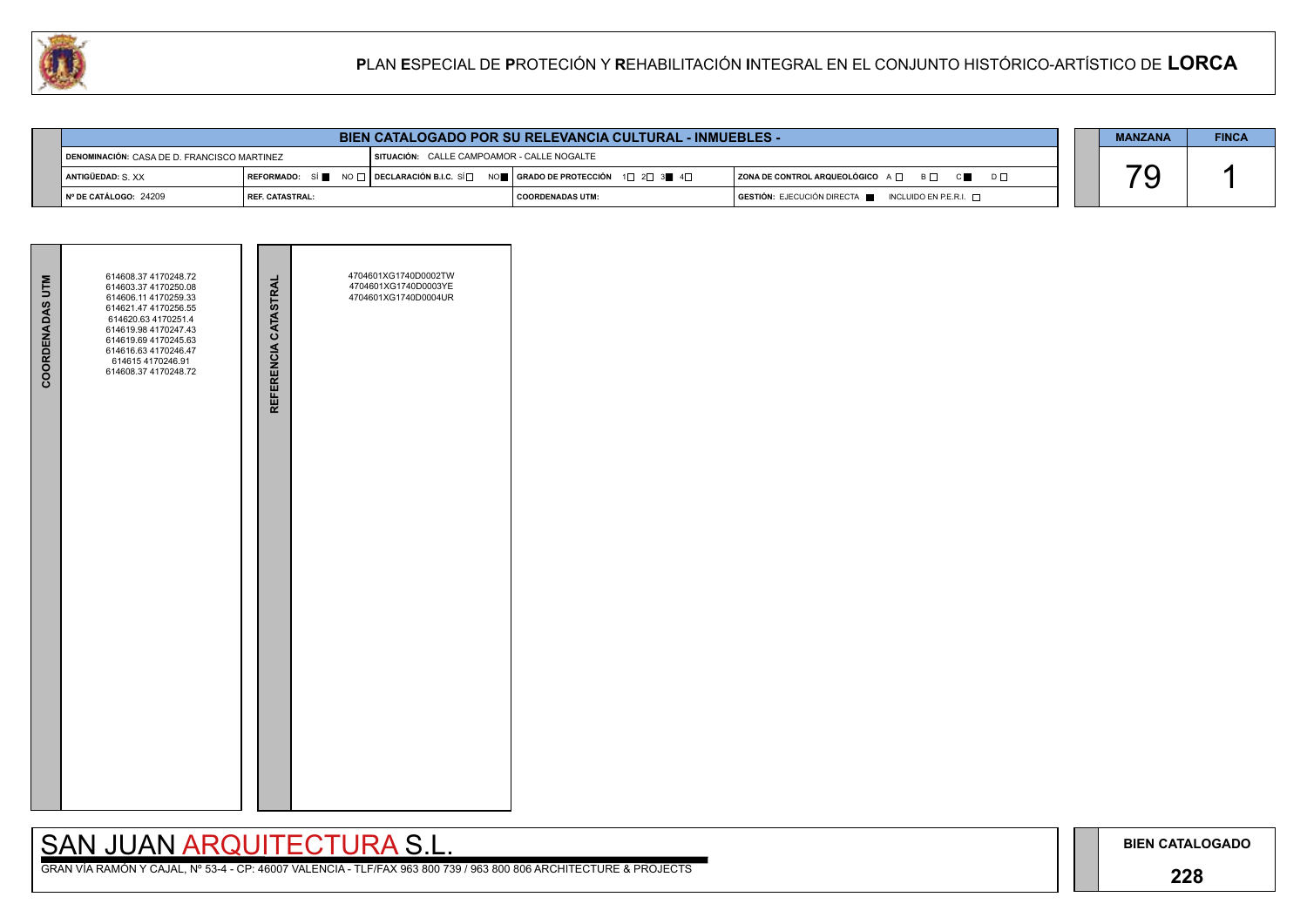

| 614668.92 4171014.9  |
|----------------------|
| 614668.554171015.07  |
| 614668.22 4171015.32 |
| 614667.95 4171015.64 |
| 614667.77 4171016.01 |
| 614667.67 4171016.41 |
| 614667.67 4171016.82 |
| 614667.754171017.23  |
| 614667.93 4171017.6  |
| 614668.194171017.93  |
| 614668.51 4171018.18 |
| 614668.88 4171018.36 |
| 614669.05 4171018.39 |
| 614669.96 4171018.37 |
| 614670.83 4171018.06 |
| 614669.42 4171020.69 |
| 614674.07 4171023.2  |
| 614674.92 4171021.6  |
| 614683.36 4171026.08 |
| 614684.52 4171023.87 |
| 614688.46 4171025.94 |
| 614687.17 4171028.39 |
| 614693.714171031.83  |
| 614701.66 4171019.85 |
| 614694.75 4171015.13 |
| 614690.19 4171012.67 |
| 614691.66 4171010.33 |
| 614684.51 4171006.17 |
| 614683.08 4171008.75 |
| 614666.83 4170999.7  |
| 614666.44 4170999.46 |
| 614665.8 4171000.64  |
| 614665.09 4170999.72 |
| 614663.01 4170999.52 |
| 614662.24 4171000.18 |
| 614661.81 4171000.56 |
| 614661.41 4171000.92 |
| 614661.33 4171002.89 |
| 614662.46 4171004.32 |
| 614663.34 4171004.38 |
| 614660.14 4171010.17 |
| 614668.92 4171014.9  |
|                      |
|                      |

# SAN JUAN ARQUITECTURA S.L.

| W                                 |                                      |                                    |                                                                                                                                                                          | PLAN ESPECIAL DE PROTECIÓN Y REHABILITACIÓN INTEGRAL EN EL CONJUNTO HISTÓRICO-ARTÍSTICO DE LORCA |                |            |
|-----------------------------------|--------------------------------------|------------------------------------|--------------------------------------------------------------------------------------------------------------------------------------------------------------------------|--------------------------------------------------------------------------------------------------|----------------|------------|
|                                   |                                      |                                    |                                                                                                                                                                          |                                                                                                  |                |            |
|                                   |                                      |                                    | BIEN CATALOGADO POR SU RELEVANCIA CULTURAL - INMUEBLES -                                                                                                                 |                                                                                                  | <b>MANZANA</b> | <b>FIN</b> |
| DENOMINACIÓN: IGLESIA DE SAN JUAN |                                      | SITUACIÓN: CALLE ATRIO DE SAN JUAN |                                                                                                                                                                          |                                                                                                  |                |            |
| ANTIGÜEDAD: S. XV - XVII          |                                      |                                    | $\mid$ REFORMADO: $\mid$ SÍ $\mid$ $\mid$ $\mid$ DECLARACIÓN B.I.C. SÍ $\mid$ $\mid$ $\mid$ $\mid$ $\mid$ GRADO DE PROTECCIÓN $\mid$ 1 $\mid$ 2 $\mid$ 3 $\mid$ 4 $\mid$ | $ $ ZONA DE CONTROL ARQUEOLÓGICO $A \Box$ $B \Box$ $C \Box$ $D \Box$                             | 99             |            |
| I Nº DE CATÁLOGO: 24010           | REF. CATASTRAL: 4712501XG1741B0001WM |                                    | <b>COORDENADAS UTM:</b>                                                                                                                                                  | GESTIÓN: EJECUCIÓN DIRECTA E<br>INCLUIDO EN P.E.R.I. $\Box$                                      |                |            |



**COORDENADAS UTM**

COORDENADAS UTM

| <b>BIEN CATALOGADO POR SU RELEVANCIA CULTURAL - INMUEBLES -</b> |  |  | <b>MANZANA</b> | <b>FINCA</b> |
|-----------------------------------------------------------------|--|--|----------------|--------------|
|-----------------------------------------------------------------|--|--|----------------|--------------|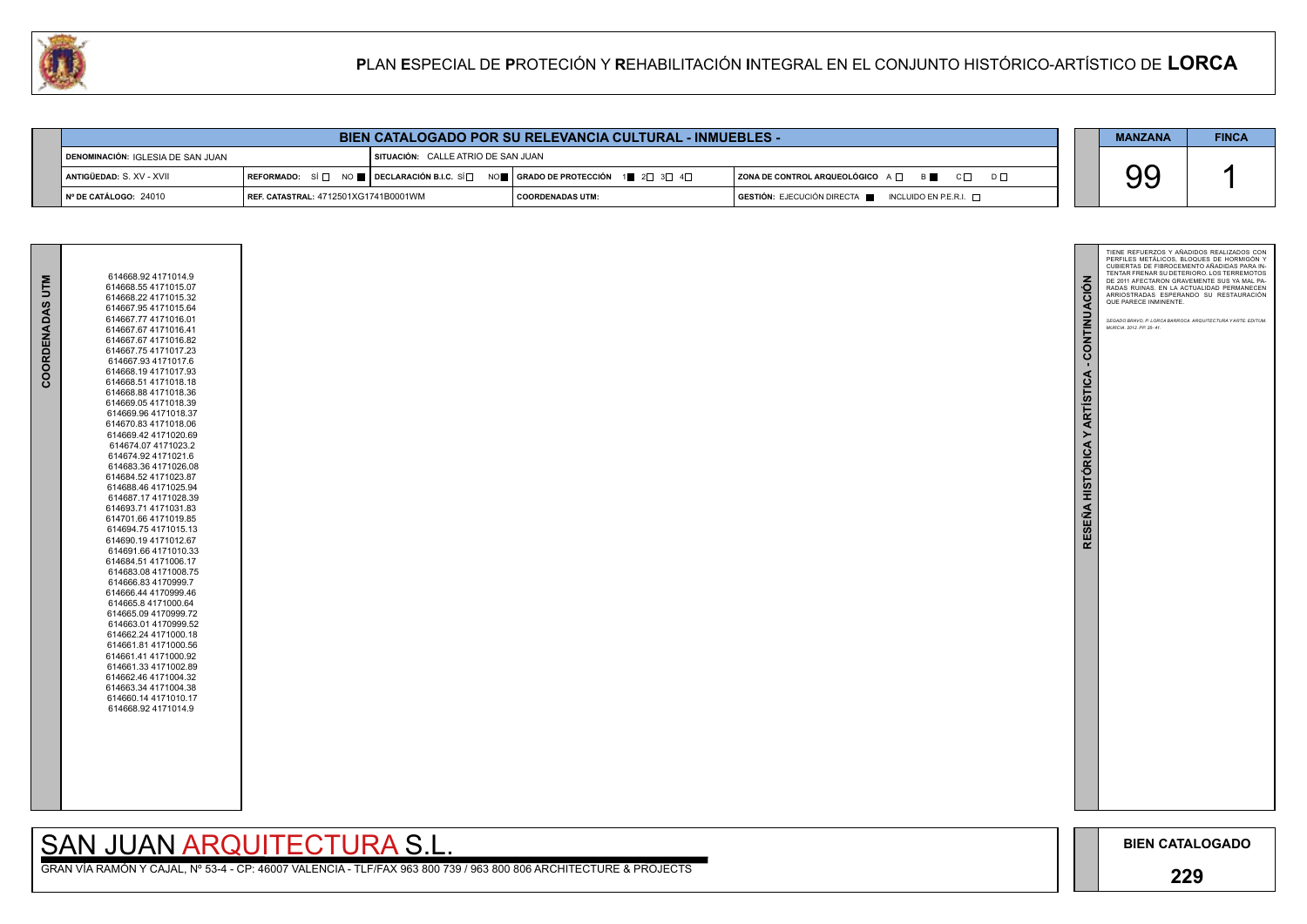





| <b>BIEN CATALOGADO POR SU RELEVANCIA CULTURAL - INMUEBLES -</b> |  | <b>MANZANA</b> | <b>FINCA</b> |
|-----------------------------------------------------------------|--|----------------|--------------|
|                                                                 |  |                |              |

| DENOMINACIÓN: CONVENTO MADRES MERCEDARIAS |                                              | I SITUACIÓN: CALLE ZAPATERIA |                                        |                                                                      |  |  |  |  |
|-------------------------------------------|----------------------------------------------|------------------------------|----------------------------------------|----------------------------------------------------------------------|--|--|--|--|
| ANTIGÜEDAD: S. XV - XVII                  | IREFORMADO: SÍ⊟ NO E IDECLARACIÓN B.I.C. SÍ⊟ |                              | NO LE CRADO DE PROTECCIÓN 2 2 3 LE 4 D | $C \Box$<br>$\mid$ ZONA DE CONTROL ARQUEOLÓGICO A $\Box$<br><b>B</b> |  |  |  |  |
| I Nº DE CATÁLOGO: 24010                   | REF. CATASTRAL: 4811904XG1741B0001DO         |                              | I COORDENADAS UTM:                     | GESTIÓN: EJECUCIÓN DIRECTA I<br>INCLUIDO EN P.E.R.I. $\sqcap$        |  |  |  |  |

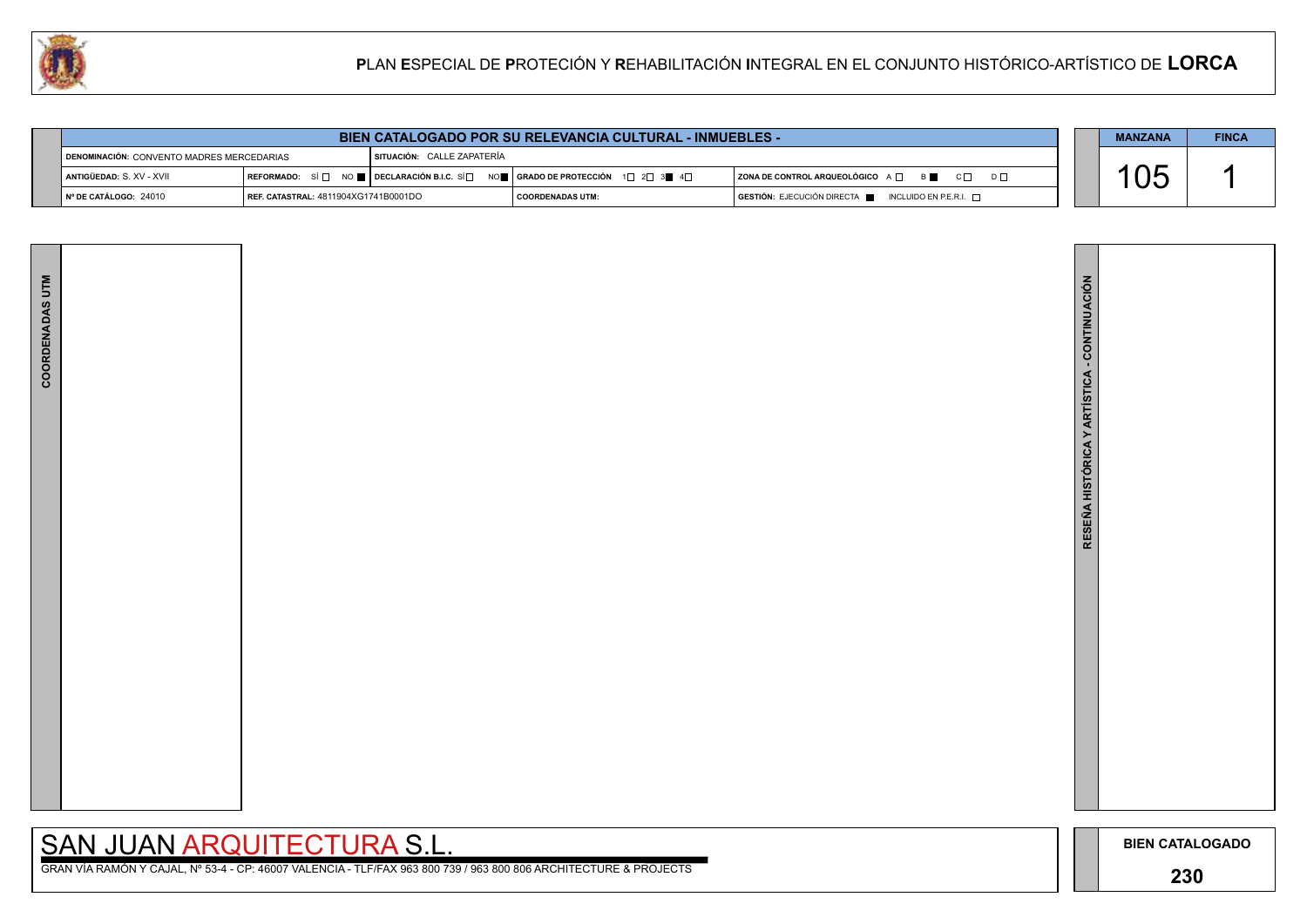

| 614511.51 4170890.99<br>614511.18 4170892.56<br>614509.83 4170899.24<br>614510 4170899.77<br>614510.18 4170899.93<br>614518.22 4170904.24<br>614517.66 4170906.3<br>614517.77 4170908.38<br>614517.02 4170909.44<br>614531.32 4170917.92<br>614548.46 4170925.88<br>614550.36 4170921.3<br>614563.72 4170917.73<br>614562.34 4170917.23<br>614563.55 4170914.86<br>614565.57 4170911.54<br>614567.66 4170907.41                            |
|--------------------------------------------------------------------------------------------------------------------------------------------------------------------------------------------------------------------------------------------------------------------------------------------------------------------------------------------------------------------------------------------------------------------------------------------|
| 614561.02 4170902.73<br>614555.46 4170898.96<br>614555.33 4170899.38<br>614533.31 4170885.09<br>614529.22 4170890.01<br>614526.5 4170893.21<br>614524.76 4170895.56<br>614520.16 4170891.19<br>614518.23 4170893.16<br>614517.53 4170893.58<br>614517.16 4170893.71<br>614516.44 4170893.27<br>614516.11 4170892.72<br>614515.76 4170892.01<br>614514.83 4170890.59<br>614514.23 4170889.99<br>614513.47 4170889.6<br>614511.51 4170890.99 |
|                                                                                                                                                                                                                                                                                                                                                                                                                                            |

|                                        | <b>BIEN CATALOGADO POR SU RELEVANCIA CULTURAL - INMUEBLES -</b> |                                                                                 |                                           |  |                                                                                      |  | <b>MANZANA</b> | <b>FINCA</b> |
|----------------------------------------|-----------------------------------------------------------------|---------------------------------------------------------------------------------|-------------------------------------------|--|--------------------------------------------------------------------------------------|--|----------------|--------------|
| ¶ DENOMINACIÓN: IGLESIA DE SANTA MARÍA |                                                                 |                                                                                 | SITUACIÓN: PLAZA DEL ATRIO DE SANTA MARÍA |  |                                                                                      |  |                |              |
| ANTIGÜEDAD: S. XV - XVII               |                                                                 | REFORMADO: SÍ NO □ DECLARACIÓN B.I.C. SÍ NO NO RADO DE PROTECCIÓN 1 2 1 3 4 4 D |                                           |  | $ $ ZONA DE CONTROL ARQUEOLÓGICO $A \Box$ $B \Box$ $C \Box$<br>$D \Box$              |  |                |              |
| N° DE CATÁLOGO: 24008                  | REF. CATASTRAL: 4611512XG1741B0001IM                            |                                                                                 | COORDENADAS UTM:                          |  | $\overline{S}$ GESTIÓN: EJECUCIÓN DIRECTA $\blacksquare$ INCLUIDO EN P.E.R.I. $\Box$ |  |                |              |

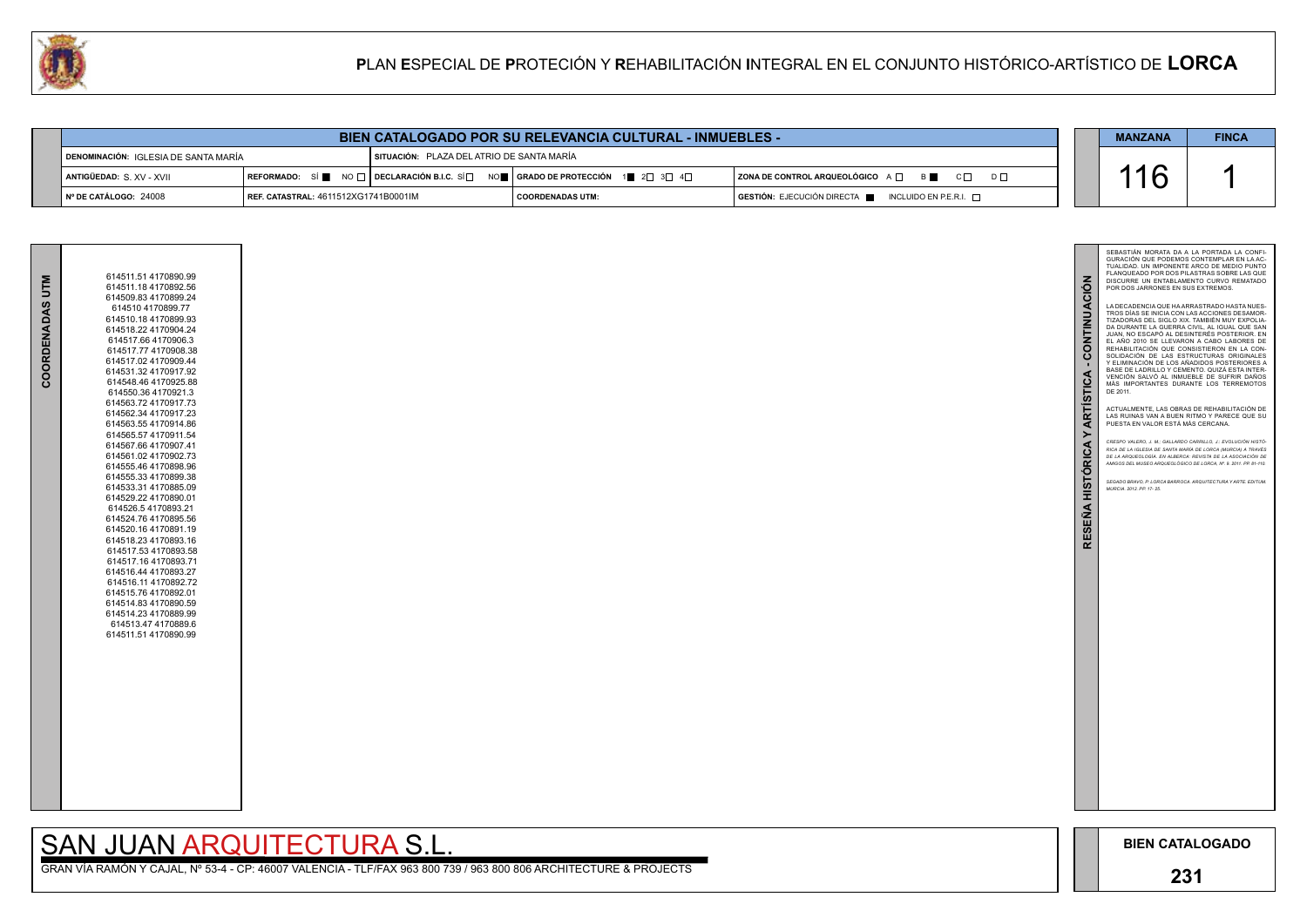

| COORDENADAS UTM | 614361.25 4170673.95<br>614359.12 4170670.85<br>614356.85 4170668.87<br>614355.87 4170668.47<br>614352 4170671.49<br>614348.53 4170674.26<br>614340.76 4170680.55<br>614341.34 4170681.14<br>614341.86 4170681.79<br>614342.06 4170682.14<br>614343 4170683.08<br>614343.57 4170683.78<br>614344.11 4170684.52<br>614345.52 4170685.72<br>614346.06 4170686.36<br>614346.62 4170686.94<br>614347.46 4170687.94<br>614349.03 4170689.38<br>614355.96 4170687.5<br>614360.714170693.32<br>614360.37 4170693.65<br>614367.87 4170701.11<br>614379.2 4170692.04<br>614376.77 4170688.84<br>614378 16 4170687 79<br>614378.58 4170687.41<br>614378.94 4170686.97<br>614379.15 4170686.42<br>614379.21 4170685.94<br>614379.13 4170685.6<br>614373.9 4170678.25<br>614367.34 4170682.71<br>614361.25 4170673.95 |
|-----------------|-----------------------------------------------------------------------------------------------------------------------------------------------------------------------------------------------------------------------------------------------------------------------------------------------------------------------------------------------------------------------------------------------------------------------------------------------------------------------------------------------------------------------------------------------------------------------------------------------------------------------------------------------------------------------------------------------------------------------------------------------------------------------------------------------------------|

| <b>BIEN CATALOGADO POR SU RELEVANCIA CULTURAL - INMUEBLES -</b>      |  |                         |                                                                                                          |                                                                      |  |  | <b>FINCA</b> |
|----------------------------------------------------------------------|--|-------------------------|----------------------------------------------------------------------------------------------------------|----------------------------------------------------------------------|--|--|--------------|
| DENOMINACIÓN: IGLESIA DE SAN PEDRO                                   |  |                         | SITUACIÓN: CALLE ATRIO DE SAN PEDRO                                                                      |                                                                      |  |  |              |
| <b>ANTIGÜEDAD: S.XV</b>                                              |  |                         | REFORMADO: SÍ NO $\Box$ DECLARACIÓN B.I.C. SÍ $\Box$ NO $\Box$ GRADO DE PROTECCIÓN 1 2 $\Box$ 3 4 $\Box$ | $ $ ZONA DE CONTROL ARQUEOLÓGICO $A \Box$ $B \Box$ $C \Box$ $D \Box$ |  |  |              |
| N° DE CATÁLOGO: 24009<br><b>REF. CATASTRAL: 4409502XG1740G0001ST</b> |  | <b>COORDENADAS UTM:</b> | $\blacksquare$ GESTIÓN: EJECUCIÓN DIRECTA $\blacksquare$ INCLUIDO EN P.E.R.I. $\Box$                     |                                                                      |  |  |              |